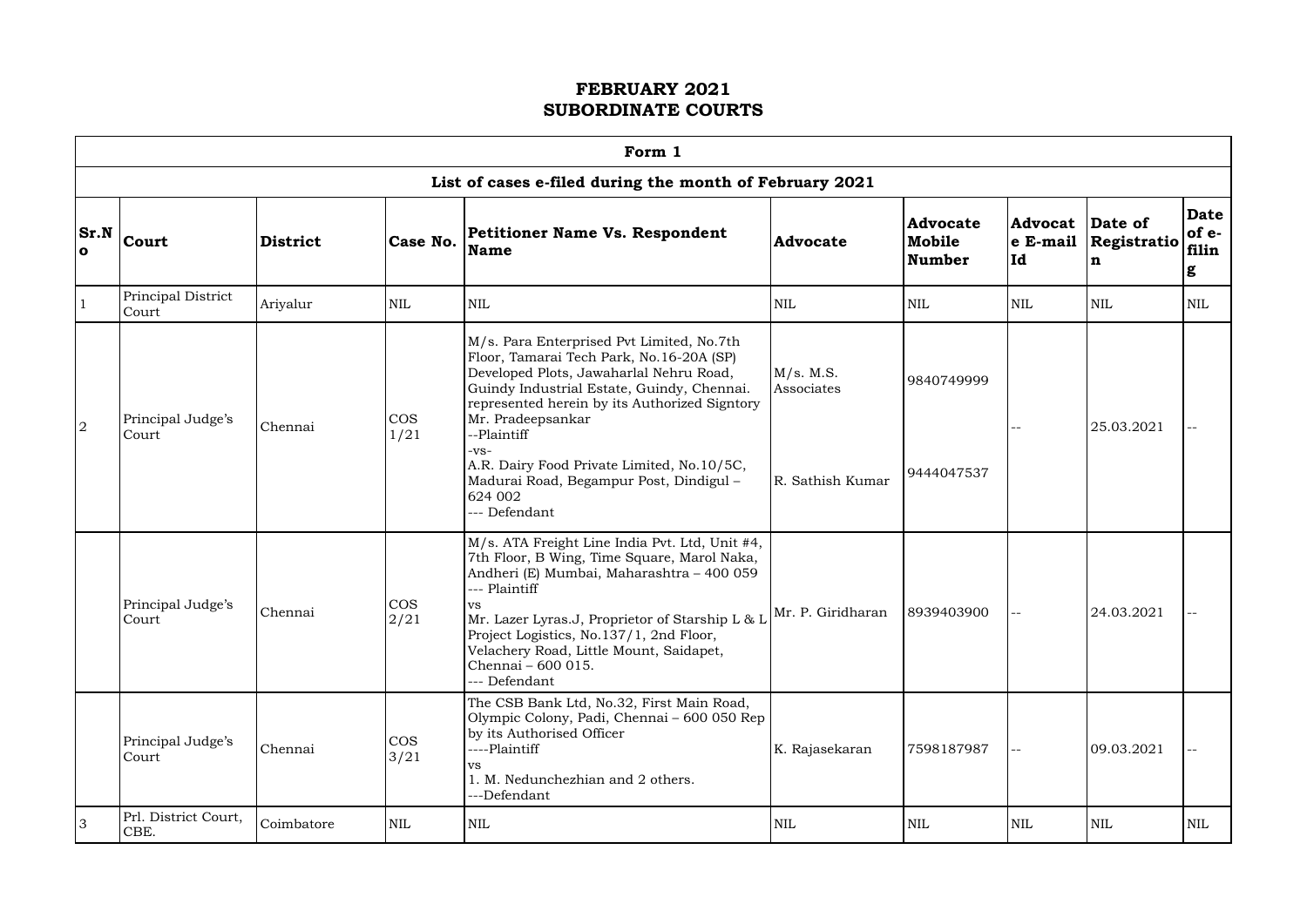|                                                                                                                                                                                                                                                         | Form 1                                                            |            |                      |                                                                               |              |              |            |              |                                    |  |  |
|---------------------------------------------------------------------------------------------------------------------------------------------------------------------------------------------------------------------------------------------------------|-------------------------------------------------------------------|------------|----------------------|-------------------------------------------------------------------------------|--------------|--------------|------------|--------------|------------------------------------|--|--|
|                                                                                                                                                                                                                                                         |                                                                   |            |                      | List of cases e-filed during the month of February 2021                       |              |              |            |              |                                    |  |  |
| <b>Advocate</b><br>Advocat<br>Date of<br>Sr.N<br>Petitioner Name Vs. Respondent<br><b>Court</b><br>Case No.<br>Registratio<br>Mobile<br>$ e\>$ E-mail<br><b>District</b><br><b>Advocate</b><br><b>Name</b><br>$\mathbf{o}$<br><b>Number</b><br> Id<br>n |                                                                   |            |                      |                                                                               |              |              |            |              | <b>Date</b><br>of e-<br>filin<br>g |  |  |
|                                                                                                                                                                                                                                                         | I Addl.District<br>Court, CBE                                     | Coimbatore | $\mbox{NIL}$         | <b>NIL</b>                                                                    | $\mbox{NIL}$ | <b>NIL</b>   | NIL        | <b>NIL</b>   | $\mbox{NIL}$                       |  |  |
|                                                                                                                                                                                                                                                         | III Addl. Dist.<br>Court, CBE                                     | Coimbatore | <b>NIL</b>           | <b>NIL</b>                                                                    | <b>NIL</b>   | <b>NIL</b>   | NIL        | <b>NIL</b>   | NIL                                |  |  |
|                                                                                                                                                                                                                                                         | IV Addl. Dist.<br>Court, CBE                                      | Coimbatore | <b>NIL</b>           | <b>NIL</b>                                                                    | <b>NIL</b>   | <b>NIL</b>   | NIL        | <b>NIL</b>   | <b>NIL</b>                         |  |  |
|                                                                                                                                                                                                                                                         | V Addl. Dist. Court,<br><b>CBE</b>                                | Coimbatore | $\mbox{NIL}$         | $\mbox{NIL}$                                                                  | <b>NIL</b>   | <b>NIL</b>   | <b>NIL</b> | $\mbox{NIL}$ | <b>NIL</b>                         |  |  |
| $\overline{4}$                                                                                                                                                                                                                                          | Principal District<br>and Sessions<br>Court, Cuddalore            | Cuddalore  | <b>COS</b><br>2/2021 | Pappathi w/o Ramamoorthy and 3 others<br>Vs N.G.P.Kalaiyarasan S/o Pazhanivel | P.Baskar     | 9443343793   | <b>NIL</b> | 16.02.2021   | NIL                                |  |  |
|                                                                                                                                                                                                                                                         | All other Courts                                                  | Cuddalore  | $\mbox{NIL}$         | $\mbox{NIL}$                                                                  | <b>NIL</b>   | <b>NIL</b>   | <b>NIL</b> | $\mbox{NIL}$ | NIL                                |  |  |
| $\overline{5}$                                                                                                                                                                                                                                          | Principal District<br>Court, Dharmapuri.                          | Dharmapuri | $\mbox{NIL}$         | <b>NIL</b>                                                                    | <b>NIL</b>   | <b>NIL</b>   | <b>NIL</b> | <b>NIL</b>   | <b>NIL</b>                         |  |  |
|                                                                                                                                                                                                                                                         | Judicial Magistrate<br>No.II, Dharmapuri.                         | Dharmapuri | $\mbox{NIL}$         | <b>NIL</b>                                                                    | $\mbox{NIL}$ | <b>NIL</b>   | <b>NIL</b> | <b>NIL</b>   | <b>NIL</b>                         |  |  |
| 6                                                                                                                                                                                                                                                       | Principal District<br>Court, Dindigul                             | Dindigul   | <b>NIL</b>           | <b>NIL</b>                                                                    | <b>NIL</b>   | <b>NIL</b>   | NIL        | <b>NIL</b>   | <b>NIL</b>                         |  |  |
| $\overline{7}$                                                                                                                                                                                                                                          | Principal District<br>Court, Erode                                | Erode      | $\mbox{NIL}$         | $\mbox{NIL}$                                                                  | <b>NIL</b>   | $\mbox{NIL}$ | NIL        | <b>NIL</b>   | NIL                                |  |  |
|                                                                                                                                                                                                                                                         | <b>I</b> Additional District<br>Court, Erode                      | Erode      | <b>NIL</b>           | $\mbox{NIL}$                                                                  | <b>NIL</b>   | $\mbox{NIL}$ | NIL        | <b>NIL</b>   | $\mbox{NIL}$                       |  |  |
|                                                                                                                                                                                                                                                         | II Additional<br>District<br>Court, Erode                         | Erode      | $\mbox{NIL}$         | $\mbox{NIL}$                                                                  | <b>NIL</b>   | $\mbox{NIL}$ | NIL        | $\mbox{NIL}$ | $\mbox{NIL}$                       |  |  |
|                                                                                                                                                                                                                                                         | <b>III</b> Additional<br>District<br>Court, Gobichettipal<br>ayam | Erode      | $\mbox{NIL}$         | $\mbox{NIL}$                                                                  | <b>NIL</b>   | $\mbox{NIL}$ | NIL        | $\mbox{NIL}$ | $\mbox{NIL}$                       |  |  |
|                                                                                                                                                                                                                                                         | <b>IV</b> Additional<br>District Court,<br>Bhavani.               | Erode      | $\mbox{NIL}$         | $\mbox{NIL}$                                                                  | <b>NIL</b>   | $\mbox{NIL}$ | NIL        | $\mbox{NIL}$ | $\mbox{NIL}$                       |  |  |
|                                                                                                                                                                                                                                                         | Principal<br>Subordinate Court,                                   | Erode      | $\mbox{NIL}$         | $\mbox{NIL}$                                                                  | NIL          | $\mbox{NIL}$ | NIL        | $\mbox{NIL}$ | NIL                                |  |  |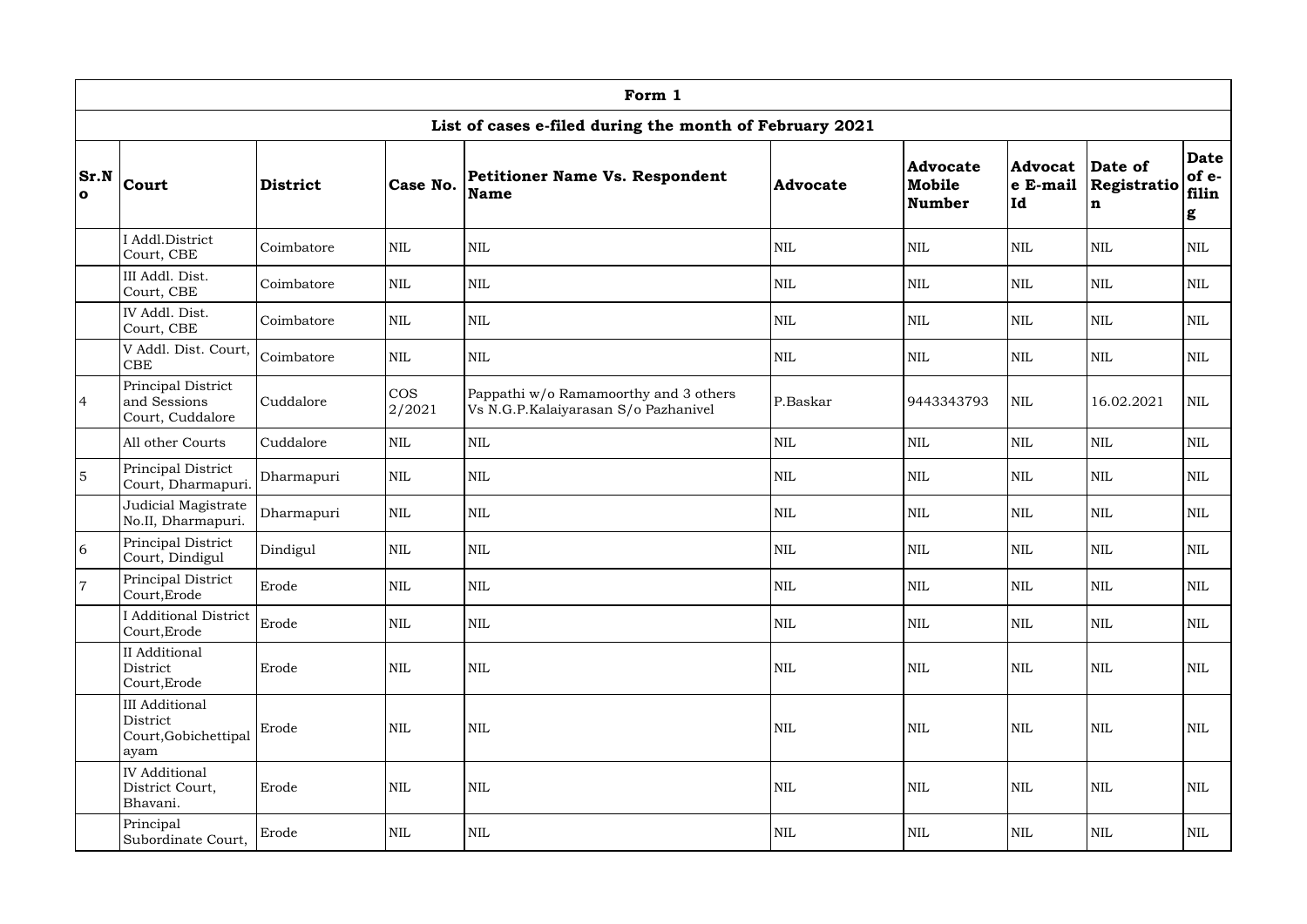|                             | Form 1                                           |                 |              |                                                         |            |                                     |                                       |                                       |                                    |  |  |  |
|-----------------------------|--------------------------------------------------|-----------------|--------------|---------------------------------------------------------|------------|-------------------------------------|---------------------------------------|---------------------------------------|------------------------------------|--|--|--|
|                             |                                                  |                 |              | List of cases e-filed during the month of February 2021 |            |                                     |                                       |                                       |                                    |  |  |  |
| <b>Sr.N</b><br>$\mathbf{o}$ | <b>Court</b>                                     | <b>District</b> | Case No.     | Petitioner Name Vs. Respondent<br><b>Name</b>           | Advocate   | <b>Advocate</b><br>Mobile<br>Number | <b>Advocat</b><br>$ e\>$ E-mail<br>Id | Date of<br>Registratio<br>$\mathbf n$ | <b>Date</b><br>of e-<br>filin<br>g |  |  |  |
|                             | Erode                                            |                 |              |                                                         |            |                                     |                                       |                                       |                                    |  |  |  |
|                             | I Additional<br>Subordinate Court,<br>Erode      | Erode           | <b>NIL</b>   | $\mbox{NIL}$                                            | <b>NIL</b> | <b>NIL</b>                          | <b>NIL</b>                            | <b>NIL</b>                            | <b>NIL</b>                         |  |  |  |
|                             | II Additional<br>Subordinate Court,<br>Erode     | Erode           | $\mbox{NIL}$ | $\mbox{NIL}$                                            | <b>NIL</b> | <b>NIL</b>                          | <b>NIL</b>                            | <b>NIL</b>                            | <b>NIL</b>                         |  |  |  |
|                             | Sub Court,<br>Gobichettipalayam                  | Erode           | $\mbox{NIL}$ | $\rm NIL$                                               | <b>NIL</b> | <b>NIL</b>                          | <b>NIL</b>                            | <b>NIL</b>                            | $\mbox{NIL}$                       |  |  |  |
| 8                           | Principal District<br>Court, Chengalpattu        | Kancheepuram    | $\mbox{NIL}$ | $\mbox{NIL}$                                            | <b>NIL</b> | <b>NIL</b>                          | <b>NIL</b>                            | <b>NIL</b>                            | $\mbox{NIL}$                       |  |  |  |
| 9                           | Principal District<br>Court                      | Kanniya Kumari  | $\mbox{NIL}$ | $\rm NIL$                                               | <b>NIL</b> | <b>NIL</b>                          | <b>NIL</b>                            | <b>NIL</b>                            | $\mbox{NIL}$                       |  |  |  |
| 10                          | Principal District<br>Court                      | Karur           | $\mbox{NIL}$ | $\mbox{NIL}$                                            | <b>NIL</b> | <b>NIL</b>                          | <b>NIL</b>                            | <b>NIL</b>                            | $\mbox{NIL}$                       |  |  |  |
| 11                          | Principal District<br>Court, Krishnagiri         | Krishnagiri     | <b>NIL</b>   | $\mbox{NIL}$                                            | <b>NIL</b> | <b>NIL</b>                          | <b>NIL</b>                            | <b>NIL</b>                            | $\mbox{NIL}$                       |  |  |  |
|                             | <b>Additional District</b><br>Court, Krishnagiri | Krishnagiri     | NIL          | <b>NIL</b>                                              | NIL        | NIL                                 | <b>NIL</b>                            | $\mbox{NIL}$                          | <b>NIL</b>                         |  |  |  |
|                             | <b>Additional District</b><br>Court, Hosur.      | Krishnagiri     | $\mbox{NIL}$ | $\mbox{NIL}$                                            | <b>NIL</b> | <b>NIL</b>                          | <b>NIL</b>                            | $\mbox{NIL}$                          | $\mbox{NIL}$                       |  |  |  |
| 12                          | Prl. Dist. &<br>Sessions Court                   | Madurai         | $\mbox{NIL}$ | $\mbox{NIL}$                                            | <b>NIL</b> | <b>NIL</b>                          | <b>NIL</b>                            | <b>NIL</b>                            | <b>NIL</b>                         |  |  |  |
|                             | I Addl. Dist. &<br>Sessions Court                | Madurai         | $\mbox{NIL}$ | $\mbox{NIL}$                                            | <b>NIL</b> | <b>NIL</b>                          | <b>NIL</b>                            | $\mbox{NIL}$                          | $\mbox{NIL}$                       |  |  |  |
|                             | I Addl. Sub Court                                | Madurai         | $\mbox{NIL}$ | $\mbox{NIL}$                                            | <b>NIL</b> | <b>NIL</b>                          | <b>NIL</b>                            | $\mbox{NIL}$                          | $\mbox{NIL}$                       |  |  |  |
|                             | II Addl. Sub Court                               | Madurai         | $\mbox{NIL}$ | $\mbox{NIL}$                                            | <b>NIL</b> | <b>NIL</b>                          | <b>NIL</b>                            | $\mbox{NIL}$                          | $\mbox{NIL}$                       |  |  |  |
| 13                          | District Court,<br>Nagapattinam                  | Nagapattinam    | $\mbox{NIL}$ | $\mbox{NIL}$                                            | <b>NIL</b> | <b>NIL</b>                          | <b>NIL</b>                            | $\mbox{NIL}$                          | $\mbox{NIL}$                       |  |  |  |
|                             | Fast Track Mahila<br>Court,<br>Nagapattinam      | Nagapattinam    | $\mbox{NIL}$ | $\mbox{NIL}$                                            | <b>NIL</b> | <b>NIL</b>                          | <b>NIL</b>                            | $\mbox{NIL}$                          | <b>NIL</b>                         |  |  |  |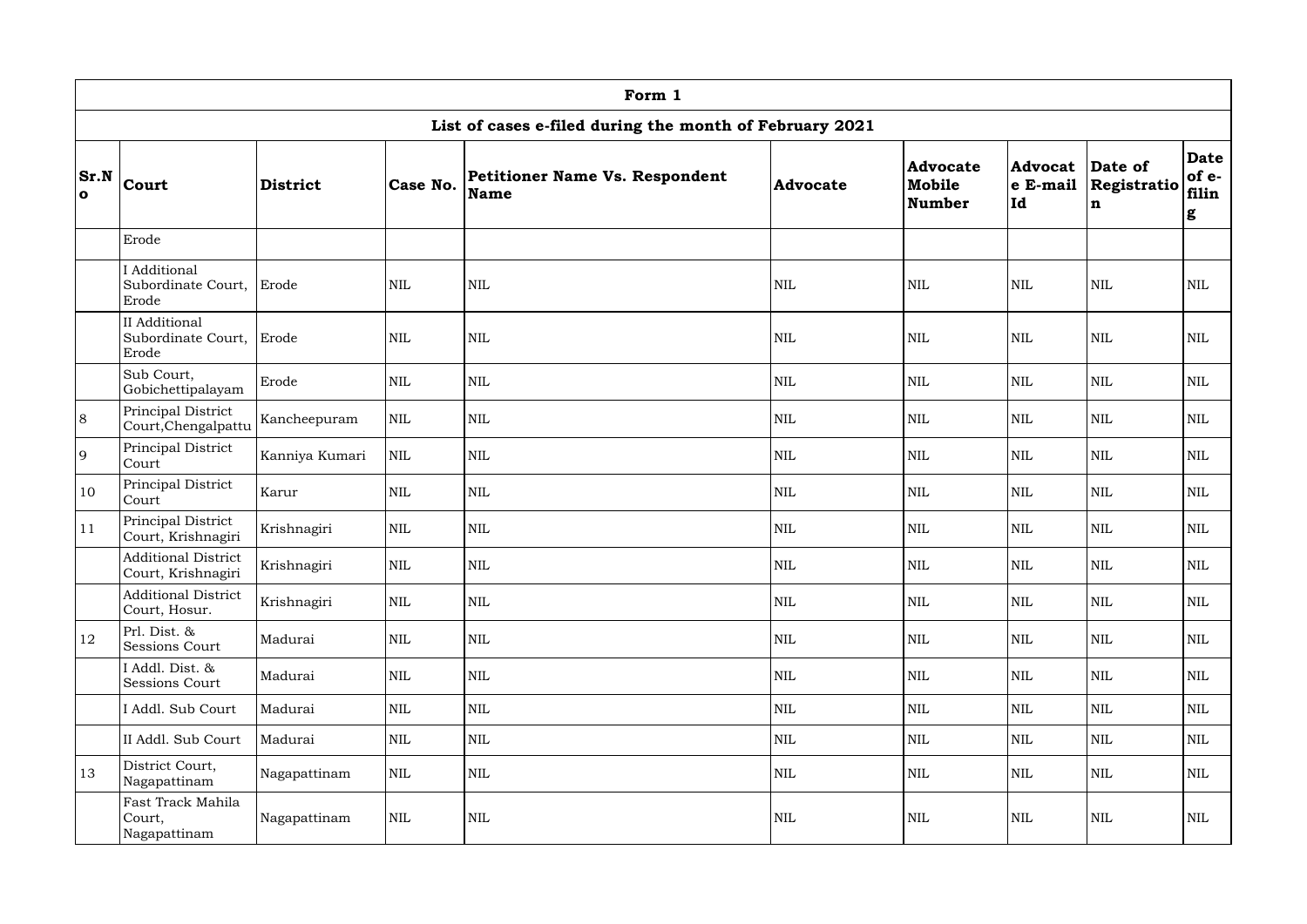|                          | Form 1                                                 |                 |              |                                                         |                 |                                            |                                          |                            |                                    |  |  |
|--------------------------|--------------------------------------------------------|-----------------|--------------|---------------------------------------------------------|-----------------|--------------------------------------------|------------------------------------------|----------------------------|------------------------------------|--|--|
|                          |                                                        |                 |              | List of cases e-filed during the month of February 2021 |                 |                                            |                                          |                            |                                    |  |  |
| <b>Sr.N</b><br>$\bullet$ | Court                                                  | <b>District</b> | Case No.     | <b>Petitioner Name Vs. Respondent</b><br>Name           | <b>Advocate</b> | <b>Advocate</b><br>Mobile<br><b>Number</b> | <b>Advocat</b> Date of<br>e E-mail<br>Id | Registratio<br>$\mathbf n$ | <b>Date</b><br>of e-<br>filin<br>g |  |  |
|                          | <b>Additional District</b><br>Court,<br>Mayiladuthurai | Nagapattinam    | $\mbox{NIL}$ | <b>NIL</b>                                              | <b>NIL</b>      | <b>NIL</b>                                 | <b>NIL</b>                               | <b>NIL</b>                 | <b>NIL</b>                         |  |  |
|                          | Sub Court,<br>Nagapattinam                             | Nagapattinam    | $\mbox{NIL}$ | $\mbox{NIL}$                                            | <b>NIL</b>      | <b>NIL</b>                                 | $\mbox{NIL}$                             | <b>NIL</b>                 | <b>NIL</b>                         |  |  |
|                          | Principal Sub<br>Court,<br>Mayiladuthurai              | Nagapattinam    | <b>NIL</b>   | <b>NIL</b>                                              | <b>NIL</b>      | <b>NIL</b>                                 | <b>NIL</b>                               | <b>NIL</b>                 | <b>NIL</b>                         |  |  |
|                          | <b>Additional Sub</b><br>Court,<br>Mayiladuthurai      | Nagapattinam    | $\mbox{NIL}$ | <b>NIL</b>                                              | $\mbox{NIL}$    | <b>NIL</b>                                 | $\mbox{NIL}$                             | <b>NIL</b>                 | <b>NIL</b>                         |  |  |
| 14                       | The Principal<br>District Judge                        | Namakkal        | $\mbox{NIL}$ | $\mbox{NIL}$                                            | <b>NIL</b>      | <b>NIL</b>                                 | $\mbox{NIL}$                             | <b>NIL</b>                 | <b>NIL</b>                         |  |  |
| 15                       | District Court<br>Udhagamandalam,<br>Nilgris           | Nilgris         | $\mbox{NIL}$ | <b>NIL</b>                                              | $\mbox{NIL}$    | $\text{NIL}$                               | <b>NIL</b>                               | $\mbox{NIL}$               | <b>NIL</b>                         |  |  |
| 16                       | Principal District<br>Court                            | Perambalur      | $\mbox{NIL}$ | $\mbox{NIL}$                                            | <b>NIL</b>      | <b>NIL</b>                                 | $\mbox{NIL}$                             | <b>NIL</b>                 | <b>NIL</b>                         |  |  |
|                          | Mahila Court                                           | Perambalur      | <b>NIL</b>   | $\mbox{NIL}$                                            | NIL             | <b>NIL</b>                                 | <b>NIL</b>                               | <b>NIL</b>                 | <b>NIL</b>                         |  |  |
|                          | Sub Court                                              | Perambalur      | $\mbox{NIL}$ | $\mbox{NIL}$                                            | <b>NIL</b>      | $\text{NIL}$                               | $\mbox{NIL}$                             | <b>NIL</b>                 | <b>NIL</b>                         |  |  |
| 17                       | The Principal<br>District Court                        | Pudukottai      | $\mbox{NIL}$ | <b>NIL</b>                                              | NIL             | $\mbox{NIL}$                               | <b>NIL</b>                               | <b>NIL</b>                 | <b>NIL</b>                         |  |  |
|                          | The Additional<br>District Court                       | Pudukottai      | $\mbox{NIL}$ | $\mbox{NIL}$                                            | <b>NIL</b>      | $\text{NIL}$                               | <b>NIL</b>                               | <b>NIL</b>                 | <b>NIL</b>                         |  |  |
|                          | The Principal Sub<br>Court                             | Pudukottai      | $\mbox{NIL}$ | $\mbox{NIL}$                                            | <b>NIL</b>      | $\mbox{NIL}$                               | $\mbox{NIL}$                             | <b>NIL</b>                 | <b>NIL</b>                         |  |  |
|                          | The Additional Sub<br>Court                            | Pudukottai      | $\mbox{NIL}$ | $\mbox{NIL}$                                            | <b>NIL</b>      | $\mbox{NIL}$                               | $\mbox{NIL}$                             | <b>NIL</b>                 | $\mbox{NIL}$                       |  |  |
| 18                       | Principal District<br>Court                            | Ramanathapuram  | $\mbox{NIL}$ | $\mbox{NIL}$                                            | <b>NIL</b>      | NIL                                        | $\mbox{NIL}$                             | $\mbox{NIL}$               | <b>NIL</b>                         |  |  |
| 19                       | Principal District<br>Court, Salem.                    | Salem           | $\mbox{NIL}$ | $\mbox{NIL}$                                            | NIL             | $\text{NIL}$                               | <b>NIL</b>                               | <b>NIL</b>                 | <b>NIL</b>                         |  |  |
| 20                       | Principal District                                     | Sivagangai      | $\mbox{NIL}$ | NIL                                                     | NIL             | NIL                                        | <b>NIL</b>                               | <b>NIL</b>                 | <b>NIL</b>                         |  |  |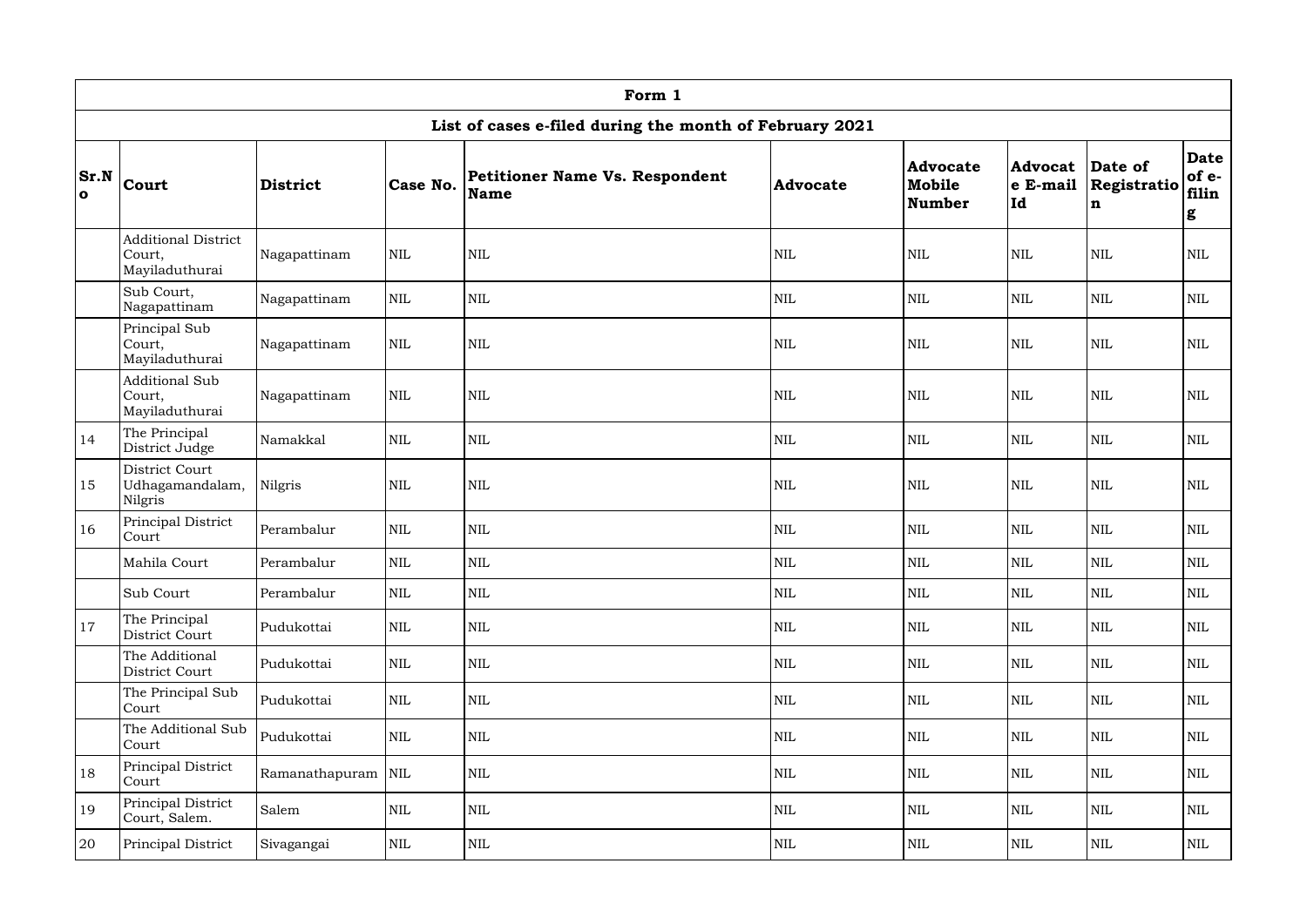|                       | Form 1                                                             |                 |                      |                                                                                                                                                                                                                |                  |                                            |                                |                             |                                    |  |  |  |
|-----------------------|--------------------------------------------------------------------|-----------------|----------------------|----------------------------------------------------------------------------------------------------------------------------------------------------------------------------------------------------------------|------------------|--------------------------------------------|--------------------------------|-----------------------------|------------------------------------|--|--|--|
|                       |                                                                    |                 |                      | List of cases e-filed during the month of February 2021                                                                                                                                                        |                  |                                            |                                |                             |                                    |  |  |  |
| Sr.N <br>$\mathbf{o}$ | <b>Court</b>                                                       | <b>District</b> | Case No.             | Petitioner Name Vs. Respondent<br><b>Name</b>                                                                                                                                                                  | Advocate         | <b>Advocate</b><br>Mobile<br><b>Number</b> | Advocat<br>$ e\>$ E-mail<br>Id | Date of<br>Registratio<br>n | <b>Date</b><br>of e-<br>filin<br>g |  |  |  |
|                       | and Sessions Court                                                 |                 |                      |                                                                                                                                                                                                                |                  |                                            |                                |                             |                                    |  |  |  |
| 21                    | Prl. District Court                                                | Thanjavur       | Nil                  | Nil                                                                                                                                                                                                            | Nil              | Nil                                        | Nil                            | Nil                         | Nil                                |  |  |  |
|                       | <b>III</b> Additional<br>District Judge,<br>Pattukkottai.          | Thanjavur       | Nil                  | Nil                                                                                                                                                                                                            | Nil              | Nil                                        | Nil                            | Nil                         | Nil                                |  |  |  |
| 22                    | Principal District<br>Court                                        | Theni           | <b>NIL</b>           | <b>NIL</b>                                                                                                                                                                                                     | <b>NIL</b>       | <b>NIL</b>                                 | <b>NIL</b>                     | <b>NIL</b>                  | <b>NIL</b>                         |  |  |  |
| 23                    | Principal District<br>Court, Thoothukudi                           | Thoothukudi     | <b>NIL</b>           | <b>NIL</b>                                                                                                                                                                                                     | <b>NIL</b>       | NIL                                        | <b>NIL</b>                     | <b>NIL</b>                  | <b>NIL</b>                         |  |  |  |
| 24                    | Principal District<br>Court                                        | Tiruchirappalli | <b>NIL</b>           | <b>NIL</b>                                                                                                                                                                                                     | <b>NIL</b>       | <b>NIL</b>                                 | <b>NIL</b>                     | <b>NIL</b>                  | <b>NIL</b>                         |  |  |  |
|                       | II Additional<br>District Court                                    | Tiruchirappalli | <b>NIL</b>           | $\mbox{NIL}$                                                                                                                                                                                                   | <b>NIL</b>       | <b>NIL</b>                                 | <b>NIL</b>                     | <b>NIL</b>                  | <b>NIL</b>                         |  |  |  |
| 25                    | Principal District<br>Court                                        | Tirunelveli     | <b>NIL</b>           | <b>NIL</b>                                                                                                                                                                                                     | <b>NIL</b>       | NIL                                        | <b>NIL</b>                     | <b>NIL</b>                  | NIL                                |  |  |  |
| 26                    | Principal District<br>Court, Tiruppur                              | Tiruppur        | <b>COS</b><br>3/2021 | D. Ramu Vs 1. M/s. HRS Rotary Printing, 2.<br>G. Sampath & 3. A. Hamza                                                                                                                                         | C. Panneerselvam | 9842244730                                 |                                | 16-02-2021                  | $16-$<br>$02 -$<br>2021            |  |  |  |
|                       | Principal District<br>Court, Tiruppur                              | Tiruppur        | $\cos$<br>4/2021     | M/s. Shakthi Knitting Ltd., Rep. by its Asst.<br>Manager-Marketing P. Rajaraman Vs 1. M/s.<br>Laurels Clothing, 2. Muthusamy Natarajan, 3. C. Balaji Krishna<br>Easwarmurthy & 4. Palaniswamy<br>Marudhachalam |                  | 9843146664                                 |                                | 23-02-2021                  | $22 -$<br>$02 -$<br>2021           |  |  |  |
|                       | Principal District<br>Court, Tiruppur                              | Tiruppur        | $\cos$<br>5/2021     | M/s. N.R.C. Spinning Mills, Rep. by its<br>Partners R. Ravichandran and R. Sangeetha<br>Vs 1. N. Ramasamy, 2. R. Amaravathi, 3. R.<br>Thirumoorthy & 4. D. Kavitha                                             | C. Iswaramoorthi | 9842763244                                 | cimlawyer<br>@gmail.co<br>m    | 24-02-2021                  | $18 -$<br>$02 -$<br>2021           |  |  |  |
| 27                    | Principal District<br>Court, Tiruvallur                            | Tiruvallur      | <b>NIL</b>           | $\mbox{NIL}$                                                                                                                                                                                                   | <b>NIL</b>       | $\text{NIL}$                               | <b>NIL</b>                     | <b>NIL</b>                  | <b>NIL</b>                         |  |  |  |
|                       | The I Additional<br>District and<br>Sessions Court,<br>Tiruvallur. | Tiruvallur      | $\mbox{NIL}$         | $\mbox{NIL}$                                                                                                                                                                                                   | <b>NIL</b>       | <b>NIL</b>                                 | <b>NIL</b>                     | <b>NIL</b>                  | NIL                                |  |  |  |
|                       | The II Additional                                                  | Tiruvallur      | $\mbox{NIL}$         | $\mbox{NIL}$                                                                                                                                                                                                   | <b>NIL</b>       | $\mbox{NIL}$                               | <b>NIL</b>                     | <b>NIL</b>                  | $\mbox{NIL}$                       |  |  |  |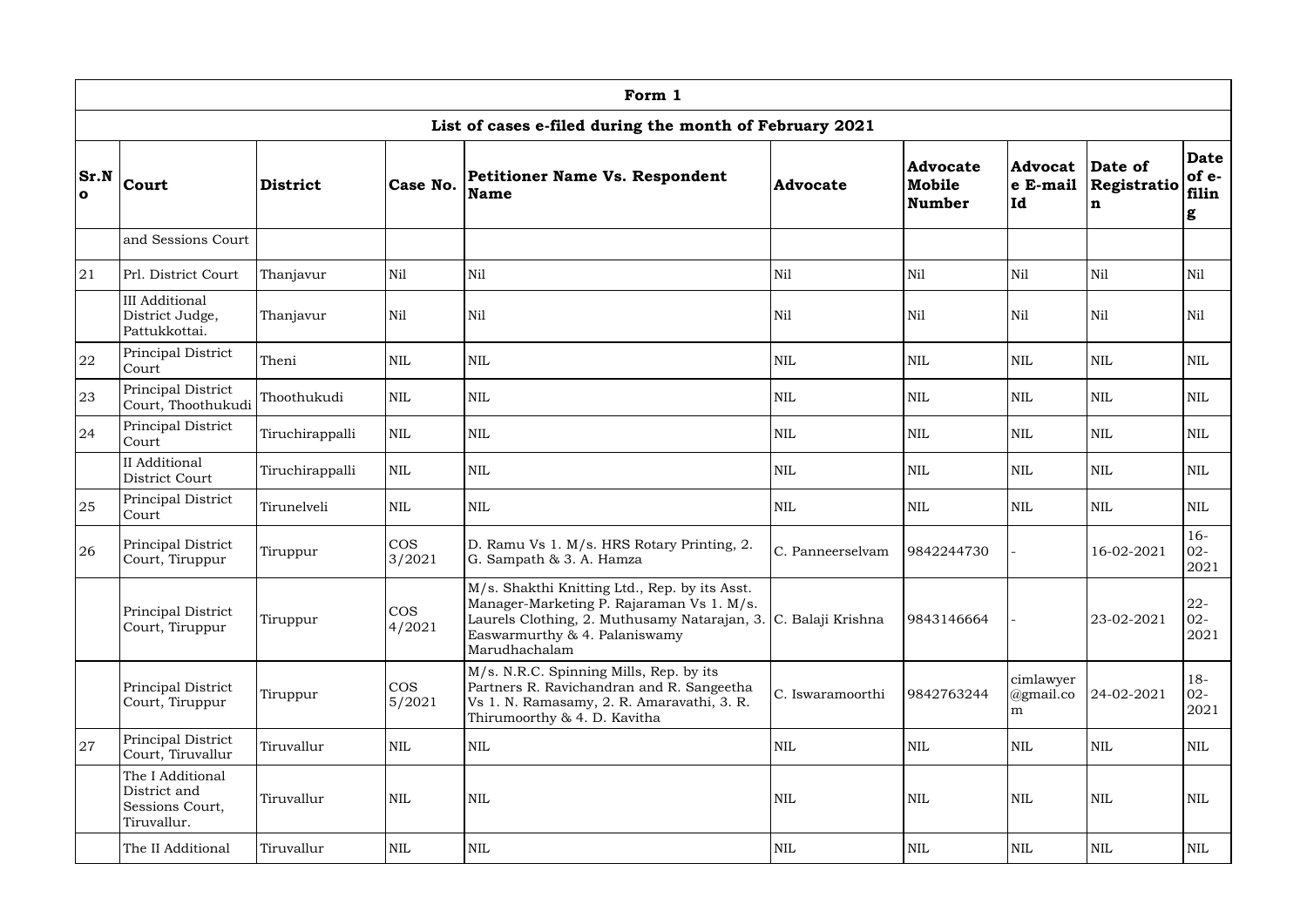|                      | Form 1                                                                |                 |              |                                                         |                 |                                            |                                              |                  |                                    |  |  |  |
|----------------------|-----------------------------------------------------------------------|-----------------|--------------|---------------------------------------------------------|-----------------|--------------------------------------------|----------------------------------------------|------------------|------------------------------------|--|--|--|
|                      |                                                                       |                 |              | List of cases e-filed during the month of February 2021 |                 |                                            |                                              |                  |                                    |  |  |  |
| Sr.N<br>$\mathbf{o}$ | <b>Court</b>                                                          | <b>District</b> | Case No.     | <b>Petitioner Name Vs. Respondent</b><br>Name           | <b>Advocate</b> | <b>Advocate</b><br>Mobile<br><b>Number</b> | <b>Advocat Date of</b><br>$ e$ E-mail<br> Id | Registratio<br>n | <b>Date</b><br>of e-<br>filin<br>g |  |  |  |
|                      | District and<br>Sessions Court,<br>Poonamallee.                       |                 |              |                                                         |                 |                                            |                                              |                  |                                    |  |  |  |
|                      | The III Additional<br>District and<br>Sessions Court,<br>Poonamallee. | Tiruvallur      | <b>NIL</b>   | <b>NIL</b>                                              | <b>NIL</b>      | <b>NIL</b>                                 | NIL                                          | <b>NIL</b>       | <b>NIL</b>                         |  |  |  |
|                      | The IV Additional<br>District and<br>Sessions Court,<br>Ponneri.      | Tiruvallur      | <b>NIL</b>   | <b>NIL</b>                                              | $\mbox{NIL}$    | <b>NIL</b>                                 | NIL                                          | <b>NIL</b>       | <b>NIL</b>                         |  |  |  |
|                      | The Sub Court,<br>Tiruvallur.                                         | Tiruvallur      | $\mbox{NIL}$ | <b>NIL</b>                                              | <b>NIL</b>      | <b>NIL</b>                                 | NIL                                          | <b>NIL</b>       | NIL                                |  |  |  |
|                      | The Sub Court,<br>Poonamallee.                                        | Tiruvallur      | <b>NIL</b>   | $\mbox{NIL}$                                            | <b>NIL</b>      | <b>NIL</b>                                 | NIL                                          | <b>NIL</b>       | $\mbox{NIL}$                       |  |  |  |
|                      | The Sub Court,<br>Tiruttani.                                          | Tiruvallur      | <b>NIL</b>   | $\mbox{NIL}$                                            | <b>NIL</b>      | <b>NIL</b>                                 | NIL                                          | <b>NIL</b>       | $\mbox{NIL}$                       |  |  |  |
| 28                   | Principal District<br>Court,<br>Tiruvannamalai.                       | Tiruvannamalai  | $\mbox{NIL}$ | <b>NIL</b>                                              | <b>NIL</b>      | <b>NIL</b>                                 | <b>NIL</b>                                   | <b>NIL</b>       | <b>NIL</b>                         |  |  |  |
|                      | <b>Additional District</b><br>Court (FTC), Arni                       | Tiruvannamalai  | $\mbox{NIL}$ | $\mbox{NIL}$                                            | NIL             | $\mbox{NIL}$                               | NIL                                          | $\mbox{NIL}$     | $\mbox{NIL}$                       |  |  |  |
| 29                   | Principal District<br>Court                                           | Tiruvarur       | $\mbox{NIL}$ | NIL                                                     | <b>NIL</b>      | $\mbox{NIL}$                               | NIL                                          | <b>NIL</b>       | $\mbox{NIL}$                       |  |  |  |
| 30                   | Principal District<br>Court, Vellore                                  | Vellore         | $\mbox{NIL}$ | $\mbox{NIL}$                                            | <b>NIL</b>      | $\mbox{NIL}$                               | NIL                                          | $\mbox{NIL}$     | <b>NIL</b>                         |  |  |  |
| 31                   | Principal District<br>Court                                           | Villupuram      | $\mbox{NIL}$ | $\mbox{NIL}$                                            | NIL             | $\mbox{NIL}$                               | NIL                                          | $\mbox{NIL}$     | NIL                                |  |  |  |
| 32                   | Principal District<br>Court,<br>Srivillliputtur                       | Virudhunagar    | $\mbox{NIL}$ | NIL                                                     | <b>NIL</b>      | $\mbox{NIL}$                               | NIL                                          | <b>NIL</b>       | $\mbox{NIL}$                       |  |  |  |
|                      | Sub Court, Sivakasi Virudhunagar                                      |                 | $\mbox{NIL}$ | $\mbox{NIL}$                                            | <b>NIL</b>      | $\mbox{NIL}$                               | NIL                                          | $\mbox{NIL}$     | NIL                                |  |  |  |
| 33                   | PDJ                                                                   | Puducherry      | $\mbox{NIL}$ | $\mbox{NIL}$                                            | NIL             | $\mbox{NIL}$                               | NIL                                          | NIL              | <b>NIL</b>                         |  |  |  |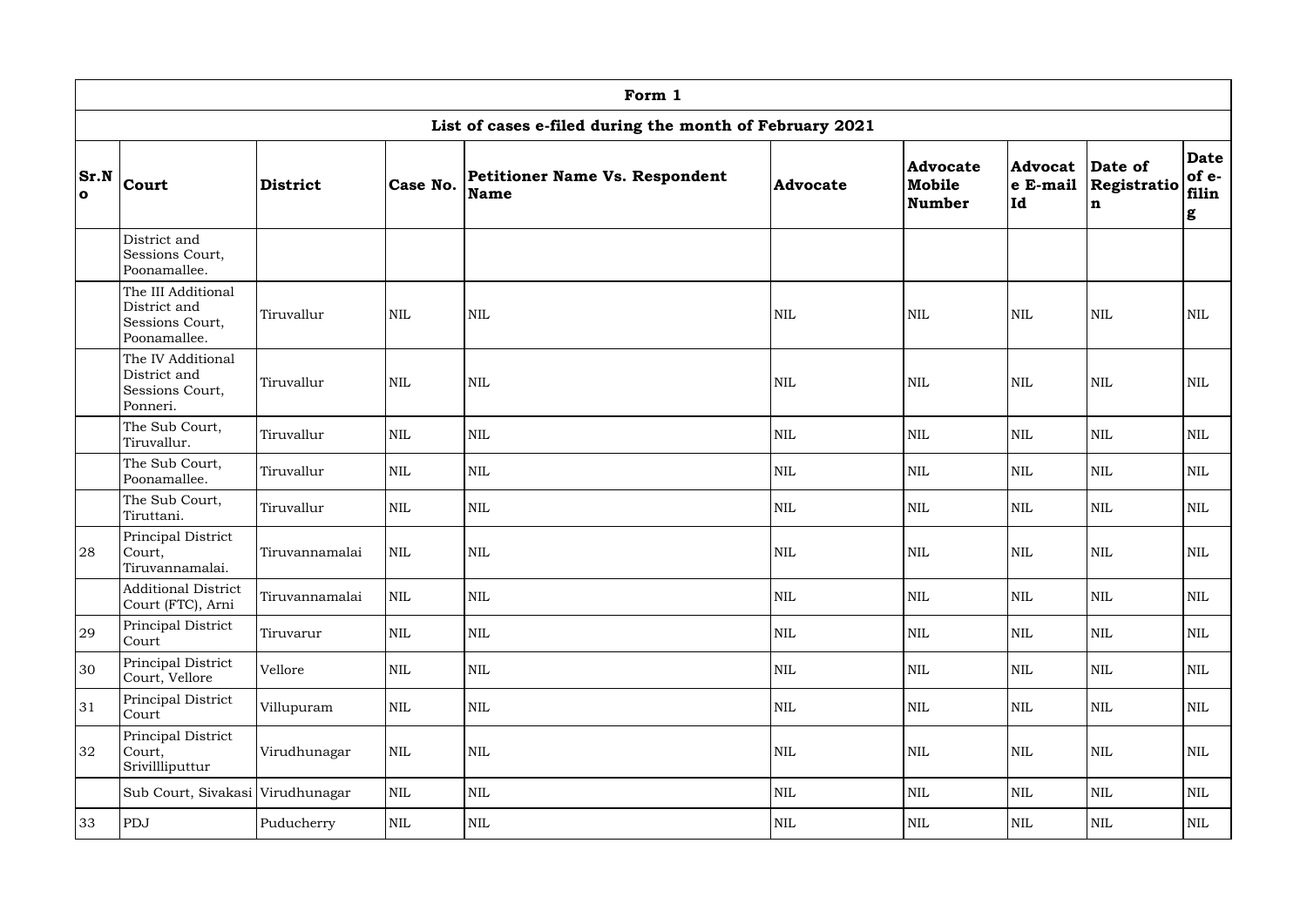| . . | I |  |
|-----|---|--|
|     |   |  |

|                |                               |                 |                    | Form 2                                                                                                                                                                                                                                                                                                                                                                                               |                                  |                         |                                               |
|----------------|-------------------------------|-----------------|--------------------|------------------------------------------------------------------------------------------------------------------------------------------------------------------------------------------------------------------------------------------------------------------------------------------------------------------------------------------------------------------------------------------------------|----------------------------------|-------------------------|-----------------------------------------------|
|                |                               |                 |                    | List of cases in which e-payment of Court fees was made during the month of February 2021                                                                                                                                                                                                                                                                                                            |                                  |                         |                                               |
|                | <b>Sr.No Court</b>            | <b>District</b> |                    | Case No. Petitioner Name Vs. Respondent Name                                                                                                                                                                                                                                                                                                                                                         | <b>Advocate</b>                  | Date of<br>Registration | Date of e-<br>payment of<br><b>Court Fees</b> |
|                | Principal District<br>Court   | Ariyalur        | <b>NIL</b>         | <b>NIL</b>                                                                                                                                                                                                                                                                                                                                                                                           | NIL                              | <b>NIL</b>              | <b>NIL</b>                                    |
| $\overline{2}$ | Principal Judge's<br>Court    | Chennai         | <b>COS</b><br>1/21 | M/s. Para Enterprised Pvt Limited, No.7th Floor, Tamarai Tech<br>Park, No.16-20A (SP) Developed Plots, Jawaharlal Nehru Road,<br>Guindy Industrial Estate, Guindy, Chennai. represented herein by Associates<br>its Authorized Signtory Mr. Pradeepsankar<br>--Plaintiff<br>$-VS-$<br>A.R. Dairy Food Private Limited, No.10/5C, Madurai Road,<br>Begampur Post, Dindigul - 624 002<br>--- Defendant | M/s. M.S.<br>R. Sathish<br>Kumar | 25.03.2021              |                                               |
|                | Principal Judge's<br>Court    | Chennai         | <b>COS</b><br>2/21 | M/s. ATA Freight Line India Pvt. Ltd, Unit #4, 7th Floor, B Wing,<br>Time Square, Marol Naka, Andheri (E) Mumbai, Maharashtra -<br>400 059 --- Plaintiff<br>VS<br>Mr. Lazer Lyras.J, Proprietor of Starship L & L Project Logistics,<br>No.137/1, 2nd Floor, Velachery Road, Little Mount, Saidapet,<br>Chennai - 600 015.<br>--- Defendant                                                          | Mr. P.<br>Giridharan             | 24.03.2021              |                                               |
|                | Principal Judge's<br>Court    | Chennai         | $\cos$<br>3/21     | The CSB Bank Ltd, No.32, First Main Road, Olympic Colony, Padi,<br>Chennai – 600 050 Rep by its Authorised Officer<br>----Plaintiff<br><b>VS</b><br>1. M. Nedunchezhian and 2 others.<br>---Defendant                                                                                                                                                                                                | K.<br>Rajasekaran                | 09.03.2021              | $\rightarrow$ $\rightarrow$                   |
| $\overline{3}$ | Prl. District Court,<br>CBE.  | Coimbatore      | <b>NIL</b>         | <b>NIL</b>                                                                                                                                                                                                                                                                                                                                                                                           | <b>NIL</b>                       | <b>NIL</b>              | <b>NIL</b>                                    |
|                | I Addl.District<br>Court, CBE | Coimbatore      | <b>NIL</b>         | <b>NIL</b>                                                                                                                                                                                                                                                                                                                                                                                           | <b>NIL</b>                       | <b>NIL</b>              | <b>NIL</b>                                    |
|                | III Addl. Dist.<br>Court, CBE | Coimbatore      | <b>NIL</b>         | <b>NIL</b>                                                                                                                                                                                                                                                                                                                                                                                           | <b>NIL</b>                       | <b>NIL</b>              | <b>NIL</b>                                    |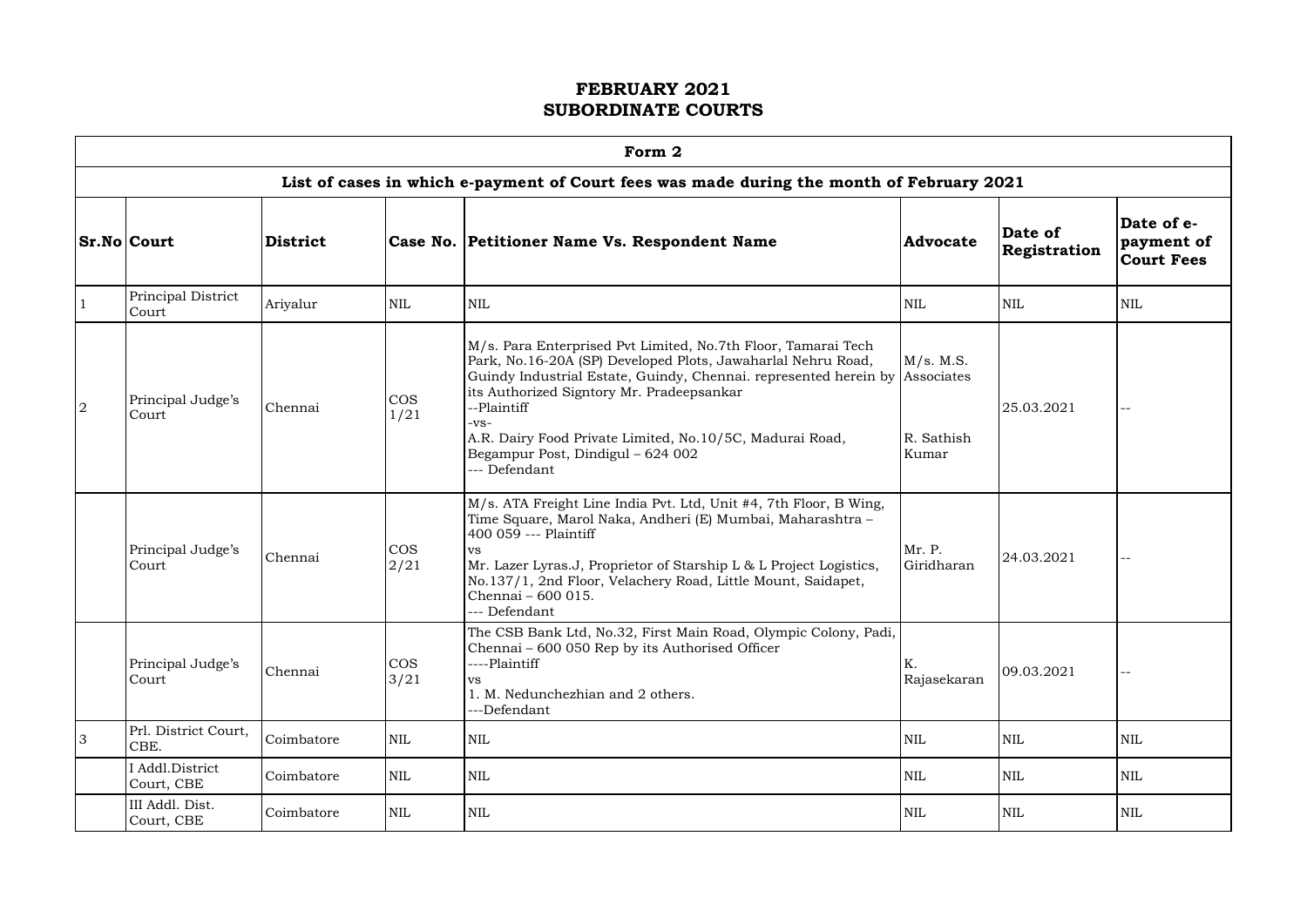|                | Form 2                                                            |                 |              |                                                                                           |                 |                         |                                               |  |  |  |  |
|----------------|-------------------------------------------------------------------|-----------------|--------------|-------------------------------------------------------------------------------------------|-----------------|-------------------------|-----------------------------------------------|--|--|--|--|
|                |                                                                   |                 |              | List of cases in which e-payment of Court fees was made during the month of February 2021 |                 |                         |                                               |  |  |  |  |
|                | <b>Sr.No Court</b>                                                | <b>District</b> |              | Case No. Petitioner Name Vs. Respondent Name                                              | <b>Advocate</b> | Date of<br>Registration | Date of e-<br>payment of<br><b>Court Fees</b> |  |  |  |  |
|                | IV Addl. Dist.<br>Court, CBE                                      | Coimbatore      | $\mbox{NIL}$ | $\mbox{NIL}$                                                                              | <b>NIL</b>      | NIL                     | <b>NIL</b>                                    |  |  |  |  |
|                | V Addl. Dist. Court,<br><b>CBE</b>                                | Coimbatore      | $\mbox{NIL}$ | $\mbox{NIL}$                                                                              | <b>NIL</b>      | $\mbox{NIL}$            | <b>NIL</b>                                    |  |  |  |  |
| $\overline{4}$ | Principal District<br>and Sessions<br>Court, Cuddalore            | Cuddalore       | $\mbox{NIL}$ | $\mbox{NIL}$                                                                              | <b>NIL</b>      | <b>NIL</b>              | <b>NIL</b>                                    |  |  |  |  |
|                | All other Courts                                                  | Cuddalore       | <b>NIL</b>   | $\mbox{NIL}$                                                                              | <b>NIL</b>      | <b>NIL</b>              | <b>NIL</b>                                    |  |  |  |  |
| $5\phantom{.}$ | Principal District<br>Court,<br>Dharmapuri.                       | Dharmapuri      | $\mbox{NIL}$ | $\mbox{NIL}$                                                                              | <b>NIL</b>      | <b>NIL</b>              | <b>NIL</b>                                    |  |  |  |  |
|                | Judicial Magistrate<br>No.II, Dharmapuri.                         | Dharmapuri      | $\mbox{NIL}$ | $\mbox{NIL}$                                                                              | <b>NIL</b>      | <b>NIL</b>              | <b>NIL</b>                                    |  |  |  |  |
| 6              | Principal District<br>Court, Dindigul                             | Dindigul        | $\mbox{NIL}$ | $\mbox{NIL}$                                                                              | <b>NIL</b>      | <b>NIL</b>              | <b>NIL</b>                                    |  |  |  |  |
| $\overline{7}$ | Principal District<br>Court, Erode                                | Erode           | $\mbox{NIL}$ | $\mbox{NIL}$                                                                              | <b>NIL</b>      | <b>NIL</b>              | <b>NIL</b>                                    |  |  |  |  |
|                | I Additional District Erode<br>Court, Erode                       |                 | NIL          | NIL                                                                                       | NIL             | $\mbox{NIL}$            | <b>NIL</b>                                    |  |  |  |  |
|                | II Additional<br>District<br>Court, Erode                         | Erode           | $\mbox{NIL}$ | $\mbox{NIL}$                                                                              | <b>NIL</b>      | <b>NIL</b>              | <b>NIL</b>                                    |  |  |  |  |
|                | <b>III</b> Additional<br>District<br>Court, Gobichettipal<br>ayam | Erode           | $\mbox{NIL}$ | <b>NIL</b>                                                                                | <b>NIL</b>      | <b>NIL</b>              | <b>NIL</b>                                    |  |  |  |  |
|                | <b>IV</b> Additional<br>District Court,<br>Bhavani.               | Erode           | $\mbox{NIL}$ | $\mbox{NIL}$                                                                              | <b>NIL</b>      | $\mbox{NIL}$            | <b>NIL</b>                                    |  |  |  |  |
|                | Principal<br>Subordinate Court, Erode<br>Erode                    |                 | $\mbox{NIL}$ | <b>NIL</b>                                                                                | <b>NIL</b>      | <b>NIL</b>              | <b>NIL</b>                                    |  |  |  |  |
|                | I Additional                                                      | Erode           | $\mbox{NIL}$ | NIL                                                                                       | $\mbox{NIL}$    | NIL                     | NIL                                           |  |  |  |  |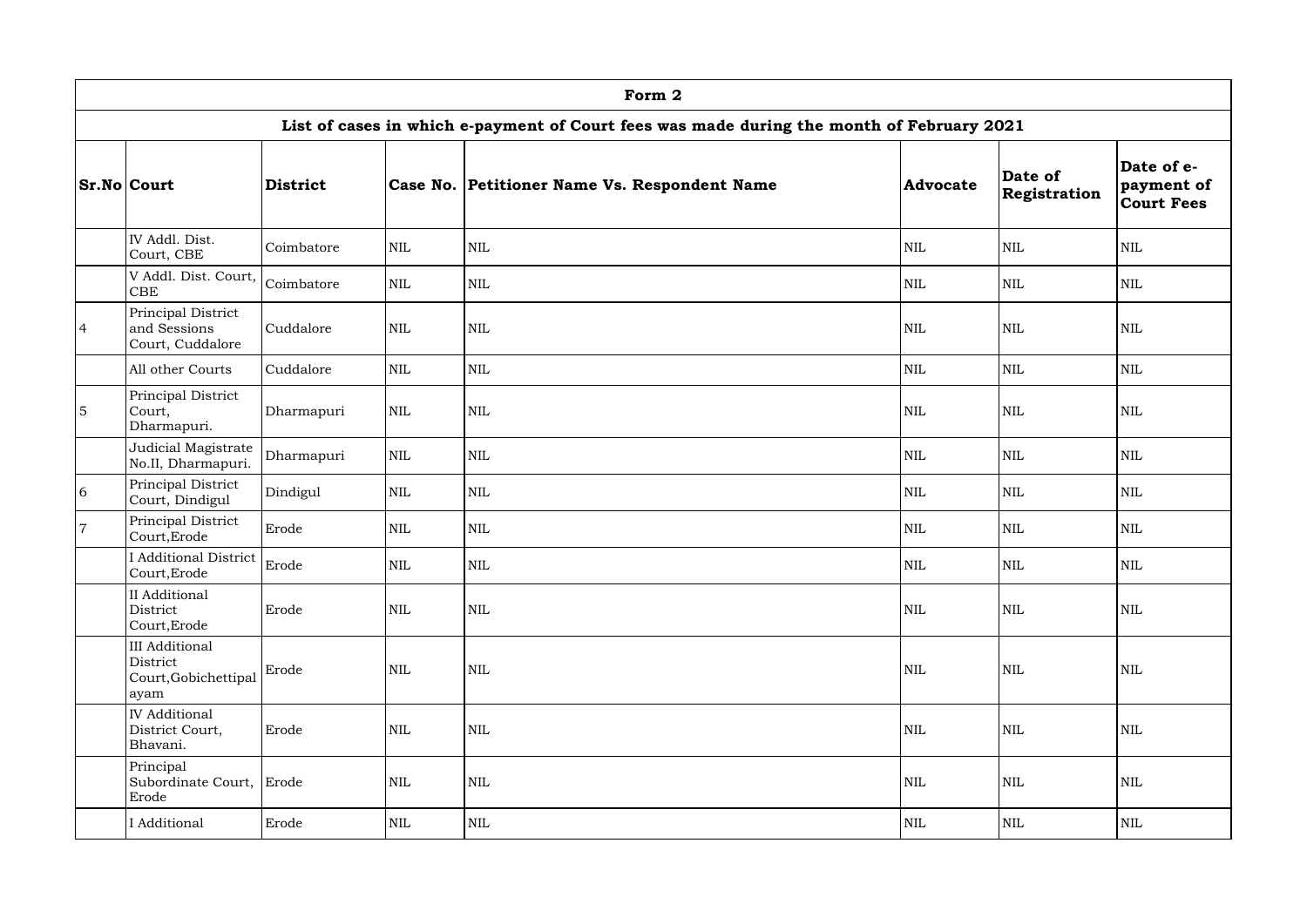|    | Form 2                                             |                 |              |                                                                                           |              |                         |                                               |  |  |  |  |
|----|----------------------------------------------------|-----------------|--------------|-------------------------------------------------------------------------------------------|--------------|-------------------------|-----------------------------------------------|--|--|--|--|
|    |                                                    |                 |              | List of cases in which e-payment of Court fees was made during the month of February 2021 |              |                         |                                               |  |  |  |  |
|    | <b>Sr.No Court</b>                                 | <b>District</b> |              | Case No. Petitioner Name Vs. Respondent Name                                              | Advocate     | Date of<br>Registration | Date of e-<br>payment of<br><b>Court Fees</b> |  |  |  |  |
|    | Subordinate Court,<br>Erode                        |                 |              |                                                                                           |              |                         |                                               |  |  |  |  |
|    | II Additional<br>Subordinate Court, Erode<br>Erode |                 | <b>NIL</b>   | <b>NIL</b>                                                                                | <b>NIL</b>   | <b>NIL</b>              | <b>NIL</b>                                    |  |  |  |  |
|    | Sub Court,<br>Gobichettipalayam                    | Erode           | <b>NIL</b>   | $\mbox{NIL}$                                                                              | <b>NIL</b>   | <b>NIL</b>              | NIL                                           |  |  |  |  |
| 8  | Principal District<br>Court, Chengalpattu          | Kancheepuram    | $\mbox{NIL}$ | <b>NIL</b>                                                                                | <b>NIL</b>   | <b>NIL</b>              | $\mbox{NIL}$                                  |  |  |  |  |
| 9  | Principal District<br>Court                        | Kanniya Kumari  | <b>NIL</b>   | <b>NIL</b>                                                                                | <b>NIL</b>   | <b>NIL</b>              | <b>NIL</b>                                    |  |  |  |  |
| 10 | Principal District<br>Court                        | Karur           | <b>NIL</b>   | <b>NIL</b>                                                                                | <b>NIL</b>   | <b>NIL</b>              | $\mbox{NIL}$                                  |  |  |  |  |
| 11 | Principal District<br>Court, Krishnagiri           | Krishnagiri     | <b>NIL</b>   | $\mbox{NIL}$                                                                              | <b>NIL</b>   | <b>NIL</b>              | <b>NIL</b>                                    |  |  |  |  |
|    | <b>Additional District</b><br>Court, Krishnagiri   | Krishnagiri     | <b>NIL</b>   | $\mbox{NIL}$                                                                              | <b>NIL</b>   | $\text{NIL}$            | $\mbox{NIL}$                                  |  |  |  |  |
|    | <b>Additional District</b><br>Court, Hosur.        | Krishnagiri     | $\mbox{NIL}$ | $\mbox{NIL}$                                                                              | <b>NIL</b>   | $\text{NIL}$            | $\mbox{NIL}$                                  |  |  |  |  |
| 12 | Prl. Dist. &<br><b>Sessions Court</b>              | Madurai         | $\mbox{NIL}$ | NIL                                                                                       | <b>NIL</b>   | <b>NIL</b>              | $\mbox{NIL}$                                  |  |  |  |  |
|    | I Addl. Dist. &<br><b>Sessions Court</b>           | Madurai         | <b>NIL</b>   | $\mbox{NIL}$                                                                              | $\mbox{NIL}$ | $\mbox{NIL}$            | $\mbox{NIL}$                                  |  |  |  |  |
|    | I Addl. Sub Court                                  | Madurai         | <b>NIL</b>   | $\mbox{NIL}$                                                                              | <b>NIL</b>   | <b>NIL</b>              | $\mbox{NIL}$                                  |  |  |  |  |
|    | II Addl. Sub Court                                 | Madurai         | $\mbox{NIL}$ | $\mbox{NIL}$                                                                              | <b>NIL</b>   | $\mbox{NIL}$            | NIL                                           |  |  |  |  |
| 13 | District Court,<br>Nagapattinam                    | Nagapattinam    | $\mbox{NIL}$ | $\mbox{NIL}$                                                                              | <b>NIL</b>   | <b>NIL</b>              | $\mbox{NIL}$                                  |  |  |  |  |
|    | Fast Track Mahila<br>Court,<br>Nagapattinam        | Nagapattinam    | $\mbox{NIL}$ | $\mbox{NIL}$                                                                              | <b>NIL</b>   | $\mbox{NIL}$            | <b>NIL</b>                                    |  |  |  |  |
|    | <b>Additional District</b><br>Court,               | Nagapattinam    | $\mbox{NIL}$ | $\mbox{NIL}$                                                                              | <b>NIL</b>   | $\mbox{NIL}$            | $\mbox{NIL}$                                  |  |  |  |  |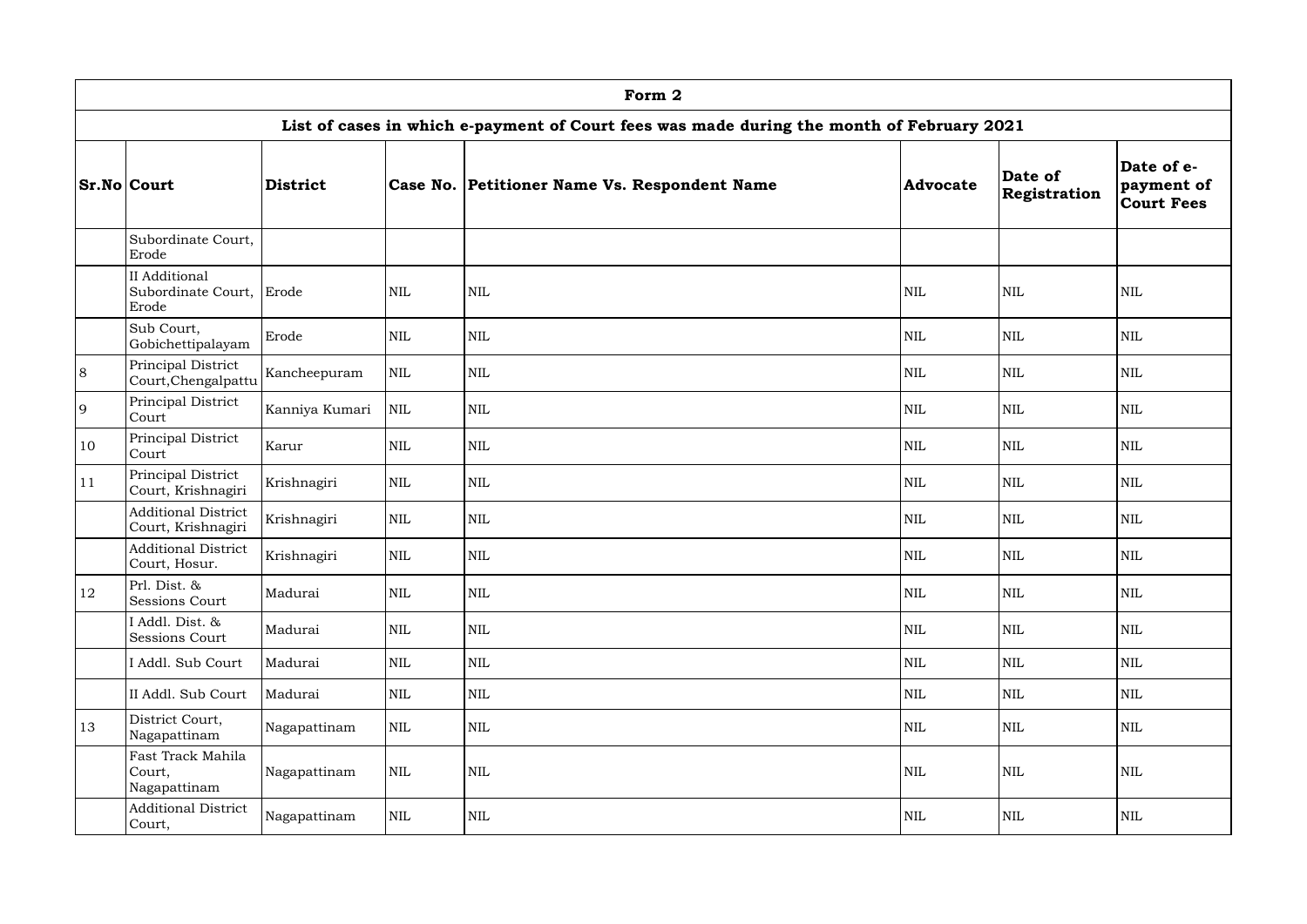|               | Form 2                                               |                    |            |                                                                                           |                 |                         |                                               |  |  |  |  |
|---------------|------------------------------------------------------|--------------------|------------|-------------------------------------------------------------------------------------------|-----------------|-------------------------|-----------------------------------------------|--|--|--|--|
|               |                                                      |                    |            | List of cases in which e-payment of Court fees was made during the month of February 2021 |                 |                         |                                               |  |  |  |  |
|               | <b>Sr.No Court</b>                                   | <b>District</b>    |            | Case No. Petitioner Name Vs. Respondent Name                                              | <b>Advocate</b> | Date of<br>Registration | Date of e-<br>payment of<br><b>Court Fees</b> |  |  |  |  |
|               | Mayiladuthurai                                       |                    |            |                                                                                           |                 |                         |                                               |  |  |  |  |
|               | Sub Court,<br>Nagapattinam                           | Nagapattinam       | <b>NIL</b> | $\rm NIL$                                                                                 | <b>NIL</b>      | <b>NIL</b>              | <b>NIL</b>                                    |  |  |  |  |
|               | Principal Sub<br>Court,<br>Mayiladuthurai            | Nagapattinam       | <b>NIL</b> | $\mbox{NIL}$                                                                              | <b>NIL</b>      | <b>NIL</b>              | <b>NIL</b>                                    |  |  |  |  |
|               | <b>Additional Sub</b><br>Court,<br>Mayiladuthurai    | Nagapattinam       | <b>NIL</b> | $\mbox{NIL}$                                                                              | <b>NIL</b>      | <b>NIL</b>              | <b>NIL</b>                                    |  |  |  |  |
| 14            | The Principal<br>District Judge                      | Namakkal           | <b>NIL</b> | $\mbox{NIL}$                                                                              | <b>NIL</b>      | <b>NIL</b>              | <b>NIL</b>                                    |  |  |  |  |
| 15            | District Court<br>Udhagamandalam, Nilgris<br>Nilgris |                    | <b>NIL</b> | $\mbox{NIL}$                                                                              | <b>NIL</b>      | <b>NIL</b>              | <b>NIL</b>                                    |  |  |  |  |
| <sup>16</sup> | Principal District<br>Court                          | Perambalur         | <b>NIL</b> | $\mbox{NIL}$                                                                              | <b>NIL</b>      | <b>NIL</b>              | <b>NIL</b>                                    |  |  |  |  |
|               | Mahila Court                                         | Perambalur         | <b>NIL</b> | $\mbox{NIL}$                                                                              | <b>NIL</b>      | <b>NIL</b>              | <b>NIL</b>                                    |  |  |  |  |
|               | Sub Court                                            | Perambalur         | <b>NIL</b> | $\mbox{NIL}$                                                                              | $\mbox{NIL}$    | <b>NIL</b>              | <b>NIL</b>                                    |  |  |  |  |
| <sup>17</sup> | The Principal<br>District Court                      | Pudukottai         | NIL        | $\mbox{NIL}$                                                                              | <b>NIL</b>      | <b>NIL</b>              | <b>NIL</b>                                    |  |  |  |  |
|               | The Additional<br>District Court                     | Pudukottai         | NIL        | $\mbox{NIL}$                                                                              | <b>NIL</b>      | <b>NIL</b>              | <b>NIL</b>                                    |  |  |  |  |
|               | The Principal Sub<br>Court                           | Pudukottai         | NIL        | $\mbox{NIL}$                                                                              | <b>NIL</b>      | <b>NIL</b>              | <b>NIL</b>                                    |  |  |  |  |
|               | The Additional Sub<br>Court                          | Pudukottai         | <b>NIL</b> | $\mbox{NIL}$                                                                              | <b>NIL</b>      | <b>NIL</b>              | <b>NIL</b>                                    |  |  |  |  |
| 18            | Principal District<br>Court                          | Ramanathapura<br>m | <b>NIL</b> | $\mbox{NIL}$                                                                              | <b>NIL</b>      | <b>NIL</b>              | <b>NIL</b>                                    |  |  |  |  |
| 19            | Principal District<br>Court, Salem.                  | Salem              | <b>NIL</b> | $\mbox{NIL}$                                                                              | $\mbox{NIL}$    | <b>NIL</b>              | <b>NIL</b>                                    |  |  |  |  |
| 20            | Principal District                                   | Sivagangai         | NIL        | $\mbox{NIL}$                                                                              | <b>NIL</b>      | <b>NIL</b>              | <b>NIL</b>                                    |  |  |  |  |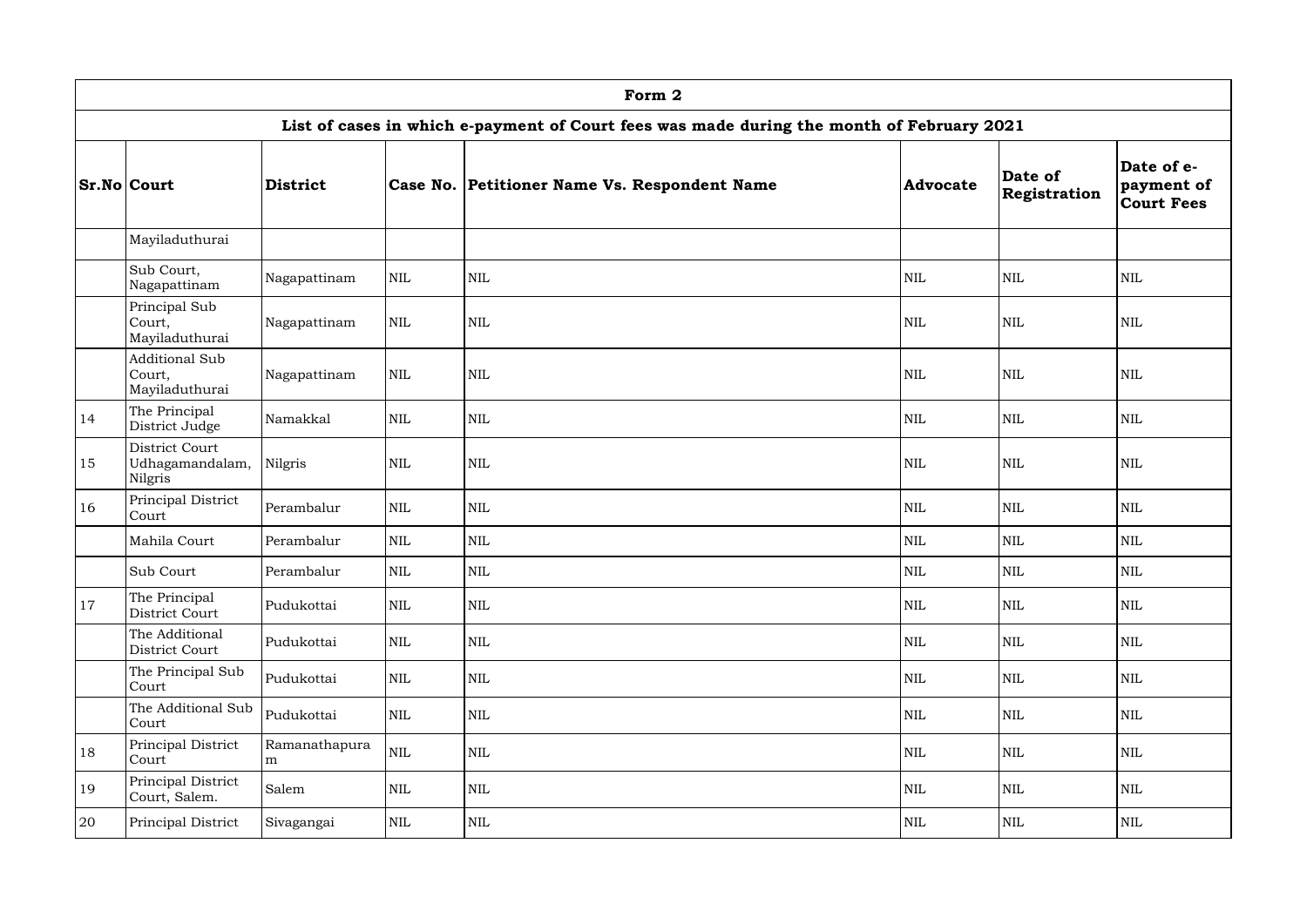|    | Form 2                                                               |                 |              |                                                                                           |                 |                         |                                               |  |  |  |  |
|----|----------------------------------------------------------------------|-----------------|--------------|-------------------------------------------------------------------------------------------|-----------------|-------------------------|-----------------------------------------------|--|--|--|--|
|    |                                                                      |                 |              | List of cases in which e-payment of Court fees was made during the month of February 2021 |                 |                         |                                               |  |  |  |  |
|    | <b>Sr.No Court</b>                                                   | <b>District</b> |              | Case No. Petitioner Name Vs. Respondent Name                                              | <b>Advocate</b> | Date of<br>Registration | Date of e-<br>payment of<br><b>Court Fees</b> |  |  |  |  |
|    | and Sessions Court                                                   |                 |              |                                                                                           |                 |                         |                                               |  |  |  |  |
| 21 | Prl. District Court                                                  | Thanjavur       | $\mbox{NIL}$ | $\mbox{NIL}$                                                                              | <b>NIL</b>      | <b>NIL</b>              | <b>NIL</b>                                    |  |  |  |  |
|    | <b>III</b> Additional<br>District Judge,<br>Pattukkottai.            | Thanjavur       | $\mbox{NIL}$ | <b>NIL</b>                                                                                | <b>NIL</b>      | <b>NIL</b>              | <b>NIL</b>                                    |  |  |  |  |
| 22 | Principal District<br>Court                                          | Theni           | $\mbox{NIL}$ | $\mbox{NIL}$                                                                              | <b>NIL</b>      | <b>NIL</b>              | <b>NIL</b>                                    |  |  |  |  |
| 23 | Principal District<br>Court, Thoothukudi                             | Thoothukudi     | $\mbox{NIL}$ | $\mbox{NIL}$                                                                              | <b>NIL</b>      | $\mbox{NIL}$            | <b>NIL</b>                                    |  |  |  |  |
| 24 | Principal District<br>Court                                          | Tiruchirappalli | $\mbox{NIL}$ | $\mbox{NIL}$                                                                              | <b>NIL</b>      | $\mbox{NIL}$            | <b>NIL</b>                                    |  |  |  |  |
|    | II Additional<br>District Court                                      | Tiruchirappalli | <b>NIL</b>   | $\mbox{NIL}$                                                                              | <b>NIL</b>      | NIL                     | <b>NIL</b>                                    |  |  |  |  |
| 25 | Principal District<br>Court                                          | Tirunelveli     | $\mbox{NIL}$ | $\mbox{NIL}$                                                                              | <b>NIL</b>      | $\mbox{NIL}$            | <b>NIL</b>                                    |  |  |  |  |
| 26 | Principal<br>Subordinate Court,<br>Tiruppur                          | Tiruppur        | $\mbox{NIL}$ | <b>NIL</b>                                                                                | <b>NIL</b>      | <b>NIL</b>              | <b>NIL</b>                                    |  |  |  |  |
|    | <b>Additional Sub</b><br>Court, Tiruppur                             | Tiruppur        | $\mbox{NIL}$ | $\mbox{NIL}$                                                                              | <b>NIL</b>      | <b>NIL</b>              | <b>NIL</b>                                    |  |  |  |  |
| 27 | Principal District<br>Court, Tiruvallur                              | Tiruvallur      | $\mbox{NIL}$ | $\mbox{NIL}$                                                                              | <b>NIL</b>      | <b>NIL</b>              | <b>NIL</b>                                    |  |  |  |  |
|    | The I Additional<br>District and<br>Sessions Court,<br>Tiruvallur.   | Tiruvallur      | $\mbox{NIL}$ | $\mbox{NIL}$                                                                              | <b>NIL</b>      | $\mbox{NIL}$            | <b>NIL</b>                                    |  |  |  |  |
|    | The II Additional<br>District and<br>Sessions Court,<br>Poonamallee. | Tiruvallur      | <b>NIL</b>   | <b>NIL</b>                                                                                | NIL             | <b>NIL</b>              | <b>NIL</b>                                    |  |  |  |  |
|    | The III Additional<br>District and<br>Sessions Court,                | Tiruvallur      | $\mbox{NIL}$ | $\mbox{NIL}$                                                                              | <b>NIL</b>      | <b>NIL</b>              | <b>NIL</b>                                    |  |  |  |  |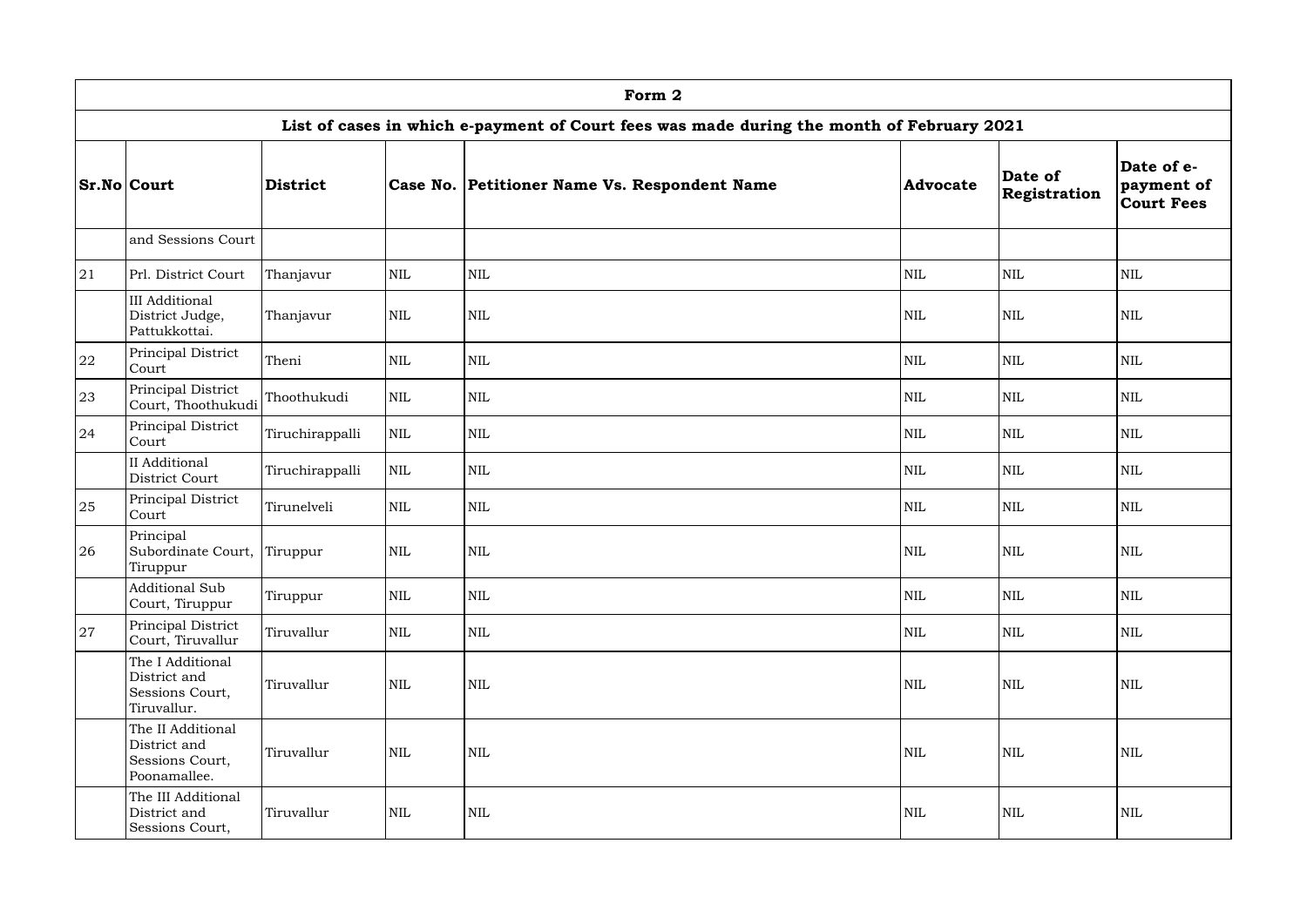|    | Form 2                                                                                    |                 |              |                                              |              |                         |                                               |  |  |  |  |
|----|-------------------------------------------------------------------------------------------|-----------------|--------------|----------------------------------------------|--------------|-------------------------|-----------------------------------------------|--|--|--|--|
|    | List of cases in which e-payment of Court fees was made during the month of February 2021 |                 |              |                                              |              |                         |                                               |  |  |  |  |
|    | <b>Sr.No Court</b>                                                                        | <b>District</b> |              | Case No. Petitioner Name Vs. Respondent Name | Advocate     | Date of<br>Registration | Date of e-<br>payment of<br><b>Court Fees</b> |  |  |  |  |
|    | Poonamallee.                                                                              |                 |              |                                              |              |                         |                                               |  |  |  |  |
|    | The IV Additional<br>District and<br>Sessions Court,<br>Ponneri.                          | Tiruvallur      | <b>NIL</b>   | <b>NIL</b>                                   | <b>NIL</b>   | <b>NIL</b>              | <b>NIL</b>                                    |  |  |  |  |
|    | The Sub Court,<br>Tiruvallur.                                                             | Tiruvallur      | <b>NIL</b>   | NIL                                          | <b>NIL</b>   | <b>NIL</b>              | <b>NIL</b>                                    |  |  |  |  |
|    | The Sub Court,<br>Poonamallee.                                                            | Tiruvallur      | <b>NIL</b>   | $\mbox{NIL}$                                 | <b>NIL</b>   | <b>NIL</b>              | <b>NIL</b>                                    |  |  |  |  |
|    | The Sub Court,<br>Tiruttani.                                                              | Tiruvallur      | <b>NIL</b>   | $\mbox{NIL}$                                 | <b>NIL</b>   | <b>NIL</b>              | <b>NIL</b>                                    |  |  |  |  |
| 28 | Principal District<br>Court,<br>Tiruvannamalai.                                           | Tiruvannamalai  | <b>NIL</b>   | NIL                                          | <b>NIL</b>   | <b>NIL</b>              | <b>NIL</b>                                    |  |  |  |  |
|    | <b>Additional District</b><br>Court (FTC), Arni                                           | Tiruvannamalai  | <b>NIL</b>   | NIL                                          | <b>NIL</b>   | <b>NIL</b>              | <b>NIL</b>                                    |  |  |  |  |
| 29 | Principal District<br>Court                                                               | Tiruvarur       | <b>NIL</b>   | $\mbox{NIL}$                                 | <b>NIL</b>   | NIL                     | <b>NIL</b>                                    |  |  |  |  |
| 30 | <b>Principal District</b><br>Court, Vellore                                               | Vellore         | $\mbox{NIL}$ | $\mbox{NIL}$                                 | $\mbox{NIL}$ | $\mbox{NIL}$            | $\mbox{NIL}$                                  |  |  |  |  |
| 31 | Principal District<br>Court                                                               | Villupuram      | <b>NIL</b>   | NIL                                          | $\mbox{NIL}$ | $\mbox{NIL}$            | <b>NIL</b>                                    |  |  |  |  |
| 32 | Principal District<br>Court,<br>Srivillliputtur                                           | Virudhunagar    | NIL          | $\mbox{NIL}$                                 | $\mbox{NIL}$ | <b>NIL</b>              | $\mbox{NIL}$                                  |  |  |  |  |
|    | Sub Court,<br>Sivakasi                                                                    | Virudhunagar    | NIL          | $\mbox{NIL}$                                 | $\mbox{NIL}$ | $\mbox{NIL}$            | $\mbox{NIL}$                                  |  |  |  |  |
| 33 | PDJ                                                                                       | Puducherry      | NIL          | $\mbox{NIL}$                                 | $\mbox{NIL}$ | $\mbox{NIL}$            | $\mbox{NIL}$                                  |  |  |  |  |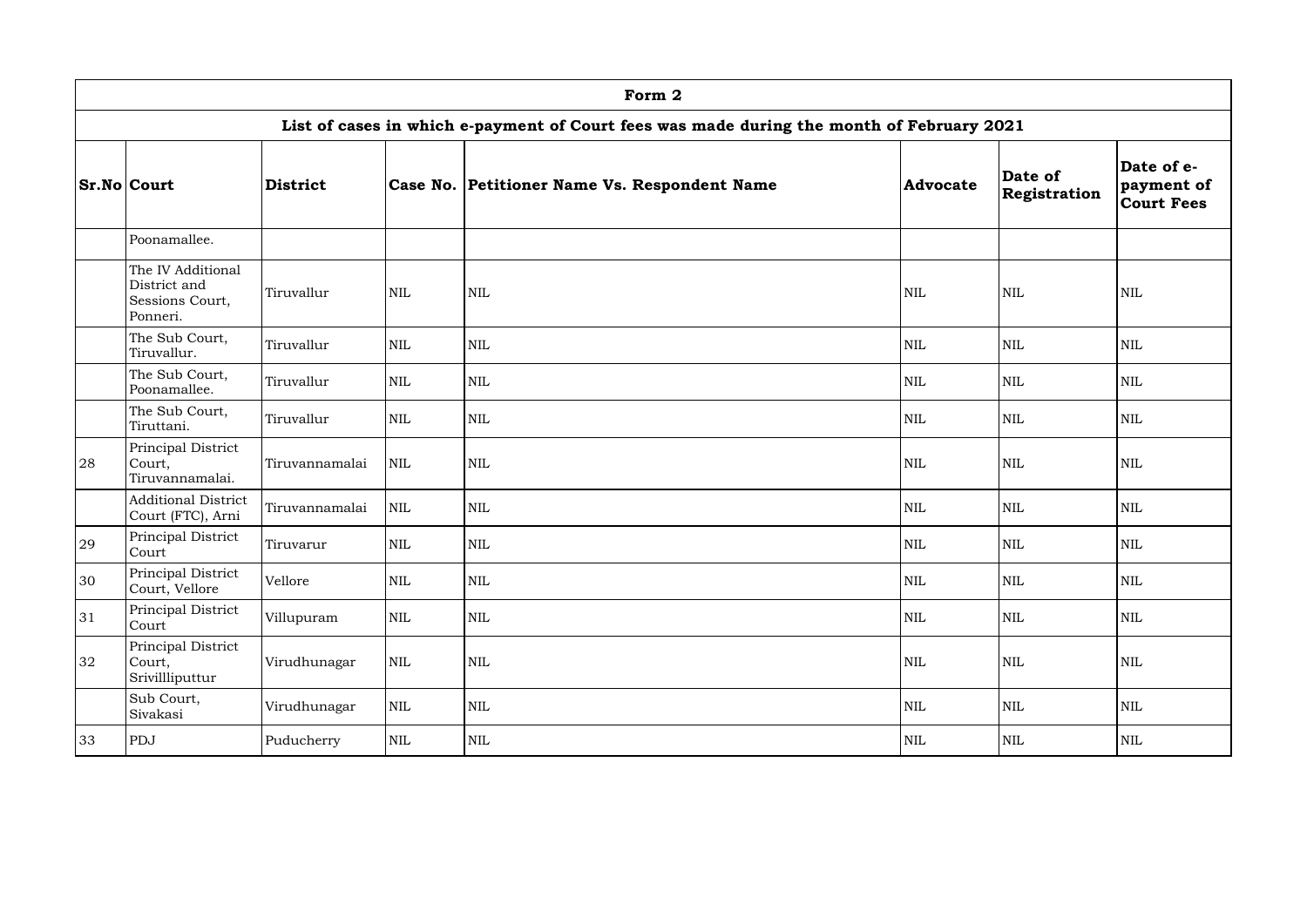$\Box$ 

|                   | Form 3                               |            |            |                                                                                                                                                                                                                                                                                                                                                                                         |                                                |                             |                                                        |  |  |  |  |
|-------------------|--------------------------------------|------------|------------|-----------------------------------------------------------------------------------------------------------------------------------------------------------------------------------------------------------------------------------------------------------------------------------------------------------------------------------------------------------------------------------------|------------------------------------------------|-----------------------------|--------------------------------------------------------|--|--|--|--|
|                   |                                      |            |            | List of cases in which Electronic Service of Process has taken place during the month of February 2021                                                                                                                                                                                                                                                                                  |                                                |                             |                                                        |  |  |  |  |
| Sr.N<br>$\bullet$ | <b>District</b><br>Court             |            |            | Case No. Petitioner Name Vs. Respondent Name                                                                                                                                                                                                                                                                                                                                            | <b>Advocate</b>                                | Date of<br>Registratio<br>n | <b>Date of Electronic</b><br><b>Service of Process</b> |  |  |  |  |
| $\vert$ 1         | Principal District Court Ariyalur    |            | <b>NIL</b> | NIL                                                                                                                                                                                                                                                                                                                                                                                     | <b>NIL</b>                                     | <b>NIL</b>                  | $\mbox{NIL}$                                           |  |  |  |  |
| 2                 | Principal Judge's Court Chennai      |            | 1/21       | M/s. Para Enterprised Pvt Limited, No.7th Floor, Tamarai Tech<br>Park, No.16-20A (SP) Developed Plots, Jawaharlal Nehru Road,<br>Guindy Industrial Estate, Guindy, Chennai. represented herein<br>by its Authorized Signtory Mr. Pradeepsankar<br>--Plaintiff<br>-vs-<br>A.R. Dairy Food Private Limited, No.10/5C, Madurai Road,<br>Begampur Post, Dindigul - 624 002<br>--- Defendant | M/s. M.S.<br>Associates<br>R. Sathish<br>Kumar | 25.03.2021                  | $--$                                                   |  |  |  |  |
|                   | Principal Judge's Court   Chennai    |            | 2/21       | M/s. ATA Freight Line India Pvt. Ltd, Unit #4, 7th Floor, B<br>Wing, Time Square, Marol Naka, Andheri (E) Mumbai,<br>Maharashtra - 400 059 --- Plaintiff<br>VS.<br>Mr. Lazer Lyras.J, Proprietor of Starship L & L Project Logistics,<br>No.137/1, 2nd Floor, Velachery Road, Little Mount, Saidapet,<br>Chennai - 600 015.<br>--- Defendant                                            | Mr. P.<br>Giridharan                           | 24.03.2021                  | $\equiv$                                               |  |  |  |  |
|                   | Principal Judge's Court   Chennai    |            | 3/21       | The CSB Bank Ltd, No.32, First Main Road, Olympic Colony,<br>Padi, Chennai – 600 050 Rep by its Authorised Officer<br>----Plaintiff<br><b>VS</b><br>1. M. Nedunchezhian and 2 others.<br>---Defendant                                                                                                                                                                                   | K.<br>Rajasekaran                              | 09.03.2021                  |                                                        |  |  |  |  |
| 3                 | Prl. District Court,<br>CBE.         | Coimbatore | <b>NIL</b> | <b>NIL</b>                                                                                                                                                                                                                                                                                                                                                                              | <b>NIL</b>                                     | <b>NIL</b>                  | <b>NIL</b>                                             |  |  |  |  |
|                   | I Addl.District Court,<br>CBE        | Coimbatore | <b>NIL</b> | <b>NIL</b>                                                                                                                                                                                                                                                                                                                                                                              | <b>NIL</b>                                     | <b>NIL</b>                  | <b>NIL</b>                                             |  |  |  |  |
|                   | III Addl. Dist. Court,<br><b>CBE</b> | Coimbatore | NIL        | $\mbox{NIL}$                                                                                                                                                                                                                                                                                                                                                                            | <b>NIL</b>                                     | <b>NIL</b>                  | NIL                                                    |  |  |  |  |
|                   | IV Addl. Dist. Court,<br>CBE         | Coimbatore | <b>NIL</b> | $\mbox{NIL}$                                                                                                                                                                                                                                                                                                                                                                            | <b>NIL</b>                                     | <b>NIL</b>                  | <b>NIL</b>                                             |  |  |  |  |
|                   | V Addl. Dist. Court,<br><b>CBE</b>   | Coimbatore | <b>NIL</b> | <b>NIL</b>                                                                                                                                                                                                                                                                                                                                                                              | <b>NIL</b>                                     | <b>NIL</b>                  | $\mbox{NIL}$                                           |  |  |  |  |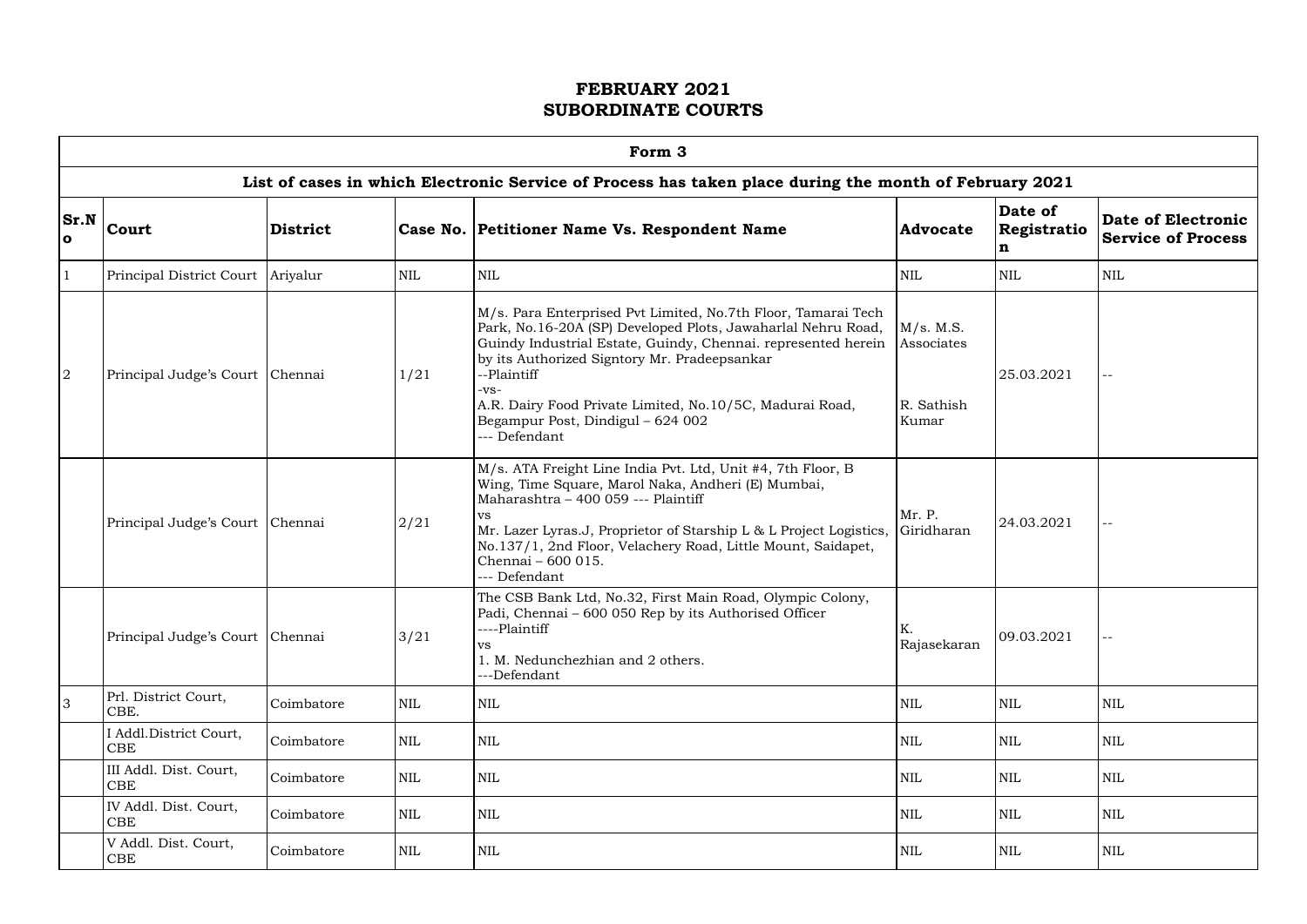|                      | Form 3                                                                                                 |                 |              |                                              |                 |                             |                                                        |  |  |  |  |
|----------------------|--------------------------------------------------------------------------------------------------------|-----------------|--------------|----------------------------------------------|-----------------|-----------------------------|--------------------------------------------------------|--|--|--|--|
|                      | List of cases in which Electronic Service of Process has taken place during the month of February 2021 |                 |              |                                              |                 |                             |                                                        |  |  |  |  |
| Sr.N<br>$\mathbf{o}$ | <b>Court</b>                                                                                           | <b>District</b> |              | Case No. Petitioner Name Vs. Respondent Name | <b>Advocate</b> | Date of<br>Registratio<br>n | <b>Date of Electronic</b><br><b>Service of Process</b> |  |  |  |  |
| $\overline{4}$       | Principal District and<br>Sessions Court,<br>Cuddalore                                                 | Cuddalore       | <b>NIL</b>   | <b>NIL</b>                                   | $\mbox{NIL}$    | <b>NIL</b>                  | <b>NIL</b>                                             |  |  |  |  |
|                      | All other Courts                                                                                       | Cuddalore       | $\mbox{NIL}$ | $\mbox{NIL}$                                 | $\mbox{NIL}$    | $\mbox{NIL}$                | <b>NIL</b>                                             |  |  |  |  |
| $\overline{5}$       | Principal District Court,<br>Dharmapuri.                                                               | Dharmapuri      | <b>NIL</b>   | NIL                                          | $\mbox{NIL}$    | <b>NIL</b>                  | NIL                                                    |  |  |  |  |
|                      | Judicial Magistrate<br>No.II, Dharmapuri.                                                              | Dharmapuri      | <b>NIL</b>   | $\text{NIL}$                                 | <b>NIL</b>      | <b>NIL</b>                  | <b>NIL</b>                                             |  |  |  |  |
| 6                    | Principal District Court,<br>Dindigul                                                                  | Dindigul        | $\mbox{NIL}$ | $\mbox{NIL}$                                 | $\mbox{NIL}$    | <b>NIL</b>                  | <b>NIL</b>                                             |  |  |  |  |
| $\overline{7}$       | Principal District<br>Court, Erode                                                                     | Erode           | <b>NIL</b>   | $\mbox{NIL}$                                 | $\mbox{NIL}$    | $\mbox{NIL}$                | <b>NIL</b>                                             |  |  |  |  |
|                      | <b>Additional District</b><br>Court, Erode                                                             | Erode           | <b>NIL</b>   | $\text{NIL}$                                 | <b>NIL</b>      | <b>NIL</b>                  | <b>NIL</b>                                             |  |  |  |  |
|                      | <b>II</b> Additional District<br>Court, Erode                                                          | Erode           | <b>NIL</b>   | $\text{NIL}$                                 | $\mbox{NIL}$    | <b>NIL</b>                  | NIL                                                    |  |  |  |  |
|                      | <b>III</b> Additional District<br>Court, Gobichettipalaya<br>m                                         | Erode           | <b>NIL</b>   | <b>NIL</b>                                   | $\mbox{NIL}$    | <b>NIL</b>                  | <b>NIL</b>                                             |  |  |  |  |
|                      | <b>IV</b> Additional District<br>Court, Bhavani.                                                       | Erode           | NIL          | NIL                                          | NIL             | NIL                         | NIL                                                    |  |  |  |  |
|                      | Principal Subordinate<br>Court, Erode                                                                  | Erode           | <b>NIL</b>   | $\mbox{NIL}$                                 | <b>NIL</b>      | <b>NIL</b>                  | NIL                                                    |  |  |  |  |
|                      | I Additional<br>Subordinate Court,<br>Erode                                                            | Erode           | $\mbox{NIL}$ | $\mbox{NIL}$                                 | $\mbox{NIL}$    | <b>NIL</b>                  | NIL                                                    |  |  |  |  |
|                      | II Additional<br>Subordinate Court,<br>Erode                                                           | Erode           | $\mbox{NIL}$ | $\mbox{NIL}$                                 | $\mbox{NIL}$    | <b>NIL</b>                  | NIL                                                    |  |  |  |  |
|                      | Sub Court,<br>Gobichettipalayam                                                                        | Erode           | $\mbox{NIL}$ | $\mbox{NIL}$                                 | <b>NIL</b>      | <b>NIL</b>                  | NIL                                                    |  |  |  |  |
| 8                    | Principal District<br>Court, Chengalpattu                                                              | Kancheepuram    | NIL          | $\mbox{NIL}$                                 | $\mbox{NIL}$    | <b>NIL</b>                  | NIL                                                    |  |  |  |  |
| $\overline{9}$       | Principal District Court                                                                               | Kanniya Kumari  | NIL          | $\mbox{NIL}$                                 | $\mbox{NIL}$    | <b>NIL</b>                  | NIL                                                    |  |  |  |  |
| 10                   | Principal District Court   Karur                                                                       |                 | $\mbox{NIL}$ | $\mbox{NIL}$                                 | NIL             | NIL                         | $\mbox{NIL}$                                           |  |  |  |  |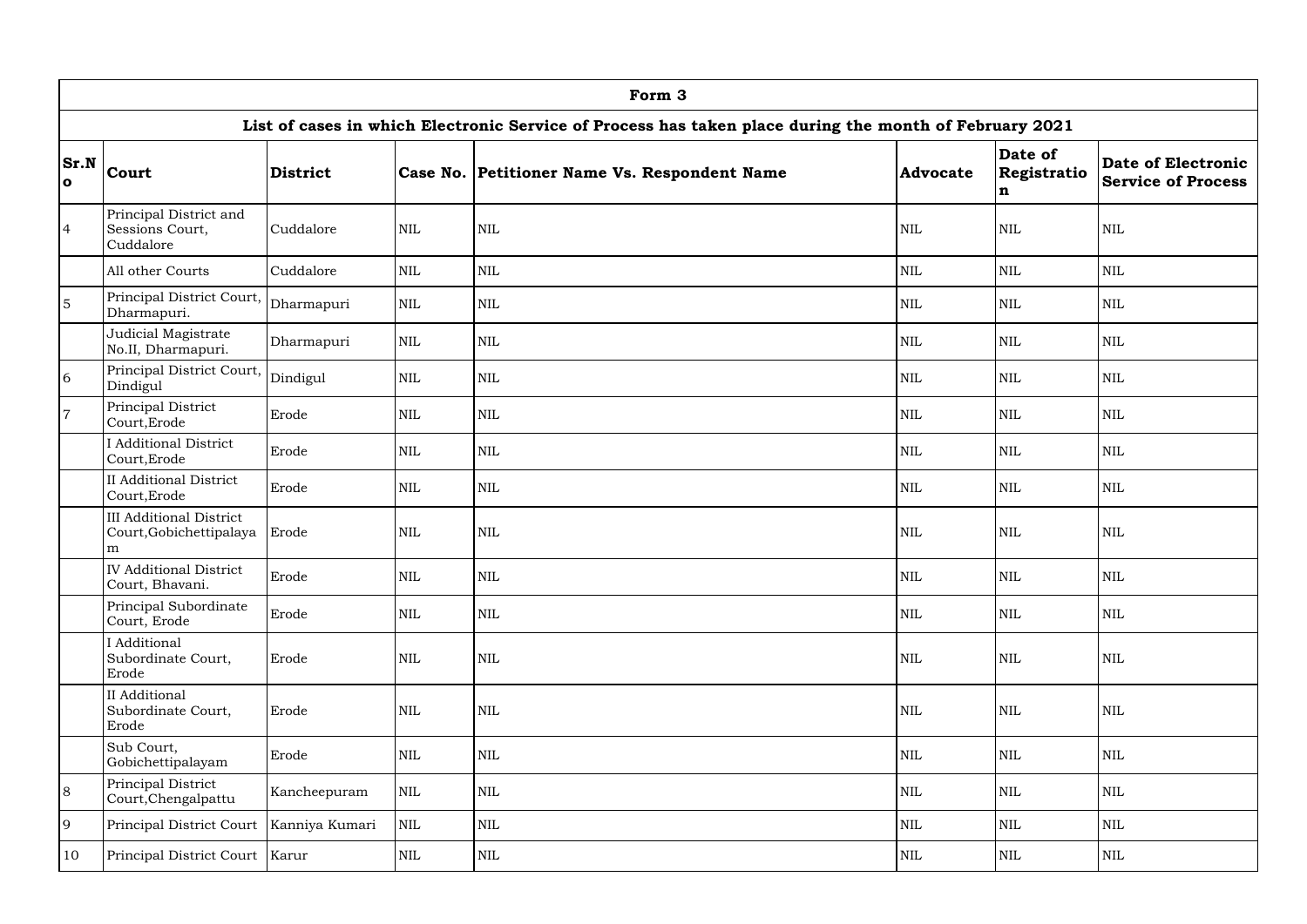|                   | Form 3                                                                                                 |                 |              |                                              |                 |                             |                                                        |  |  |  |  |
|-------------------|--------------------------------------------------------------------------------------------------------|-----------------|--------------|----------------------------------------------|-----------------|-----------------------------|--------------------------------------------------------|--|--|--|--|
|                   | List of cases in which Electronic Service of Process has taken place during the month of February 2021 |                 |              |                                              |                 |                             |                                                        |  |  |  |  |
| Sr.N<br>$\bullet$ | <b>Court</b>                                                                                           | <b>District</b> |              | Case No. Petitioner Name Vs. Respondent Name | <b>Advocate</b> | Date of<br>Registratio<br>n | <b>Date of Electronic</b><br><b>Service of Process</b> |  |  |  |  |
| 11                | Principal District Court,<br>Krishnagiri                                                               | Krishnagiri     | <b>NIL</b>   | <b>NIL</b>                                   | <b>NIL</b>      | <b>NIL</b>                  | NIL                                                    |  |  |  |  |
|                   | <b>Additional District</b><br>Court, Krishnagiri                                                       | Krishnagiri     | <b>NIL</b>   | <b>NIL</b>                                   | <b>NIL</b>      | <b>NIL</b>                  | NIL                                                    |  |  |  |  |
|                   | <b>Additional District</b><br>Court, Hosur.                                                            | Krishnagiri     | <b>NIL</b>   | <b>NIL</b>                                   | <b>NIL</b>      | <b>NIL</b>                  | NIL                                                    |  |  |  |  |
| 12                | Prl. Dist. & Sessions<br>Court                                                                         | Madurai         | $\mbox{NIL}$ | <b>NIL</b>                                   | <b>NIL</b>      | <b>NIL</b>                  | NIL                                                    |  |  |  |  |
|                   | I Addl. Dist. & Sessions<br>Court                                                                      | Madurai         | <b>NIL</b>   | $\mbox{NIL}$                                 | <b>NIL</b>      | <b>NIL</b>                  | <b>NIL</b>                                             |  |  |  |  |
|                   | I Addl. Sub Court                                                                                      | Madurai         | $\mbox{NIL}$ | $\mbox{NIL}$                                 | $\mbox{NIL}$    | NIL                         | <b>NIL</b>                                             |  |  |  |  |
|                   | II Addl. Sub Court                                                                                     | Madurai         | <b>NIL</b>   | <b>NIL</b>                                   | <b>NIL</b>      | <b>NIL</b>                  | NIL                                                    |  |  |  |  |
| 13                | District Court,<br>Nagapattinam                                                                        | Nagapattinam    | <b>NIL</b>   | <b>NIL</b>                                   | <b>NIL</b>      | <b>NIL</b>                  | NIL                                                    |  |  |  |  |
|                   | Fast Track Mahila<br>Court, Nagapattinam                                                               | Nagapattinam    | $\mbox{NIL}$ | <b>NIL</b>                                   | $\mbox{NIL}$    | <b>NIL</b>                  | NIL                                                    |  |  |  |  |
|                   | <b>Additional District</b><br>Court, Mayiladuthurai                                                    | Nagapattinam    | <b>NIL</b>   | <b>NIL</b>                                   | <b>NIL</b>      | <b>NIL</b>                  | NIL                                                    |  |  |  |  |
|                   | Sub Court,<br>Nagapattinam                                                                             | Nagapattinam    | NIL          | NIL                                          | NIL             | NIL                         | NIL                                                    |  |  |  |  |
|                   | Principal Sub Court,<br>Mayiladuthurai                                                                 | Nagapattinam    | NIL          | <b>NIL</b>                                   | $\mbox{NIL}$    | <b>NIL</b>                  | NIL                                                    |  |  |  |  |
|                   | Additional Sub Court,<br>Mayiladuthurai                                                                | Nagapattinam    | <b>NIL</b>   | <b>NIL</b>                                   | $\mbox{NIL}$    | <b>NIL</b>                  | NIL                                                    |  |  |  |  |
| 14                | The Principal District<br>Judge                                                                        | Namakkal        | NIL          | $\mbox{NIL}$                                 | $\mbox{NIL}$    | <b>NIL</b>                  | NIL                                                    |  |  |  |  |
| 15                | District Court<br>Udhagamandalam,<br>Nilgris                                                           | Nilgris         | <b>NIL</b>   | $\mbox{NIL}$                                 | $\mbox{NIL}$    | $\mbox{NIL}$                | NIL                                                    |  |  |  |  |
| 16                | Principal District Court                                                                               | Perambalur      | <b>NIL</b>   | <b>NIL</b>                                   | $\mbox{NIL}$    | <b>NIL</b>                  | NIL                                                    |  |  |  |  |
|                   | Mahila Court                                                                                           | Perambalur      | $\mbox{NIL}$ | <b>NIL</b>                                   | $\mbox{NIL}$    | <b>NIL</b>                  | NIL                                                    |  |  |  |  |
|                   | Sub Court                                                                                              | Perambalur      | $\mbox{NIL}$ | NIL                                          | $\mbox{NIL}$    | NIL                         | NIL                                                    |  |  |  |  |
| 17                | The Principal District                                                                                 | Pudukottai      | <b>NIL</b>   | NIL                                          | <b>NIL</b>      | <b>NIL</b>                  | NIL                                                    |  |  |  |  |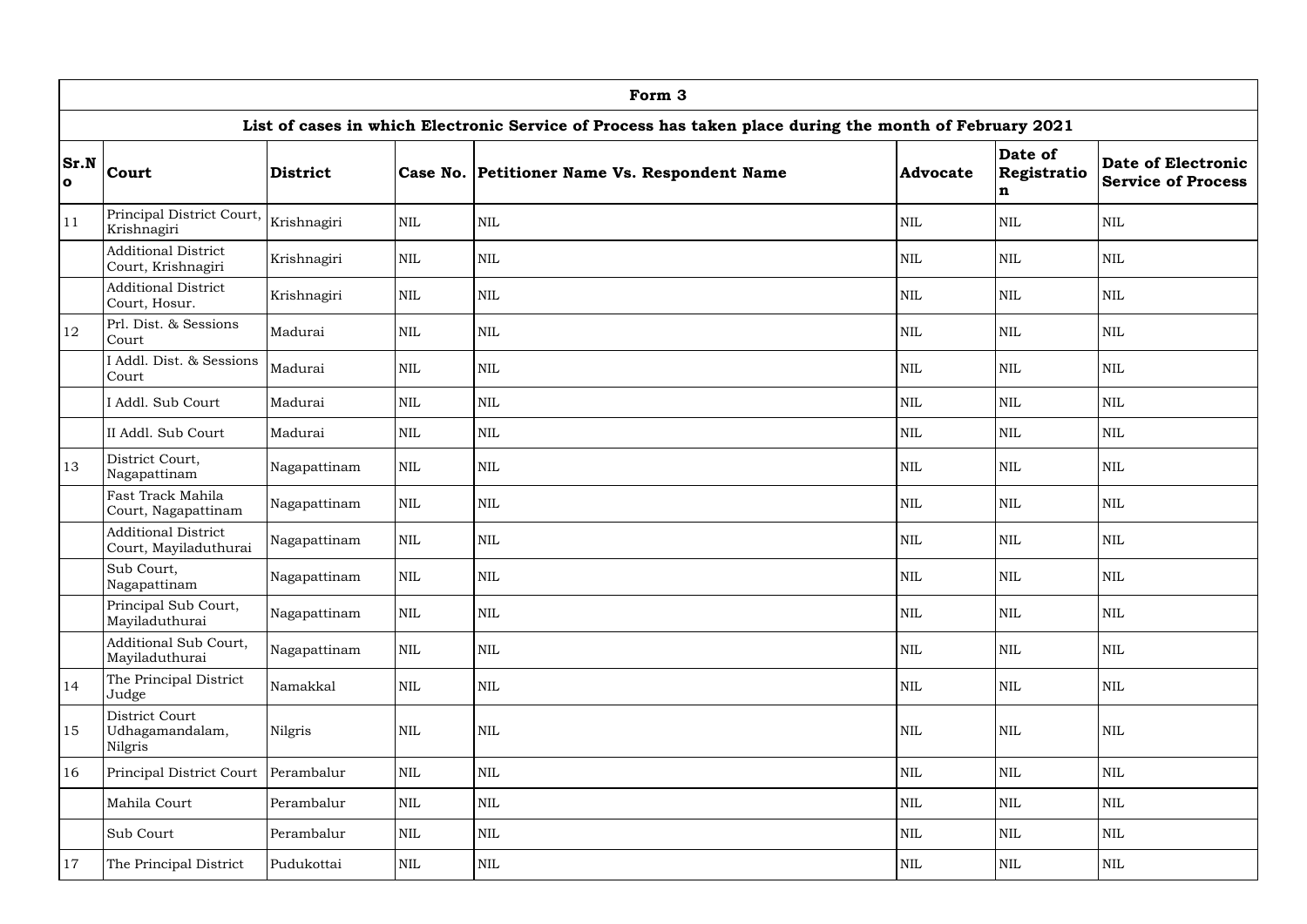|                   | Form 3                                                          |                    |              |                                                                                                        |                 |                             |                                                        |  |  |  |
|-------------------|-----------------------------------------------------------------|--------------------|--------------|--------------------------------------------------------------------------------------------------------|-----------------|-----------------------------|--------------------------------------------------------|--|--|--|
|                   |                                                                 |                    |              | List of cases in which Electronic Service of Process has taken place during the month of February 2021 |                 |                             |                                                        |  |  |  |
| Sr.N<br>$\bullet$ | <b>Court</b>                                                    | <b>District</b>    |              | Case No. Petitioner Name Vs. Respondent Name                                                           | <b>Advocate</b> | Date of<br>Registratio<br>n | <b>Date of Electronic</b><br><b>Service of Process</b> |  |  |  |
|                   | Court                                                           |                    |              |                                                                                                        |                 |                             |                                                        |  |  |  |
|                   | The Additional District<br>Court                                | Pudukottai         | <b>NIL</b>   | NIL                                                                                                    | $\mbox{NIL}$    | <b>NIL</b>                  | $\mbox{NIL}$                                           |  |  |  |
|                   | The Principal Sub Court Pudukottai                              |                    | $\mbox{NIL}$ | <b>NIL</b>                                                                                             | <b>NIL</b>      | $\mbox{NIL}$                | <b>NIL</b>                                             |  |  |  |
|                   | The Additional Sub<br>Court                                     | Pudukottai         | <b>NIL</b>   | <b>NIL</b>                                                                                             | <b>NIL</b>      | <b>NIL</b>                  | <b>NIL</b>                                             |  |  |  |
| 18                | Principal District Court                                        | Ramanathapuram NIL |              | NIL                                                                                                    | $\mbox{NIL}$    | <b>NIL</b>                  | <b>NIL</b>                                             |  |  |  |
| <sup>19</sup>     | Principal District Court, Salem<br>Salem.                       |                    | $\mbox{NIL}$ | NIL                                                                                                    | <b>NIL</b>      | $\mbox{NIL}$                | <b>NIL</b>                                             |  |  |  |
| 20                | Principal District and<br><b>Sessions Court</b>                 | Sivagangai         | <b>NIL</b>   | NIL                                                                                                    | <b>NIL</b>      | <b>NIL</b>                  | <b>NIL</b>                                             |  |  |  |
| 21                | Prl. District Court                                             | Thanjavur          | $\mbox{NIL}$ | NIL                                                                                                    | <b>NIL</b>      | $\mbox{NIL}$                | <b>NIL</b>                                             |  |  |  |
|                   | <b>III Additional District</b><br>Judge, Pattukkottai.          | Thanjavur          | <b>NIL</b>   | <b>NIL</b>                                                                                             | <b>NIL</b>      | <b>NIL</b>                  | <b>NIL</b>                                             |  |  |  |
| 22                | Principal District Court Theni                                  |                    | $\mbox{NIL}$ | NIL                                                                                                    | $\mbox{NIL}$    | <b>NIL</b>                  | $\mbox{NIL}$                                           |  |  |  |
| 23                | Principal District Court,<br>Thoothukudi                        | Thoothukudi        | $\mbox{NIL}$ | $\mbox{NIL}$                                                                                           | <b>NIL</b>      | $\mbox{NIL}$                | $\mbox{NIL}$                                           |  |  |  |
| 24                | Principal District Court                                        | Tiruchirappalli    | NIL          | $\mbox{NIL}$                                                                                           | $\mbox{NIL}$    | $\mbox{NIL}$                | <b>NIL</b>                                             |  |  |  |
|                   | <b>II</b> Additional District<br>Court                          | Tiruchirappalli    | <b>NIL</b>   | NIL                                                                                                    | $\mbox{NIL}$    | $\mbox{NIL}$                | <b>NIL</b>                                             |  |  |  |
| 25                | Principal District Court Tirunelveli                            |                    | <b>NIL</b>   | $\mbox{NIL}$                                                                                           | $\mbox{NIL}$    | $\mbox{NIL}$                | <b>NIL</b>                                             |  |  |  |
| 26                | Principal Subordinate<br>Court, Tiruppur                        | Tiruppur           | <b>NIL</b>   | $\mbox{NIL}$                                                                                           | $\mbox{NIL}$    | <b>NIL</b>                  | <b>NIL</b>                                             |  |  |  |
|                   | Additional Sub Court,<br>Tiruppur                               | Tiruppur           | <b>NIL</b>   | NIL                                                                                                    | $\mbox{NIL}$    | <b>NIL</b>                  | <b>NIL</b>                                             |  |  |  |
| 27                | Principal District Court, Tiruvallur<br>Tiruvallur              |                    | <b>NIL</b>   | NIL                                                                                                    | <b>NIL</b>      | <b>NIL</b>                  | <b>NIL</b>                                             |  |  |  |
|                   | The I Additional District<br>and Sessions Court,<br>Tiruvallur. | Tiruvallur         | <b>NIL</b>   | NIL                                                                                                    | $\mbox{NIL}$    | $\mbox{NIL}$                | <b>NIL</b>                                             |  |  |  |
|                   | The II Additional<br>District and Sessions                      | Tiruvallur         | NIL          | $\mbox{NIL}$                                                                                           | $\mbox{NIL}$    | $\mbox{NIL}$                | $\mbox{NIL}$                                           |  |  |  |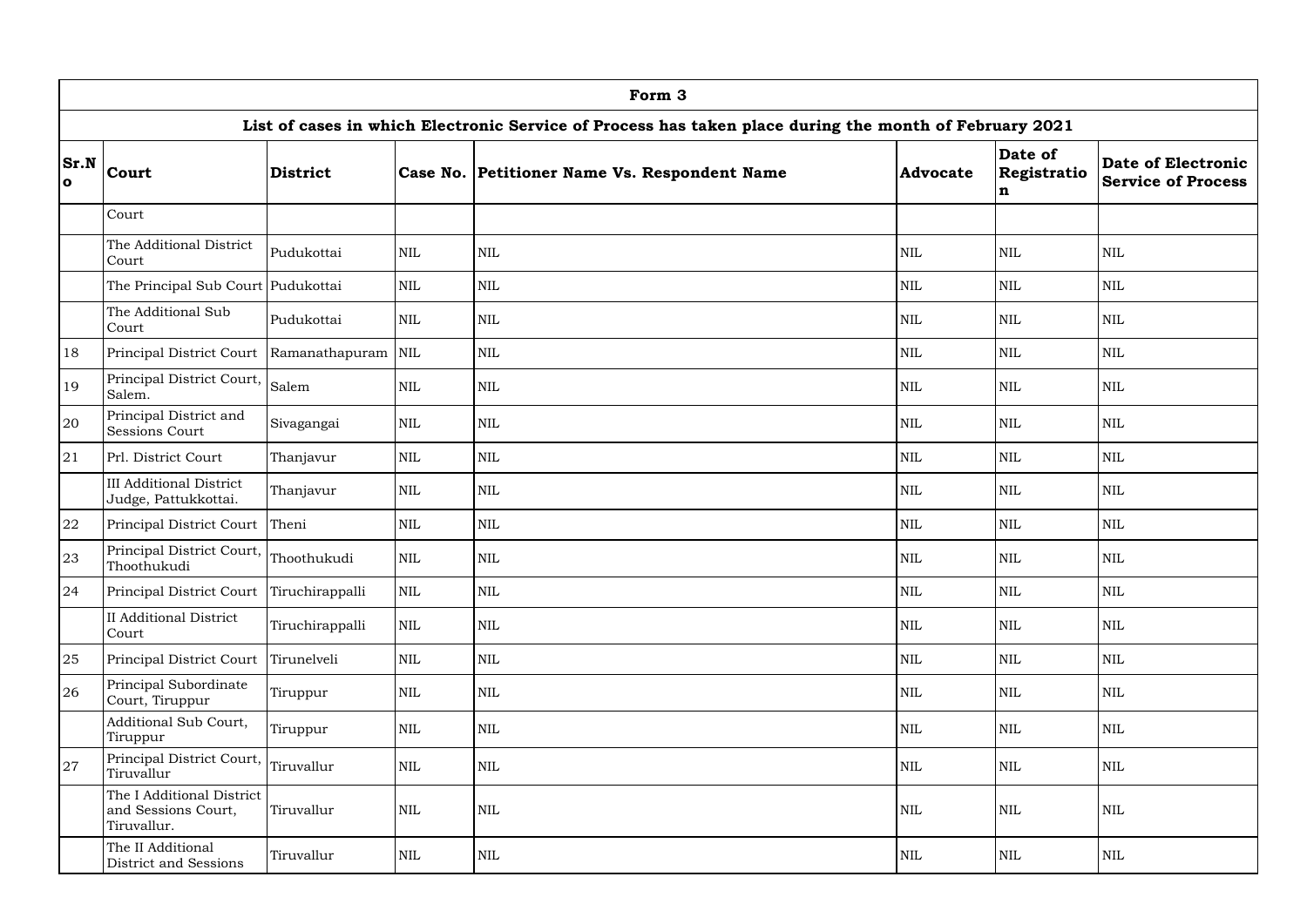|                   | Form 3                                                                                                 |                 |              |                                              |              |                             |                                                 |  |  |  |  |
|-------------------|--------------------------------------------------------------------------------------------------------|-----------------|--------------|----------------------------------------------|--------------|-----------------------------|-------------------------------------------------|--|--|--|--|
|                   | List of cases in which Electronic Service of Process has taken place during the month of February 2021 |                 |              |                                              |              |                             |                                                 |  |  |  |  |
| Sr.N<br>$\bullet$ | Court                                                                                                  | <b>District</b> |              | Case No. Petitioner Name Vs. Respondent Name | Advocate     | Date of<br>Registratio<br>n | Date of Electronic<br><b>Service of Process</b> |  |  |  |  |
|                   | Court, Poonamallee.                                                                                    |                 |              |                                              |              |                             |                                                 |  |  |  |  |
|                   | The III Additional<br>District and Sessions<br>Court, Poonamallee.                                     | Tiruvallur      | <b>NIL</b>   | <b>NIL</b>                                   | <b>NIL</b>   | <b>NIL</b>                  | NIL                                             |  |  |  |  |
|                   | The IV Additional<br>District and Sessions<br>Court, Ponneri.                                          | Tiruvallur      | <b>NIL</b>   | <b>NIL</b>                                   | <b>NIL</b>   | <b>NIL</b>                  | NIL                                             |  |  |  |  |
|                   | The Sub Court,<br>Tiruvallur.                                                                          | Tiruvallur      | <b>NIL</b>   | $\mbox{NIL}$                                 | $\mbox{NIL}$ | <b>NIL</b>                  | <b>NIL</b>                                      |  |  |  |  |
|                   | The Sub Court,<br>Poonamallee.                                                                         | Tiruvallur      | <b>NIL</b>   | <b>NIL</b>                                   | <b>NIL</b>   | <b>NIL</b>                  | <b>NIL</b>                                      |  |  |  |  |
|                   | The Sub Court,<br>Tiruttani.                                                                           | Tiruvallur      | <b>NIL</b>   | $\mbox{NIL}$                                 | $\mbox{NIL}$ | <b>NIL</b>                  | <b>NIL</b>                                      |  |  |  |  |
| 28                | Principal District Court, Tiruvannamalai<br>Tiruvannamalai.                                            |                 | $\mbox{NIL}$ | $\mbox{NIL}$                                 | <b>NIL</b>   | $\mbox{NIL}$                | <b>NIL</b>                                      |  |  |  |  |
|                   | <b>Additional District</b><br>Court (FTC), Arni                                                        | Tiruvannamalai  | <b>NIL</b>   | <b>NIL</b>                                   | <b>NIL</b>   | <b>NIL</b>                  | <b>NIL</b>                                      |  |  |  |  |
| 29                | Principal District Court                                                                               | Tiruvarur       | <b>NIL</b>   | <b>NIL</b>                                   | <b>NIL</b>   | <b>NIL</b>                  | <b>NIL</b>                                      |  |  |  |  |
| 30                | Principal District Court, Vellore<br>Vellore                                                           |                 | $\mbox{NIL}$ | $\mbox{NIL}$                                 | $\mbox{NIL}$ | $\mbox{NIL}$                | $\mbox{NIL}$                                    |  |  |  |  |
| 31                | Principal District Court                                                                               | Villupuram      | NIL          | $\mbox{NIL}$                                 | $\mbox{NIL}$ | $\mbox{NIL}$                | <b>NIL</b>                                      |  |  |  |  |
| 32                | Principal District Court, Virudhunagar<br>Srivillliputtur                                              |                 | $\mbox{NIL}$ | $\mbox{NIL}$                                 | $\mbox{NIL}$ | <b>NIL</b>                  | NIL                                             |  |  |  |  |
|                   | Sub Court, Sivakasi                                                                                    | Virudhunagar    | <b>NIL</b>   | $\mbox{NIL}$                                 | $\mbox{NIL}$ | $\mbox{NIL}$                | <b>NIL</b>                                      |  |  |  |  |
| 33                | PDJ                                                                                                    | Puducherry      | NIL          | $\mbox{NIL}$                                 | $\mbox{NIL}$ | $\mbox{NIL}$                | $\mbox{NIL}$                                    |  |  |  |  |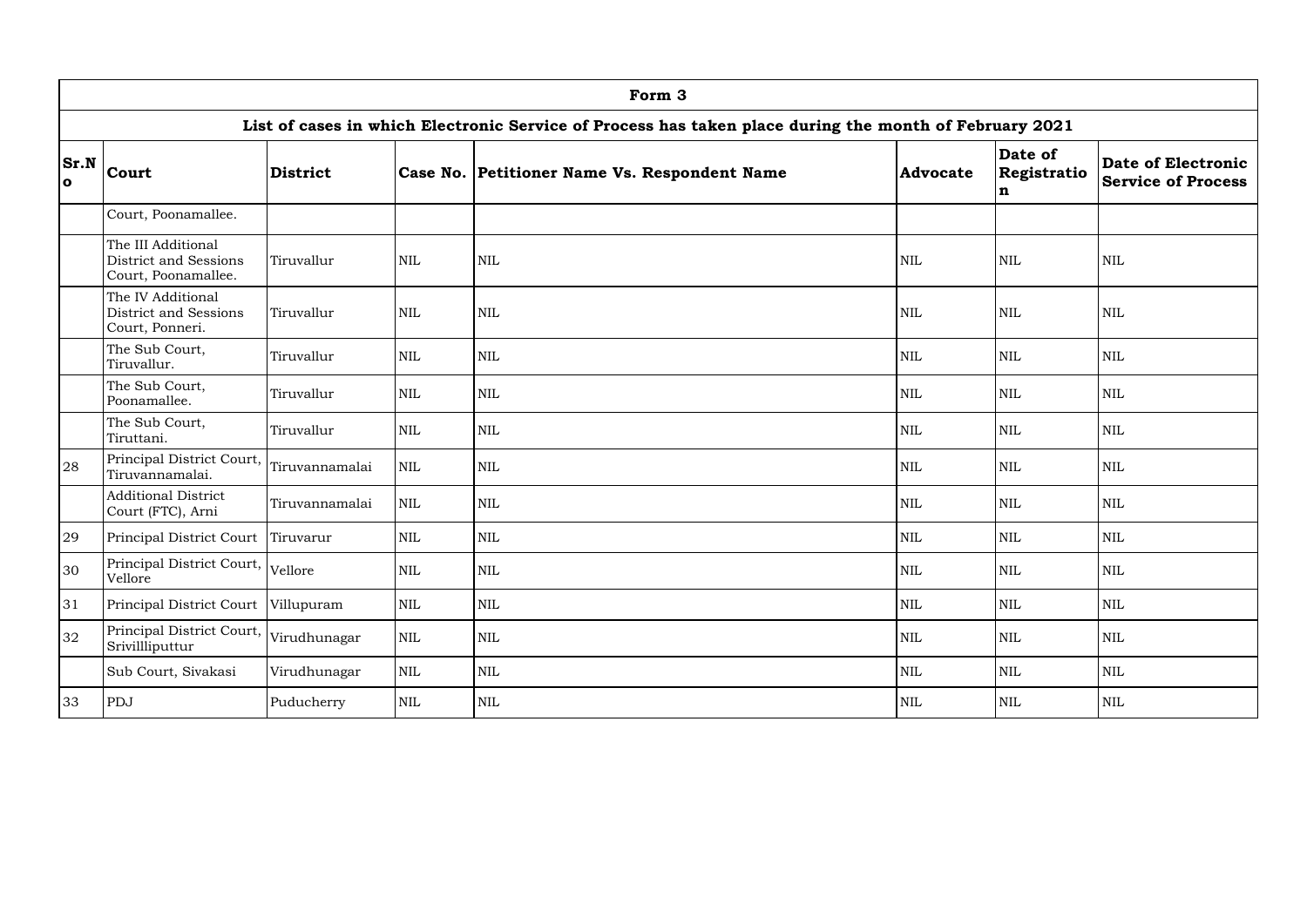|                | Form 4<br>List of total no. of cases randomly allocated during the month of February 2021 |                 |                                                                                                |              |                  |                                                               |  |  |  |  |  |
|----------------|-------------------------------------------------------------------------------------------|-----------------|------------------------------------------------------------------------------------------------|--------------|------------------|---------------------------------------------------------------|--|--|--|--|--|
|                |                                                                                           |                 |                                                                                                |              |                  |                                                               |  |  |  |  |  |
|                | <b>Sr.No Court</b>                                                                        | <b>District</b> | Court Name                                                                                     | Court No.    | <b>Case Type</b> | <b>Case Count (No.)</b><br>of cases<br>randomly<br>allocated) |  |  |  |  |  |
|                | Principal District Court                                                                  | Ariyalur        | <b>NIL</b>                                                                                     | $\mbox{NIL}$ | $\mbox{NIL}$     | <b>NIL</b>                                                    |  |  |  |  |  |
| $\overline{2}$ | Principal Judge's Court                                                                   | Chennai         | Principal Judge's Court is designated to deal with the<br>cases under Commercial Original Suit | NIL          | <b>COS</b>       | NIL                                                           |  |  |  |  |  |
| 3              | Prl. District Court, CBE.                                                                 | Coimbatore      | Principal District & Sessions Court, Coimbatore                                                | $\mbox{NIL}$ | Original Suit    | 9                                                             |  |  |  |  |  |
|                | I Addl.District Court, CBE                                                                | Coimbatore      | <b>NIL</b>                                                                                     | $\mbox{NIL}$ | $\mbox{NIL}$     | NIL                                                           |  |  |  |  |  |
|                | III Addl. Dist. Court, CBE                                                                | Coimbatore      | <b>NIL</b>                                                                                     | $\mbox{NIL}$ | <b>NIL</b>       | NIL                                                           |  |  |  |  |  |
|                | IV Addl. Dist. Court, CBE                                                                 | Coimbatore      | <b>NIL</b>                                                                                     | <b>NIL</b>   | <b>NIL</b>       | <b>NIL</b>                                                    |  |  |  |  |  |
|                | V Addl. Dist. Court, CBE                                                                  | Coimbatore      | <b>NIL</b>                                                                                     | <b>NIL</b>   | $\mbox{NIL}$     | <b>NIL</b>                                                    |  |  |  |  |  |
| $\overline{4}$ | Principal District and Sessions Court,<br>Cuddalore                                       | Cuddalore       | <b>NIL</b>                                                                                     | $\mbox{NIL}$ | <b>COS</b>       | 6                                                             |  |  |  |  |  |
|                | All other Courts                                                                          | Cuddalore       | <b>NIL</b>                                                                                     | $\mbox{NIL}$ | <b>NIL</b>       | <b>NIL</b>                                                    |  |  |  |  |  |
| $\overline{5}$ | Principal District Court, Dharmapuri.                                                     | Dharmapuri      | <b>NIL</b>                                                                                     | $\mbox{NIL}$ | $\mbox{NIL}$     | NIL                                                           |  |  |  |  |  |
|                | Judicial Magistrate No.II, Dharmapuri.                                                    | Dharmapuri      | <b>NIL</b>                                                                                     | <b>NIL</b>   | NIL              | NIL                                                           |  |  |  |  |  |
| 6              | Principal District Court, Dindigul                                                        | Dindigul        | Principal District Court, Dindigul                                                             | $\mbox{NIL}$ | <b>NIL</b>       | 27                                                            |  |  |  |  |  |
|                | Principal District Court, Erode                                                           | Erode           | <b>NIL</b>                                                                                     | $\mbox{NIL}$ | $\mbox{NIL}$     | NIL                                                           |  |  |  |  |  |
|                | I Additional District Court, Erode                                                        | Erode           | <b>NIL</b>                                                                                     | $\mbox{NIL}$ | $\mbox{NIL}$     | NIL                                                           |  |  |  |  |  |
|                | II Additional District Court, Erode                                                       | Erode           | NIL                                                                                            | <b>NIL</b>   | NIL              | NIL                                                           |  |  |  |  |  |
|                | <b>III Additional District</b><br>Court, Gobichettipalayam                                | Erode           | <b>NIL</b>                                                                                     | <b>NIL</b>   | <b>NIL</b>       | <b>NIL</b>                                                    |  |  |  |  |  |
|                | IV Additional District Court, Bhavani.                                                    | Erode           | $\text{NIL}$                                                                                   | <b>NIL</b>   | $\mbox{NIL}$     | NIL                                                           |  |  |  |  |  |
|                | Principal Subordinate Court, Erode                                                        | Erode           | <b>NIL</b>                                                                                     | $\mbox{NIL}$ | $\mbox{NIL}$     | NIL                                                           |  |  |  |  |  |
|                | I Additional Subordinate Court, Erode                                                     | Erode           | $\mbox{NIL}$                                                                                   | $\mbox{NIL}$ | $\mbox{NIL}$     | NIL                                                           |  |  |  |  |  |
|                | II Additional Subordinate Court, Erode                                                    | Erode           | <b>NIL</b>                                                                                     | NIL          | $\mbox{NIL}$     | NIL                                                           |  |  |  |  |  |
|                | Sub Court, Gobichettipalayam                                                              | Erode           | $\mbox{NIL}$                                                                                   | $\mbox{NIL}$ | NIL              | NIL                                                           |  |  |  |  |  |
| 8              | Principal District Court, Chengalpattu                                                    | Kancheepuram    | NIL                                                                                            | $\mbox{NIL}$ | $\mbox{NIL}$     | NIL                                                           |  |  |  |  |  |
| $\overline{9}$ | Principal District Court                                                                  | Kanniya Kumari  | Principal District Court                                                                       |              | <b>OS</b>        | 9                                                             |  |  |  |  |  |
| 10             | Principal District Court                                                                  | Karur           | <b>NIL</b>                                                                                     | $\mbox{NIL}$ | <b>NIL</b>       | NIL                                                           |  |  |  |  |  |
| 11             | Principal District Court, Krishnagiri                                                     | Krishnagiri     | $\mbox{NIL}$                                                                                   | $\mbox{NIL}$ | NIL              | NIL                                                           |  |  |  |  |  |
|                | Additional District Court, Krishnagiri                                                    | Krishnagiri     | NIL                                                                                            | $\mbox{NIL}$ | $\mbox{NIL}$     | NIL                                                           |  |  |  |  |  |
|                | Additional District Court, Hosur.                                                         | Krishnagiri     | <b>NIL</b>                                                                                     | NIL          | NIL              | NIL                                                           |  |  |  |  |  |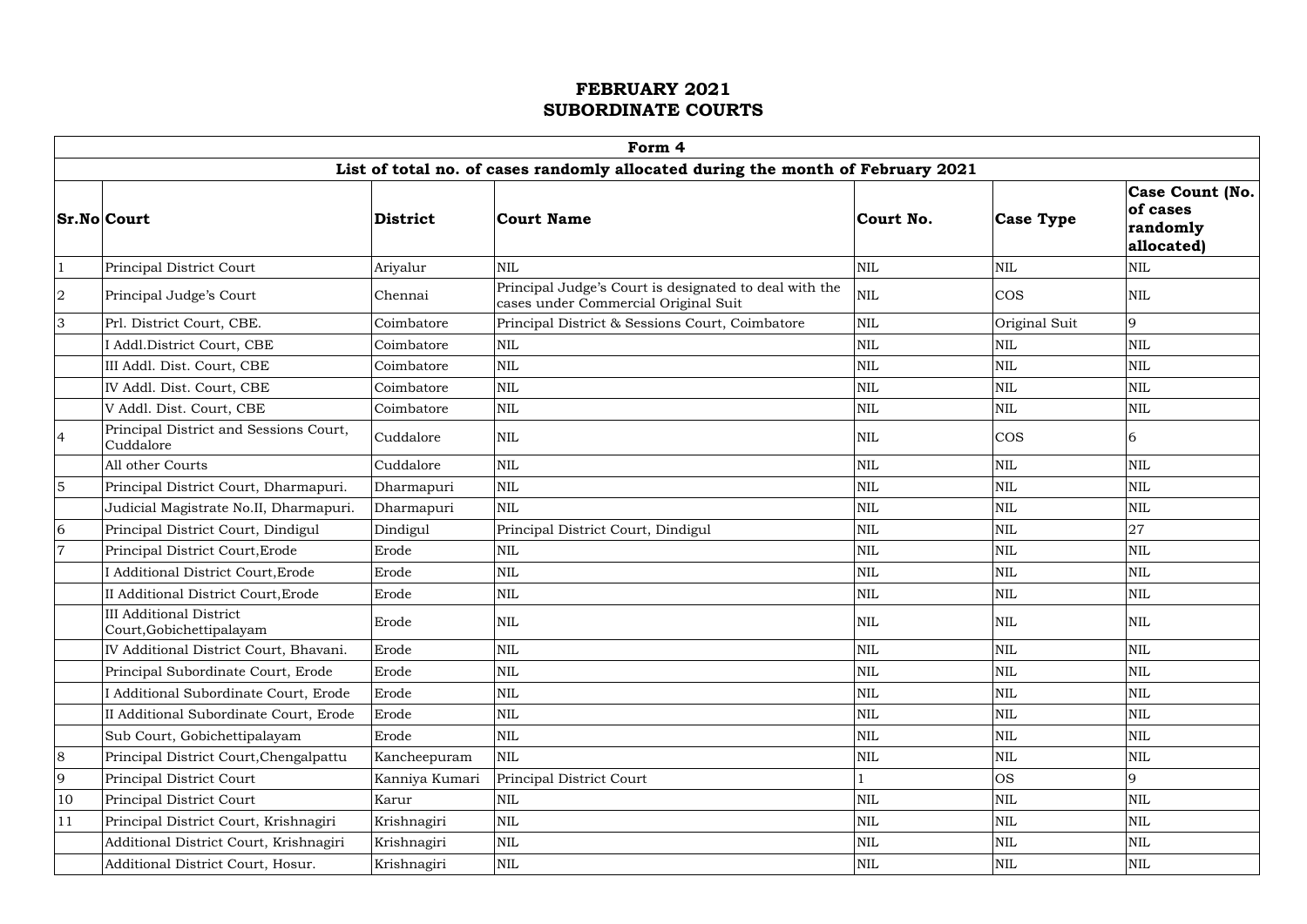|    | Form 4                                                                          |                    |                                  |              |                                   |                                                              |  |  |  |  |  |
|----|---------------------------------------------------------------------------------|--------------------|----------------------------------|--------------|-----------------------------------|--------------------------------------------------------------|--|--|--|--|--|
|    | List of total no. of cases randomly allocated during the month of February 2021 |                    |                                  |              |                                   |                                                              |  |  |  |  |  |
|    | <b>Sr.No Court</b>                                                              | District           | Court Name                       | Court No.    | <b>Case Type</b>                  | <b>Case Count (No.</b><br>of cases<br>randomly<br>allocated) |  |  |  |  |  |
| 12 | Prl. Dist. & Sessions Court                                                     | Madurai            | <b>NIL</b>                       | NIL          | <b>NIL</b>                        | NIL                                                          |  |  |  |  |  |
|    | I Addl. Dist. & Sessions Court                                                  | Madurai            | <b>NIL</b>                       | NIL          | <b>NIL</b>                        | NIL                                                          |  |  |  |  |  |
|    | I Addl. Sub Court                                                               | Madurai            | <b>NIL</b>                       | <b>NIL</b>   | <b>NIL</b>                        | NIL                                                          |  |  |  |  |  |
|    | II Addl. Sub Court                                                              | Madurai            | <b>NIL</b>                       | <b>NIL</b>   | <b>NIL</b>                        | NIL                                                          |  |  |  |  |  |
| 13 | District Court, Nagapattinam                                                    | Nagapattinam       | $\mbox{NIL}$                     | $\mbox{NIL}$ | <b>NIL</b>                        | NIL                                                          |  |  |  |  |  |
|    | Fast Track Mahila Court, Nagapattinam                                           | Nagapattinam       | <b>NIL</b>                       | $\mbox{NIL}$ | <b>NIL</b>                        | NIL                                                          |  |  |  |  |  |
|    | Additional District Court,<br>Mayiladuthurai                                    | Nagapattinam       | $\text{NIL}$                     | <b>NIL</b>   | <b>NIL</b>                        | <b>NIL</b>                                                   |  |  |  |  |  |
|    | Sub Court, Nagapattinam                                                         | Nagapattinam       | <b>NIL</b>                       | NIL          | $\mbox{NIL}$                      | NIL                                                          |  |  |  |  |  |
|    | Principal Sub Court, Mayiladuthurai                                             | Nagapattinam       | $\mbox{NIL}$                     | NIL          | <b>NIL</b>                        | NIL                                                          |  |  |  |  |  |
|    | Additional Sub Court, Mayiladuthurai                                            | Nagapattinam       | $\mbox{NIL}$                     | $\mbox{NIL}$ | $\mbox{NIL}$                      | NIL                                                          |  |  |  |  |  |
| 14 | The Principal District Judge                                                    | Namakkal           | $\mbox{NIL}$                     | <b>NIL</b>   | <b>NIL</b>                        | NIL                                                          |  |  |  |  |  |
| 15 | District Court Udhagamandalam, Nilgris Nilgris                                  |                    | <b>NIL</b>                       | NIL          | $\mbox{NIL}$                      | NIL                                                          |  |  |  |  |  |
| 16 | Principal District Court                                                        | Perambalur         | $\mbox{NIL}$                     | $\mbox{NIL}$ | $\mbox{NIL}$                      | NIL                                                          |  |  |  |  |  |
|    | Mahila Court                                                                    | Perambalur         | $\mbox{NIL}$                     | <b>NIL</b>   | $\mbox{NIL}$                      | NIL                                                          |  |  |  |  |  |
|    | Sub Court                                                                       | Perambalur         | $\mbox{NIL}$                     | <b>NIL</b>   | <b>NIL</b>                        | <b>NIL</b>                                                   |  |  |  |  |  |
| 17 | The Principal District Court                                                    | Pudukottai         | The Principal District Court     |              | <b>Commercial Case</b><br>(Money) |                                                              |  |  |  |  |  |
|    | The Additional District Court                                                   | Pudukottai         | NIL                              | $\mbox{NIL}$ | $\mbox{NIL}$                      | NIL                                                          |  |  |  |  |  |
|    | The Principal Sub Court                                                         | Pudukottai         | $\mbox{NIL}$                     | $\mbox{NIL}$ | $\mbox{NIL}$                      | NIL                                                          |  |  |  |  |  |
|    | The Additional Sub Court                                                        | Pudukottai         | NIL                              | $\mbox{NIL}$ | <b>NIL</b>                        | NIL                                                          |  |  |  |  |  |
| 18 | Principal District Court                                                        | Ramanathapuram NIL |                                  | $\mbox{NIL}$ | <b>NIL</b>                        | NIL                                                          |  |  |  |  |  |
| 19 | Principal District Court, Salem.                                                | Salem              | Principal District Court, Salem. |              | <b>COS</b>                        | 21                                                           |  |  |  |  |  |
| 20 | Principal District and Sessions Court                                           | Sivagangai         | NIL                              | <b>NIL</b>   | $\mbox{NIL}$                      | NIL                                                          |  |  |  |  |  |
| 21 | Prl. District Court                                                             | Thanjavur          | NIL                              | $\mbox{NIL}$ | $\mbox{NIL}$                      | NIL                                                          |  |  |  |  |  |
|    | III Additional District Judge,<br>Pattukkottai.                                 | Thanjavur          | $\mbox{NIL}$                     | <b>NIL</b>   | <b>NIL</b>                        | NIL                                                          |  |  |  |  |  |
| 22 | Principal District Court                                                        | Theni              | NIL                              | <b>NIL</b>   | <b>NIL</b>                        | <b>NIL</b>                                                   |  |  |  |  |  |
| 23 | Principal District Court, Thoothukudi                                           | Thoothukudi        | $\mbox{NIL}$                     | <b>NIL</b>   | <b>NIL</b>                        | NIL                                                          |  |  |  |  |  |
| 24 | Principal District Court                                                        | Tiruchirappalli    | $\mbox{NIL}$                     | $\mbox{NIL}$ | <b>NIL</b>                        | NIL                                                          |  |  |  |  |  |
|    | <b>II Additional District Court</b>                                             | Tiruchirappalli    | $\rm NIL$                        | $\mbox{NIL}$ | $\mbox{NIL}$                      | NIL                                                          |  |  |  |  |  |
| 25 | Principal District Court                                                        | Tirunelveli        | NIL                              | <b>NIL</b>   | <b>OS</b>                         | 18                                                           |  |  |  |  |  |
| 26 | Principal Subordinate Court, Tiruppur                                           | Tiruppur           | $\mbox{NIL}$                     | NIL          | <b>NIL</b>                        | NIL                                                          |  |  |  |  |  |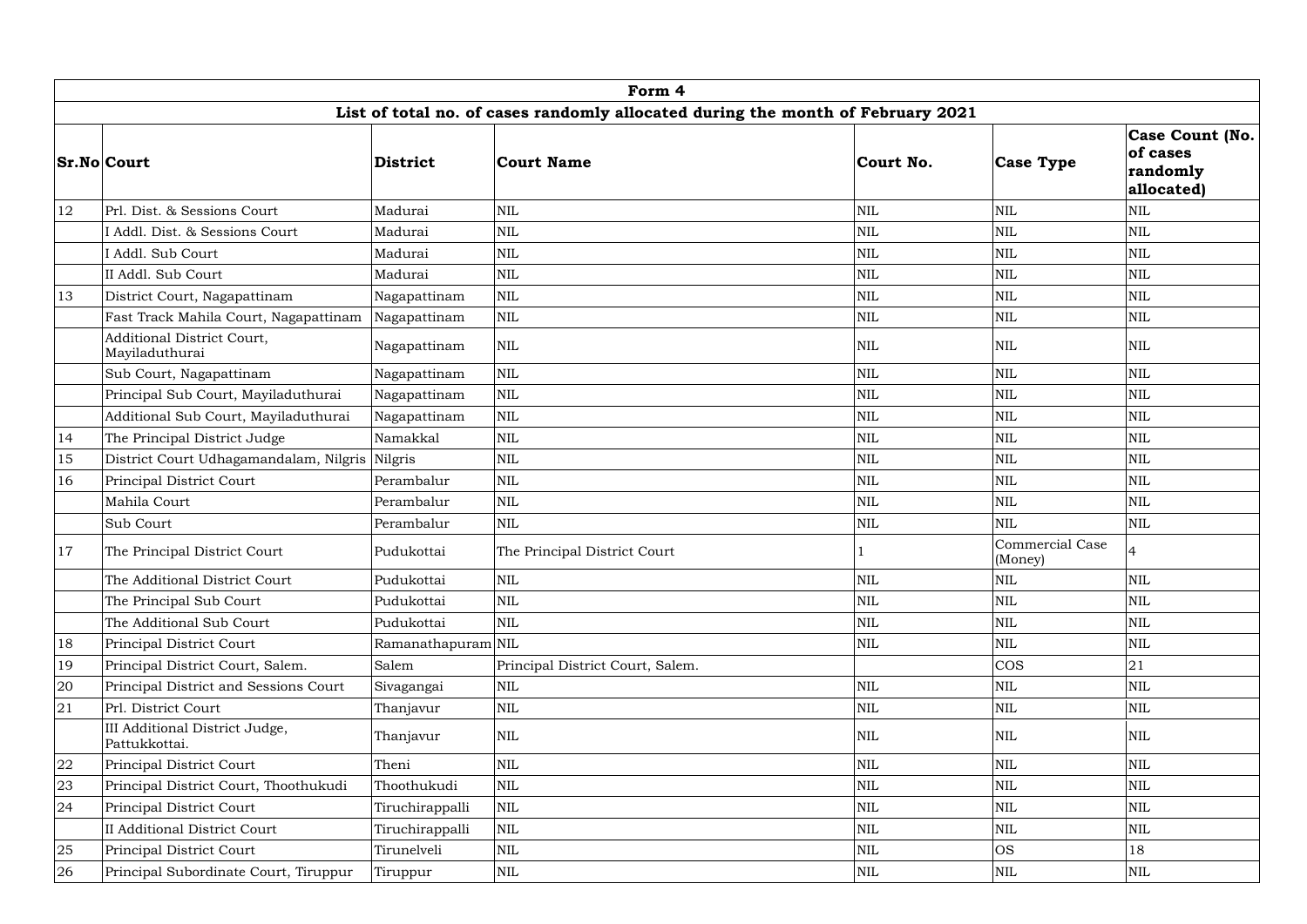|    | Form 4                                                                          |                |              |  |              |                  |                                                               |  |  |  |  |
|----|---------------------------------------------------------------------------------|----------------|--------------|--|--------------|------------------|---------------------------------------------------------------|--|--|--|--|
|    | List of total no. of cases randomly allocated during the month of February 2021 |                |              |  |              |                  |                                                               |  |  |  |  |
|    | <b>Sr.No Court</b>                                                              | District       | Court Name   |  | Court No.    | <b>Case Type</b> | <b>Case Count (No.)</b><br>of cases<br>randomly<br>allocated) |  |  |  |  |
|    | Additional Sub Court, Tiruppur                                                  | Tiruppur       | <b>NIL</b>   |  | NIL          | <b>NIL</b>       | NIL                                                           |  |  |  |  |
| 27 | Principal District Court, Tiruvallur                                            | Tiruvallur     | <b>NIL</b>   |  | $\mbox{NIL}$ | <b>NIL</b>       | NIL                                                           |  |  |  |  |
|    | The I Additional District and Sessions<br>Court, Tiruvallur.                    | Tiruvallur     | $\text{NIL}$ |  | $\mbox{NIL}$ | <b>NIL</b>       | NIL                                                           |  |  |  |  |
|    | The II Additional District and Sessions<br>Court, Poonamallee.                  | Tiruvallur     | NIL          |  | $\mbox{NIL}$ | <b>NIL</b>       | NIL                                                           |  |  |  |  |
|    | The III Additional District and Sessions<br>Court, Poonamallee.                 | Tiruvallur     | $\text{NIL}$ |  | <b>NIL</b>   | <b>NIL</b>       | NIL                                                           |  |  |  |  |
|    | The IV Additional District and Sessions<br>Court, Ponneri.                      | Tiruvallur     | $\text{NIL}$ |  | NIL          | <b>NIL</b>       | NIL                                                           |  |  |  |  |
|    | The Sub Court, Tiruvallur.                                                      | Tiruvallur     | <b>NIL</b>   |  | <b>NIL</b>   | <b>NIL</b>       | NIL                                                           |  |  |  |  |
|    | The Sub Court, Poonamallee.                                                     | Tiruvallur     | <b>NIL</b>   |  | $\mbox{NIL}$ | <b>NIL</b>       | NIL                                                           |  |  |  |  |
|    | The Sub Court, Tiruttani.                                                       | Tiruvallur     | NIL          |  | $\mbox{NIL}$ | <b>NIL</b>       | NIL                                                           |  |  |  |  |
| 28 | Principal District Court,<br>Tiruvannamalai.                                    | Tiruvannamalai | $\text{NIL}$ |  | <b>NIL</b>   | <b>NIL</b>       | NIL                                                           |  |  |  |  |
|    | Additional District Court (FTC), Arni                                           | Tiruvannamalai | <b>NIL</b>   |  | $\mbox{NIL}$ | <b>NIL</b>       | NIL                                                           |  |  |  |  |
| 29 | Principal District Court                                                        | Tiruvarur      | <b>NIL</b>   |  | NIL          | <b>NIL</b>       | NIL                                                           |  |  |  |  |
| 30 | Principal District Court, Vellore                                               | Vellore        | <b>NIL</b>   |  | NIL          | <b>NIL</b>       | NIL                                                           |  |  |  |  |
| 31 | Principal District Court                                                        | Villupuram     | <b>NIL</b>   |  | <b>NIL</b>   | NIL              | NIL                                                           |  |  |  |  |
| 32 | Principal District Court, Srivillliputtur                                       | Virudhunagar   | $\text{NIL}$ |  | <b>NIL</b>   | <b>NIL</b>       | <b>NIL</b>                                                    |  |  |  |  |
|    | Sub Court, Sivakasi                                                             | Virudhunagar   | $\mbox{NIL}$ |  | $\mbox{NIL}$ | <b>NIL</b>       | NIL                                                           |  |  |  |  |
| 33 | PDJ                                                                             | Puducherry     | <b>NIL</b>   |  | $\mbox{NIL}$ | <b>NIL</b>       | NIL                                                           |  |  |  |  |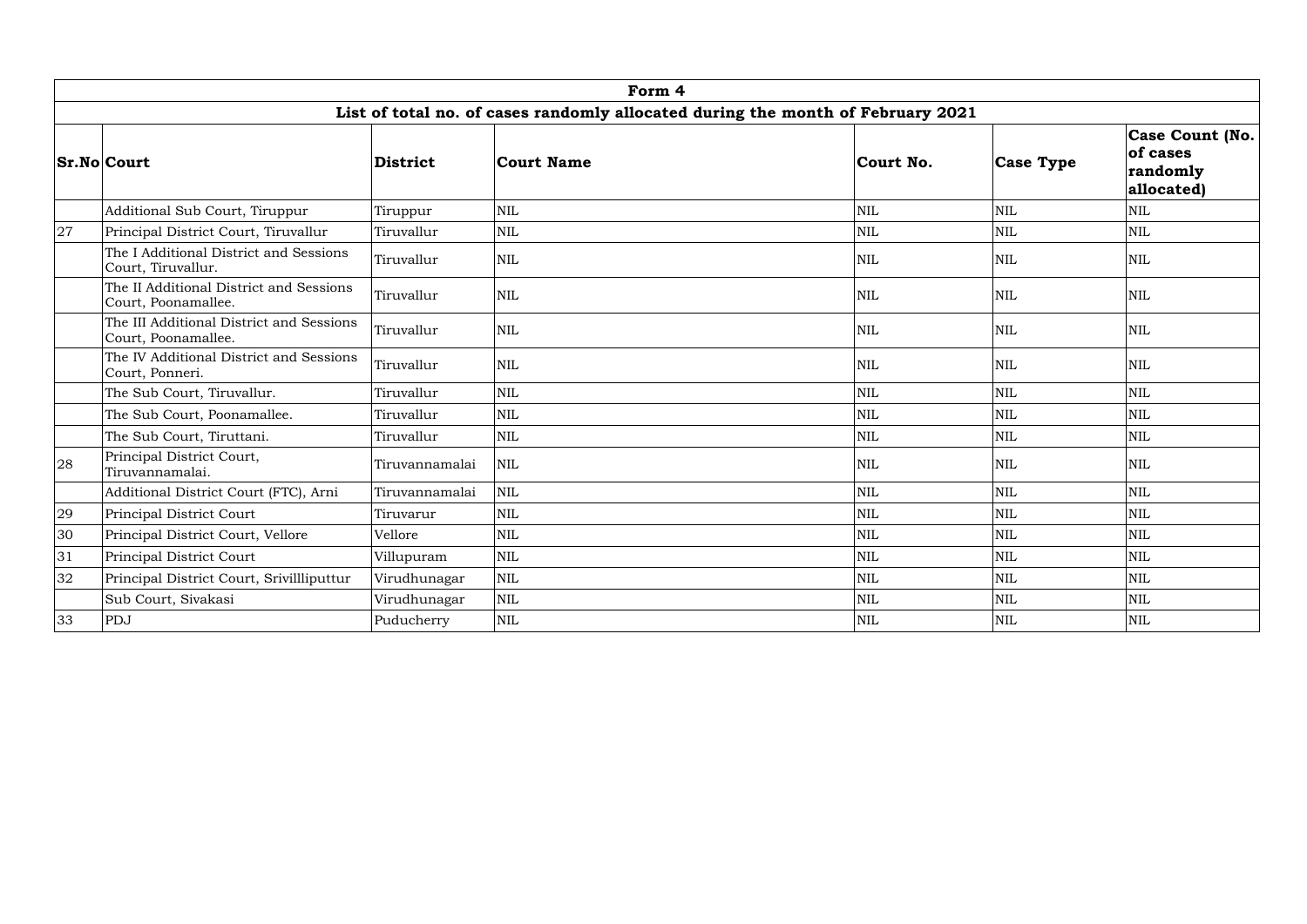| ۲<br>г |  |
|--------|--|
|        |  |

- Г

|                | Form 5                   |                 |             |                                                                                                                                                                                                                                                                                                                                                                                                                                                                                                                                                       |                                                                         |                         |                                              |  |  |  |
|----------------|--------------------------|-----------------|-------------|-------------------------------------------------------------------------------------------------------------------------------------------------------------------------------------------------------------------------------------------------------------------------------------------------------------------------------------------------------------------------------------------------------------------------------------------------------------------------------------------------------------------------------------------------------|-------------------------------------------------------------------------|-------------------------|----------------------------------------------|--|--|--|
|                |                          |                 |             | List of cases in which Case Management Hearing was held during the month of February 2021                                                                                                                                                                                                                                                                                                                                                                                                                                                             |                                                                         |                         |                                              |  |  |  |
|                | Sr.No Court              | <b>District</b> | Case No.    | <b>Petitioner Name Vs. Respondent Name</b>                                                                                                                                                                                                                                                                                                                                                                                                                                                                                                            | <b>Advocate</b>                                                         | Date of<br>Registration | <b>Date of Case</b><br>Management<br>Hearing |  |  |  |
|                | Principal District Court | Ariyalur        | <b>NIL</b>  | <b>NIL</b>                                                                                                                                                                                                                                                                                                                                                                                                                                                                                                                                            | <b>NIL</b>                                                              | <b>NIL</b>              | NIL                                          |  |  |  |
| $\overline{2}$ | Principal Judge's Court  | Chennai         | $\cos 1/20$ | 1. M/s. Larsen & Toubro Ltd, Gujarat<br>2. United India Insurance Company Ltd, Mumbai<br>Plaintiffs<br>$-VS-$<br>NTC Logistics India (Pvt) Ltd, Chennai<br>Defendant                                                                                                                                                                                                                                                                                                                                                                                  | M/s Ashok Rajaraman<br>M/s. Andrew Vivek                                | 04.12.2019              | 22.02.2021                                   |  |  |  |
|                | Principal Judge's Court  | Chennai         | COS 8/2020  | M/s. Agrocrops Exim Limited,<br>Rep. by its Sales Manager, Mr. A. Prabakaran, No.45,<br>Armenian Street, SM Plaza, Room No.1, 1st Floor,<br>Chennai - 600 001. --- Plaintiff<br>$-VS-$<br>M/s. Royal Sundaram General Insurance Co. Limited,<br>Sundaram Towers, No.46, Whites Road, Royapettah,<br>Chennai - 600 014. --- Defendant                                                                                                                                                                                                                  | S. Vasudevan (Plaintiff)                                                | 05.12.2020              | 15.02.2021                                   |  |  |  |
|                | Principal Judge's Court  | Chennai         | COS 7/20    | Haja Mohideen -- Plaintiff<br>$-VS-$<br>S.V. Thangaraj -- Defendant                                                                                                                                                                                                                                                                                                                                                                                                                                                                                   | Mr. K. Harishankar<br>(Plaintiff)<br>Mr. V. Deenadayalan<br>(Defendant) | 13.10.2020              | 16.02.2021                                   |  |  |  |
|                | Principal Judge's Court  | Chennai         | $\cos 6/20$ | Punjab National Bank<br>Erstwhile Oriental Bank of Commerce,<br>No.769, Ground Floor, Spencer Plaza, Anna Salai,<br>Chennai - 600 002.<br>Represented by its Power of Attorney Agent, Assistant<br>Manager, Mr. S. Dhayalan<br>--- Plaintiff<br>$-vs-$<br>1. M/s. General Engineering Components,<br>Represented by its Proprietor, Mrs. N. Kavitha,<br>No.101/D-2, Vanniyar Street, Padi, Chennai - 600<br>050.<br>2. N. Kavitha, Propreitor, M/s. General Engineering<br>Components, No.4497, TNHB, Ayyappakkam,<br>Chennai - 600 077. ---Defendant | M/s. Anand Jain (Plaintiff)                                             | 06.10.2020              | 18.02.2021                                   |  |  |  |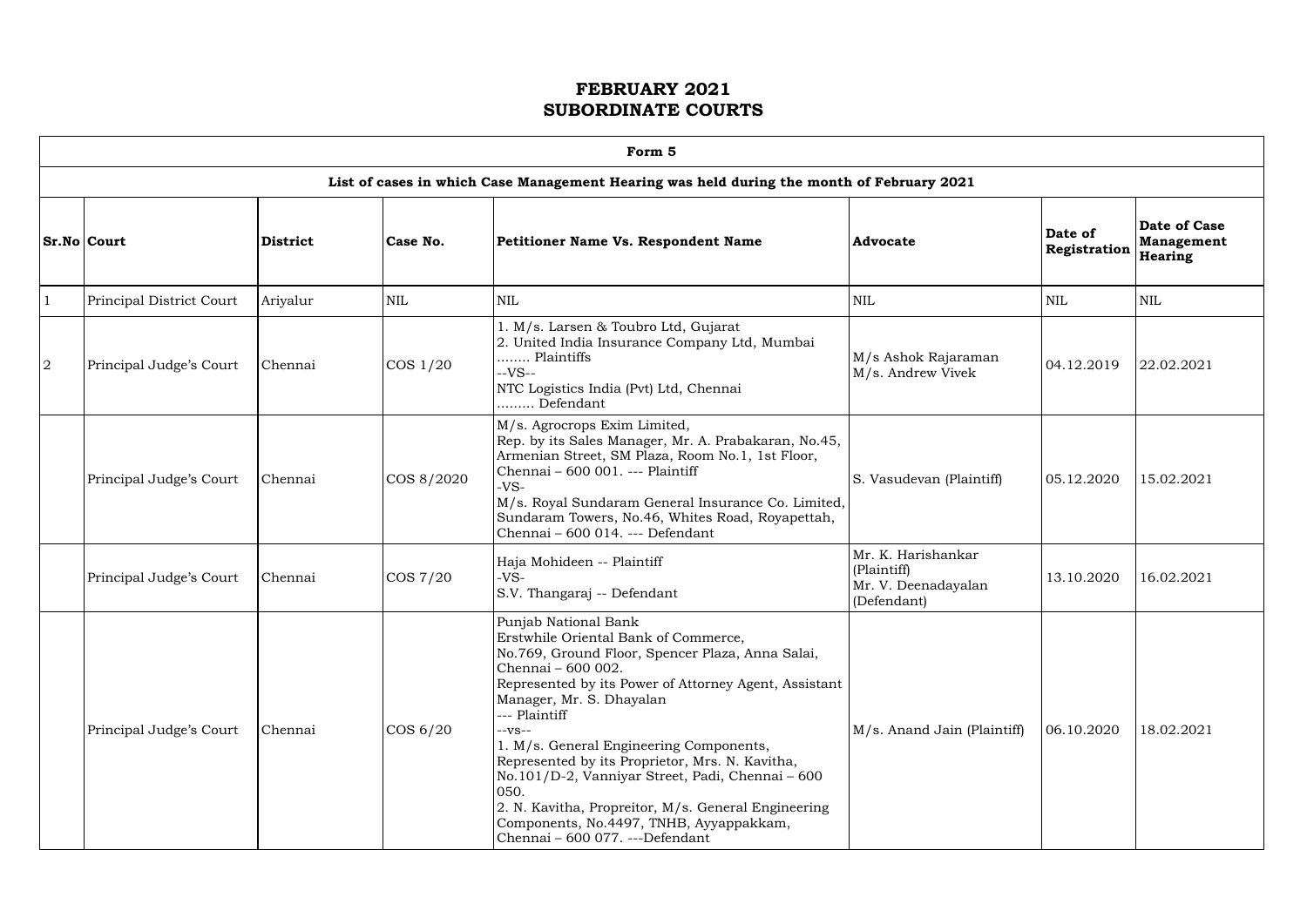|                | Form 5                                                                                    |                 |                    |                                                                                                                                                                                                                                                                                                                                                                                           |                                          |                         |                                       |  |  |  |  |  |
|----------------|-------------------------------------------------------------------------------------------|-----------------|--------------------|-------------------------------------------------------------------------------------------------------------------------------------------------------------------------------------------------------------------------------------------------------------------------------------------------------------------------------------------------------------------------------------------|------------------------------------------|-------------------------|---------------------------------------|--|--|--|--|--|
|                | List of cases in which Case Management Hearing was held during the month of February 2021 |                 |                    |                                                                                                                                                                                                                                                                                                                                                                                           |                                          |                         |                                       |  |  |  |  |  |
|                | <b>Sr.No Court</b>                                                                        | <b>District</b> | Case No.           | <b>Petitioner Name Vs. Respondent Name</b>                                                                                                                                                                                                                                                                                                                                                | <b>Advocate</b>                          | Date of<br>Registration | Date of Case<br>Management<br>Hearing |  |  |  |  |  |
|                | Principal Judge's Court                                                                   | Chennai         | $\cos 4/20$        | M/s. CLN Cinemas, Rep. by its Proprietor, Mr.<br>Praveen Prasad, No.15/8, Dhanappa Mudalai Street,<br>Madurai - 625 001. -- Plaintiff<br>$-VS-$<br>1. M/s. JSK Film Corporation, Rep. by Authorized<br>signatory, JSK. Satish Kumar<br>2. Qube Cinema Technologies, 42, Dr. Ranga Road,<br>Bhaskarapuram, Mylapore, Chennai - 600 004. --<br>Defendant                                    | $M/s$ . V.P. Raman<br>M.S. Seshadri      | 26.08.2020              | 24.02.2021                            |  |  |  |  |  |
|                | Principal Judge's Court                                                                   | Chennai         | <b>COS</b><br>1/21 | M/s. Para Enterprised Pvt Limited, No.7th Floor,<br>Tamarai Tech Park, No.16-20A (SP) Developed Plots,<br>Jawaharlal Nehru Road, Guindy Industrial Estate,<br>Guindy, Chennai. represented herein by its<br>Authorized Signtory Mr. Pradeepsankar<br>--Plaintiff<br>-VS-<br>A.R. Dairy Food Private Limited, No.10/5C, Madurai<br>Road, Begampur Post, Dindigul - 624 002<br>-- Defendant | M/s. M.S. Associates<br>R. Sathish Kumar | 25.03.2021              | 25.02.2021                            |  |  |  |  |  |
|                | Principal Judge's Court                                                                   | Chennai         | <b>COS</b><br>2/21 | M/s. ATA Freight Line India Pvt. Ltd, Unit #4, 7th<br>Floor, B Wing, Time Square, Marol Naka, Andheri (E)<br>Mumbai, Maharashtra - 400 059 --- Plaintiff<br>VS.<br>Mr. Lazer Lyras.J, Proprietor of Starship L & L Project<br>Logistics, No.137/1, 2nd Floor, Velachery Road, Little<br>Mount, Saidapet, Chennai - 600 015.<br>--- Defendant                                              | Mr. P. Giridharan                        | 24.03.2021              | 26.02.2021                            |  |  |  |  |  |
| $\overline{3}$ | Prl. District Court, CBE.                                                                 | Coimbatore      | <b>NIL</b>         | <b>NIL</b>                                                                                                                                                                                                                                                                                                                                                                                | <b>NIL</b>                               | <b>NIL</b>              | NIL                                   |  |  |  |  |  |
|                | I Addl.District Court,<br>CBE                                                             | Coimbatore      | <b>NIL</b>         | <b>NIL</b>                                                                                                                                                                                                                                                                                                                                                                                | <b>NIL</b>                               | $\mbox{NIL}$            | NIL                                   |  |  |  |  |  |
|                | III Addl. Dist. Court, CBE Coimbatore                                                     |                 | <b>NIL</b>         | <b>NIL</b>                                                                                                                                                                                                                                                                                                                                                                                | <b>NIL</b>                               | NIL                     | NIL                                   |  |  |  |  |  |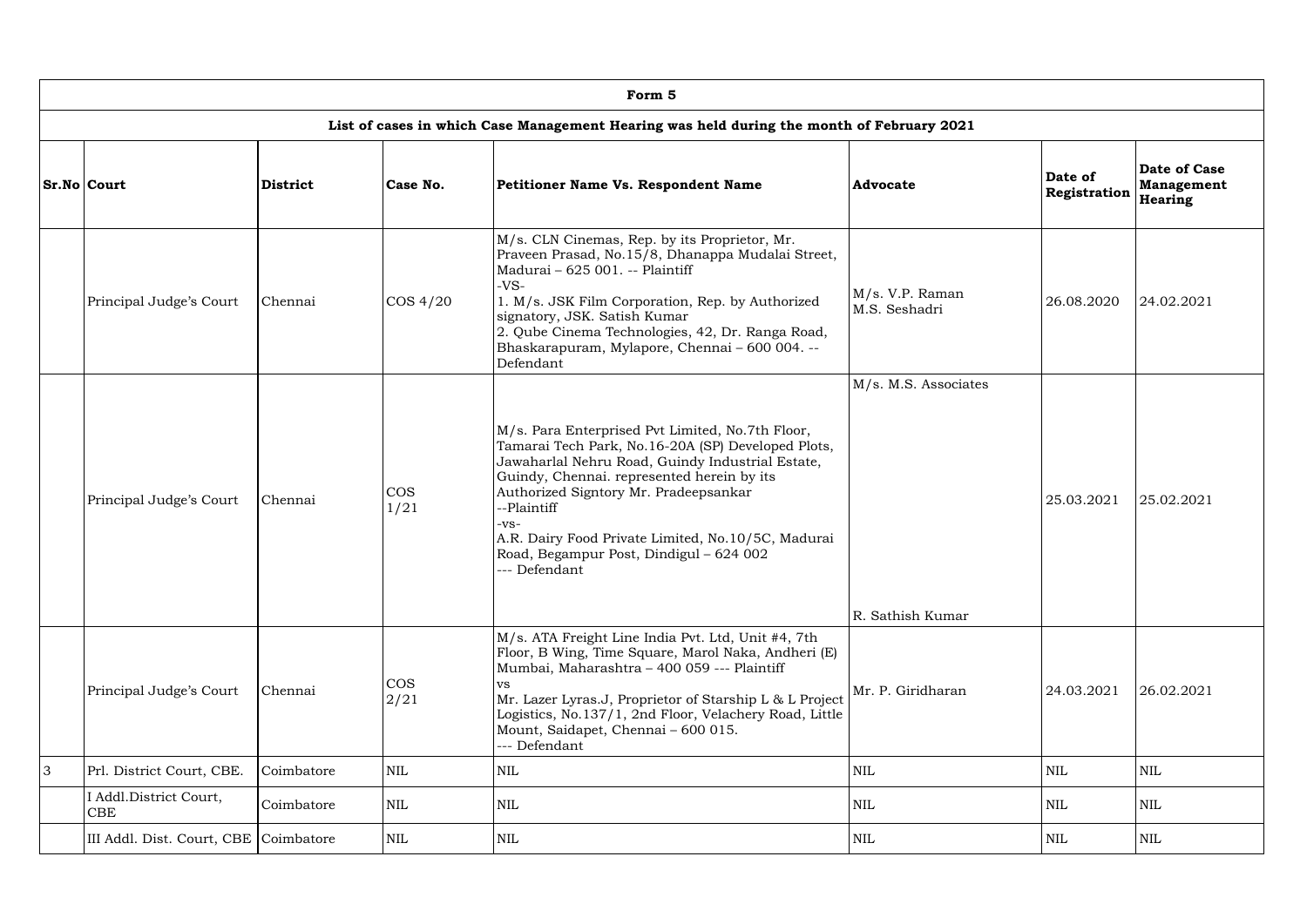|                | Form 5                                                 |            |                      |                                                                                                       |                          |                         |                                              |  |  |  |  |  |
|----------------|--------------------------------------------------------|------------|----------------------|-------------------------------------------------------------------------------------------------------|--------------------------|-------------------------|----------------------------------------------|--|--|--|--|--|
|                |                                                        |            |                      | List of cases in which Case Management Hearing was held during the month of February 2021             |                          |                         |                                              |  |  |  |  |  |
|                | <b>Sr.No Court</b>                                     | District   | Case No.             | Petitioner Name Vs. Respondent Name                                                                   | <b>Advocate</b>          | Date of<br>Registration | Date of Case<br><b>Management</b><br>Hearing |  |  |  |  |  |
|                | IV Addl. Dist. Court, CBE Coimbatore                   |            | $\mbox{NIL}$         | $\mbox{NIL}$                                                                                          | $\textsc{nil}$           | $\mbox{NIL}$            | <b>NIL</b>                                   |  |  |  |  |  |
|                | V Addl. Dist. Court, CBE                               | Coimbatore | <b>NIL</b>           | $\mbox{NIL}$                                                                                          | <b>NIL</b>               | $\mbox{NIL}$            | <b>NIL</b>                                   |  |  |  |  |  |
| $\overline{4}$ | Principal District and<br>Sessions Court,<br>Cuddalore | Cuddalore  | COS 1/2019           | Shree Kumarasamy poly Chem Rep by its GM, M.Arul<br>selvam<br>vs Vibrant Laminate pvt. Ltd and others | P.Baskar                 | 25.11.2019              | 25.02.2021                                   |  |  |  |  |  |
|                | Principal District and<br>Sessions Court,<br>Cuddalore | Cuddalore  | COS 2/2019           | SPDS .Kumar vs D.Karthikeyan                                                                          | P.Baskar                 | 12.12.2019              | 19.02.2021                                   |  |  |  |  |  |
|                | Principal District and<br>Sessions Court,<br>Cuddalore | Cuddalore  | COS 1/2020           | Kumarasamy Industries vs M/S Ether Coating and<br>Engineers pvt. Ltd and others                       | P.Baskar                 | 22.01.2020              | 8.02.2021                                    |  |  |  |  |  |
|                | Principal District and<br>Sessions Court,<br>Cuddalore | Cuddalore  | COS 2/2020           | Kavitha karthik Rep by Manager M.Arul selvam vs<br>M/S Ether cooling and Eng pvt and others           | P.Baskar                 | 04.02.2020              | 22.02.2021                                   |  |  |  |  |  |
|                | Principal District and<br>Sessions Court,<br>Cuddalore | Cuddalore  | COS 4/2020           | S.P.D.S.Kumaresh vs Lakshmi                                                                           | P.Baskar                 | 02.11.2020              | 08.02.2021                                   |  |  |  |  |  |
|                | Principal District and<br>Sessions Court,<br>Cuddalore | Cuddalore  | COS 1/2021           | Venkatesan S/o Kothendum Vs Kalyana sundaram<br>S/o Kuppusamy                                         | P.Baskar                 | 05.01.2021              | 5.02.2021                                    |  |  |  |  |  |
|                | All other Courts                                       | Cuddalore  | <b>NIL</b>           | $\mbox{NIL}$                                                                                          | NIL                      | $\mbox{NIL}$            | <b>NIL</b>                                   |  |  |  |  |  |
| $\overline{5}$ | Principal District Court,<br>Dharmapuri.               | Dharmapuri | <b>NIL</b>           | $\mbox{NIL}$                                                                                          | NIL                      | $\mbox{NIL}$            | <b>NIL</b>                                   |  |  |  |  |  |
|                | Judicial Magistrate No.II,<br>Dharmapuri.              | Dharmapuri | <b>NIL</b>           | <b>NIL</b>                                                                                            | $\textsc{nil}$           | $\mbox{NIL}$            | <b>NIL</b>                                   |  |  |  |  |  |
| 6              | Principal District Court,<br>Dindigul.                 | Dindigul.  | AROP.No.<br>103/2018 | Muthappa Goundar vs District Collector, Dindigul.                                                     | S.Harihara Ramachandiran | 05.10.2018              | 31.03.2021                                   |  |  |  |  |  |
|                | Principal District Court,<br>Dindigul.                 | Dindigul.  | AROP.No.<br>111/2018 | Shanthi Vs District Collector, Dindigul.                                                              | S.Harihara Ramachandiran | 30.10.2018              | 31.03.2021                                   |  |  |  |  |  |
|                | Principal District Court,<br>Dindigul.                 | Dindigul.  | AROP.No.<br>129/2018 | Mani and 2 others Vs District Collector, Dindigul.                                                    | M.Ramalingam             | 12.12.2018              | 31.03.2021                                   |  |  |  |  |  |
|                | Principal District Court,<br>Dindigul.                 | Dindigul.  | AROP.No.<br>136/2018 | Arayammal Vs District Collector, Dindigul.                                                            | S.Harihara Ramachandiran | 21.12.2018              | 31.03.2021                                   |  |  |  |  |  |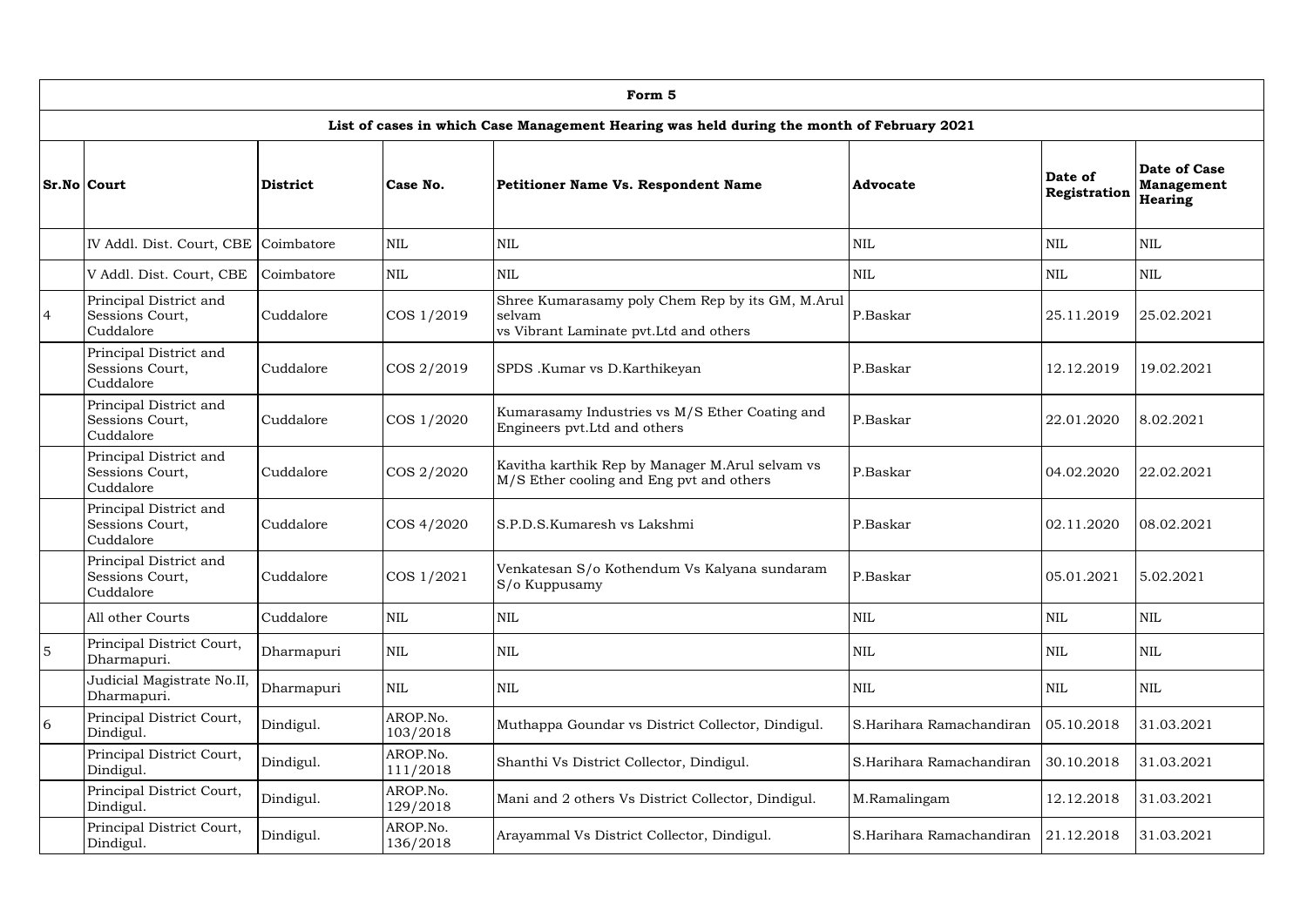| Form 5                                                                                    |                 |                      |                                                                                                           |                          |                         |                                                     |  |  |  |  |  |
|-------------------------------------------------------------------------------------------|-----------------|----------------------|-----------------------------------------------------------------------------------------------------------|--------------------------|-------------------------|-----------------------------------------------------|--|--|--|--|--|
| List of cases in which Case Management Hearing was held during the month of February 2021 |                 |                      |                                                                                                           |                          |                         |                                                     |  |  |  |  |  |
| <b>Sr.No Court</b>                                                                        | <b>District</b> | Case No.             | <b>Petitioner Name Vs. Respondent Name</b>                                                                | <b>Advocate</b>          | Date of<br>Registration | Date of Case<br><b>Management</b><br><b>Hearing</b> |  |  |  |  |  |
| Principal District Court,<br>Dindigul.                                                    | Dindigul.       | AROP.No.<br>137/2018 | Thangavel Vs District Collector, Dindigul.                                                                | S.Harihara Ramachandiran | 21.12.2018              | 31.03.2021                                          |  |  |  |  |  |
| Principal District Court,<br>Dindigul.                                                    | Dindigul.       | AROP.No.<br>138/2018 | Shanmugavel Vs District Collector, Dindigul.                                                              | V.Arumugam               | 21.12.2018              | 31.03.2021                                          |  |  |  |  |  |
| Principal District Court,<br>Dindigul.                                                    | Dindigul.       | AROP.No.<br>99/2019  | Palanichamy Vs District Collector, Dindigul.                                                              | V.Palanichamy            | 18.07.2019              | 31.03.2021                                          |  |  |  |  |  |
| Principal District Court,<br>Dindigul.                                                    | Dindigul.       | AROP.No.<br>109/2019 | Thangavel Vs District Collector, Dindigul.                                                                | S.Harihara Ramachandiran | 19.08.2019              | 31.03.2021                                          |  |  |  |  |  |
| Principal District Court,<br>Dindigul.                                                    | Dindigul.       | AROP.No.<br>110/2019 | Nachimuthu Vs District Collector, Dindigul.                                                               | S.Harihara Ramachandiran | 19.08.2019              | 31.03.2021                                          |  |  |  |  |  |
| Principal District Court,<br>Dindigul.                                                    | Dindigul.       | AROP.No.<br>46/2020  | Thirumalaichamy Vs District Collector, Dindigul.                                                          | P.Mahendiran             | 06.07.2020              | 31.03.2021                                          |  |  |  |  |  |
| Principal District Court,<br>Dindigul.                                                    | Dindigul.       | AROP.No.<br>47/2020  | Karuppusamy Vs District Collector, Dindigul.                                                              | P.Mahendiran             | 06.07.2020              | 31.03.2021                                          |  |  |  |  |  |
| Principal District Court,<br>Dindigul.                                                    | Dindigul.       | AROP.No.<br>48/2020  | Murugesan Vs District Collector, Dindigul.                                                                | P.Mahendiran             | 06.07.2020              | 31.03.2021                                          |  |  |  |  |  |
| Principal District Court,<br>Dindigul.                                                    | Dindigul.       | AROP.No.<br>55/2020  | Sabapathi Vs District Collector, Dindigul.                                                                | P.Mahendiran             | 14.08.2020              | 31.03.2021                                          |  |  |  |  |  |
| Principal District Court,<br>Dindigul.                                                    | Dindigul.       | AROP.No.<br>56/2020  | Selvaraj Vs District Collector, Dindigul.                                                                 | P.Mahendiran             | 14.08.2020              | 31.03.2021                                          |  |  |  |  |  |
| Principal District Court,<br>Dindigul.                                                    | Dindigul.       | 0. S.49 / 2015       | Samiyappa Gounter Vs The Superintendent engineer<br>& 2 others                                            | S.M.Loganathan           | 07.07.2015              | 06.03.2021                                          |  |  |  |  |  |
| Principal District Court,<br>Dindigul.                                                    | Dindigul.       | 0. S. 50 / 2015      | Samiyappa Gounter Vs The Superintendent engineer<br>& 2 others                                            | S.M.Loganathan           | 16.02.2015              | 06.03.2021                                          |  |  |  |  |  |
| Principal District Court,<br>Dindigul.                                                    | Dindigul.       | 0. S. 58 / 2018      | Fathima Beevi Vs M/s Sura Leathers                                                                        | S.Krishnakumar           | 09.03.2018              | 22.04.2021                                          |  |  |  |  |  |
| Principal District Court,<br>Dindigul.                                                    | Dindigul.       | 0. S. 73/2018        | Saleem Raja Vs M/s Sura Leathers                                                                          | S.Krishnakumar           | 09.04.2018              | 22.03.2021                                          |  |  |  |  |  |
| Principal District Court,<br>Dindigul.                                                    | Dindigul.       | 0. S. 247 / 2018     | Hindu Nadar Uravin Murai & Others Vs The<br>Commissioner Hindu Religious Charitable endoment,<br>Chennai. | P.S.Nirmalkumar          | 20.12.2018              | 04.03.2021                                          |  |  |  |  |  |
| Principal District Court,<br>Dindigul.                                                    | Dindigul.       | 0. S. 86 / 2020      | M/s. Sivaraj Spinning Mills Pvt., Ltd., Vs M/s Sri<br>Dhanalakshmi Enterprises                            | T.Manikandan             | 02.07.2020              | 23.03.2021                                          |  |  |  |  |  |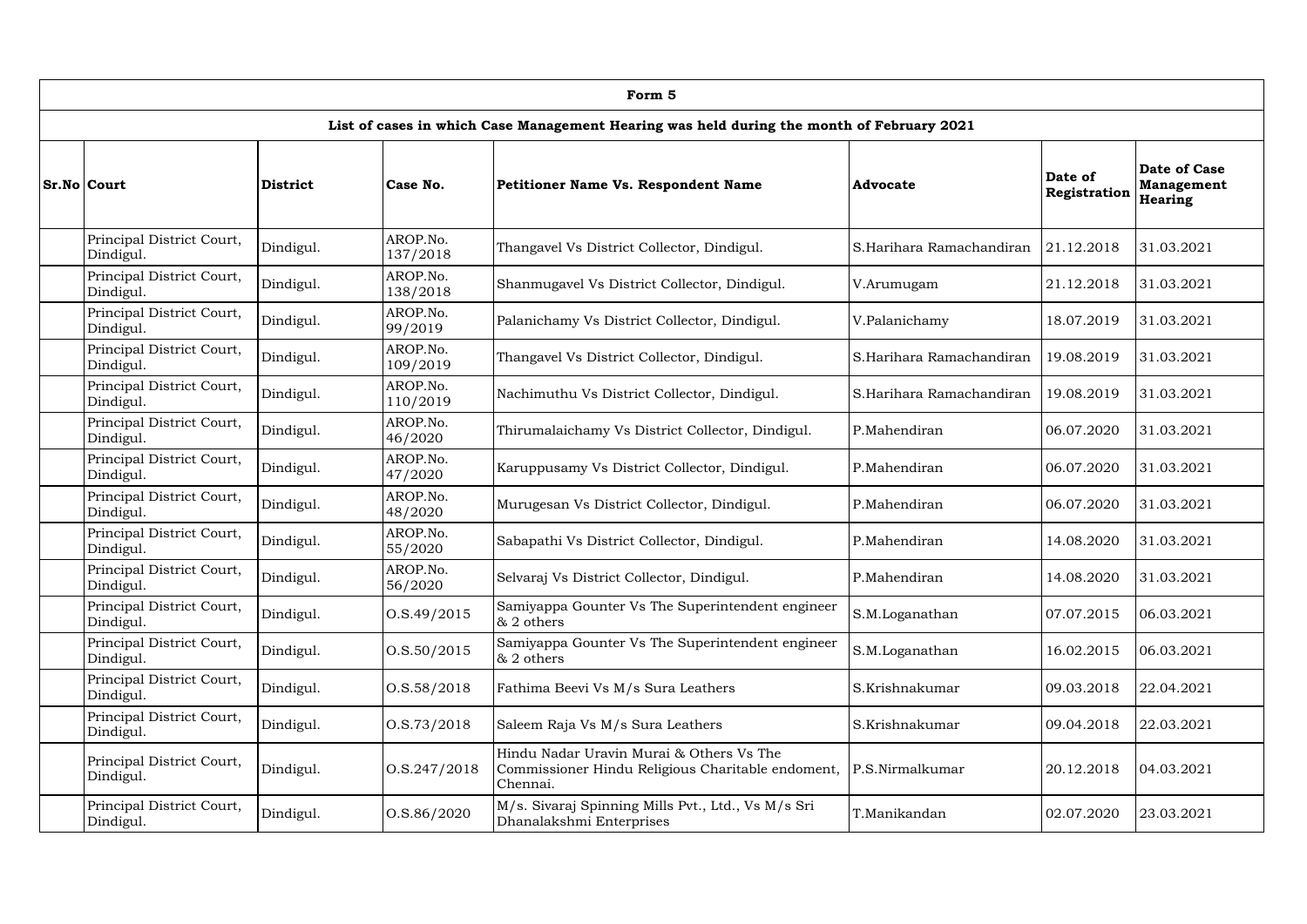| Form 5                                 |                 |                                   |                                                                                                  |                        |                         |                                              |  |  |  |  |
|----------------------------------------|-----------------|-----------------------------------|--------------------------------------------------------------------------------------------------|------------------------|-------------------------|----------------------------------------------|--|--|--|--|
|                                        |                 |                                   | List of cases in which Case Management Hearing was held during the month of February 2021        |                        |                         |                                              |  |  |  |  |
| Sr.No Court                            | <b>District</b> | Case No.                          | <b>Petitioner Name Vs. Respondent Name</b>                                                       | <b>Advocate</b>        | Date of<br>Registration | Date of Case<br><b>Management</b><br>Hearing |  |  |  |  |
| Principal District Court,<br>Dindigul. | Dindigul.       | O.S. 131/2020                     | Canara Bank Batlagundu Branch Vs 1.Selvameena<br>2. Thangapandian                                | S.Krishnakumar         | 18.08.2020              | 01.04.2021                                   |  |  |  |  |
| Principal District Court,<br>Dindigul. | Dindigul.       | O.S. 139/2020                     | Canara Bank Batlagundu Branch Vs Muneeswarar<br>Sirpi magaleer self help group                   | S.Krishnakumar         | 25.08.2020              | 01.03.2021                                   |  |  |  |  |
| Principal District Court,<br>Dindigul. | Dindigul.       | O.S 153/2020                      | Canara Bank Dindigul Branch Vs 1.Shri Krishna<br>General Stores 2. Kanagavalli                   | A.S.Ratha Krishnan     | 09.09.2020              | 01.03.2021                                   |  |  |  |  |
| Principal District Court,<br>Dindigul. | Dindigul.       | O.S. 156/2020                     | Canara Bank SME Branch Dindigul Vs 1. Chiristy<br>2.Jayarani                                     | V.S.Gandhimathi Nathan | 08.09.2020              | 01.03.2021                                   |  |  |  |  |
| Principal District Court,<br>Dindigul. | Dindigul.       | O.S. 159/2020                     | Canara Bank Batlagundu Branch Vs 1.Raman @<br>GopalaKrishnan 2.Ravi                              | S.Krishnakumar         | 08.09.2020              | 03.06.2021                                   |  |  |  |  |
| Principal District Court,<br>Dindigul. | Dindigul.       | 0. S. 161 / 2020                  | Canara Bank, Nehrugi Nagar Branch, Dindigul Vs<br>Lourdhu Boss                                   | V.S.Gandhimathi Nathan | 08.09.2020              | 25.03.2021                                   |  |  |  |  |
| Principal District Court,<br>Dindigul. | Dindigul.       | 0. S. 181 / 2020                  | Canara Bank, Batlagundu Branch Vs Pitchaimani<br>@another                                        | S.Krishnakumar         | 17.09.2020              | 18.03.2021                                   |  |  |  |  |
| Principal District Court,<br>Dindigul. | Dindigul.       | 0. S. 196 / 2020                  | Canara Bank, Batlagundu Branch Vs Ashok Kumar<br>and another                                     | N.Arumugam             | 28.09.2020              | 08.03.2021                                   |  |  |  |  |
| Principal District Court,<br>Dindigul. | Dindigul.       | 0. S. 197 / 2020                  | Canara Bank, Batlagundu Branch Vs Hithayathullah<br>and another                                  | S.Krishnakumar         | 28.09.2020              | 01.03.2021                                   |  |  |  |  |
| Principal District Court,<br>Dindigul. | Dindigul.       | 0. S. 199 / 2020                  | Bank of India Vs M.Karthick Kumar                                                                | A.S.Radha Krishnan     | 01.10.2020              | 19.04.2021                                   |  |  |  |  |
| Principal District Court,<br>Dindigul. | Dindigul.       | 0. S. 201 / 2020                  | Canara Bank Vs Selvam and another                                                                | S.Krishnakumar         | 01.10.2020              | 23.03.2021                                   |  |  |  |  |
| Principal District Court,<br>Dindigul. | Dindigul.       | 0. S. 203 / 2020                  | Canara Bank Vs Vijaya                                                                            | S.Krishnakumar         | 01.10.2020              | 22.03.2021                                   |  |  |  |  |
| Principal District Court,<br>Dindigul. | Dindigul.       | 0. S. 205 / 2020                  | Canara Bank Vs Ramakrishnan and another                                                          | S.Krishnakumar         | 01.10.2020              | 08.03.2021                                   |  |  |  |  |
| Principal District Court,<br>Dindigul. | Dindigul.       | 0. S. 206 / 2020                  | Canara Bank Vs Sathik Batcha and another                                                         | S.Krishnakumar         | 05.10.2020              | 29.04.2021                                   |  |  |  |  |
| Principal District Court,<br>Dindigul. | Dindigul.       | $\left  0. S. 207 / 2020 \right $ | Canara Bank Vs Kumaresan and another                                                             | S.Krishnakumar         | 05.10.2020              | 13.03.2021                                   |  |  |  |  |
| Principal District Court,<br>Dindigul. | Dindigul.       | O.S.208/2020                      | Canara Bank Vs Vaigai Magalir Self Help Group<br>through its president Tmt.B.Thangam and another | S.Krishnakumar         | 05.10.2020              | 26.03.2021                                   |  |  |  |  |
| Principal District Court,<br>Dindigul. | Dindigul.       | O.S.209/2020                      | Indian Bank Vs Rainbow Aangal self help group<br>through its Animator T.Chandrasekar and another | V.S.Gandhi Mathinathan | 05.10.2020              | 16.03.2021                                   |  |  |  |  |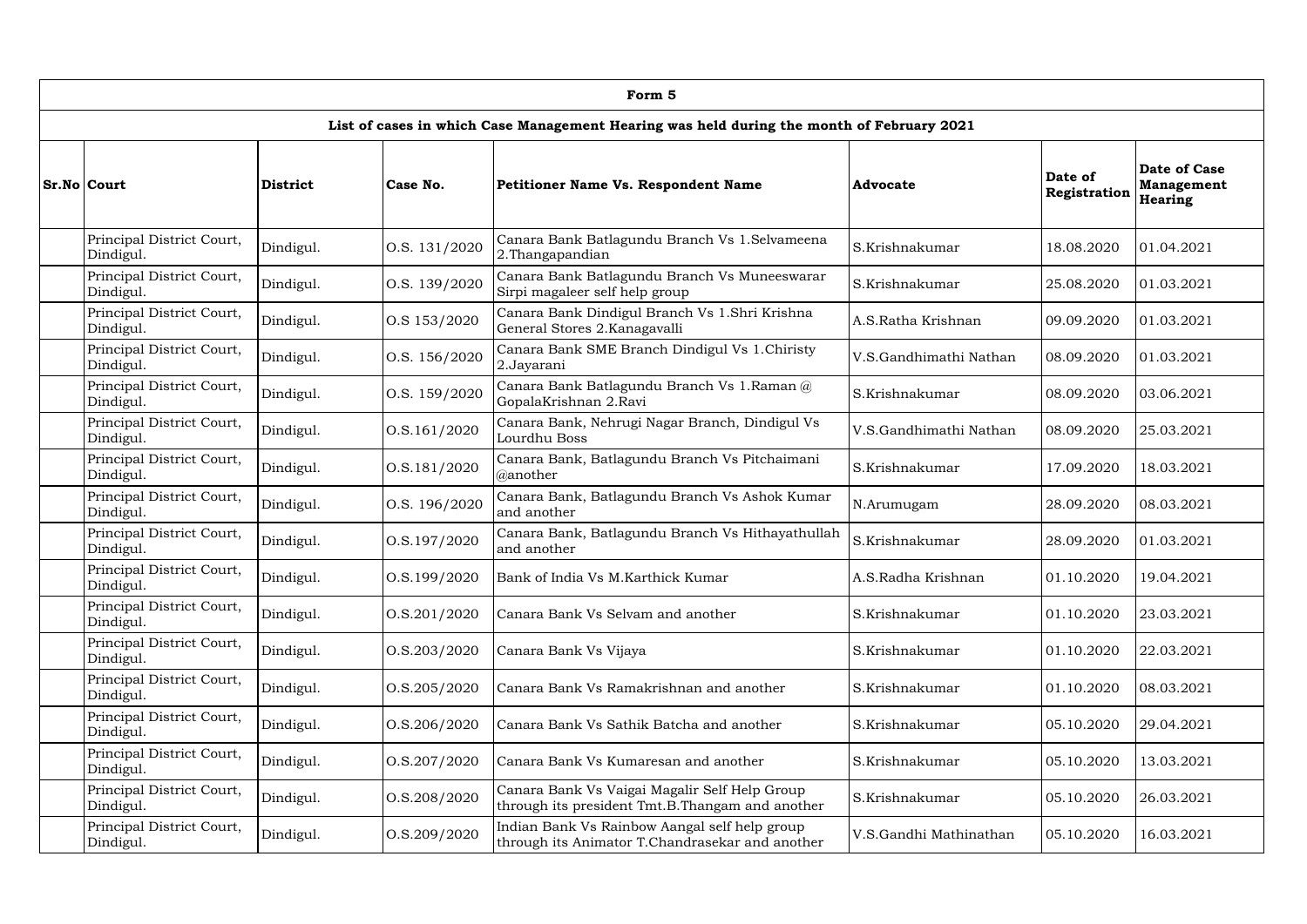| Form 5                                                                                    |           |                  |                                                                                                       |                        |                         |                                                     |  |  |  |  |  |
|-------------------------------------------------------------------------------------------|-----------|------------------|-------------------------------------------------------------------------------------------------------|------------------------|-------------------------|-----------------------------------------------------|--|--|--|--|--|
| List of cases in which Case Management Hearing was held during the month of February 2021 |           |                  |                                                                                                       |                        |                         |                                                     |  |  |  |  |  |
| Sr.No Court                                                                               | District  | Case No.         | <b>Petitioner Name Vs. Respondent Name</b>                                                            | <b>Advocate</b>        | Date of<br>Registration | <b>Date of Case</b><br><b>Management</b><br>Hearing |  |  |  |  |  |
| Principal District Court,<br>Dindigul.                                                    | Dindigul. | 0. S. 211 / 2020 | Indian Overseas Bank Vs M/s.Amman Agri clinic<br>represented through its proprietor I.Singadurai      | D.C.Centhil            | 06.10.2020              | 22.03.2021                                          |  |  |  |  |  |
| Principal District Court,<br>Dindigul.                                                    | Dindigul. | 0. S. 214 / 2020 | Canara Bank Vs Syed Abuthaheer and another                                                            | S.Krishnakumar         | 07.10.2020              | 02.03.2021                                          |  |  |  |  |  |
| Principal District Court,<br>Dindigul.                                                    | Dindigul. | 0. S. 217 / 2020 | Canara Bank Vs Kavitha and another                                                                    | S.Krishnakumar         | 07.10.2020              | 23.03.2021                                          |  |  |  |  |  |
| Principal District Court,<br>Dindigul.                                                    | Dindigul. | O.S.219/2020     | Canara Bank Vs M/s.S.P.Grawals represented by its<br>proprietor P.Ashokkumar and another              | S.Krishnakumar         | 07.10.2020              | 23.03.2021                                          |  |  |  |  |  |
| Principal District Court,<br>Dindigul.                                                    | Dindigul. | 0. S. 221 / 2020 | Canara Bank Vs E.Poonkothai and another                                                               | S.Krishnakumar         | 07.10.2020              | 24.03.2021                                          |  |  |  |  |  |
| Principal District Court,<br>Dindigul.                                                    | Dindigul. | 0. S. 222 / 2020 | Canara Bank Vs Kavimalar Magalir Mandram<br>Represented by its Animator R.Muthulakshmi and<br>another | S.Krishnakumar         | 07.10.2020              | 17.03.2021                                          |  |  |  |  |  |
| Principal District Court,<br>Dindigul.                                                    | Dindigul. | 0. S. 225 / 2020 | State Bank of Indian Vs N.Gobikrishnan                                                                | G.Ilampooranan         | 08.10.2020              | 02.03.2021                                          |  |  |  |  |  |
| Principal District Court,<br>Dindigul.                                                    | Dindigul. | 0. S. 227 / 2020 | Canara Bank Vs Arockia Ananda Kulandaisamy                                                            | S.Krishnakumar         | 08.10.2020              | 02.03.2021                                          |  |  |  |  |  |
| Principal District Court,<br>Dindigul.                                                    | Dindigul. | 0. S. 231 / 2020 | Canara Bank Vs Sakthi Mariyamman Magalir<br>Sangam through its President Jeyanthi and another         | S.Krishnakumar         | 13.10.2020              | 08.03.2021                                          |  |  |  |  |  |
| Principal District Court,<br>Dindigul.                                                    | Dindigul. | 0. S. 238 / 2020 | Indian Overseas Bank Vs G, Ganesan and another                                                        | S.Krishnakumar         | 15.10.2020              | 21.04.2021                                          |  |  |  |  |  |
| Principal District Court,<br>Dindigul.                                                    | Dindigul. | O.S 247/2020     | Canara Bank, Batlagundu Branch Vs Amaladevi<br>@another                                               | S.Krishnakumar         | 02.11.2020              | 25.03.2021                                          |  |  |  |  |  |
| Principal District Court,<br>Dindigul.                                                    | Dindigul. | O.S 248/2020     | Canara Bank, Batlagundu Branch Vs Sakayaraj<br>@another                                               | S.Krishnakumar         | 02.11.2020              | 19.03.2021                                          |  |  |  |  |  |
| Principal District Court,<br>Dindigul.                                                    | Dindigul. | O.S 249/2020     | Indian Overses Bank, Dindigul Branch Vs<br>Ramanathan @another                                        | S.Krishnakumar         | 03.11.2020              | 09.04.2021                                          |  |  |  |  |  |
| Principal District Court,<br>Dindigul.                                                    | Dindigul. | O.S 251/2020     | Canara Bank, Batlagundu Branch Vs Amutha                                                              | S.Krishnakumar         | 05.11.2020              | 26.03.2021                                          |  |  |  |  |  |
| Principal District Court,<br>Dindigul.                                                    | Dindigul. | O.S 256/2020     | Union Bank, Meddupatti Branch Vs Ayyappan                                                             | A.S.Radha Krishnan     | 06.11.2020              | 15.03.2021                                          |  |  |  |  |  |
| Principal District Court,<br>Dindigul.                                                    | Dindigul. | O.S 259/2020     | Canara Bank, Batlagundu Branch Vs Amutha                                                              | V.S.Gandhi Mathinathan | 07.11.2020              | 26.04.2021                                          |  |  |  |  |  |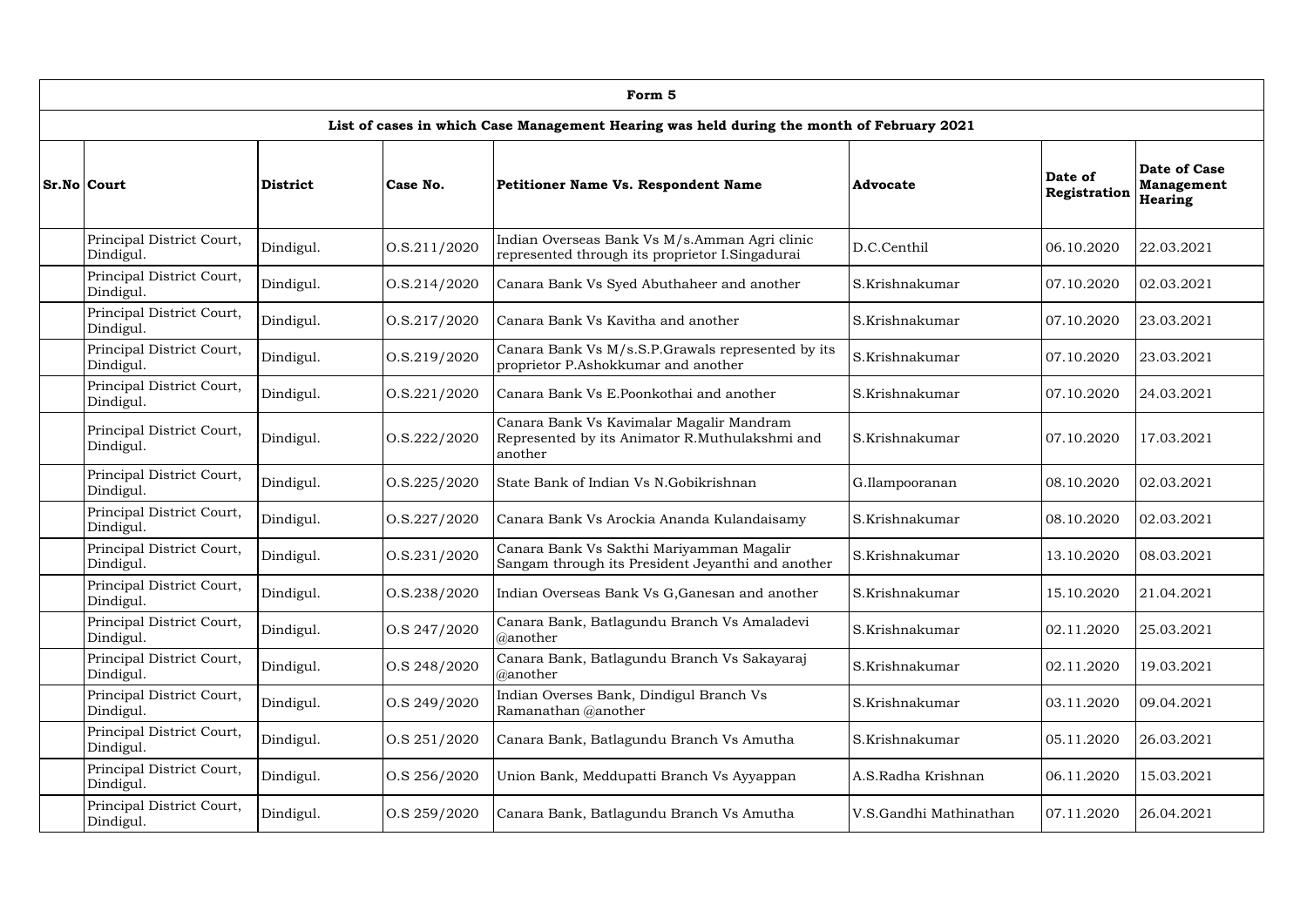| Form 5                                                                                    |           |                 |                                                                                                                                                                                 |                        |                         |                                              |  |  |  |  |  |
|-------------------------------------------------------------------------------------------|-----------|-----------------|---------------------------------------------------------------------------------------------------------------------------------------------------------------------------------|------------------------|-------------------------|----------------------------------------------|--|--|--|--|--|
| List of cases in which Case Management Hearing was held during the month of February 2021 |           |                 |                                                                                                                                                                                 |                        |                         |                                              |  |  |  |  |  |
| Sr.No Court                                                                               | District  | Case No.        | <b>Petitioner Name Vs. Respondent Name</b>                                                                                                                                      | <b>Advocate</b>        | Date of<br>Registration | <b>Date of Case</b><br>Management<br>Hearing |  |  |  |  |  |
| Principal District Court,<br>Dindigul.                                                    | Dindigul. | O.S 277/2020    | M/s.Malayaan integrated Builders, Partnership firm<br>throrugh its Partner A.M.Arumugam Vs Institute of<br>Management Technology, Hyderabad through its<br>President and others | N.Sivakumar            | 19.11.2020              | 01.03.2021                                   |  |  |  |  |  |
| Principal District Court,<br>Dindigul.                                                    | Dindigul. | O.S 286/2020    | Canara Bank, Batlagundu Branch Vs Meenakshi<br>Sripi Self Help Group                                                                                                            | S.Krishnakumar         | 20.11.2020              | 04.03.2021                                   |  |  |  |  |  |
| Principal District Court,<br>Dindigul.                                                    | Dindigul. | $\cos 292/2020$ | Canara Bank, Dindigul Branch Vs Selvi @another                                                                                                                                  | D.C.Centhil            | 21.11.2020              | 02.03.2021                                   |  |  |  |  |  |
| Principal District Court,<br>Dindigul.                                                    | Dindigul. | O.S 293/2020    | Union Bank, Medduppatti Branch Vs Varadharaj                                                                                                                                    | A.S.Radha Krishnan     | 21.11.2020              | 02.03.2021                                   |  |  |  |  |  |
| Principal District Court,<br>Dindigul.                                                    | Dindigul. | O.S 296/2020    | State Bank of India, Nilakottai Branch Vs Saravanan                                                                                                                             | G.Ilampooranan         | 23.11.2020              | 03.03.2021                                   |  |  |  |  |  |
| Principal District Court,<br>Dindigul.                                                    | Dindigul. | O.S 297/2020    | State Bank of India, Nilakottai Branch Vs Mariyappan G.Ilampooranan                                                                                                             |                        | 23.11.2020              | 03.03.2021                                   |  |  |  |  |  |
| Principal District Court,<br>Dindigul.                                                    | Dindigul. | O.S 298/2020    | State Bank of India, Nilakottai Branch Vs Saravanan                                                                                                                             | G.Ilampooranan         | 23.11.2020              | 03.03.2021                                   |  |  |  |  |  |
| Principal District Court,<br>Dindigul.                                                    | Dindigul. | $\cos 301/2020$ | Canara Bank, Batlagundu Branch Vs M/s Anitha<br>Textiles through its Proprietor Ramesh, Ahamed<br>Tajeeen and others                                                            | S.Krishnakumar         | 23.11.2020              | 08.04.2021                                   |  |  |  |  |  |
| Principal District Court,<br>Dindigul.                                                    | Dindigul. | O.S 300/2020    | Canara Bank, Batlagundu Branch Vs M/s Anitha<br>Textiles through its Proprietor Ramesh, Ahamed<br>Tajeeen and others                                                            | S.Krishnakumar         | 23.11.2020              | 08.04.2021                                   |  |  |  |  |  |
| Principal District Court,<br>Dindigul.                                                    | Dindigul. | O.S 328/2020    | Canara Bank Main Branch Vs Karthikeyan                                                                                                                                          | G.Ilampooranan         | 14.12.2020              | 21.04.2021                                   |  |  |  |  |  |
| Principal District Court,<br>Dindigul.                                                    | Dindigul. | O.S 329/2020    | Canara Bank Main Branch Vs Murugesan                                                                                                                                            | G.Ilampooranan         | 14.12.2020              | 16.04.2021                                   |  |  |  |  |  |
| Principal District Court,<br>Dindigul.                                                    | Dindigul. | O.S 337/2020    | Canara Bank Batlagundu Branch Vs Niraimathi<br>Magalir Mandram through its President Selvi and<br>another                                                                       | S.Krishnakumar         | 16.12.2020              | 22.04.2021                                   |  |  |  |  |  |
| Principal District Court,<br>Dindigul.                                                    | Dindigul. | O.S 338/2020    | Canara Bank Batlagundu Branch Vs Sigaram Magalir<br>Mandram through its President Palaniyammali and<br>another                                                                  | S.Krishnakumar         | 16.12.2020              | 22.04.2021                                   |  |  |  |  |  |
| Principal District Court,<br>Dindigul.                                                    | Dindigul. | O.S 347/2020    | Canara Bank Sendurai Branch Vs Sankaran and<br>another                                                                                                                          | V.S.Gandhi Mathinathan | 22.12.2020              | 15.03.2021                                   |  |  |  |  |  |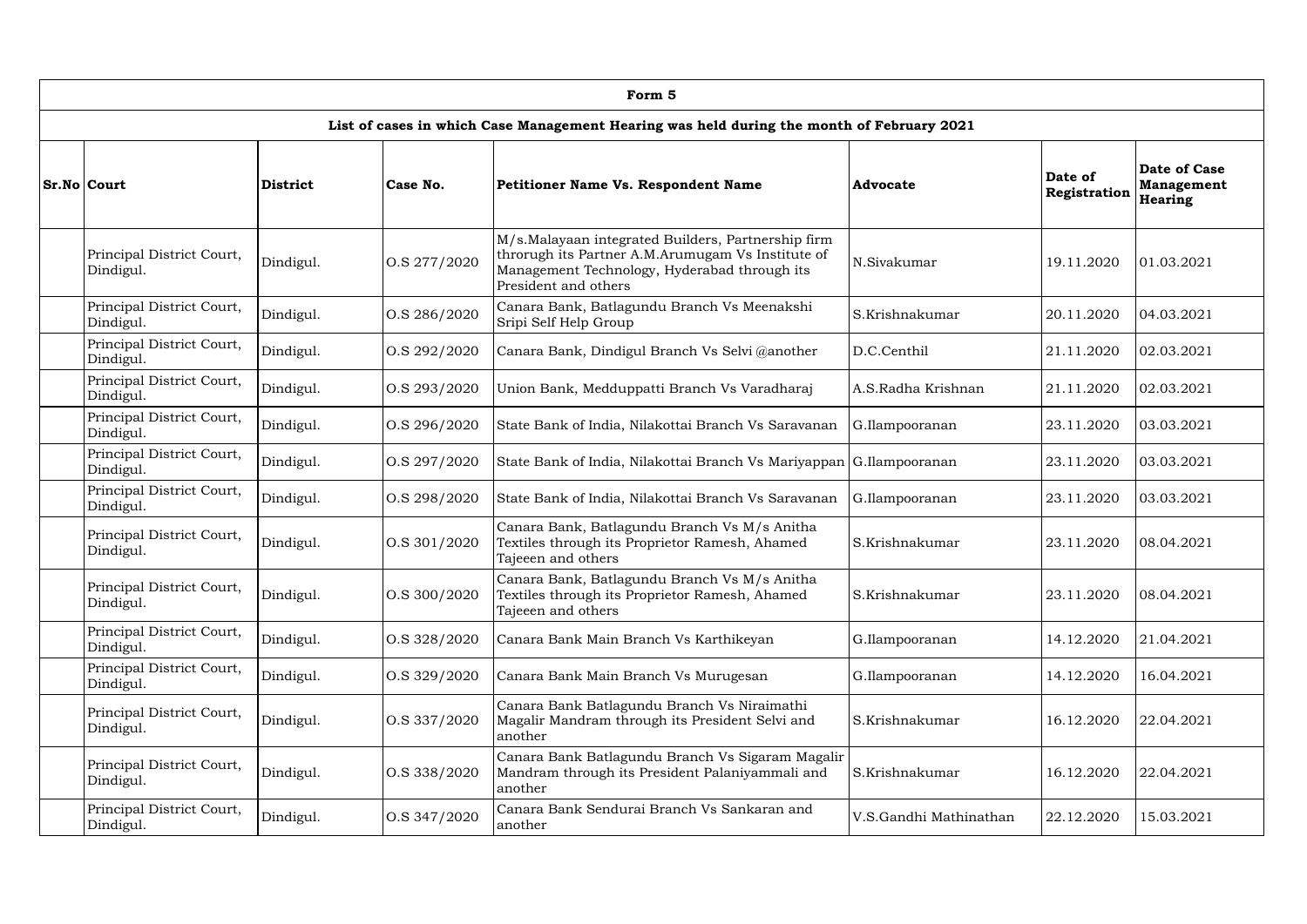|                | Form 5                                                     |                 |                |                                                                                                                            |                          |                         |                                                     |  |  |  |  |  |
|----------------|------------------------------------------------------------|-----------------|----------------|----------------------------------------------------------------------------------------------------------------------------|--------------------------|-------------------------|-----------------------------------------------------|--|--|--|--|--|
|                |                                                            |                 |                | List of cases in which Case Management Hearing was held during the month of February 2021                                  |                          |                         |                                                     |  |  |  |  |  |
|                | <b>Sr.No Court</b>                                         | <b>District</b> | Case No.       | <b>Petitioner Name Vs. Respondent Name</b>                                                                                 | <b>Advocate</b>          | Date of<br>Registration | Date of Case<br><b>Management</b><br><b>Hearing</b> |  |  |  |  |  |
|                | Principal District Court,<br>Dindigul.                     | Dindigul.       | O.S 351/2020   | Canara Bank Sendurai Branch Vs Karthikeyan and<br>another                                                                  | V.S.Gandhi Mathinathan   | 23.12.2020              | 15.03.2021                                          |  |  |  |  |  |
|                | Principal District Court,<br>Dindigul.                     | Dindigul.       | 0. S 12 / 2021 | Canara Bank K.Keeranur Branch Vs Murugesan and<br>another                                                                  | A.Devendran              | 07.01.2021              | 17.03.2021                                          |  |  |  |  |  |
|                | Principal District Court,<br>Dindigul.                     | Dindigul.       | 0.525/2021     | Canara Bank Kottanatham Branch Vs Periyasamy                                                                               | S.Krishnakumar           | 11.01.2021              | 06.04.2021                                          |  |  |  |  |  |
|                | Principal District Court,<br>Dindigul.                     | Dindigul.       | $\cos 57/2021$ | Vagai Leather Corporation representative through<br>Managing Partner Mani. Vs Mahamadhu Ebragim @<br><b>Bullet Ebragim</b> | N.T.R.Vijay Kumar        | 05.02.2021              | 10.03.2021                                          |  |  |  |  |  |
|                | Principal District Court,<br>Dindigul.                     | Dindigul.       | O.S 71/2021    | UCO Bank, Dindigul Branch Vs Asaraf Ali and<br>another                                                                     | S.M.Loganathan           | 24.02.2021              | 24.03.2021                                          |  |  |  |  |  |
| $\overline{7}$ | Principal District<br>Court, Erode                         | Erode           | <b>NIL</b>     | <b>NIL</b>                                                                                                                 | <b>NIL</b>               | $\mbox{NIL}$            | <b>NIL</b>                                          |  |  |  |  |  |
|                | <b>I</b> Additional District<br>Court, Erode               | Erode           | <b>NIL</b>     | <b>NIL</b>                                                                                                                 | <b>NIL</b>               | NIL                     | <b>NIL</b>                                          |  |  |  |  |  |
|                | <b>II</b> Additional District<br>Court, Erode              | Erode           | <b>NIL</b>     | <b>NIL</b>                                                                                                                 | <b>NIL</b>               | $\mbox{NIL}$            | <b>NIL</b>                                          |  |  |  |  |  |
|                | <b>III Additional District</b><br>Court, Gobichettipalayam | Erode           | <b>NIL</b>     | <b>NIL</b>                                                                                                                 | <b>NIL</b>               | NIL                     | <b>NIL</b>                                          |  |  |  |  |  |
|                | <b>IV Additional District</b><br>Court, Bhavani.           | Erode           | <b>NIL</b>     | <b>NIL</b>                                                                                                                 | <b>NIL</b>               | $\mbox{NIL}$            | <b>NIL</b>                                          |  |  |  |  |  |
|                | Principal Subordinate<br>Court, Erode                      | Erode           | <b>NIL</b>     | $\mbox{NIL}$                                                                                                               | <b>NIL</b>               | $\mbox{NIL}$            | <b>NIL</b>                                          |  |  |  |  |  |
|                | I Additional Subordinate<br>Court, Erode                   | Erode           | <b>NIL</b>     | $\mbox{NIL}$                                                                                                               | <b>NIL</b>               | $\mbox{NIL}$            | <b>NIL</b>                                          |  |  |  |  |  |
|                | II Additional Subordinate<br>Court, Erode                  | Erode           | <b>NIL</b>     | $\mbox{NIL}$                                                                                                               | <b>NIL</b>               | $\mbox{NIL}$            | <b>NIL</b>                                          |  |  |  |  |  |
|                | Sub Court,<br>Gobichettipalayam                            | Erode           | <b>NIL</b>     | $\mbox{NIL}$                                                                                                               | <b>NIL</b>               | $\mbox{NIL}$            | <b>NIL</b>                                          |  |  |  |  |  |
| $\overline{8}$ | Principal District<br>Court, Chengalpattu                  | Kancheepuram    | $\mbox{NIL}$   | <b>NIL</b>                                                                                                                 | <b>NIL</b>               | $\mbox{NIL}$            | <b>NIL</b>                                          |  |  |  |  |  |
| 9              | Principal District Court                                   | Kanniya Kumari  | <b>NIL</b>     | $\mbox{NIL}$                                                                                                               | <b>NIL</b>               | $\mbox{NIL}$            | <b>NIL</b>                                          |  |  |  |  |  |
| 10             | Principal District Court                                   | Karur           | 03/2018        | Alaska Export USA Inc., Illinois, United State of                                                                          | N.Thirumoorthy/E.K.Kumar | 10.10.2018              | 01.02.2021                                          |  |  |  |  |  |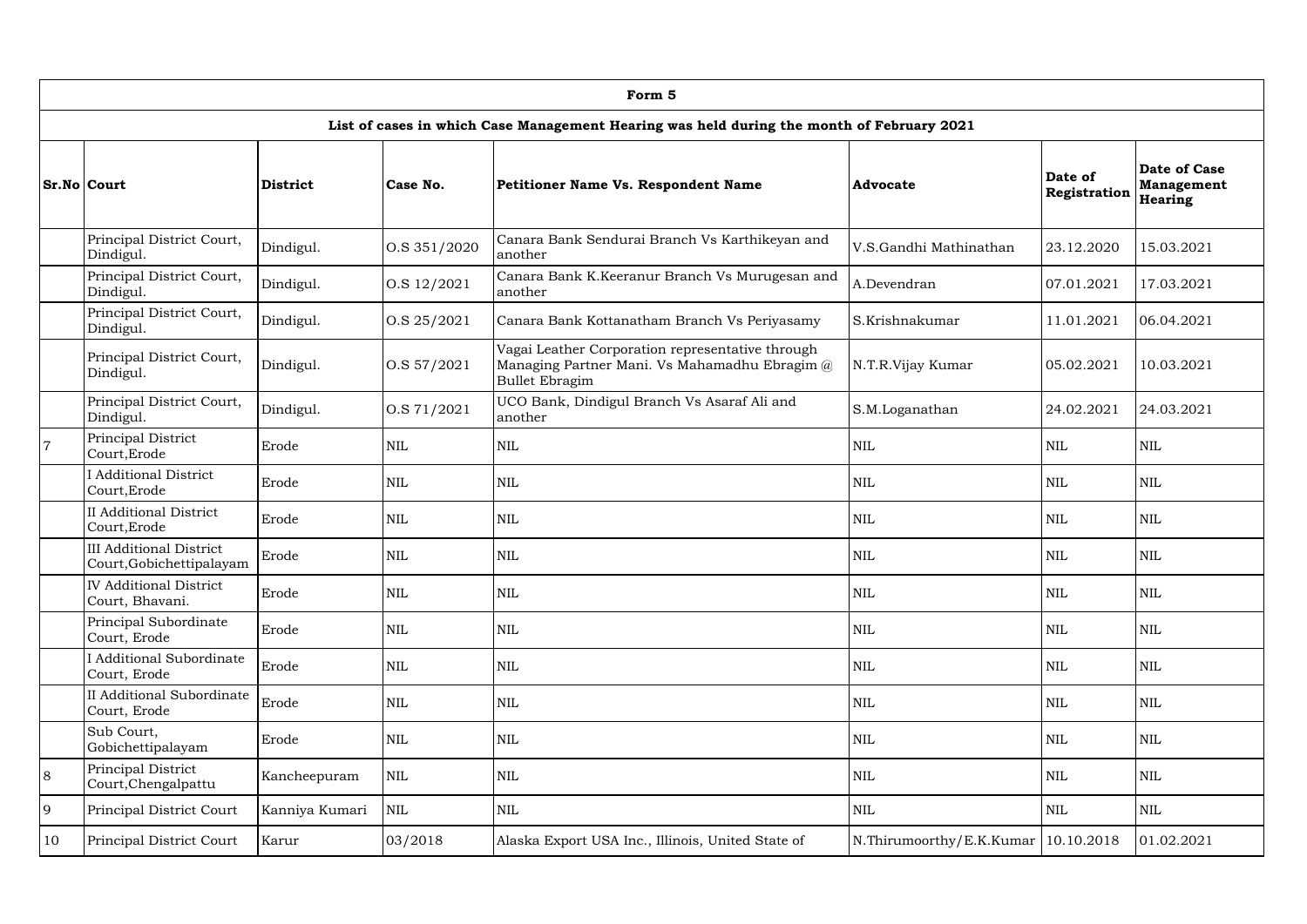|    | Form 5                                   |                 |                          |                                                                                                                                                                                                                                                                                                                                                                  |                                    |                         |                                              |  |  |  |  |
|----|------------------------------------------|-----------------|--------------------------|------------------------------------------------------------------------------------------------------------------------------------------------------------------------------------------------------------------------------------------------------------------------------------------------------------------------------------------------------------------|------------------------------------|-------------------------|----------------------------------------------|--|--|--|--|
|    |                                          |                 |                          | List of cases in which Case Management Hearing was held during the month of February 2021                                                                                                                                                                                                                                                                        |                                    |                         |                                              |  |  |  |  |
|    | <b>Sr.No Court</b>                       | <b>District</b> | Case No.                 | Petitioner Name Vs. Respondent Name                                                                                                                                                                                                                                                                                                                              | Advocate                           | Date of<br>Registration | Date of Case<br><b>Management</b><br>Hearing |  |  |  |  |
|    |                                          |                 |                          | America, rep. by its Vice President, Dr. Veerasikku<br>Bommiasamy, Illinois.<br>Plaintiff Vs "1. M/s. Alaska Exports, rep. by its<br>Managing partner, Karur.<br>2. J.M.Ramalingam<br>3. S.Thirunavakarasu<br>. Defendants"                                                                                                                                      | esan                               |                         | 10.02.2021<br>23.02.2021<br>24.02.2021       |  |  |  |  |
|    | Principal District Court                 | Karur           | 01/2019                  | M/s. Master Linens INC., a partnership firm,<br>represented by Manager cum Power of Attorney<br>M.Kumaravel  Plaintiff Vs M/s. SANECO SAS., a<br>Limited Liablity Company by shares, incorporated<br>under the laws of France, rep by its General Director,<br>Mr.Benoit Dalle and President Ms.Alix Pollet<br>Defendant                                         | K.Suresh/N.Kumaresan               | 27.04.2019              | 15.02.2021<br>24.02.2021                     |  |  |  |  |
|    | Principal District Court                 | Karur           | 01/2020                  | Thirunavukarasu<br>Proprietor M/s. Best Blue metals, Aravakurichi<br>Plaintiff Vs "Ponnusamy, Proprietor M/s. MSP<br>Readymix Concrete, Namakkal.<br>Defendant"                                                                                                                                                                                                  | K.Ramesh/A.Prabakaran              | 22.01.2020              |                                              |  |  |  |  |
|    | Principal District Court                 | Karur           | 02/2020                  | M/s. Shobika Impex Private Ltd., Karur rep. by its<br>Managing Director M.Sivasamy  Plaintiff Vs "1. M/s.<br>Real Relief Health Aps, rep. by its Director,<br>Esbjergvej, 6000 Kolding, Denmark.<br>2. M/s. Sun Pack Company Limited, rep by its<br>General Manager, Changzhou, Jiangsu, China<br>Defendants"                                                    | R.Anbaiya                          | 25.06.2020              | 23.02.2021                                   |  |  |  |  |
|    | Principal District Court                 | Karur           | 03/2020                  | M/s. Pon Vinayaga Blue Metals, rep. by its partner<br>Ponnusamy, S/o Subbarayan, having business office<br>at S.F. No. 434/4, Karudaiyampalayam Village and<br>post, Aravakurichi Taluk, Karur District.  Plaintiff<br>Vs Ponnusamy S\o. Marappa Gounder, Proprietor of<br>M/s. MSP Readymix Concrete, No. 85-J, MSP<br>Building Salem Road, Namakkal. Defendant | K.Ramesh                           | 26.11.2020              | 08.02.2021<br>19.02.2021<br>26.02.2021       |  |  |  |  |
| 11 | Principal District Court,<br>Krishnagiri | Krishnagiri     | <b>SFCOP</b><br>111/2011 | M/s. Tamil Nadu Industrial Investment Corporation<br>Ltd. Dharmapuri.<br>/VS/                                                                                                                                                                                                                                                                                    | Tr. A. R. Chakrapani<br>Vs.<br>Nil | 19.11.2011              | 11.03.2021                                   |  |  |  |  |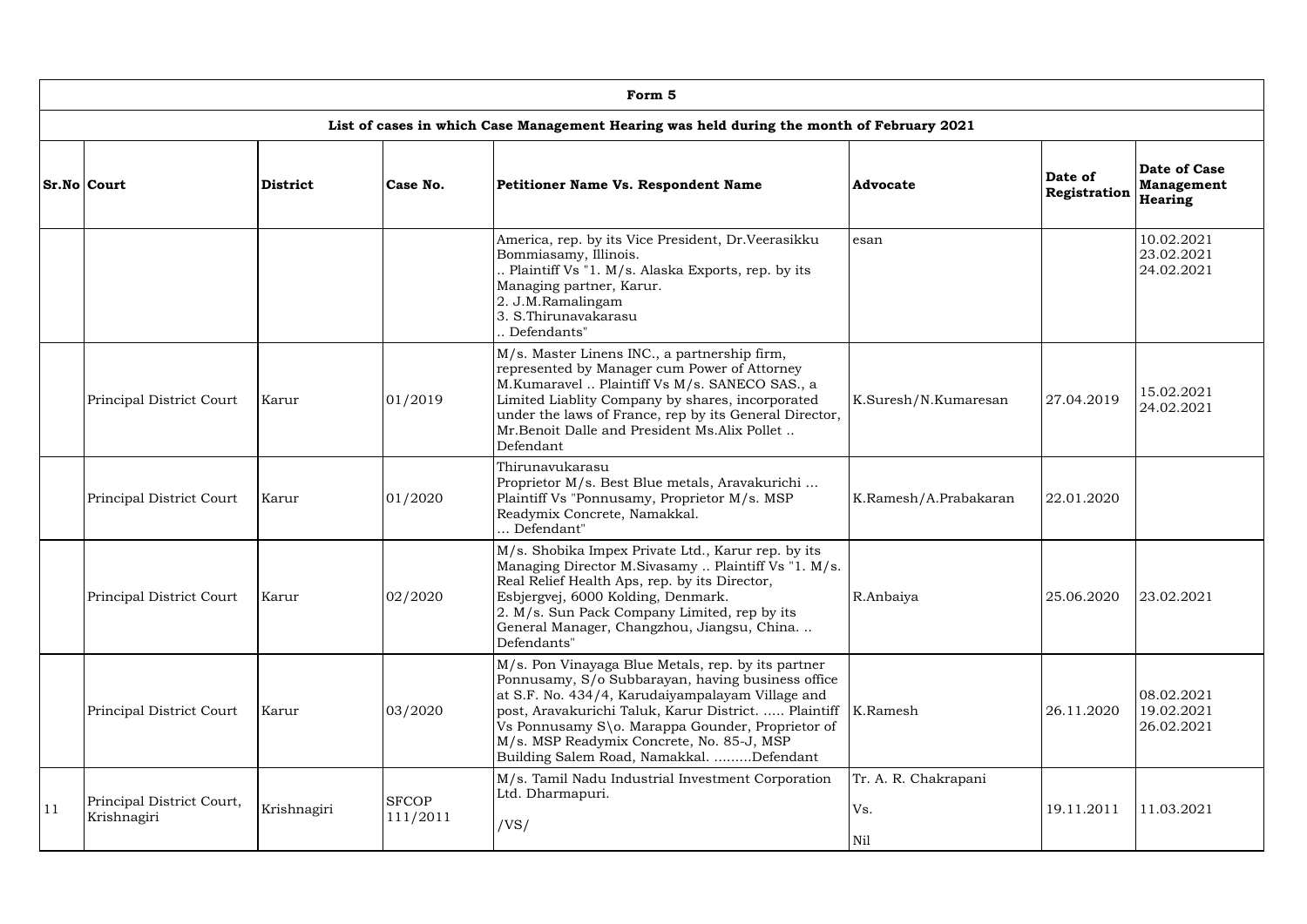| Form 5                                                              |             |                      |                                                                                                                                                                                                |                                                   |                         |                                                     |  |  |  |  |  |
|---------------------------------------------------------------------|-------------|----------------------|------------------------------------------------------------------------------------------------------------------------------------------------------------------------------------------------|---------------------------------------------------|-------------------------|-----------------------------------------------------|--|--|--|--|--|
|                                                                     |             |                      | List of cases in which Case Management Hearing was held during the month of February 2021                                                                                                      |                                                   |                         |                                                     |  |  |  |  |  |
| <b>Sr.No Court</b>                                                  | District    | Case No.             | Petitioner Name Vs. Respondent Name                                                                                                                                                            | Advocate                                          | Date of<br>Registration | <b>Date of Case</b><br><b>Management</b><br>Hearing |  |  |  |  |  |
|                                                                     |             |                      | 1. M/s. Lakshmi Bakeries,<br>2. Thiru. G. Argunan, Krishnagiri.<br>3. Tmt. A. Tamilarasi, Krishnagiri.<br>4. Secretary Krishnagiri Co-op Housing Society, Co-<br>operative colony, Krishnagiri |                                                   |                         |                                                     |  |  |  |  |  |
|                                                                     |             |                      | Bank of Baroda, Krishnagiri Branch                                                                                                                                                             | Tr. K. Velayudam                                  |                         |                                                     |  |  |  |  |  |
| Principal District Court,                                           | Krishnagiri | $\vert$ O.S. 60/2020 | /Vs/                                                                                                                                                                                           | Vs.                                               | 24.02.2020              | 15.03.2021                                          |  |  |  |  |  |
| Krishnagiri                                                         |             |                      | 1. M/s. Boys Xerox, Krishnagiri.<br>2. K. Suresh.                                                                                                                                              | <b>Nil</b>                                        |                         |                                                     |  |  |  |  |  |
|                                                                     | Krishnagiri |                      |                                                                                                                                                                                                | Bank of Baroda, Krishnagiri Branch                | Tr. K. Velayudam        |                                                     |  |  |  |  |  |
| Principal District Court,<br>Krishnagiri                            |             | $\vert$ O.S. 62/2020 | /Vs/                                                                                                                                                                                           | Vs.                                               | 24.02.2020              | 15.03.2021                                          |  |  |  |  |  |
|                                                                     |             |                      | 1. K. Santhi<br>2. N. Jayapal Krishnagiri                                                                                                                                                      | <b>Nil</b>                                        |                         |                                                     |  |  |  |  |  |
| Additional District Court, $\big _{\rm Krishnagiri}$<br>Krishnagiri |             | $\vert$ O.S. 65/2020 | Bank of Baroda,<br>Krishnagiri Branch<br>/Vs/<br>1. M/S. Boys Stickers & Arts, Rep. By its prop. K.<br>Suresh<br>2. K. Suresh<br>3. P. Suresh Kumar Periyaswamy                                | Tr. K. Velayudam<br>Vs.<br>Nil                    | 24.02.2020              | 08.03.2021                                          |  |  |  |  |  |
| Additional District Court,<br>Hosur                                 | Krishnagiri | O.S.No.<br>40/2014   | M/s.Rathna Packaging<br>India (P) Ltd, Rep.by S.Arumugam<br>//vs//<br>M/S.Rajaram Flour Mill (P) Ltd, rep.by M.D.<br>G.Balasubramaniam                                                         | Mr.M.Rajendran<br>/Vs/<br>Mr.K.Nanjegowdu         | 16.04.2014              | 09.03.2021                                          |  |  |  |  |  |
| Additional District Court,<br>Hosur                                 | Krishnagiri | O.S.No<br>07/2017    | M/s.Harita Seating<br>Systems Ltd, Belagondapalli, Hosur Rep.by Senion<br>Executive Mr.Nagina Singh<br>//VS//                                                                                  | Mr.N.S.Vidhya Baskar<br>/VS/<br>Mr.K.N.Chakradhar | 27.01.2017              | 18.03.2021                                          |  |  |  |  |  |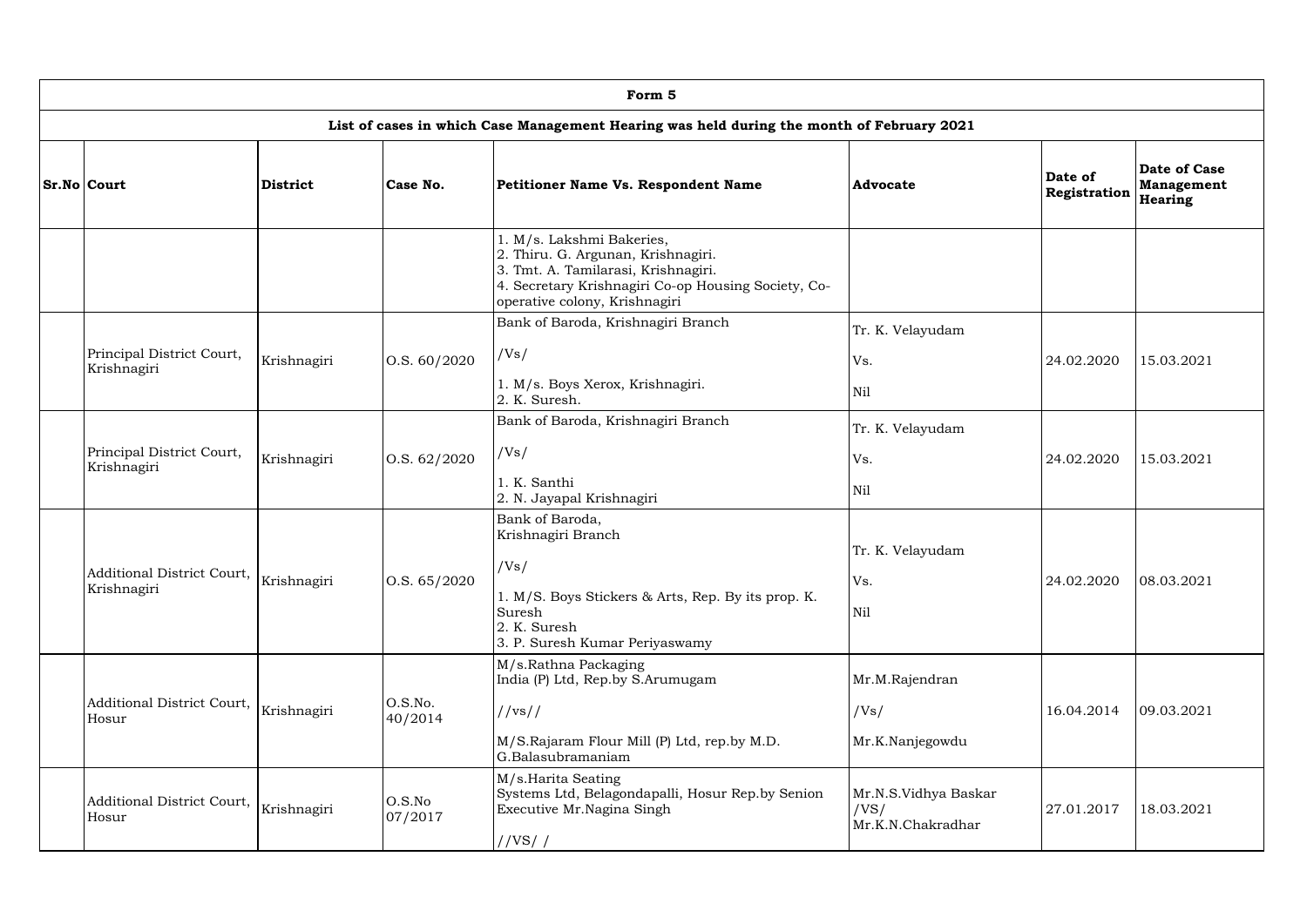| Form 5                                                                                    |                 |                     |                                                                                                                                                                                                                                                                                                                                                                                                                                                                      |                                          |                         |                                                     |  |  |  |  |
|-------------------------------------------------------------------------------------------|-----------------|---------------------|----------------------------------------------------------------------------------------------------------------------------------------------------------------------------------------------------------------------------------------------------------------------------------------------------------------------------------------------------------------------------------------------------------------------------------------------------------------------|------------------------------------------|-------------------------|-----------------------------------------------------|--|--|--|--|
| List of cases in which Case Management Hearing was held during the month of February 2021 |                 |                     |                                                                                                                                                                                                                                                                                                                                                                                                                                                                      |                                          |                         |                                                     |  |  |  |  |
| <b>Sr.No Court</b>                                                                        | <b>District</b> | Case No.            | <b>Petitioner Name Vs. Respondent Name</b>                                                                                                                                                                                                                                                                                                                                                                                                                           | <b>Advocate</b>                          | Date of<br>Registration | <b>Date of Case</b><br>Management<br><b>Hearing</b> |  |  |  |  |
|                                                                                           |                 |                     | M/s.Jaico Automobile Engineering Co.Pvt, Ltd, rep.by<br>M.D., Mr.Bupinder Singh Chandha, Bangalore and 4<br>others                                                                                                                                                                                                                                                                                                                                                   |                                          |                         |                                                     |  |  |  |  |
| Additional District Court,<br>Hosur                                                       | Krishnagiri     | O.S.No.<br>56/2017  | M/s.Global Actives Pvt., Ltd.,<br>Rep.by its Chief financial officer M.S.Chandra<br>Narayana now Rep.by Director Mr.Satish Hebbar<br>//Vs//<br>1.M/s.Techpro Systems Ltd, Chennai, Rep.by its<br><b>Managing Director</b><br>2. M/s.NTPC Ltd, New Delhi Pakri Barwadhih Coal<br>Mining Project, Jharkhand Rep.by it Managing<br>Director<br>3. M/s. NTPC Ltd, (A Govt.of India Enterprise), Coal<br>mining projects, Hazaribag duly rep.by its Agm,<br>Mr.Gautam Sen | Tr.P.Vijayaragavan<br>Vs.<br>Nil         | 12.04.2017              | 11.03.2021                                          |  |  |  |  |
| Additional District Court,<br>Hosur                                                       | Krishnagiri     | O.S.No.<br>117/2017 | 1. M/s.TVS Motor Compay<br>Ltd, Haritha, Hosur rep.by power of attorney agent<br>M/s United India Insurance Co., Ltd, rep.by Senior<br>Divisional Manager Hosur<br>2. M/s.United India Insurance Co., Ltd, Divisional<br>Office, Hosur Rep.by Senior Divisional Manager.<br>//Vs//<br>M/s Khaitan Logistics Pvt, Ltd, A-37, RIICO,<br>Industrial Area, Kukas, NH-8, Jaipur                                                                                           | Mr.M.Jayakumar<br>/VS/<br>Mrs.T.Aabeetha | 10.11.2017              | 10.03.2021                                          |  |  |  |  |
| Additional District Court,<br>Hosur                                                       | Krishnagiri     | O.S.No.<br>65/2018  | Express Service Stations,<br>Rep.by its Working Partner M.Suresh<br>//Vs//<br>Viswas concrete products Private Limited Rep. Its<br>Managing Dirctor.B.R.Vishwas And Other                                                                                                                                                                                                                                                                                            | Mr.K.Krishna<br>/Vs/<br>Sri.ArunBhat     | 17.05.2018              | 22.03.2021                                          |  |  |  |  |
| Additional District Court,<br>Hosur                                                       | Krishnagiri     | O.S.No.<br>133/2018 | Bio Safe Solutions,<br>Hosur rep.by its Prop. P.Srinivasan                                                                                                                                                                                                                                                                                                                                                                                                           | Mr.S.Raja Mahendra<br>/Vs/               | 04.09.2018              | 25.03.2021                                          |  |  |  |  |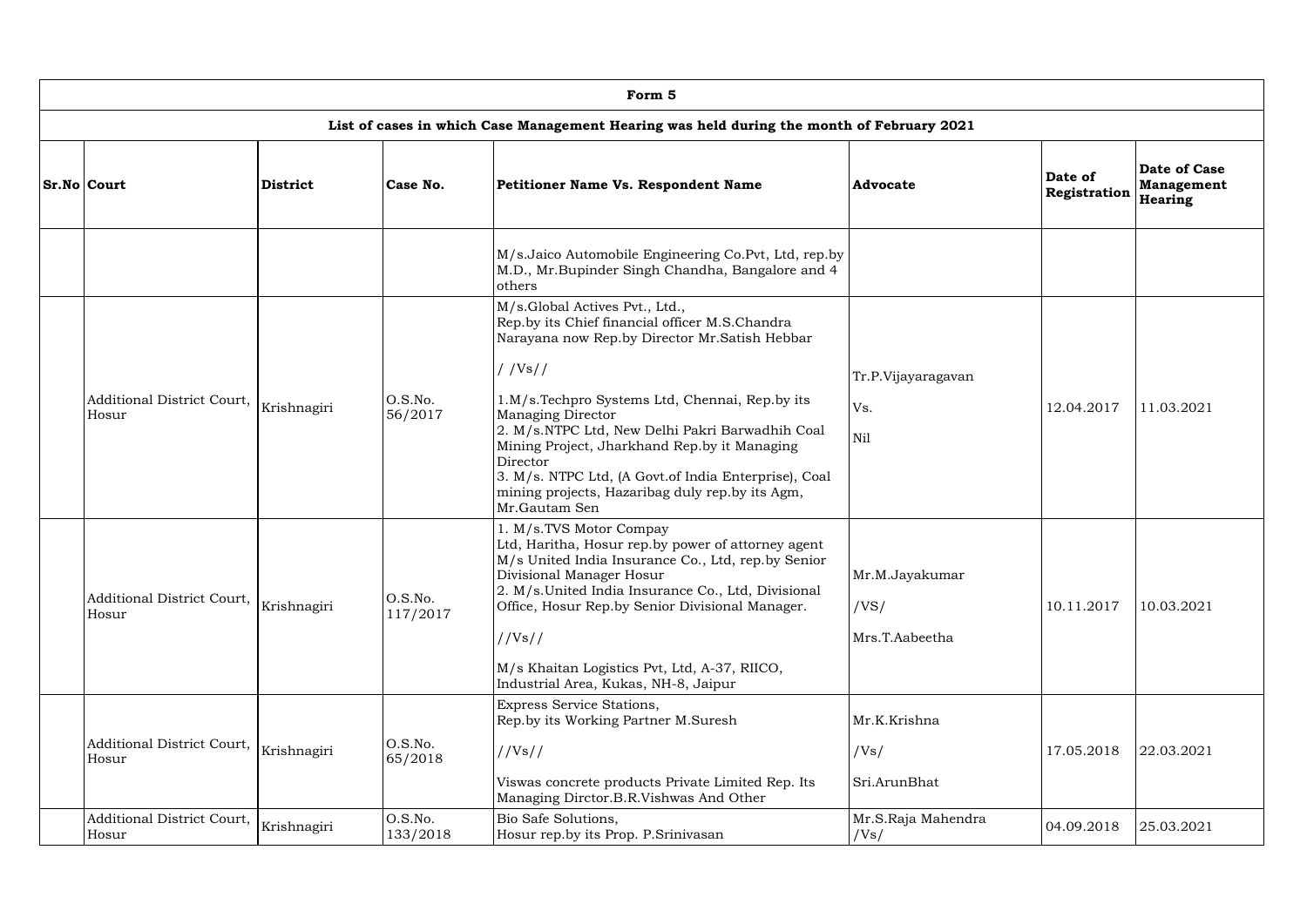| Form 5                              |             |                     |                                                                                                                                                                                         |                                                       |                         |                                                     |  |  |  |  |
|-------------------------------------|-------------|---------------------|-----------------------------------------------------------------------------------------------------------------------------------------------------------------------------------------|-------------------------------------------------------|-------------------------|-----------------------------------------------------|--|--|--|--|
|                                     |             |                     | List of cases in which Case Management Hearing was held during the month of February 2021                                                                                               |                                                       |                         |                                                     |  |  |  |  |
| <b>Sr.No Court</b>                  | District    | Case No.            | Petitioner Name Vs. Respondent Name                                                                                                                                                     | <b>Advocate</b>                                       | Date of<br>Registration | <b>Date of Case</b><br><b>Management</b><br>Hearing |  |  |  |  |
|                                     |             |                     | /VS/<br>M/S.Faively Transport Rail Techonologies Indian<br>Limited, Hosur Rep.by its General Manager                                                                                    | Mr.T.Vijay                                            |                         |                                                     |  |  |  |  |
| Additional District Court,<br>Hosur | Krishnagiri | O.S.No.<br>167/2018 | M/s Endeka Ceramics Pvt Ltd., Rep.by Acconts<br>Manager Mr.Shenbaga vinayagam<br>//VS//<br>M/s. Umbeto Ceramics International Pvt, Ltd.,<br>Mr. Vinay Kumbhat (Chief financial Officer) | Mr.S.Balaji<br>/VS/<br>Mr.E.Arunan                    | 22.10.2018              | 05.03.2021                                          |  |  |  |  |
| Additional District Court,<br>Hosur | Krishnagiri | O.S.No.<br>175/2018 | Canara Bank, SME Hosur Branch, Rep.by its Senior<br>Manager<br>//VS//<br>1. Sri Balaji Printers, Rep.by its Prop. J.P.Santhosh,<br>2.Mr.J.P.Santhosh, Prop.of Sri Balaji Printers       | Mr.K.Velayudham,<br>/VS/<br>Mr.A.Sathiya<br>Narayanan | 08.11.2018              | 06.03.2020                                          |  |  |  |  |
| Additional District Court,<br>Hosur | Krishnagiri | O.S.No.<br>194/2018 | R.Subramani<br>//VS//<br>1. N.Venkatasamy,<br>2. V.Venkatesh,<br>3. V.Vinay                                                                                                             | Mr.P.Karthekeyan<br>/Vs/<br>Mr.M.S.Tamilnathan        | 01.12.2018              | 04.03.2021                                          |  |  |  |  |
| Additional District Court,<br>Hosur | Krishnagiri | O.S.No.<br>196/2018 | M/s Venkraft Paper Mills Pvt. Ltd., Rep.by Its SPA,<br>Praksh<br>//VS//<br>1. Hemarani,<br>2. Minor. Roopashri,<br>3. Minor Chethan Minor Rep.by N.F Mother D1<br>Hemarani              | Mr.C.Karthick<br>/VS/<br>Mrs.Shobha                   | 03.12.2018              | 06.03.2021                                          |  |  |  |  |
| Additional District Court,<br>Hosur | Krishnagiri | O.S.No.<br>109/2019 | State Bank of India,<br>Tank Street Branch, Hosur Rep.by Its Manager                                                                                                                    | Mr.S.Raj Vivekanand<br>/VS/                           | 07.06.2019              | 26.03.2021                                          |  |  |  |  |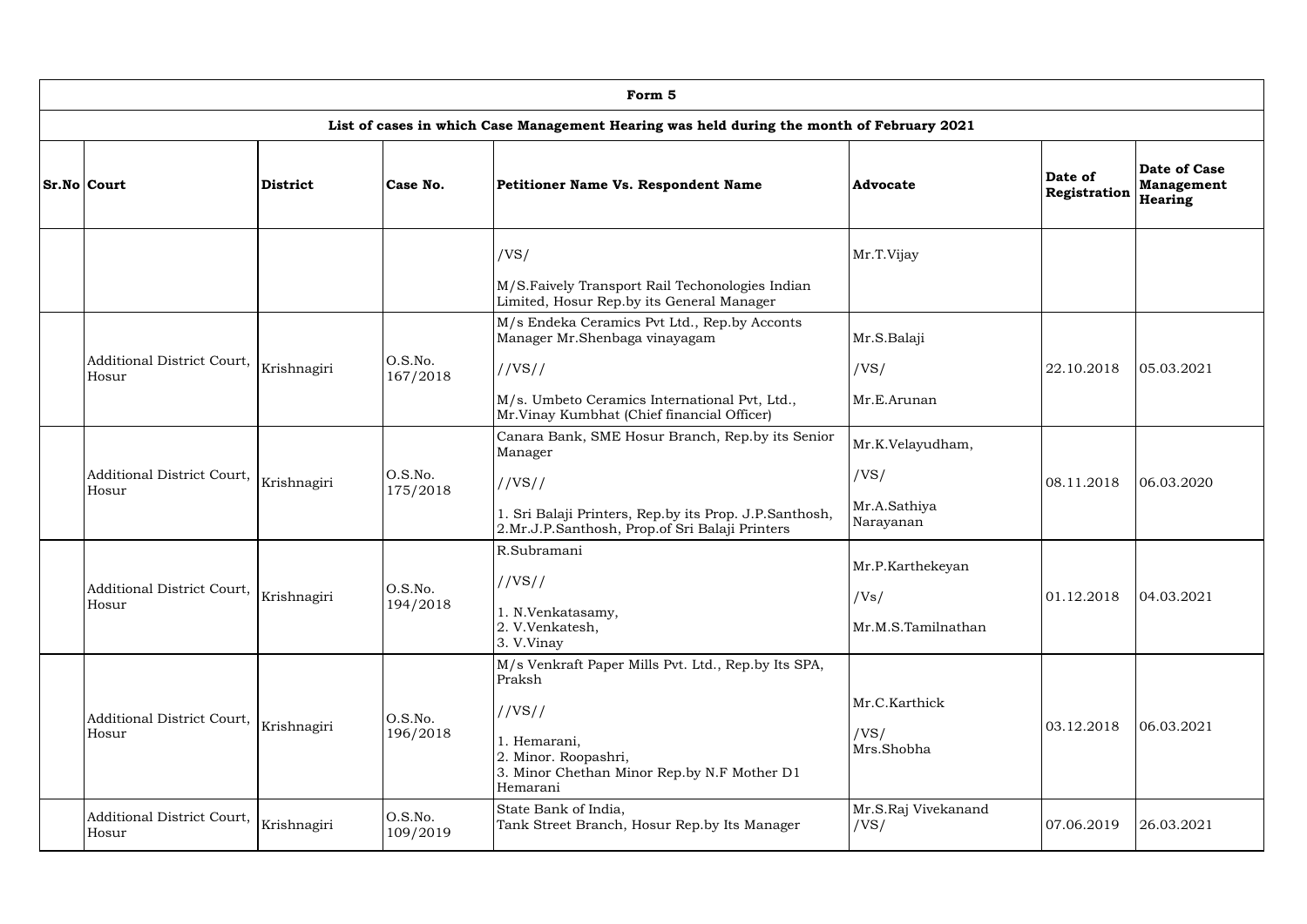| Form 5                              |             |                     |                                                                                                                                                                                                                     |                                               |                         |                                                     |  |  |  |  |
|-------------------------------------|-------------|---------------------|---------------------------------------------------------------------------------------------------------------------------------------------------------------------------------------------------------------------|-----------------------------------------------|-------------------------|-----------------------------------------------------|--|--|--|--|
|                                     |             |                     | List of cases in which Case Management Hearing was held during the month of February 2021                                                                                                                           |                                               |                         |                                                     |  |  |  |  |
| <b>Sr.No Court</b>                  | District    | Case No.            | Petitioner Name Vs. Respondent Name                                                                                                                                                                                 | Advocate                                      | Date of<br>Registration | <b>Date of Case</b><br><b>Management</b><br>Hearing |  |  |  |  |
|                                     |             |                     | //VS//<br>1. M/s.Vinayaka Business Co.op rep.by its<br>prop.Akila,<br>2. Mrs.Akila                                                                                                                                  | <b>Nil</b>                                    |                         |                                                     |  |  |  |  |
| Additional District Court,<br>Hosur | Krishnagiri | O.S.No.<br>113/2019 | State Bank of India,<br>Tank Street Branch, Hsour rep.by Its Branch<br>Manager<br>//VS//<br>1. M/s. Vinayaka concrete Products, rep.by its Prop.<br>S.Aditya<br>2. S.Aditya                                         | Mr.S.Raj Vivekanand<br>/VS/<br>Nil            | 10.06.2019              | 08.03.2021                                          |  |  |  |  |
| Additional District Court,<br>Hosur | Krishnagiri | O.S.No<br>135/2019  | M/s.Copral Insulated Conductors (P) Ltd, rep.by it<br>Manager Thiru.N.Arumugam<br>//VS//<br>1. Stanislaus Prabhakaran,<br>2. Suzan Zenitha<br>3. M/s.Annai Auto Accessories.                                        | Mrs.T.Aabeetha<br>/VS/<br>J.K.Jayaseelan      | 19.06.2019              | 29.03.2021                                          |  |  |  |  |
| Additional District Court,<br>Hosur | Krishnagiri | O.S.No.<br>173/2019 | M/s.Poornimkumar, Concrete<br>Product, Rep.by its Prop. Meenakshi<br>//VS//<br>1. M/s. AB Rock Products Rep.by its prartners Anitha<br>Nandha Kumar and Baghya Kumar,<br>2. Anitha Nandha Kumar,<br>3. Baghya Kumar | Mrs.R.Kokila<br>/VS/<br>Mr.M.S. Tamilnathan   | 06.08.2019              | 18.03.2021                                          |  |  |  |  |
| Additional District Court,<br>Hosur | Krishnagiri | O.S.No.<br>183/2019 | M/s.MAA Silk Ltd, Gawhati,<br>Rep.by its Managing Director, Sailendra Kumar<br>Bajoria,<br>//VS//<br>M/s S.K.Signature, Mumbai, Rep.by its Partner,                                                                 | Mr.G.T.Karunagaran<br>/VS/<br>Mr.P.Jayaseelan | 26.08.2019              | 10.03.2021                                          |  |  |  |  |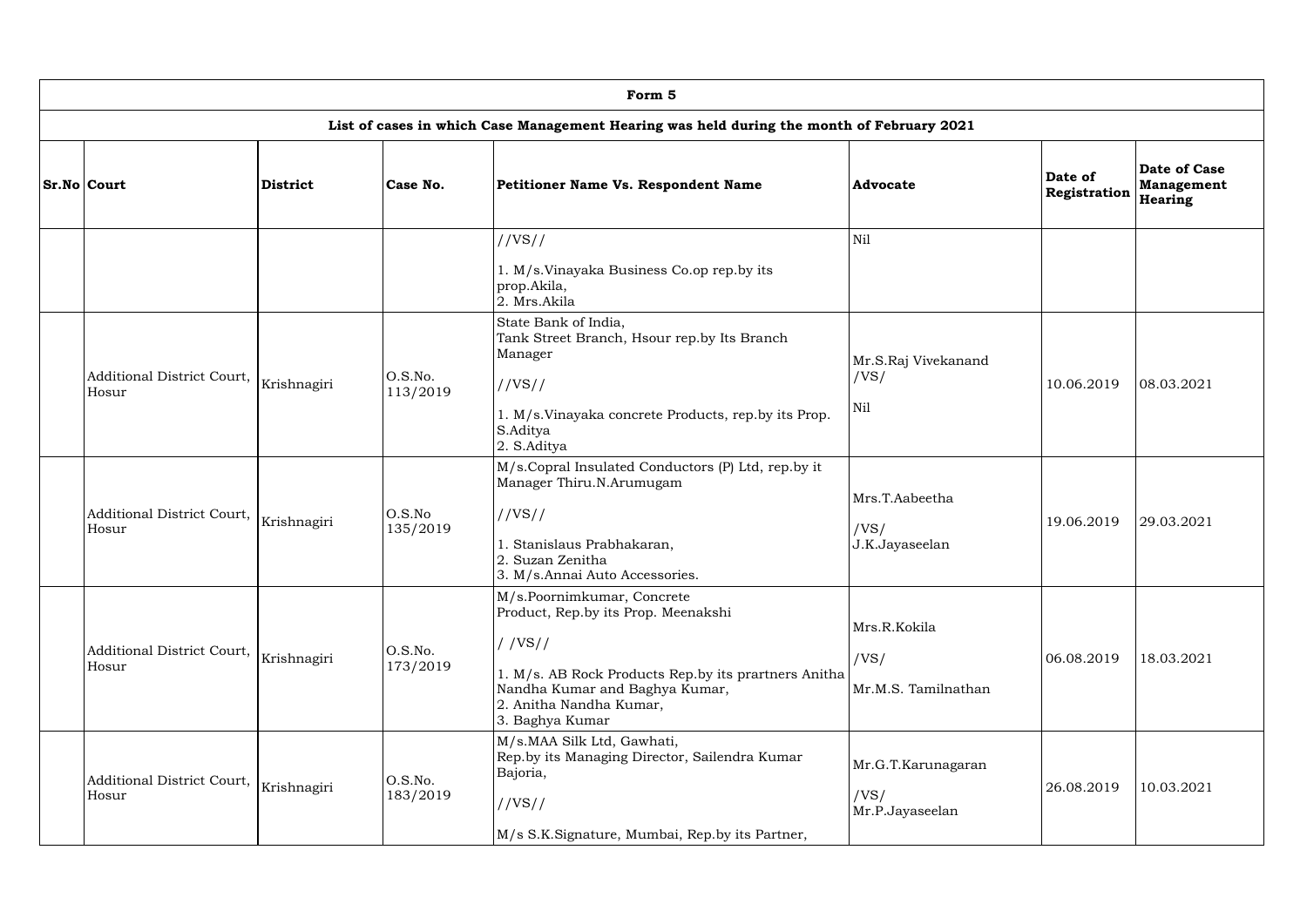| Form 5                                                                                    |                 |                     |                                                                                                                                                                                                                                    |                                                      |                         |                                                     |  |  |  |  |
|-------------------------------------------------------------------------------------------|-----------------|---------------------|------------------------------------------------------------------------------------------------------------------------------------------------------------------------------------------------------------------------------------|------------------------------------------------------|-------------------------|-----------------------------------------------------|--|--|--|--|
| List of cases in which Case Management Hearing was held during the month of February 2021 |                 |                     |                                                                                                                                                                                                                                    |                                                      |                         |                                                     |  |  |  |  |
| <b>Sr.No Court</b>                                                                        | <b>District</b> | Case No.            | <b>Petitioner Name Vs. Respondent Name</b>                                                                                                                                                                                         | Advocate                                             | Date of<br>Registration | <b>Date of Case</b><br><b>Management</b><br>Hearing |  |  |  |  |
|                                                                                           |                 |                     | Sagar Khanna                                                                                                                                                                                                                       |                                                      |                         |                                                     |  |  |  |  |
| Additional District Court,<br>Hosur                                                       | Krishnagiri     | O.S.No.<br>185/2019 | M/s.ION Exchange<br>(India) Ltd, Rep.by Mr.Madhava Rao<br>//VS//<br>M/s.OCB Engineers, Rep.by Mr.Chandrasekar Ogale                                                                                                                | Mr.D.Jayapraksh<br>/VS/<br>Nil                       | 27.08.2019              | 25.03.2021                                          |  |  |  |  |
| Additional District Court,<br>Hosur                                                       | Krishnagiri     | O.S.No.<br>187/2019 | M/s.ION Exchange<br>(India) Ltd, Rep.by Mr.Madhava Rao (Divisional<br>Manager Finance)<br>//VS//<br>M/s.OCB Engineers, Rep.by Mr.Chandrasekar Ogale                                                                                | Mr.D.Jayapraksh<br>/VS/<br>Exparte                   | 07.09.2019              | 11.03.2021                                          |  |  |  |  |
| Additional District Court,<br>Hosur                                                       | Krishnagiri     | OS.No<br>222/2019   | M/s. Neocol represented by its partner<br>A.M.Sarathkumar,<br>//Vs. //<br>Nadesan S/o. Sampath Mooranapalli                                                                                                                        | V.V.Venkateshan<br>//Vs. //<br>D.Thirunaukarasu      | 26.09.2019              | 18.03.2021                                          |  |  |  |  |
| Additional District Court,<br>Hosur                                                       | Krishnagiri     | OS.No<br>228/2019   | State bank of Inida, Represented by it manager<br>RASMECC its SARC stressed asset resolution center<br>Sri vari building sipcot hosur<br>//Vs. //<br>1.M/s. Priasana Thimmarayasamy<br>2.G.Ramareddy<br>3.Anusuya                  | Tr.S.Rajvivekanand<br>//Vs. //<br>M.Venkataramareddy | 30.09.2019              | 22.04.2021                                          |  |  |  |  |
| Additional District Court,<br>Hosur                                                       | Krishnagiri     | OS.No<br>230/2019   | M/s. Sri Vinayaga Engineering Represented by<br>Proprietor M.Govindaraj S/o. Muniyappan Sipcot<br>hosur<br>//Vs. //<br>1. M.S. Rasandik auto components pvt. ltd by its<br>M.D.Rajivu kapoor,<br>2.Gowtham Bhattacharya, New delhi | R.Parathasarathi<br>//Vs. //<br>N.S.Vidhaya baskar   | 03.10.2019              | 06.04.2021                                          |  |  |  |  |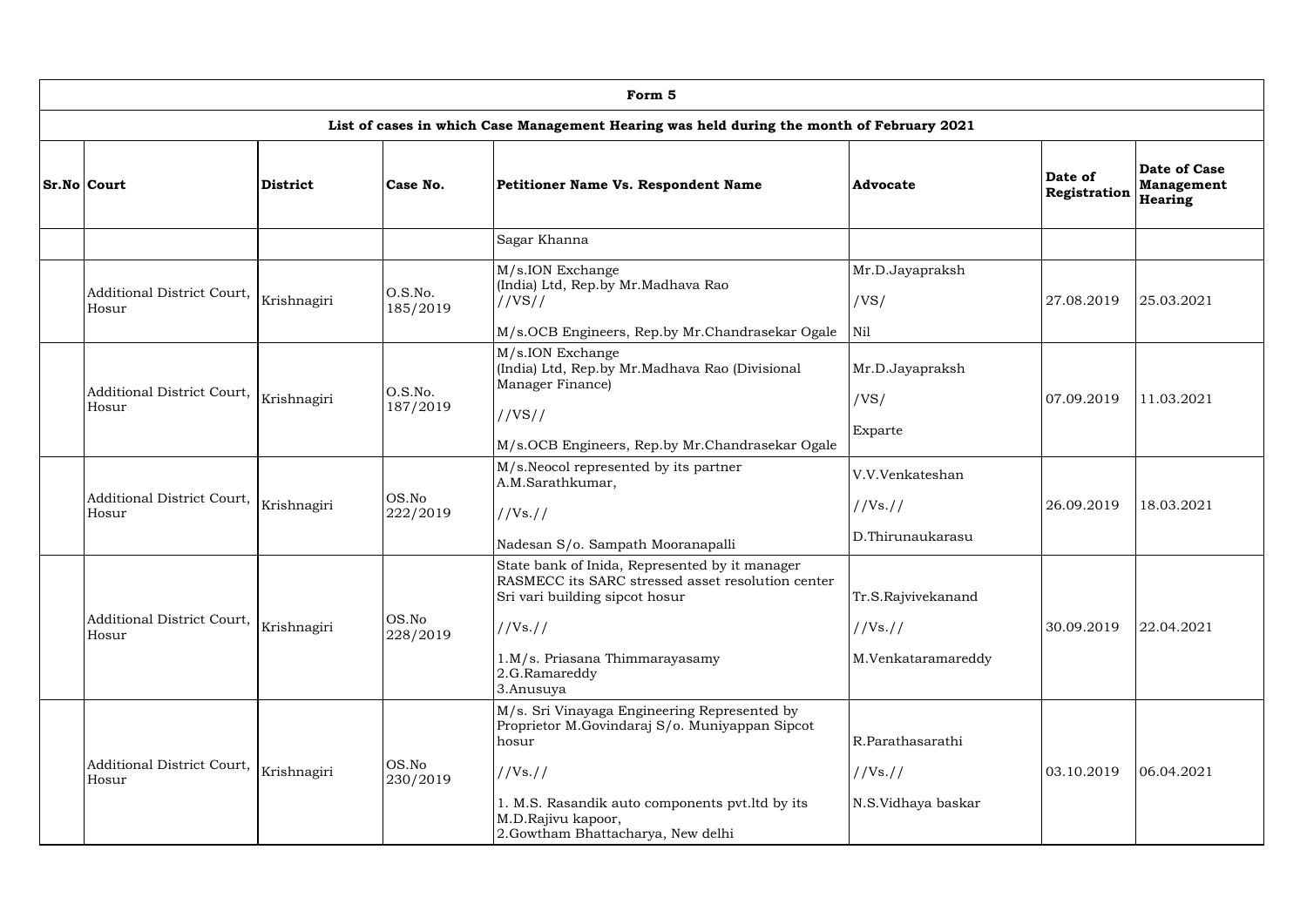| Form 5                              |                 |                    |                                                                                                                                                                                                                            |                                                        |                         |                                                     |  |  |  |  |  |
|-------------------------------------|-----------------|--------------------|----------------------------------------------------------------------------------------------------------------------------------------------------------------------------------------------------------------------------|--------------------------------------------------------|-------------------------|-----------------------------------------------------|--|--|--|--|--|
|                                     |                 |                    | List of cases in which Case Management Hearing was held during the month of February 2021                                                                                                                                  |                                                        |                         |                                                     |  |  |  |  |  |
| <b>Sr.No Court</b>                  | <b>District</b> | Case No.           | <b>Petitioner Name Vs. Respondent Name</b>                                                                                                                                                                                 | Advocate                                               | Date of<br>Registration | <b>Date of Case</b><br><b>Management</b><br>Hearing |  |  |  |  |  |
|                                     |                 |                    | 3. Krishnan Unit -2 Head<br>Nanjagud, Mysore                                                                                                                                                                               |                                                        |                         |                                                     |  |  |  |  |  |
| Additional District Court,<br>Hosur | Krishnagiri     | OS.No.<br>237/2019 | M/s.Ahya EXIM Rep. by its sole Propretior Kalivani<br>//Vs. //<br>1.M/s.Sri Saravana Electronics Rep. by its Propretior<br>Madhiyan<br>2.M/s. Sri Saravana TV Home Rep by its Propretior<br>Palaniyammal                   | Tr.K.Baskar<br>//Vs.//<br>T.Shankar                    | 17.10.2019              | 22.04.2021                                          |  |  |  |  |  |
| Additional District Court,<br>Hosur | Krishnagiri     | OS.No.<br>241/2019 | Bank of Baroda, Branch at Hosur by its Senior<br>Manager, Mrs. Anitha, Hosur<br>//Vs. //<br>Alcot wires Rep. by its Propriteor 1.P.Velmurgan<br>2.P.Velmurugan S/o. Pichaimuth, Hosur                                      | Tr.K.Velayutham<br>//Vs. //<br>A.Sathiyanarayanan      | 22.10.2019              | 23.03.2021                                          |  |  |  |  |  |
| Additional District Court,<br>Hosur | Krishnagiri     | OS.No.<br>295/2019 | State Bank of Inida, Mookanandapalli Branch by its<br>Manager (SARC) Sipcot Hosur<br>//Vs. //<br>Body Solid fitness center Gym, Rep. by it Proprietor<br>1. Siva basavaraj<br>2. Siva Basavaraj S/o. Basavaraj, Arasanatty | Mr.S.Raj Vivekanand<br>/VS/<br>$\overline{\text{Nil}}$ | 12.12.2019              | 06.03.2021                                          |  |  |  |  |  |
| Additional District Court,<br>Hosur | Krishnagiri     | OS.No.<br>300/2019 | Bank of Baroda its by Properitor Mr.arun Kumar S/o.<br>Narayana<br>//Vs. //<br>M/s.Vimose Technologies Rep.by its Prop.<br>S. Sreevidhya having business ARRS Silk, Hosur                                                  | Tr. K. Velayudam<br>Vs.<br>Nil                         | 19.12.2019              | 26.03.2021                                          |  |  |  |  |  |
| Additional District Court,<br>Hosur | Krishnagiri     | OS.No.<br>16/2020  | Syndicate Bank having it branch office sipcopt Phase-<br>II by its branch manager Ravi<br>//Vs. //<br>MYCAB, Rep. by its Proprietor                                                                                        | Tr. K. Velayudam<br>Vs.<br>Nil                         | 27.01.2020              | 04.03.2021                                          |  |  |  |  |  |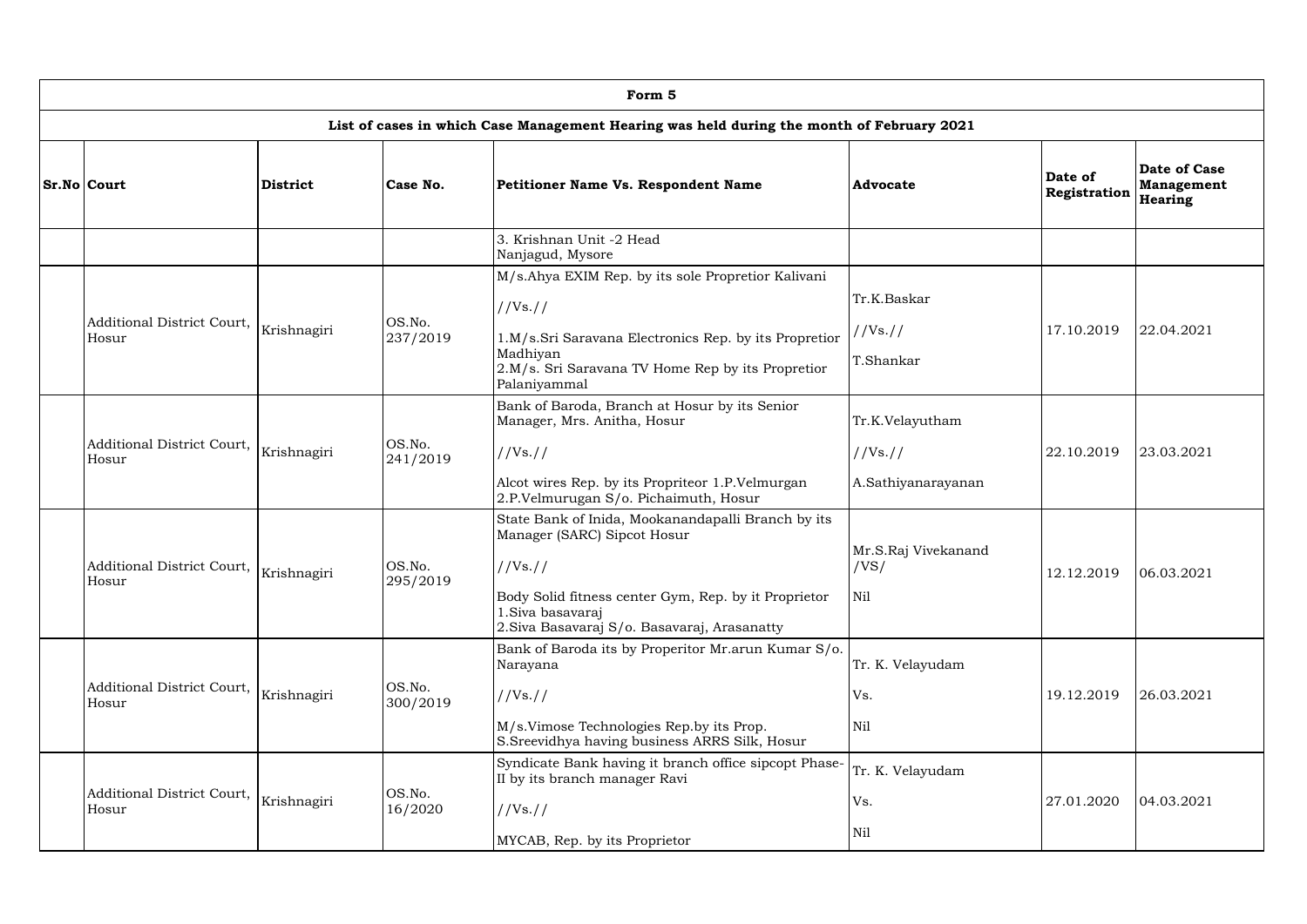| Form 5                              |                 |                   |                                                                                                                                                                                                                                                                                                                                                                                                                           |                                  |                         |                                              |  |  |  |  |
|-------------------------------------|-----------------|-------------------|---------------------------------------------------------------------------------------------------------------------------------------------------------------------------------------------------------------------------------------------------------------------------------------------------------------------------------------------------------------------------------------------------------------------------|----------------------------------|-------------------------|----------------------------------------------|--|--|--|--|
|                                     |                 |                   | List of cases in which Case Management Hearing was held during the month of February 2021                                                                                                                                                                                                                                                                                                                                 |                                  |                         |                                              |  |  |  |  |
| <b>Sr.No Court</b>                  | <b>District</b> | Case No.          | <b>Petitioner Name Vs. Respondent Name</b>                                                                                                                                                                                                                                                                                                                                                                                | Advocate                         | Date of<br>Registration | <b>Date of Case</b><br>Management<br>Hearing |  |  |  |  |
|                                     |                 |                   | 1. Balraj, Railway station Hosur<br>2.Balraj, S/o. Jayaraman, Periyar Nager Eas, Hosur                                                                                                                                                                                                                                                                                                                                    |                                  |                         |                                              |  |  |  |  |
| Additional District Court,<br>Hosur | Krishnagiri     | OS.No.<br>17/2020 | Syndicate Bank having it branch office Sipcot Phase-<br>II by its Branch Manager Ravi<br>//Vs. //<br>L. Perumal, S/o. Lashmanan, Santhi Nagar, Hosur                                                                                                                                                                                                                                                                      | Tr. K. Velayudam<br>Vs.<br>Nil   | 27.01.2020              | 24.03.2021                                   |  |  |  |  |
| Additional District Court,<br>Hosur | Krishnagiri     | OS.No.<br>19/2020 | Corporation Bank by its branch at Yesodha Mahal,<br>Hosur by its Chief Manager G.K.Murugan<br>//Vs. //<br>1. Samana @ Munusamy, S/o. Munusamy @<br>Buddappa<br>2. Nandhish S/o. Samana @ Munusamy<br>3.S.Munjula D/o. Samana @ Munusamy, W/o.<br>Suresh<br>4. Chowdeshwari, D/o. Samana @ munusamy<br>5.Shilpa D/o. Samana @ Munusamy<br>6. Jagadesh S/o. Samana $@$ Munusamy<br>7. Minor. Eswari, D/o. Samana @ Munusamy | Tr. K. Velayudam<br>Vs.<br>Nil   | 29.01.2020              | 31.03.2021                                   |  |  |  |  |
| Additional District Court,<br>Hosur | Krishnagiri     | OS.No.<br>64/2020 | Bank of Baroda having its Head Office Rep. by its<br>chief Manager Mr.Anit Kumar singh<br>S/o.Late.Chandstaka prasad singh R.K.G op. Traffic<br>polic station Bangalore, Bypass road hosur.<br>//Vs. //<br>M/S.Balaji silks Turisting works, by it Proprietor<br>1.Mrs.Kalavathi,<br>2.Mrs.Kalavathi W/o.Ragupathi, Therpetti road,<br>Denkanikottai, Krishnagiri                                                         | Tr. K. Velayudam<br>Vs.<br>Nil   | 24.02.2020              | 16.03.2021                                   |  |  |  |  |
| Additional District Court,<br>Hosur | Krishnagiri     | OS.No<br>68/2020  | M/S. Swathi Alloy Steels Rep. by its Managing<br>Partner Mr. Lokesh Sagtani<br>//Vs. //                                                                                                                                                                                                                                                                                                                                   | Tr.K.Ananada Kumar<br>Vs.<br>Nil | 25.02.2020              | 22.04.2021                                   |  |  |  |  |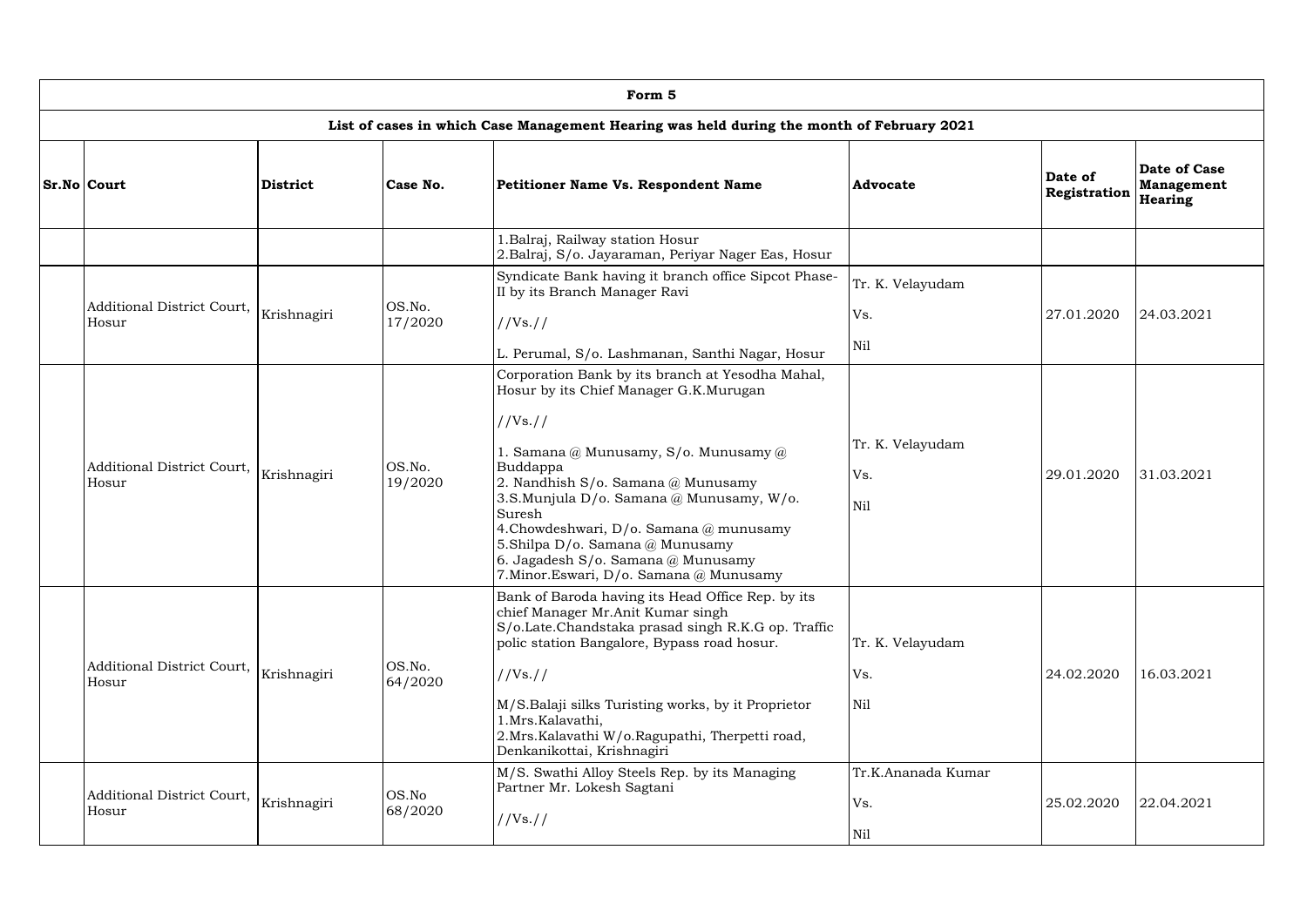| Form 5                                     |                 |                   |                                                                                                                                                                                                                                                                                                            |                                |                         |                                                     |  |  |  |  |
|--------------------------------------------|-----------------|-------------------|------------------------------------------------------------------------------------------------------------------------------------------------------------------------------------------------------------------------------------------------------------------------------------------------------------|--------------------------------|-------------------------|-----------------------------------------------------|--|--|--|--|
|                                            |                 |                   | List of cases in which Case Management Hearing was held during the month of February 2021                                                                                                                                                                                                                  |                                |                         |                                                     |  |  |  |  |
| <b>Sr.No Court</b>                         | <b>District</b> | Case No.          | Petitioner Name Vs. Respondent Name                                                                                                                                                                                                                                                                        | <b>Advocate</b>                | Date of<br>Registration | <b>Date of Case</b><br><b>Management</b><br>Hearing |  |  |  |  |
|                                            |                 |                   | Mr. R.Manjunath, S/o. Ramesh, Sipcot Housing<br>colony, Hosur                                                                                                                                                                                                                                              |                                |                         |                                                     |  |  |  |  |
| Additional District Court,<br>Hosur        | Krishnagiri     | OS.No.<br>71/2020 | Syndicate Bank having its Branch Office at sipcot<br>Phase-II<br>Mr.Ravi S/o. Thammaiah<br>//Vs. //<br>1.M/s.sudhakar Enterperiser, by its Proprietor<br>T.Sudhakar, Ganapathi Nagar, Hosur<br>2.T.Sudhakar S/o.Thiyagarajan, Meenachi nagar,<br>Chithanapalli, Hosur                                      | Tr. K. Velayudam<br>Vs.<br>Nil | 27.02.2020              | 22.04.2021                                          |  |  |  |  |
| <b>Additional District Court,</b><br>Hosur | Krishnagiri     | OS.No.<br>72/2020 | Syndicate Bank having its Branch Office at Sipcot<br>Phase-II, Branch Hosur,<br>Rep.by its Branch Manager<br>M.Ravi, S/o.Thammaiah<br>//Vs. //<br>1.M/s. ASM Travels Rep. by it Proprietor V.Madesh<br>2.V.Madesh, S/o.Venkatesh Thorapalli Agraharam<br>vill, Hosur                                       | Tr. K. Velayudam<br>Vs.<br>Nil | 27.02.2020              | 22.04.2021                                          |  |  |  |  |
| Additional District Court,<br>Hosur        | Krishnagiri     | OS.No.<br>73/2020 | Synadicate Bank having its branch office at Sipcot<br>Phase-II, Rep. by its Branch Manager, Mr.Ravi, S/o.<br>Thimmaiah<br>//Vs. //<br>1.M/s.Revathi Travels Rep. by it Proprietor<br>B.Anusuya Bai, Bedrapalli, Sipcot Post, Hosur.<br>2.B.Anusuya Bai, W/o. Balaji Sigh, Bedarapalli,<br>Zuzuwadi, Hosur. | Tr. K. Velayudam<br>Vs.<br>Nil | 27.02.2020              | 16.04.2021                                          |  |  |  |  |
| Additional District Court,<br>Hosur        | Krishnagiri     | OS.No.<br>91/2020 | M/s.GLOBAL CALCIUM Pvt. Ltd., Rep. by its Deputy<br>General Manager, S.R.Muni Rao S/o. Late.Rama<br>Rao, Sipcot Industrial company, Hosur<br>//Vs. //<br>1.M/s.ALMAS Technologies Pvt.Ltd Rep. by its<br>Proprietor Mr.Sudan singh.                                                                        | Mt.T.Shankar<br>Vs.<br>Nil     | 09.03.2020              | 01.03.2021                                          |  |  |  |  |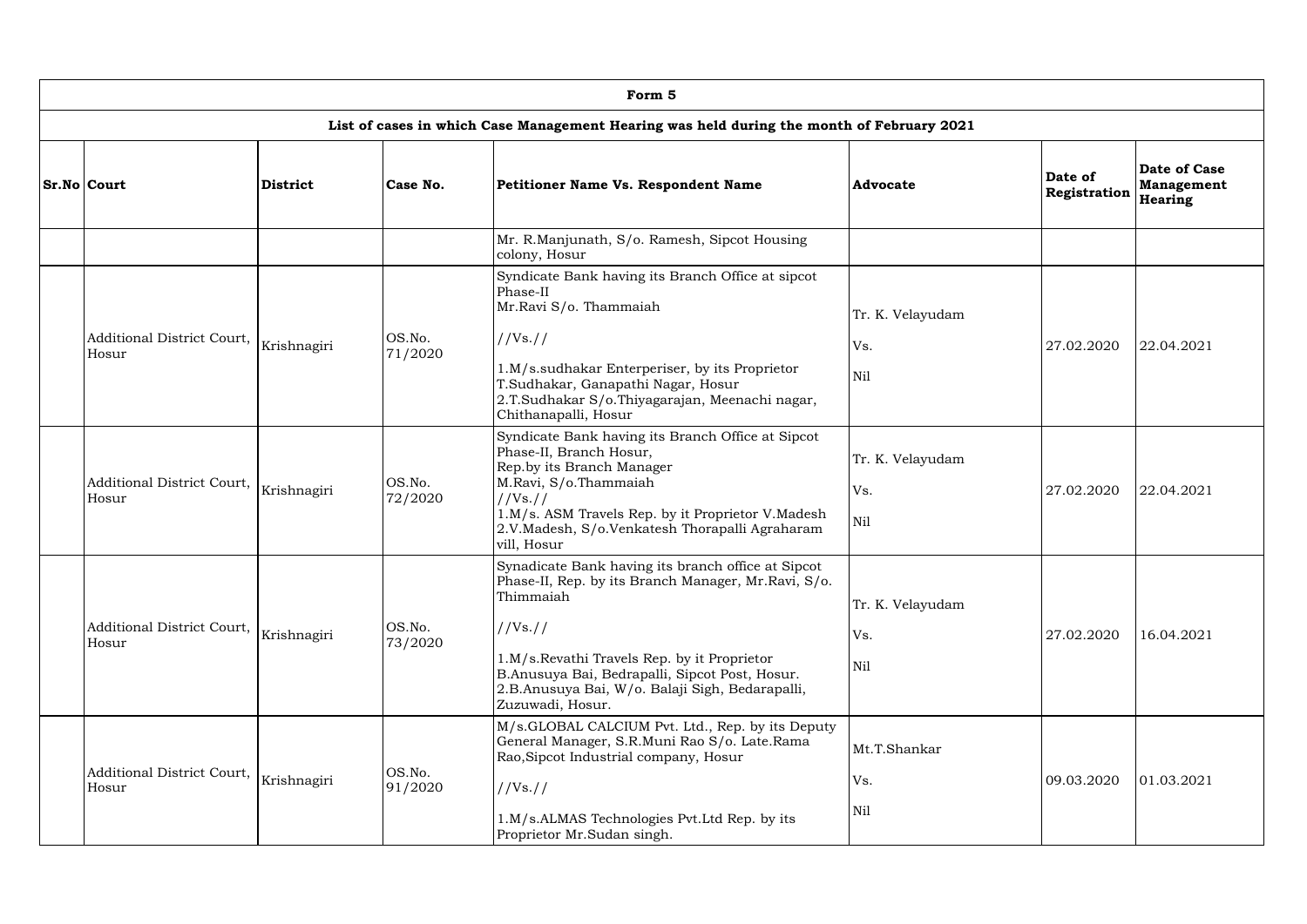|  | Form 5                              |                 |                    |                                                                                                                                                                                                                                                                                                                                                           |                                   |                         |                                              |  |  |  |  |
|--|-------------------------------------|-----------------|--------------------|-----------------------------------------------------------------------------------------------------------------------------------------------------------------------------------------------------------------------------------------------------------------------------------------------------------------------------------------------------------|-----------------------------------|-------------------------|----------------------------------------------|--|--|--|--|
|  |                                     |                 |                    | List of cases in which Case Management Hearing was held during the month of February 2021                                                                                                                                                                                                                                                                 |                                   |                         |                                              |  |  |  |  |
|  | <b>Sr.No Court</b>                  | <b>District</b> | Case No.           | <b>Petitioner Name Vs. Respondent Name</b>                                                                                                                                                                                                                                                                                                                | Advocate                          | Date of<br>Registration | Date of Case<br><b>Management</b><br>Hearing |  |  |  |  |
|  |                                     |                 |                    | 2.Mr.Sudan Singh, M/s.ACMAS Technologies Pvt.Ltd,<br>having its registered office at kundli, Sonepet,<br>Hariyana.                                                                                                                                                                                                                                        |                                   |                         |                                              |  |  |  |  |
|  | Additional District Court,<br>Hosur |                 |                    | M/s. Barger paists India ltd represented by its<br>Authroised Mr.T.Srinivasan having Sipcot, Hosur.                                                                                                                                                                                                                                                       | Tr.K.Ananda Kumar                 |                         |                                              |  |  |  |  |
|  |                                     | Krishnagiri     | OS.No.<br>94/2020  | //Vs. //<br>M/s. SHREE Automaticity Industries C/o. Abishak<br>Industrict by its Proprietor M.RajaGowandr<br>Mohanraj, Sipcot Hosur.                                                                                                                                                                                                                      | Vs.<br>Nil                        | 10.03.2020              | 29.03.2021                                   |  |  |  |  |
|  | Additional District Court,<br>Hosur | Krishnagiri     | OS.No.<br>102/2020 | Andhra Bank having its branch ofice at Housr<br>Represented by its Branch Manager, Mr.G.Abhishek,<br>S/o.Mr.G.Prabhakar David,<br>//Vs. //<br>1.M/s.M.R.Automobiles, Res.by its Prop.R.Prabhakar                                                                                                                                                          | Tr. K. Velayudam<br>Vs.<br>Nil    | 24.03.2020              | 19.03.2021                                   |  |  |  |  |
|  |                                     |                 |                    | 2.R.Prabhakar, S/o.Ramakrishnappa, Prop. Of<br>M/s.M.R.Automobiles Nothikuppam, Hosur                                                                                                                                                                                                                                                                     |                                   |                         |                                              |  |  |  |  |
|  | Additional District Court,<br>Hosur | Krishnagiri     | OS.No.<br>103/2020 | Andhra Bank having its branch Office at Hosur<br>represented by its Branch Manager, Mr.G.Abhishek,<br>S/o.Mr.G.Prabhakar David<br>//Vs. //<br>1.M/s.Sri Manjunatha Hardware & Paints, Rep.by its<br>Prop.K.Manjunatha, Bagalur Road, Hosur<br>2.K.Manjunatha, S/o.Kemparao, Prop.of M/s.Sri<br>Manjunatha Hardware & Paints, Kumbalam,<br>Krishnagiri dt. | Tr. K. Velayudam<br>Vs.<br>Nil    | 24.03.2020              | 23.03.2021                                   |  |  |  |  |
|  | Additional District Court,<br>Hosur | Krishnagiri     | OS.No<br>110/2020  | Hosur COIR Foams Pvt. Ltd. Rep. by its Manager<br>(Account and finance) Mr.M.V.R.K.Kishore S/o.<br>M.V.Jaganmohan Rao, Sipcot industrial East, Hosur.<br>//Vs. //<br>Mrs.Ankita Mishra Proprietor M/s.Gayathiri                                                                                                                                           | Tr.M.S.Tamil Nathan<br>Vs.<br>Nil | 06.06.2020              | 01.03.2021                                   |  |  |  |  |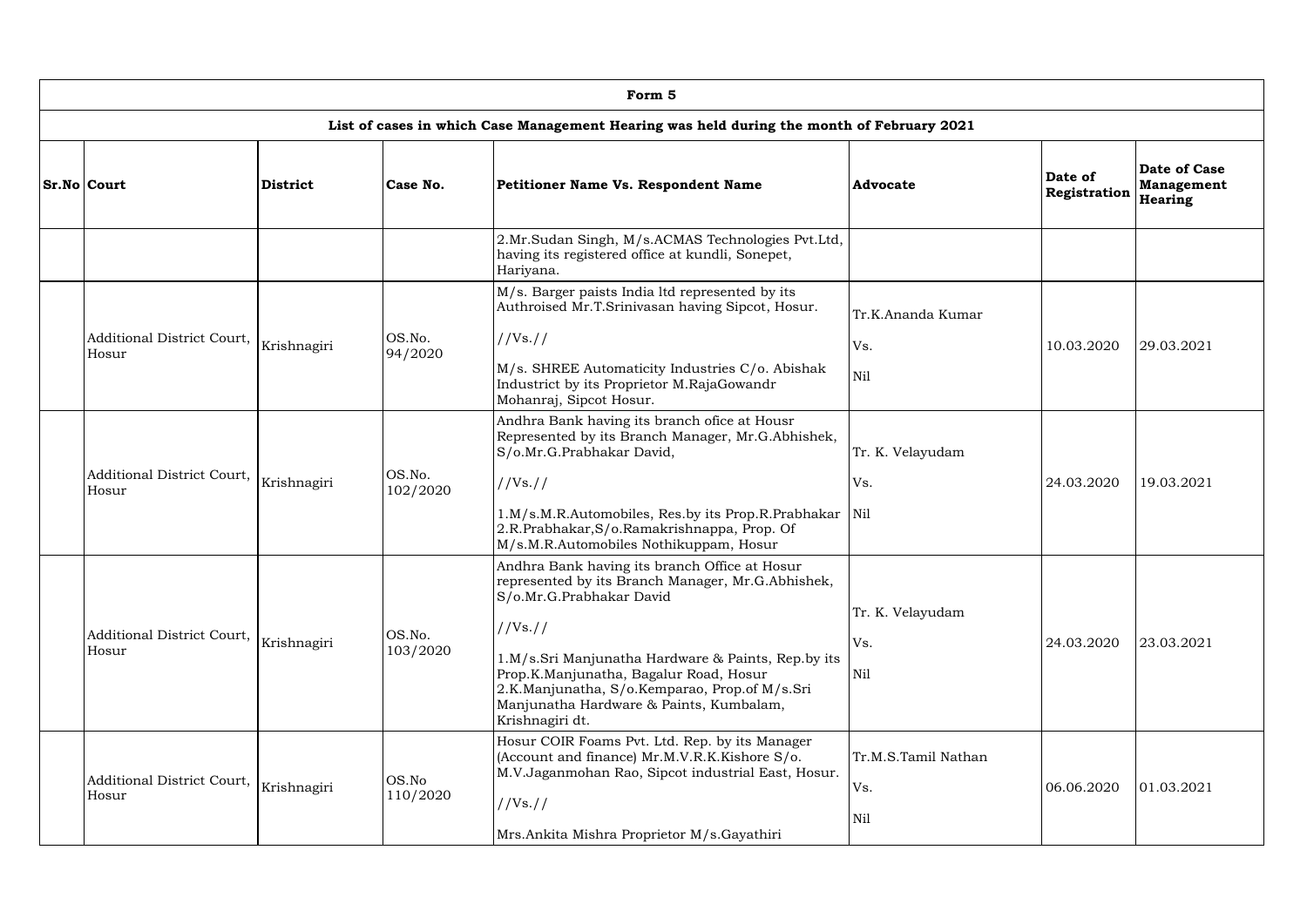|    | Form 5                              |                 |                    |                                                                                                                                                                                                                                                                                                                                                                             |                                |                         |                                              |  |  |  |  |
|----|-------------------------------------|-----------------|--------------------|-----------------------------------------------------------------------------------------------------------------------------------------------------------------------------------------------------------------------------------------------------------------------------------------------------------------------------------------------------------------------------|--------------------------------|-------------------------|----------------------------------------------|--|--|--|--|
|    |                                     |                 |                    | List of cases in which Case Management Hearing was held during the month of February 2021                                                                                                                                                                                                                                                                                   |                                |                         |                                              |  |  |  |  |
|    | <b>Sr.No Court</b>                  | <b>District</b> | Case No.           | Petitioner Name Vs. Respondent Name                                                                                                                                                                                                                                                                                                                                         | Advocate                       | Date of<br>Registration | Date of Case<br><b>Management</b><br>Hearing |  |  |  |  |
|    |                                     |                 |                    | Emporium, Narayana Street, Leelamahal road,<br>Vishakapatinam.                                                                                                                                                                                                                                                                                                              |                                |                         |                                              |  |  |  |  |
|    | Additional District Court,<br>Hosur | Krishnagiri     | OS.No.<br>111/2020 | Bank of India, having its head Office Res. by its<br>consituent Attorney Mr.T.Sivakumar, S/o. Thandavan<br>at M.M.Reddy complex old Bangalore road, Hosur.<br>//Vs. //<br>1.M/s.Easik Kumaran Auto Pats, Rep. by its<br>Proprietor S.Jansi Rani Rajeshwari layout, Sipcot,<br>Hosur.<br>2.S.Jansi Rani W/o. Rathinam Bharathi Nagar,<br>Mookandapalli, Hosur                | Tr. K. Velayudam<br>Vs.<br>Nil | 06.06.2020              | 26.03.2021                                   |  |  |  |  |
|    | Additional District Court,<br>Hosur | Krishnagiri     | OS.No.<br>112/2020 | Andhra Bank Having its Branch Office at Hosur. Rep.<br>by its Branch Managaer Mr.G.Adhishek S/o.<br>Prabhakar David<br>//Vs. //<br>Mr.H.Mahaboob Khan, So. Hassan khan, Thorrapalli<br>vill. Penandapalli post, Hosur.<br>2.M.Govinda Reddy Alasapalli vill. Hosur                                                                                                          | Tr. K. Velayudam<br>Vs.<br>Nil | 06.06.2020              | 30.03.2021                                   |  |  |  |  |
|    | Additional District Court,<br>Hosur | Krishnagiri     | Os.No<br>114/2020  | Bank of India Having its head Office at Mumbai, Rep.<br>by its Mr.T.Sivakumar S/o. S.Thandvan, MM Reddy<br>complex old Bangalore road, Hosur.<br>//Vs. //<br>1.M/s.Ganesh Engineering Rep. by it Prop. U.Muthu<br>Kumar Office at Kamaraj Nagar, Sipcot, Hosur.<br>2.U.Muthu Kumar S/o. Uthandyapillai, Kudiyana<br>street, Muthal kattalai, Pandurangapuram,<br>Kumbakonam | Tr. K. Velayudam<br>Vs.<br>Nil | 06.06.2020              | 24.03.2021                                   |  |  |  |  |
| 12 | Prl. Dist. & Sessions<br>Court      | Madurai         | <b>NIL</b>         | <b>NIL</b>                                                                                                                                                                                                                                                                                                                                                                  | <b>NIL</b>                     | $\mbox{NIL}$            | <b>NIL</b>                                   |  |  |  |  |
|    | I Addl. Dist. & Sessions<br>Court   | Madurai         | <b>NIL</b>         | <b>NIL</b>                                                                                                                                                                                                                                                                                                                                                                  | <b>NIL</b>                     | $\mbox{NIL}$            | <b>NIL</b>                                   |  |  |  |  |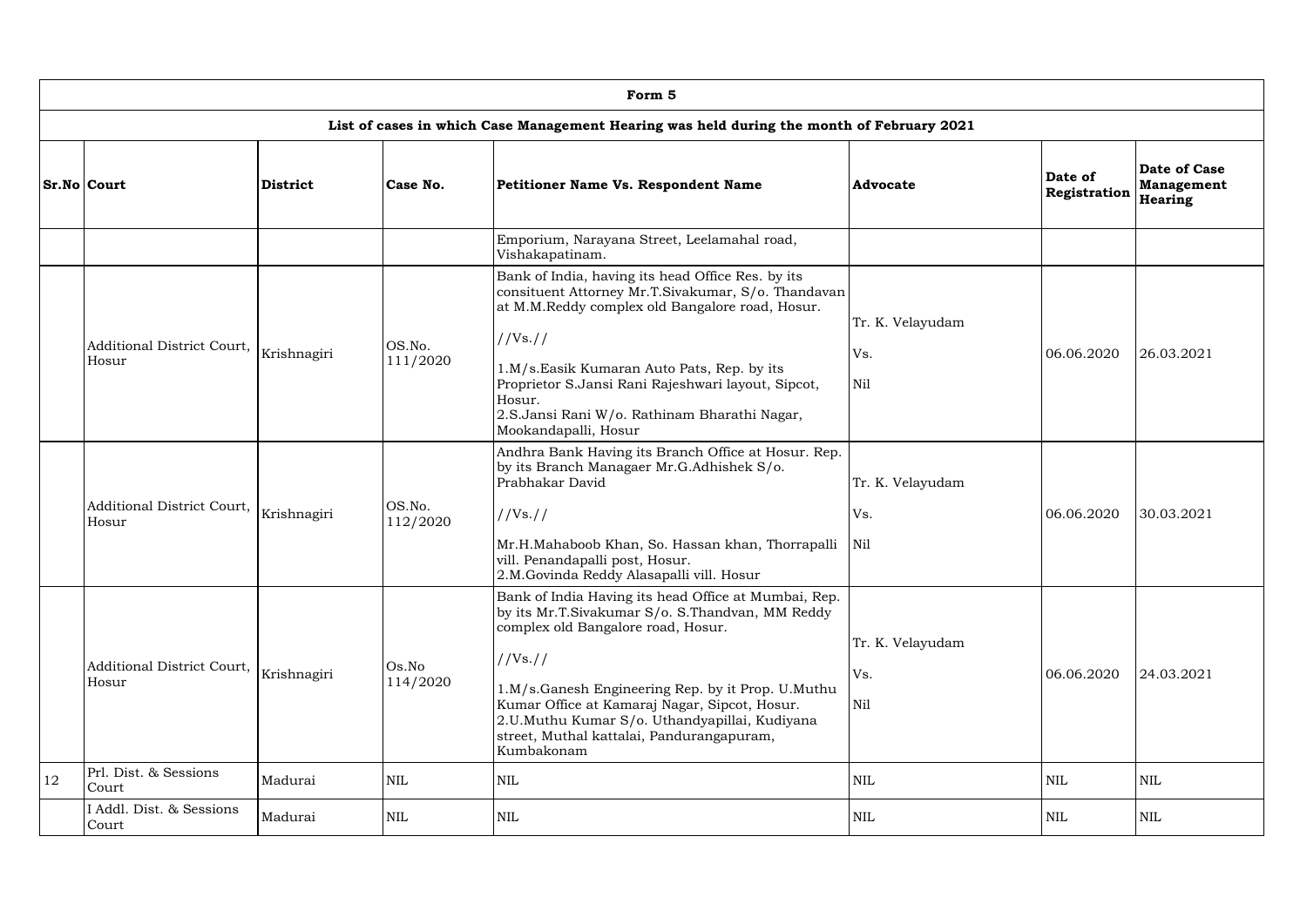|    | Form 5                                                                                    |                 |                |                                                                                                                                                     |                                        |                         |                                              |  |  |  |  |  |
|----|-------------------------------------------------------------------------------------------|-----------------|----------------|-----------------------------------------------------------------------------------------------------------------------------------------------------|----------------------------------------|-------------------------|----------------------------------------------|--|--|--|--|--|
|    | List of cases in which Case Management Hearing was held during the month of February 2021 |                 |                |                                                                                                                                                     |                                        |                         |                                              |  |  |  |  |  |
|    | Sr.No Court                                                                               | <b>District</b> | Case No.       | <b>Petitioner Name Vs. Respondent Name</b>                                                                                                          | <b>Advocate</b>                        | Date of<br>Registration | Date of Case<br><b>Management</b><br>Hearing |  |  |  |  |  |
|    | I Addl. Sub Court                                                                         | Madurai         | <b>NIL</b>     | <b>NIL</b>                                                                                                                                          | $\mbox{NIL}$                           | <b>NIL</b>              | <b>NIL</b>                                   |  |  |  |  |  |
|    | II Addl. Sub Court                                                                        | Madurai         | <b>NIL</b>     | <b>NIL</b>                                                                                                                                          | <b>NIL</b>                             | <b>NIL</b>              | <b>NIL</b>                                   |  |  |  |  |  |
| 13 | District Court,<br>Nagapattinam                                                           | Nagapattinam    | <b>NIL</b>     | $\mbox{NIL}$                                                                                                                                        | <b>NIL</b>                             | NIL                     | <b>NIL</b>                                   |  |  |  |  |  |
|    | Fast Track Mahila Court,<br>Nagapattinam                                                  | Nagapattinam    | <b>NIL</b>     | <b>NIL</b>                                                                                                                                          | <b>NIL</b>                             | <b>NIL</b>              | <b>NIL</b>                                   |  |  |  |  |  |
|    | <b>Additional District Court,</b><br>Mayiladuthurai                                       | Nagapattinam    | <b>NIL</b>     | <b>NIL</b>                                                                                                                                          | <b>NIL</b>                             | <b>NIL</b>              | <b>NIL</b>                                   |  |  |  |  |  |
|    | Sub Court, Nagapattinam Nagapattinam                                                      |                 | <b>NIL</b>     | <b>NIL</b>                                                                                                                                          | $\mbox{NIL}$                           | <b>NIL</b>              | <b>NIL</b>                                   |  |  |  |  |  |
|    | Principal Sub Court,<br>Mayiladuthurai                                                    | Nagapattinam    | <b>NIL</b>     | <b>NIL</b>                                                                                                                                          | <b>NIL</b>                             | <b>NIL</b>              | <b>NIL</b>                                   |  |  |  |  |  |
|    | <b>Additional Sub Court,</b><br>Mayiladuthurai                                            | Nagapattinam    | <b>NIL</b>     | <b>NIL</b>                                                                                                                                          | <b>NIL</b>                             | <b>NIL</b>              | <b>NIL</b>                                   |  |  |  |  |  |
| 14 | The Principal District<br>Judge                                                           | Namakkal        | $\cos/2/2020$  | Vishnu Sudha Textiles Rep by its Sole Properties<br>TSudha Rep by her Power Agent VRajagopalan Vs<br>M/sKMS and Company Rep by its Proprietor KBabu | Dakshinamoorthy.L(P),                  | 05-06-2018              | $ 07-04-2021$                                |  |  |  |  |  |
|    | The Principal District<br>Judge                                                           | Namakkal        | COS/3/2020     | SSV Feeds rep by its Managing Partner Vs Mani<br>Poultry Farm rep by its Proprietor SMMani and<br>another                                           | Raghu.T.V(P),                          | 19-06-2018              | $ 08-04-2021$                                |  |  |  |  |  |
|    | The Principal District<br>Judge                                                           | Namakkal        | $\cos/5/2020$  | Harin Feeds by its Manager MSenthilkumar Vs<br>Paramasivam Poultry Farm by its Manager<br>Paramasivam                                               | Shanmugam.K(P),<br>Yoganathan.S(R),    | 21-08-2018              | $ 02 - 03 - 2021 $                           |  |  |  |  |  |
|    | The Principal District<br>Judge                                                           | Namakkal        | COS/6/2020     | PePe Feeds by its Managing Partner PTamilarasan Vs<br>Perianna gounder and 8 others                                                                 | Shanmugam.K(P),                        | 18-12-2018              | $ 07-04-2021$                                |  |  |  |  |  |
|    | The Principal District<br>Judge                                                           | Namakkal        | $\cos/7/2020$  | NPA Foods and feeds by rep Patner of Velusamy Vs<br>Maruthappan                                                                                     | Rajasekaran.T(P),                      | 19-12-2018              | $ 01-04-2021$                                |  |  |  |  |  |
|    | The Principal District<br>Judge                                                           | Namakkal        | COS/10/2020    | Senthamil Finance by its Managing partner Vs<br>Valarmathi and 2 others                                                                             | Balakrishnan.R(P),<br>Chinnusamy.R(R), | 18-01-2019              | $ 02 - 03 - 2021$                            |  |  |  |  |  |
|    | The Principal District<br>Judge                                                           | Namakkal        | $\cos/11/2020$ | RDomnic Xavier Vs Fues Gupta M/sInnovittil church                                                                                                   | Raju.L(P),                             | 18-01-2019              | $ 03-03-2021$                                |  |  |  |  |  |
|    | The Principal District<br>Judge                                                           | Namakkal        | $\cos/12/2020$ | Mahindra Feeds and Foods by its partner Palanisamy<br>Vs Selvaraj                                                                                   | Shanmugam.K(P),                        | 02-03-2019              | $ 08-04-2021$                                |  |  |  |  |  |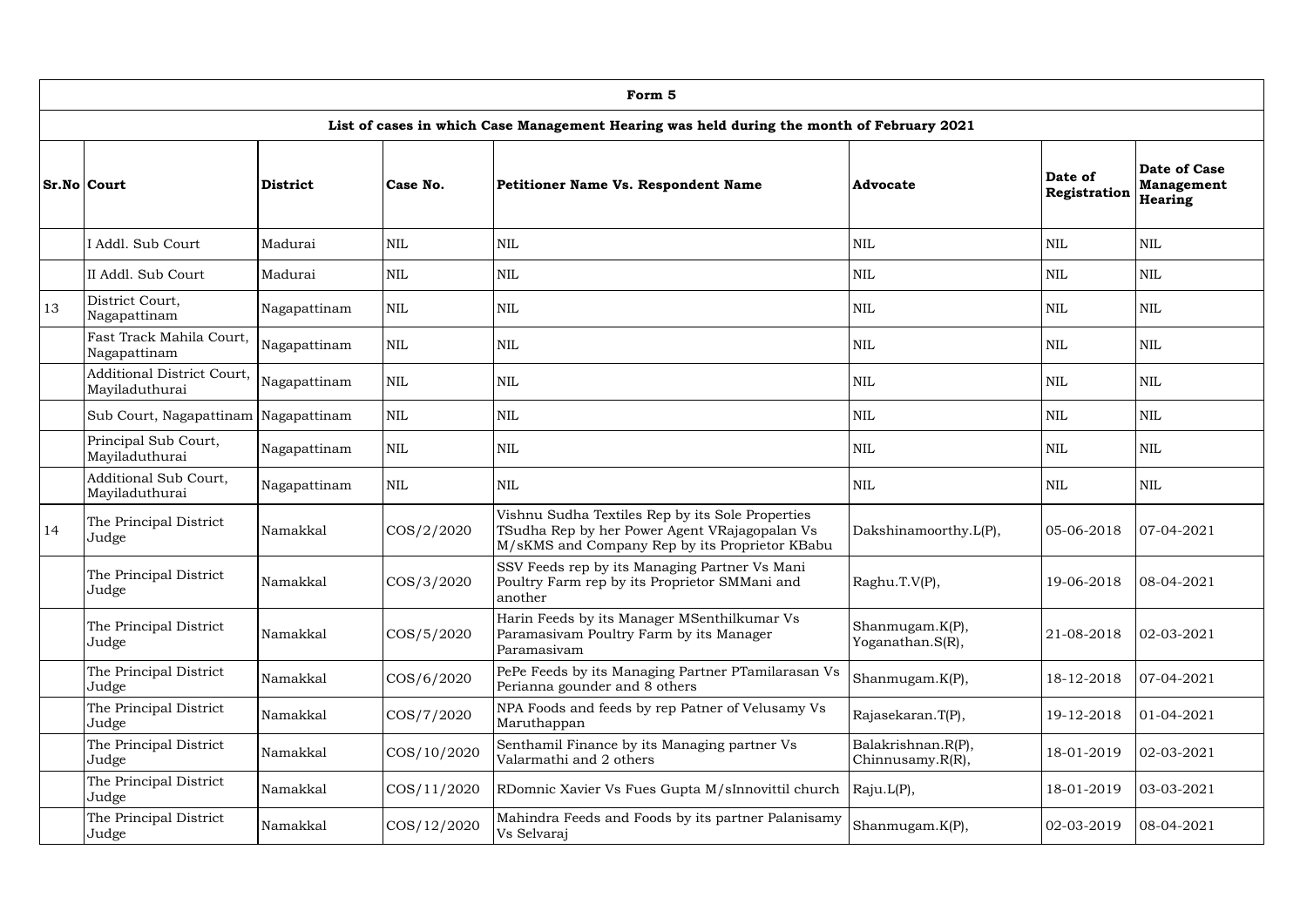| Form 5                                                                                    |                 |                 |                                                                                                                                 |                                          |                         |                                                     |  |  |  |  |  |
|-------------------------------------------------------------------------------------------|-----------------|-----------------|---------------------------------------------------------------------------------------------------------------------------------|------------------------------------------|-------------------------|-----------------------------------------------------|--|--|--|--|--|
| List of cases in which Case Management Hearing was held during the month of February 2021 |                 |                 |                                                                                                                                 |                                          |                         |                                                     |  |  |  |  |  |
| Sr.No Court                                                                               | <b>District</b> | <b>Case No.</b> | <b>Petitioner Name Vs. Respondent Name</b>                                                                                      | <b>Advocate</b>                          | Date of<br>Registration | <b>Date of Case</b><br>Management<br><b>Hearing</b> |  |  |  |  |  |
| The Principal District<br>Judge                                                           | Namakkal        | COS/15/2020     | Saranya Spinning Mills Pvt Ltd rep by Technical<br>Director Ashokkumar Vs Om sakthi Textiles rep by<br>Properitor Arthanarisamy | Shanmugam.K(P),<br>Arthanari.K(R),       | $21 - 03 - 2019$        | 30-03-2021                                          |  |  |  |  |  |
| The Principal District<br>Judge                                                           | Namakkal        | COS/16/2020     | Sri Kumaran Finance by Managing Director<br>MGanesan Vs Sasikala and 2 others                                                   | Murugesan.J.K(P),                        | $04 - 04 - 2019$        | 12-03-2021                                          |  |  |  |  |  |
| The Principal District<br>Judge                                                           | Namakkal        | COS/17/2020     | Sree amman Finance Rep by its Managing partner<br>RGanesan Vs Kumaresan                                                         | Palanisamy. T.M.(P),<br>$Rxvi.M(R)$ ,    | 25-04-2019              | 19-04-2021                                          |  |  |  |  |  |
| The Principal District<br>Judge                                                           | Namakkal        | COS/20/2020     | Sri Lakshmi Finance by its Partner PKrishnamoorthi<br>Vs PElango and another                                                    | Krishnamoorthy.T.V(P),                   | 30-04-2019              | 11-03-2021                                          |  |  |  |  |  |
| The Principal District<br>Judge                                                           | Namakkal        | COS/23/2020     | Syndicate bank Pallipalayam Branch Vs<br>JKavinkumar                                                                            | Shanmugham.S.A(P),                       | 19-08-2019              | $ 03-03-2021$                                       |  |  |  |  |  |
| The Principal District<br>Judge                                                           | Namakkal        | COS/24/2020     | Indian over seas bank Vs KRKala                                                                                                 | Shanmugham.S.A(P),<br>Udhaya kumar.K(R), | 19-08-2019              | 11-03-2021                                          |  |  |  |  |  |
| The Principal District<br>Judge                                                           | Namakkal        | COS/25/2020     | Mahendira feeds and foods by its Managing Partner<br>Palanisamy Vs MuthuKumar                                                   | Shanmugam.K(P),                          | 19-08-2019              | 29-03-2021                                          |  |  |  |  |  |
| The Principal District<br>Judge                                                           | Namakkal        | COS/27/2020     | NPA Foods and Feeds by its Managing Partner<br>Velusamy Vs Kandasamy                                                            | Shanmugam.K(P),<br>Johnedwin.F(R),       | 21-08-2019              | $ 08-04-2021$                                       |  |  |  |  |  |
| The Principal District<br>Judge                                                           | Namakkal        | COS/28/2020     | Syndicate bank NPudupatti Branch Rep by its<br>Branch Manager Vs PIllaiyaraj and another                                        | Anbazhagan.P(P),                         | 10-09-2019              | $ 06-04-2021$                                       |  |  |  |  |  |
| The Principal District<br>Judge                                                           | Namakkal        | COS/29/2020     | Syndicate bank NPudupatti Brach REp by its Branch<br>Manager Vs VMMadhuranthagai and another                                    | Anbazhagan.P(P),                         | 10-09-2019              | $ 08-03-2021$                                       |  |  |  |  |  |
| The Principal District<br>Judge                                                           | Namakkal        | COS/30/2020     | RDinesh Vs Gautham Kanunga                                                                                                      | Arthanari.K(P),                          | 04-10-2019              | 30-03-2021                                          |  |  |  |  |  |
| The Principal District<br>Judge                                                           | Namakkal        | COS/34/2020     | Mahendira Feeds and Foods by its Managing Director<br>Palanisamy Vs Nallaiyan                                                   | Shanmugam.K(P),                          | 02-01-2020              | 19-04-2021                                          |  |  |  |  |  |
| The Principal District<br>Judge                                                           | Namakkal        | COS/35/2020     | M/S Palls Association by Owner Radhakrishnan Vs<br>KMS Poultary Parm rep by its Latha @ Krishnalatha                            | SureshKumar.P(P),                        | 03-01-2020              | 10-03-2021                                          |  |  |  |  |  |
| The Principal District<br>Judge                                                           | Namakkal        | COS/36/2020     | Harin Feeds by its Owner MSenthilkumar Vs<br>Chinnusamy                                                                         | Shanmugam.K(P),<br>Tamilselvan.R(R),     | 07-01-2020              | 19-04-2021                                          |  |  |  |  |  |
| The Principal District<br>Judge                                                           | Namakkal        | COS/37/2020     | Harin Feeds by its owner MSenthilkumar Vs<br>Sengottuvel                                                                        | Shanmugam.K(P),<br>Kannan.C(R),          | 07-01-2020              | 19-04-2021                                          |  |  |  |  |  |
| The Principal District<br>Judge                                                           | Namakkal        | COS/38/2020     | Selvaraj Vs United India Insurance company Ltd by<br>its branch manager                                                         | Shanmugam.K(P),                          | 07-01-2020              | $ 07-04-2021$                                       |  |  |  |  |  |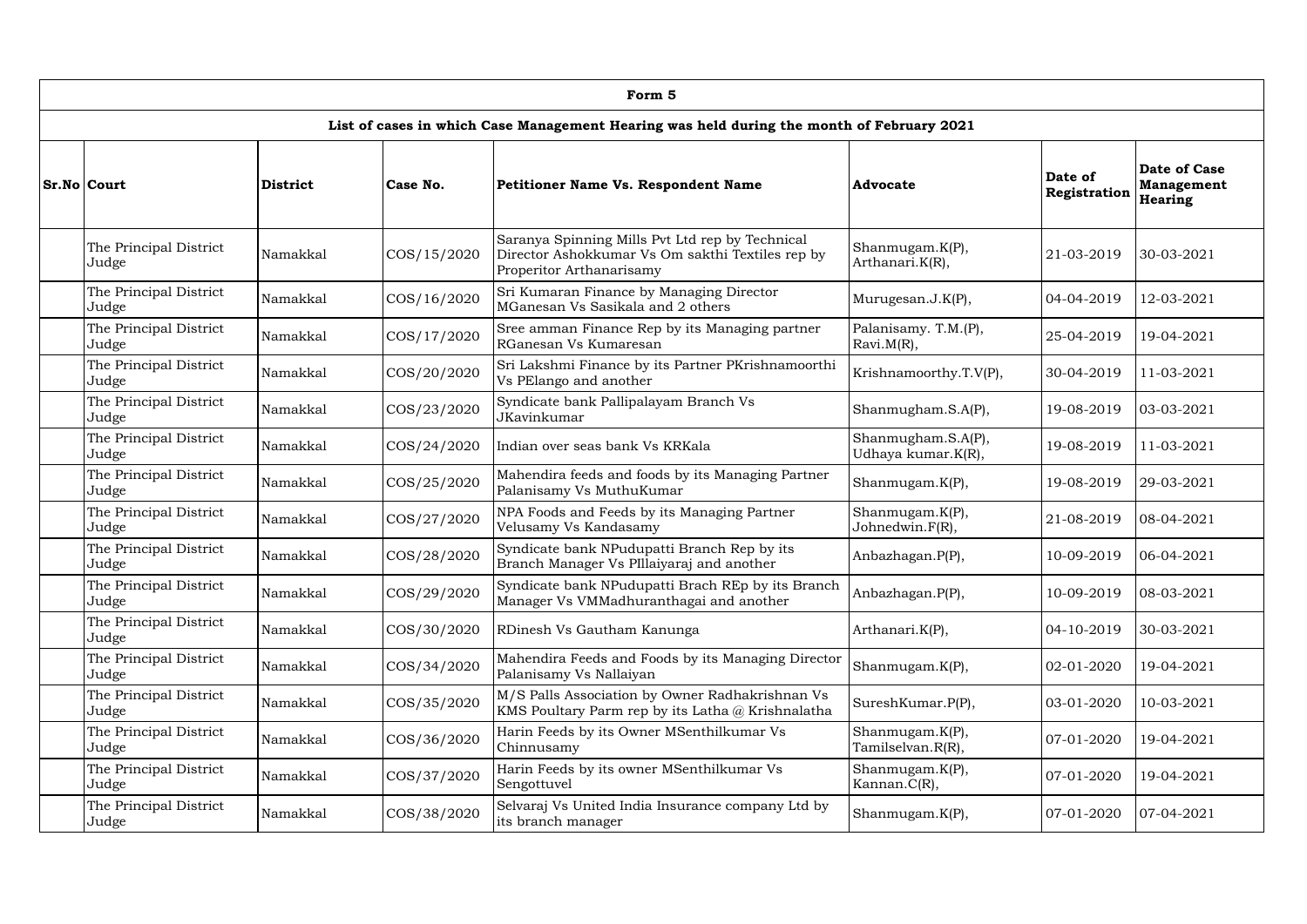| Form 5                          |          |             |                                                                                                                                                                                          |                                            |                         |                                                     |  |  |  |  |
|---------------------------------|----------|-------------|------------------------------------------------------------------------------------------------------------------------------------------------------------------------------------------|--------------------------------------------|-------------------------|-----------------------------------------------------|--|--|--|--|
|                                 |          |             | List of cases in which Case Management Hearing was held during the month of February 2021                                                                                                |                                            |                         |                                                     |  |  |  |  |
| Sr.No Court                     | District | Case No.    | <b>Petitioner Name Vs. Respondent Name</b>                                                                                                                                               | <b>Advocate</b>                            | Date of<br>Registration | Date of Case<br><b>Management</b><br><b>Hearing</b> |  |  |  |  |
| The Principal District<br>Judge | Namakkal | COS/39/2020 | Subramani Vs RSR Feeds by its Managing Partner<br>Duraisamy and 5 others                                                                                                                 | Shanmugam.K(P),                            | 08-01-2020              | $ 06-04-2021 $                                      |  |  |  |  |
| The Principal District<br>Judge | Namakkal | COS/40/2020 | M/sVictory Spinning Private Ltd by its Director<br>TBalachandran Vs M/sRitham Fibrarics and another                                                                                      | Paraneedharan.C(P),<br>Palanisamy. K.K(R), | 21-01-2020              | $ 04-03-2021 $                                      |  |  |  |  |
| The Principal District<br>Judge | Namakkal | COS/41/2020 | M/sVadivel Textiles rep by its Prop PVadivel Vs<br>M/sSri Vaari Fabrics rep by its prop SSelvan                                                                                          | Gunasekaran.P.M(P),                        | 29-01-2020              | 19-04-2021                                          |  |  |  |  |
| The Principal District<br>Judge | Namakkal | COS/42/2020 | Canara Bank Namakkal Branch by its Manager Vs<br>KalaivaniK                                                                                                                              | Vinoth. $S(P)$ ,                           | 30-01-2020              | $ 08-04-2021$                                       |  |  |  |  |
| The Principal District<br>Judge | Namakkal | COS/43/2020 | M/sGlobalvet Enterprises by its Owner<br>RGeetharanjani Vs KMS Poultry Farm Latha@<br>Krishnalatha                                                                                       | Suresh Kumar.P(P),                         | 05-02-2020              | 16-04-2021                                          |  |  |  |  |
| The Principal District<br>Judge | Namakkal | COS/44/2020 | Sri Sivaganga Capitals by its Managing Partner<br>KGanesan Vs BVijayasarathi and 2 others                                                                                                | Chinnusamy.R(P),                           | 12-03-2020              | 31-03-2021                                          |  |  |  |  |
| The Principal District<br>Judge | Namakkal | COS/45/2020 | Sri Aruljothi murugan Fianance by its Managing<br>Partner KMuthusamy Vs SMuthukumaran                                                                                                    | Chinnusamy.R(P),                           | 12-03-2020              | $ 05-04-2021$                                       |  |  |  |  |
| The Principal District<br>Judge | Namakkal | COS/47/2020 | Vijaya Bank (Bank of Baradoa) Rasipuram rep by its<br>Branch Manager Vs VTex rep by its proprieter<br>Jayakumar and 2 others                                                             | Satthivel.A(P),                            | 11-06-2020              | 19-03-2021                                          |  |  |  |  |
| The Principal District<br>Judge | Namakkal |             | COS/48/2020   Dhanlaxmi Bank ltd Vs Arun and another                                                                                                                                     | Anbazhagan.P(P),                           | 17-06-2020              | $30-03-2021$                                        |  |  |  |  |
| The Principal District<br>Judge | Namakkal | COS/49/2020 | Mahendran Feeds Foods by its managing director<br>Palanisamy Power Egent Mohan Vs Poongodi                                                                                               | Shanmugam.K(P),                            | 29-06-2020              | $ 01-03-2021$                                       |  |  |  |  |
| The Principal District<br>Judge | Namakkal | COS/50/2020 | Hain Feeds by its Owner MSenthilkumar by power<br>Agent PSellamuthu Vs Rajagopal                                                                                                         | Shanmugam.K(P),                            | 07-07-2020              | $ 04-03-2021$                                       |  |  |  |  |
| The Principal District<br>Judge | Namakkal | COS/51/2020 | M/sLogical Agri Business India Private Limited rep by<br>its Managing Director Vs M/sSri Lakshmi Narasimha<br>Poultry Farm Pvt ltdrep by its Managing Director<br>MrKalidindi and 4 othe | Shanmugam.K(P),                            | 29-07-2020              | $ 09-04-2021$                                       |  |  |  |  |
| The Principal District<br>Judge | Namakkal | COS/53/2020 | Mahendran feeds and foods by rep partner<br>palanisamy by rep agent MMohan Vs Senthikumar                                                                                                | Shanmugam.K(P),<br>Vinoth. $S(R)$ ,        | 19-08-2020              | $ 07-04-2021$                                       |  |  |  |  |
| The Principal District<br>Judge | Namakkal | COS/54/2020 | Subashree Feeds by its Owner Umamaheswari Vs<br>Palanivel                                                                                                                                | Shanmugam.K(P),                            | 21-08-2020              | $ 07-04-2021$                                       |  |  |  |  |
| The Principal District<br>Judge | Namakkal | COS/56/2020 | Muthu Poultry Agencies by its Managing Partner<br>Thiyagarajan by power agent Tamilselvan Vs Kannan                                                                                      | Shanmugam.K(P),                            | 16-10-2020              | $ 08-03-2021$                                       |  |  |  |  |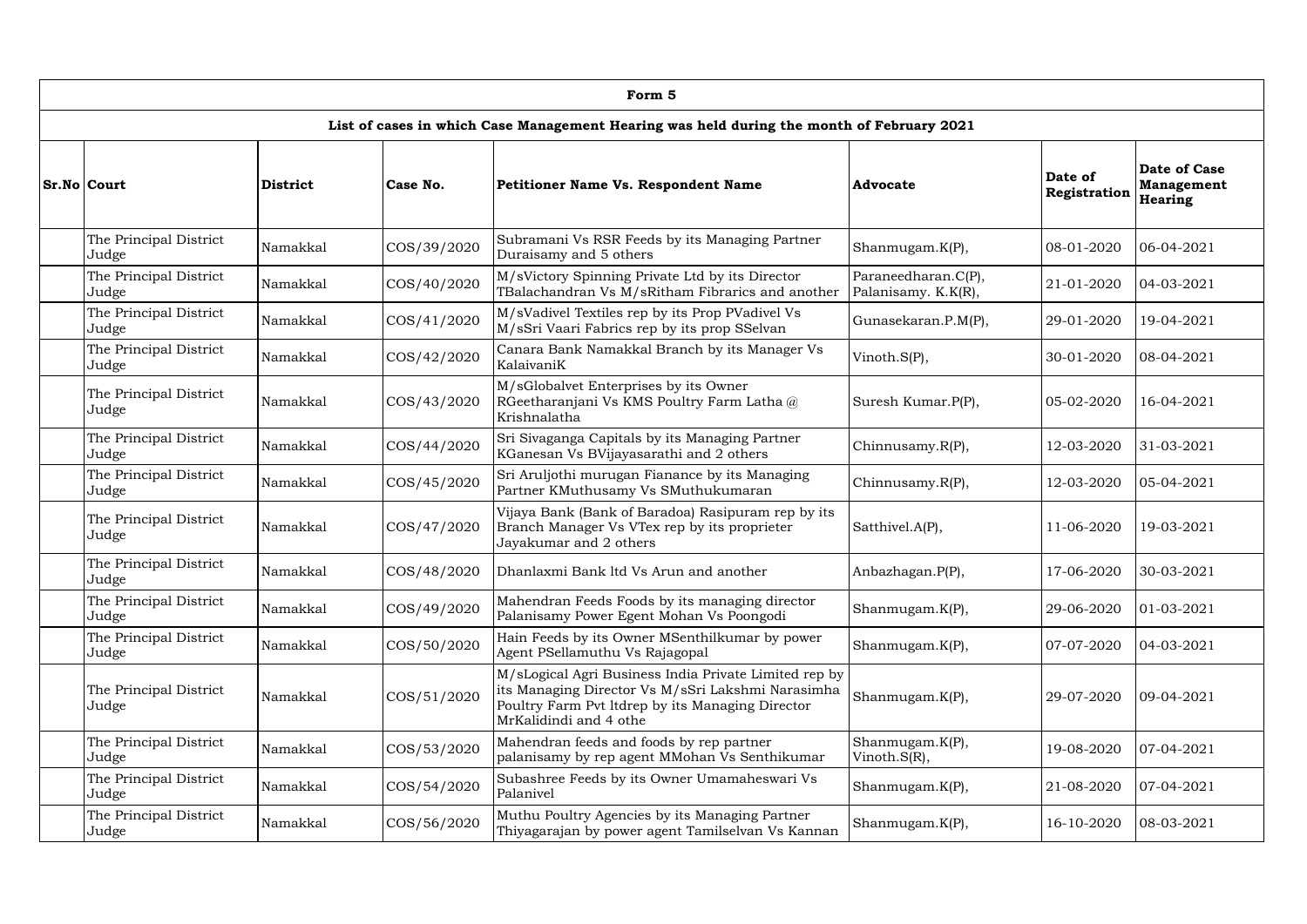| Form 5                          |          |             |                                                                                                                                                                        |                                   |                         |                                                     |  |  |  |  |
|---------------------------------|----------|-------------|------------------------------------------------------------------------------------------------------------------------------------------------------------------------|-----------------------------------|-------------------------|-----------------------------------------------------|--|--|--|--|
|                                 |          |             | List of cases in which Case Management Hearing was held during the month of February 2021                                                                              |                                   |                         |                                                     |  |  |  |  |
| Sr.No Court                     | District | Case No.    | <b>Petitioner Name Vs. Respondent Name</b>                                                                                                                             | <b>Advocate</b>                   | Date of<br>Registration | <b>Date of Case</b><br><b>Management</b><br>Hearing |  |  |  |  |
| The Principal District<br>Judge | Namakkal | COS/57/2020 | Muthu poultary Egency by rep Managing partner<br>thiyagarajan power Egent Tamilselvan Vs Subramani                                                                     | Shanmugam.K(P),                   | 16-10-2020              | $ 08-03-2021$                                       |  |  |  |  |
| The Principal District<br>Judge | Namakkal | COS/58/2020 | Hari Feeds by its Owner M.Senthilkumar Vs<br>R.V.S.Poultry Farm by owner Velappan                                                                                      | Shanmugam.K(P),<br>Raghu.T.V(R),  | 08-10-2020              | $ 08-04-2021 $                                      |  |  |  |  |
| The Principal District<br>Judge | Namakkal | COS/59/2020 | Harin Feeds by Manager M.Senthilkumar Vs<br>Krishnaveni Poultry Farm by its Manager Periasamy                                                                          | Shanmugam.K(P),<br>Krishnan.P(R), | 30-09-2020              | $ 08-04-2021$                                       |  |  |  |  |
| The Principal District<br>Judge | Namakkal | COS 60/2020 | Mahindra Feeds and Foods By its Managing Partner<br>Palanisamy by Power Agent                                                                                          | K.Shanmugam                       | 30-11-2020              | $ 05-04-2021$                                       |  |  |  |  |
| The Principal District<br>Judge | Namakkal | COS 61/2020 | Harin Feeds by its Manager M.Senthilkumar Vs<br>K.B.S.Poultry Farm by its Manager Poopathi                                                                             | K.Shanmugam                       | 30-11-2020              | $ 01-03-2021$                                       |  |  |  |  |
| The Principal District<br>Judge | Namakkal | COS 62/2020 | Harin Feeds by its owner M.Senthilkukmar Vs<br>Thulasi Poultry Farm by its owner Arul                                                                                  | K.Shanmugam                       | 30-11-2020              | $ 05-04-2021$                                       |  |  |  |  |
| The Principal District<br>Judge | Namakkal | COS 63/2020 | Harin Feeds by its Owner M.Senthilkumar Vs Jeyavel                                                                                                                     | K.Shanmugam                       | 30-11-2020              | $ 04-03-2021$                                       |  |  |  |  |
| The Principal District<br>Judge | Namakkal | COS 64/2020 | Dhanabaagayam Spinners Private Ltd, Rep by its<br>M.Dhanasekar Vs Leelavathi Textile Traders rep by<br>ists proprietor Sukumar                                         | K.Shanmugam                       | 30-11-2020              | $ 01-04-2021$                                       |  |  |  |  |
| The Principal District<br>Judge | Namakkal | COS 65/2020 | Harin feeds by its OwnerMSenthilkumar power Egent<br>PSellamuthu Vs Jayaraman                                                                                          | Shanmugam.K(P),                   | 05-12-2020              | $ 09-03-2021$                                       |  |  |  |  |
| The Principal District<br>Judge | Namakkal | COS 66/2020 | Muthu Poultry Agencies by its Managing Partner<br>Thiyagarajan Power Agent Tamilselvan Vs<br>Shanmugavadivu                                                            | Shanmugam.K(P),                   | 09-12-2020              | 30-03-2021                                          |  |  |  |  |
| The Principal District<br>Judge | Namakkal | COS 67/2020 | M/sHMTextiles Private Ltd rep by its Director<br>MrKishore MSethia Vs M/sJaihind Spinning Mills Ltd   Ramasamy.R(P),<br>rep by its Director PMRamakrishnan and another |                                   | 14-12-2020              | $ 05-03-2021 $                                      |  |  |  |  |
| The Principal District<br>Judge | Namakkal | COS 68/2020 | Muthu Poultry Agencies by its Managing Partner<br>Thiyagarajan by Power Agent Thamilselvan Vs<br>Palanisamy                                                            | Shanmugam.K(P),                   | 17-12-2020              | $ 06-03-2021$                                       |  |  |  |  |
| The Principal District<br>Judge | Namakkal | COS 1/2021  | Royal Pipes and Tubes, Tiruchengode Through its<br>proprietor S.Subramaniyam Vs N.Velusamy                                                                             | P.M.Gunasekaran                   | 03-02-2021              | $ 04-03-2021$                                       |  |  |  |  |
| The Principal District<br>Judge | Namakkal | COS 2/2021  | Subashri Feeds by its Owner Umamaheshwari by<br>power Agent Yuvaraj and another Vs Sakthivel                                                                           | K.Shanmugam                       | 16-02-2021              | 18-03-2021                                          |  |  |  |  |
| The Principal District<br>Judge | Namakkal | COS 3/2021  | Subashree Feeds by its Owner Umamaheshwari by<br>power Agent Yuvaraj Vs Sakthivel                                                                                      | K.Shanmugam                       | 16-02-2021              | 18-03-2021                                          |  |  |  |  |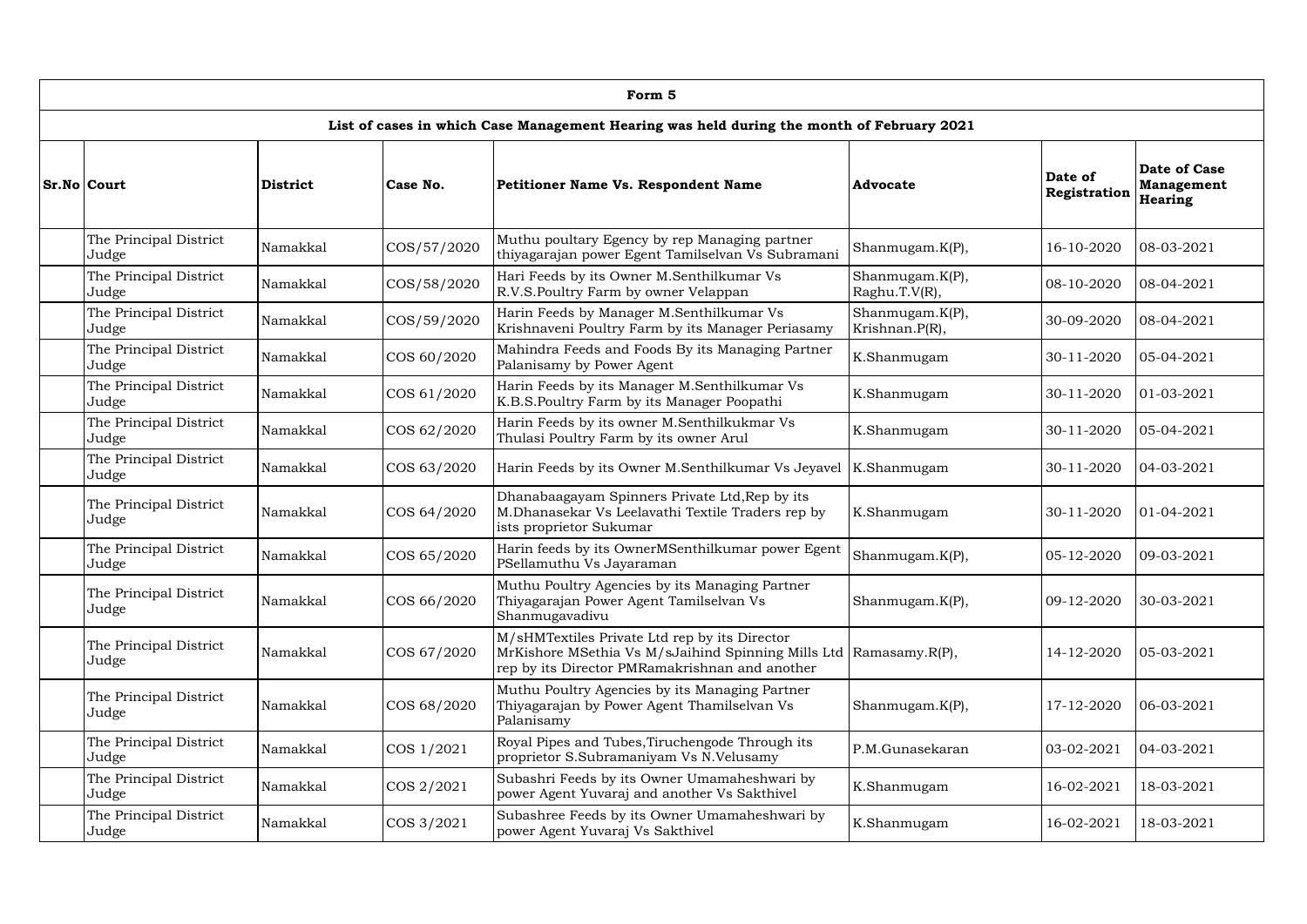|    | Form 5                                       |                 |                    |                                                                                           |                               |                         |                                              |  |  |  |  |  |
|----|----------------------------------------------|-----------------|--------------------|-------------------------------------------------------------------------------------------|-------------------------------|-------------------------|----------------------------------------------|--|--|--|--|--|
|    |                                              |                 |                    | List of cases in which Case Management Hearing was held during the month of February 2021 |                               |                         |                                              |  |  |  |  |  |
|    | Sr.No Court                                  | <b>District</b> | Case No.           | <b>Petitioner Name Vs. Respondent Name</b>                                                | <b>Advocate</b>               | Date of<br>Registration | <b>Date of Case</b><br>Management<br>Hearing |  |  |  |  |  |
| 15 | District Court<br>Udhagamandalam,<br>Nilgris | <b>Nilgris</b>  | NIL                | $\mbox{NIL}$                                                                              | <b>NIL</b>                    | <b>NIL</b>              | <b>NIL</b>                                   |  |  |  |  |  |
| 16 | Principal District Court                     | Perambalur      | $\mbox{NIL}$       | $\mbox{NIL}$                                                                              | $\mbox{NIL}$                  | $\mbox{NIL}$            | <b>NIL</b>                                   |  |  |  |  |  |
|    | Mahila Court                                 | Perambalur      | <b>NIL</b>         | $\mbox{NIL}$                                                                              | $\mbox{NIL}$                  | $\mbox{NIL}$            | <b>NIL</b>                                   |  |  |  |  |  |
|    | Sub Court                                    | Perambalur      | $\mbox{NIL}$       | $\mbox{NIL}$                                                                              | <b>NIL</b>                    | $\mbox{NIL}$            | <b>NIL</b>                                   |  |  |  |  |  |
| 17 | The Principal District<br>Court              | Pudukkottai     | OS 71/18           | Subaithabegam Vs Balasubramanian                                                          | M.Jeyanthan                   | 28.04.2018              | 12.03.2021                                   |  |  |  |  |  |
|    | The Principal District<br>Court              | Pudukkottai     | OS 43/20           | Canara Bank, Pudukkottai Branch VS K.Rajendran                                            | S.Dhananjeya<br>Ramachandran  | 10.06.2020              | 04.03.2021                                   |  |  |  |  |  |
|    | The Principal District<br>Court              | Pudukkottai     | OS 1/2020          | Allahabad Bank VS VKM Fiber Industry and others                                           | D.Dhanapal                    | 02.01.2020              | 23.03.2021                                   |  |  |  |  |  |
|    | The Principal District<br>Court              | Pudukkottai     | OS 5/21            | Canara Bank, Pudukkottai Branch Vs Tmt.T.Shanthi<br>and 1 another                         | S. Dhananjaya<br>Ramachandran | 21.1.2021               | 06.04.2021                                   |  |  |  |  |  |
|    | The Principal District<br>Court              | Pudukkottai     | OS 34/18           | S.Sultan Mohaiyadeen VS M.Mohammed Frook                                                  | G.Ramalingm                   | 22.06.2018              | 18.03.2021                                   |  |  |  |  |  |
|    | The Principal District<br>Court              | Pudukkottai     | OS 64/18           | i) Gulgarini ii) Abdul Rahman Vs Rahamath Nisa and<br>8 others                            | K.Anbazhahan                  | 07.09.2018              | 06.04.2021                                   |  |  |  |  |  |
|    | The Principal District<br>Court              | Pudukkottai     | OS 08/21           | Canara Bank Thirumayam Vs Suresh                                                          | P.N.Satagopan                 | 1.2.2021                | 26.3.2021                                    |  |  |  |  |  |
|    | The Principal District<br>Court              | Pudukkottai     | OS No.<br>134/2019 | The Branch manager, Oriental Bank of Commerce Vs<br>K.Durairaj and four others            | V.Kasirajan                   | 18.12.2019              | 05.03.2021                                   |  |  |  |  |  |
|    | <b>Additional Sub Court,</b><br>Pudukkottai  | Pudukkottai     | OS 66/2020         | Syndicate Bank, Pudukkottai Branch Vs K.Vanitha &<br>l Other                              | S.Aravind                     | 14.02.2020              | 25.03.2021                                   |  |  |  |  |  |
|    | <b>Additional Sub Court,</b><br>Pudukkottai  | Pudukkottai     | OS276/2020         | Canara Bank Pudukkottai Branch Vs M.Arumugam                                              | S.Dhanajeyaramachandran       | 06.07.2020              | 05.03.2021                                   |  |  |  |  |  |
|    | Additional Sub Court,<br>Pudukkottai         | Pudukkottai     | OS 180/2020        | Vijaya Bank, Pudukkottai Branch Vs Salai<br>Dhavammal & 1 Other                           | M.Veerappan                   | 23.03.2020              | 11.03.2021                                   |  |  |  |  |  |
|    | <b>Additional Sub Court,</b><br>Pudukkottai  | Pudukkottai     | OS24/2018          | Canara Bank Thirumayam Branch Vs M.Ravikumar                                              | S.Dhanajeyaramachandran       | 30.01.2018              | 05.03.2021                                   |  |  |  |  |  |
|    | <b>Additional Sub Court,</b><br>Pudukkottai  | Pudukkottai     | OS 430/2017        | Canara Bank Thirumaym Branch Vs S.Pandimathi                                              | S.Dhanajeyaramachandran       | 15.09.2017              | 03.03.2021                                   |  |  |  |  |  |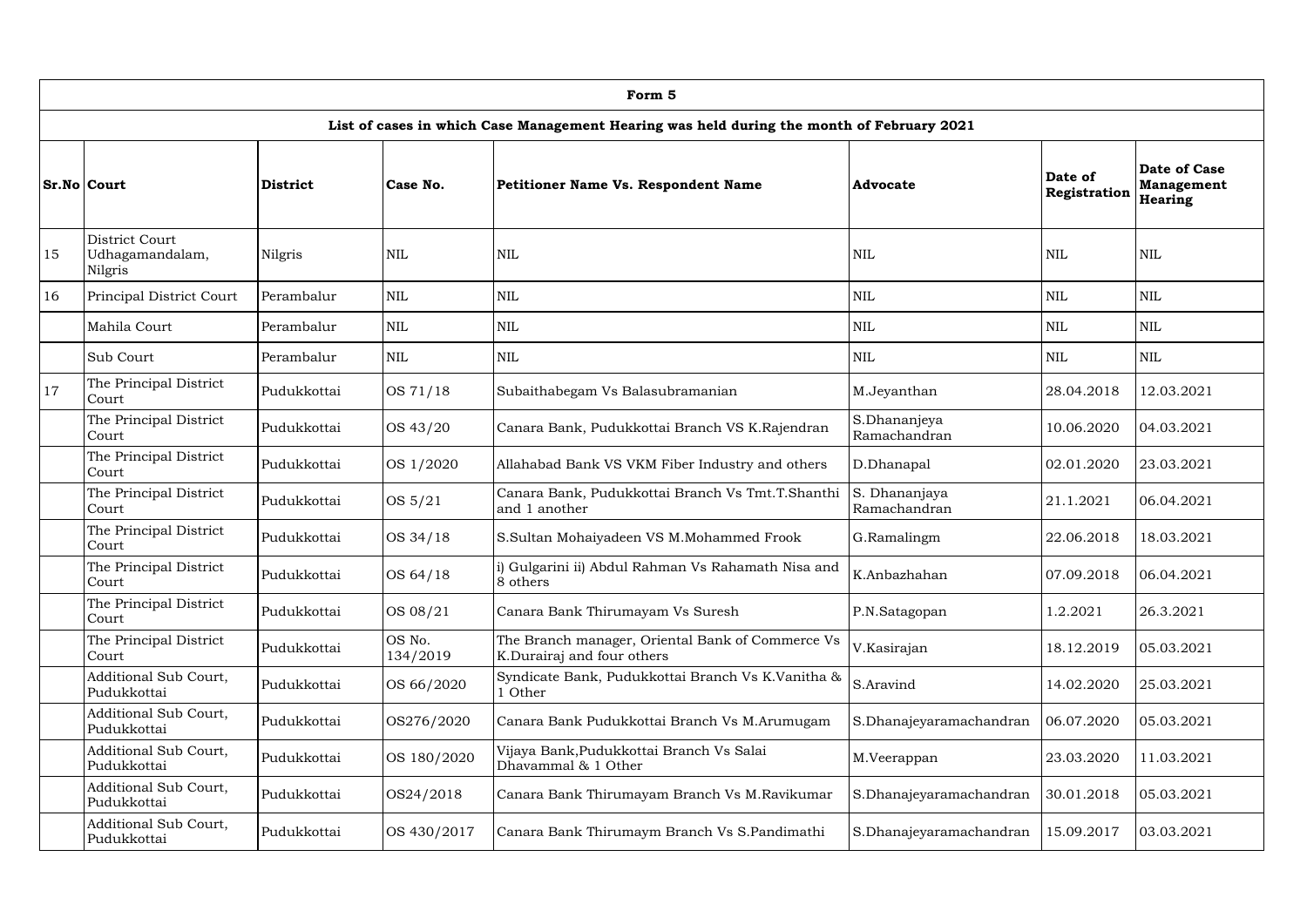|               | Form 5                                                 |                    |             |                                                                                                                                                                                                                                                                     |                                   |                         |                                                     |  |  |  |  |  |
|---------------|--------------------------------------------------------|--------------------|-------------|---------------------------------------------------------------------------------------------------------------------------------------------------------------------------------------------------------------------------------------------------------------------|-----------------------------------|-------------------------|-----------------------------------------------------|--|--|--|--|--|
|               |                                                        |                    |             | List of cases in which Case Management Hearing was held during the month of February 2021                                                                                                                                                                           |                                   |                         |                                                     |  |  |  |  |  |
|               | <b>Sr.No Court</b>                                     | <b>District</b>    | Case No.    | <b>Petitioner Name Vs. Respondent Name</b>                                                                                                                                                                                                                          | <b>Advocate</b>                   | Date of<br>Registration | <b>Date of Case</b><br>Management<br><b>Hearing</b> |  |  |  |  |  |
|               | Additional Sub Court,<br>Pudukkottai                   | Pudukkottai        | OS 274/2020 | Canara Bank Pudukkottai Branch Vs M.Murugesan                                                                                                                                                                                                                       | S.Dhanajeyaramachandran           | 06.07.2020              | 05.03.2021                                          |  |  |  |  |  |
|               | Additional Sub Court,<br>Pudukkottai                   | Pudukkottai        | OS 552/2020 | M.Dhakirabanu Represented by her power agent<br>M.Kadhamoideen Vs M.Dhajdeen                                                                                                                                                                                        | A.Mohammed Sirajudeen             | 08.12.2020              | 05.03.2021                                          |  |  |  |  |  |
| 18            | Principal District Court                               | Ramanathapuram NIL |             | <b>NIL</b>                                                                                                                                                                                                                                                          | $\mbox{NIL}$                      | <b>NIL</b>              | $\mbox{NIL}$                                        |  |  |  |  |  |
| <sup>19</sup> | Principal District Court,<br>Salem.                    | Salem              | <b>NIL</b>  | $\mbox{NIL}$                                                                                                                                                                                                                                                        | $\mbox{NIL}$                      | <b>NIL</b>              | <b>NIL</b>                                          |  |  |  |  |  |
| 20            | Principal District and<br><b>Sessions Court</b>        | Sivagangai         | <b>NIL</b>  | <b>NIL</b>                                                                                                                                                                                                                                                          | <b>NIL</b>                        | <b>NIL</b>              | <b>NIL</b>                                          |  |  |  |  |  |
| 21            | Prl. District Court                                    | Thanjavur          | <b>NIL</b>  | <b>NIL</b>                                                                                                                                                                                                                                                          | <b>NIL</b>                        | <b>NIL</b>              | <b>NIL</b>                                          |  |  |  |  |  |
|               | <b>III Additional District</b><br>Judge, Pattukkottai. | Thanjavur          | <b>NIL</b>  | $\mbox{NIL}$                                                                                                                                                                                                                                                        | $\mbox{NIL}$                      | <b>NIL</b>              | <b>NIL</b>                                          |  |  |  |  |  |
| 22            | Principal District Court,<br>Theni                     | Theni              | 87/19       | Petitioner name: Shri Amsapriya Store (Through<br>Proprietor S. Sudhakar) Respondent Name: 1)<br>T.Gurusamy Nadar and Sons Maligai, Rep. by<br>Managing Partener G.Vijayakumar Babu and another<br>2) G. Vijayakumar Babu                                           | Amarnathbabau.R.N.S/Anb<br>uraj.A | 13.11.2019              | 03.02.2021<br>15.02.2021<br>22.02.2021              |  |  |  |  |  |
|               | Principal District Court,<br>Theni                     | Theni              | 87/20       | Petitioner name: Theni Guru Krishna Textiles Mills (p)<br>Ltd, Rep. by its Managing Director T.K. Ponraj<br>Respondents name: 1) M/s. Vel Textile, Rep. by its<br>Managing Partner Kalai<br>2) Kalai<br>3) M/s Dharshin Fabriks, Rep. by its Properitor<br>Jeyapaul | Guru.Rathakrishnan.G              | 29.06.2020              | 02.02.2021                                          |  |  |  |  |  |
| 23            | Principal District Court,<br>Thoothukudi               | Thoothukudi        | <b>NIL</b>  | $\mbox{NIL}$                                                                                                                                                                                                                                                        | <b>NIL</b>                        | <b>NIL</b>              | NIL                                                 |  |  |  |  |  |
| 24            | Principal District Court                               | Tiruchirappalli    | <b>NIL</b>  | $\mbox{NIL}$                                                                                                                                                                                                                                                        | $\mbox{NIL}$                      | $\mbox{NIL}$            | $\mbox{NIL}$                                        |  |  |  |  |  |
|               | <b>II</b> Additional District<br>Court                 | Tiruchirappalli    | <b>NIL</b>  | <b>NIL</b>                                                                                                                                                                                                                                                          | <b>NIL</b>                        | <b>NIL</b>              | <b>NIL</b>                                          |  |  |  |  |  |
| 25            | Principal District Court                               | Tirunelveli        | <b>NIL</b>  | NIL                                                                                                                                                                                                                                                                 | $\mbox{NIL}$                      | <b>NIL</b>              | <b>NIL</b>                                          |  |  |  |  |  |
| 26            | Principal Subordinate<br>Court, Tiruppur               | Tiruppur           | <b>NIL</b>  | <b>NIL</b>                                                                                                                                                                                                                                                          | <b>NIL</b>                        | <b>NIL</b>              | NIL                                                 |  |  |  |  |  |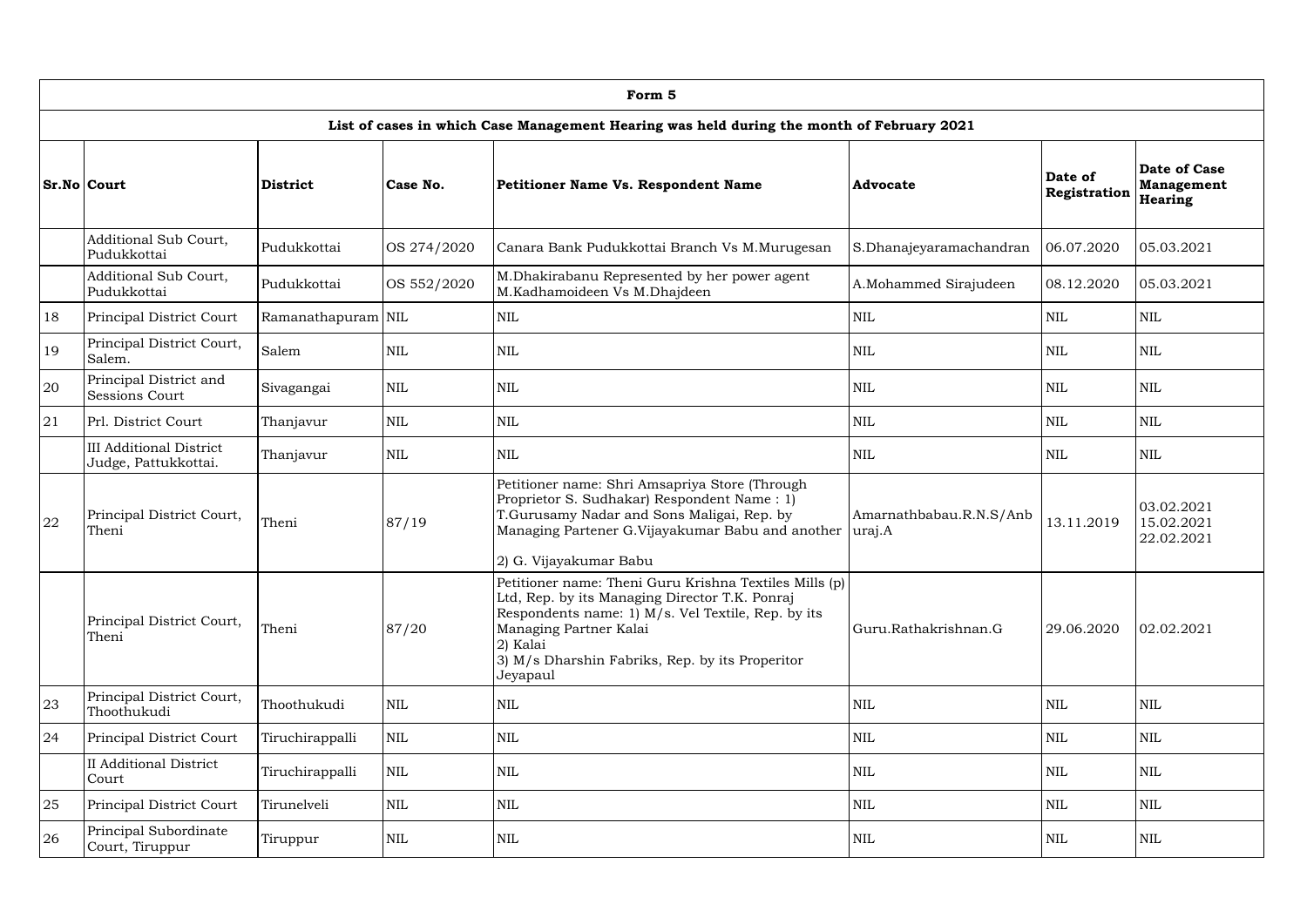|    | Form 5                                                             |                          |            |                                                                                           |                 |                         |                                              |  |  |  |  |  |
|----|--------------------------------------------------------------------|--------------------------|------------|-------------------------------------------------------------------------------------------|-----------------|-------------------------|----------------------------------------------|--|--|--|--|--|
|    |                                                                    |                          |            | List of cases in which Case Management Hearing was held during the month of February 2021 |                 |                         |                                              |  |  |  |  |  |
|    | <b>Sr.No Court</b>                                                 | <b>District</b>          | Case No.   | Petitioner Name Vs. Respondent Name                                                       | <b>Advocate</b> | Date of<br>Registration | <b>Date of Case</b><br>Management<br>Hearing |  |  |  |  |  |
|    | Additional Sub Court,<br>Tiruppur                                  | Tiruppur                 | <b>NIL</b> | $\mbox{NIL}$                                                                              | $\mbox{NIL}$    | <b>NIL</b>              | <b>NIL</b>                                   |  |  |  |  |  |
| 27 | Principal District Court,<br>Tiruvallur                            | Tiruvallur               | <b>NIL</b> | $\mbox{NIL}$                                                                              | $\mbox{NIL}$    | <b>NIL</b>              | <b>NIL</b>                                   |  |  |  |  |  |
|    | The I Additional District<br>and Sessions Court,<br>Tiruvallur.    | Tiruvallur               | <b>NIL</b> | $\mbox{NIL}$                                                                              | <b>NIL</b>      | <b>NIL</b>              | <b>NIL</b>                                   |  |  |  |  |  |
|    | The II Additional District<br>and Sessions Court,<br>Poonamallee.  | Tiruvallur               | <b>NIL</b> | $\mbox{NIL}$                                                                              | <b>NIL</b>      | <b>NIL</b>              | <b>NIL</b>                                   |  |  |  |  |  |
|    | The III Additional District<br>and Sessions Court,<br>Poonamallee. | <b>NIL</b><br>Tiruvallur |            | <b>NIL</b>                                                                                | <b>NIL</b>      | <b>NIL</b>              | <b>NIL</b>                                   |  |  |  |  |  |
|    | The IV Additional District<br>and Sessions Court,<br>Ponneri.      | Tiruvallur               | <b>NIL</b> | $\mbox{NIL}$                                                                              | <b>NIL</b>      | <b>NIL</b>              | <b>NIL</b>                                   |  |  |  |  |  |
|    | The Sub Court,<br>Tiruvallur.                                      | Tiruvallur               | <b>NIL</b> | $\mbox{NIL}$                                                                              | <b>NIL</b>      | NIL                     | $\mbox{NIL}$                                 |  |  |  |  |  |
|    | The Sub Court,<br>Poonamallee.                                     | Tiruvallur               | NIL        | <b>NIL</b>                                                                                | <b>NIL</b>      | NIL                     | NIL                                          |  |  |  |  |  |
|    | The Sub Court, Tiruttani.                                          | Tiruvallur               | <b>NIL</b> | $\mbox{NIL}$                                                                              | <b>NIL</b>      | <b>NIL</b>              | NIL                                          |  |  |  |  |  |
| 28 | Principal District Court,<br>Tiruvannamalai.                       | Tiruvannamalai           | <b>NIL</b> | $\mbox{NIL}$                                                                              | <b>NIL</b>      | $\mbox{NIL}$            | NIL                                          |  |  |  |  |  |
|    | <b>Additional District Court</b><br>(FTC), Arni                    | Tiruvannamalai           | <b>NIL</b> | $\mbox{NIL}$                                                                              | $\mbox{NIL}$    | $\mbox{NIL}$            | NIL                                          |  |  |  |  |  |
| 29 | Principal District Court                                           | Tiruvarur                | <b>NIL</b> | $\mbox{NIL}$                                                                              | <b>NIL</b>      | $\mbox{NIL}$            | <b>NIL</b>                                   |  |  |  |  |  |
| 30 | Principal District Court,<br>Vellore                               | Vellore                  | <b>NIL</b> | $\mbox{NIL}$                                                                              | $\mbox{NIL}$    | $\mbox{NIL}$            | NIL                                          |  |  |  |  |  |
| 31 | Principal District Court                                           | Villupuram               | <b>NIL</b> | $\mbox{NIL}$                                                                              | <b>NIL</b>      | $\mbox{NIL}$            | NIL                                          |  |  |  |  |  |
| 32 | Principal District Court,<br>Srivillliputtur                       | Virudhunagar             | <b>NIL</b> | $\mbox{NIL}$                                                                              | $\mbox{NIL}$    | $\mbox{NIL}$            | <b>NIL</b>                                   |  |  |  |  |  |
|    | Sub Court, Sivakasi                                                | Virudhunagar             | NIL        | NIL                                                                                       | <b>NIL</b>      | <b>NIL</b>              | $\mbox{NIL}$                                 |  |  |  |  |  |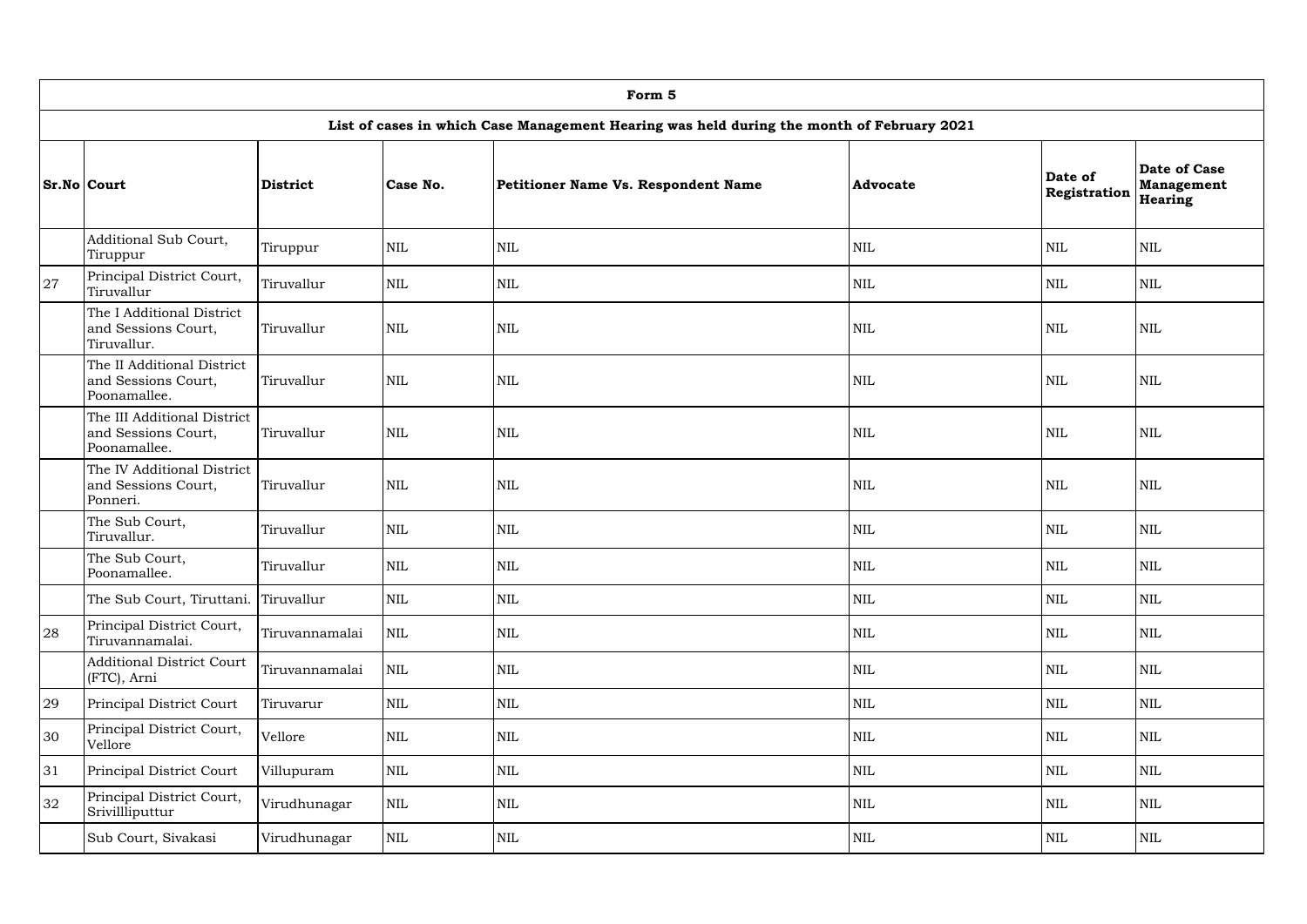|    | Form 5                   |                                       |                  |                                                                                                                                                                                                                                                                                                                                                                                                                                                                                                                                                                                                                                                                                                                                                          |                                          |                         |                                                      |  |  |  |  |  |  |
|----|--------------------------|---------------------------------------|------------------|----------------------------------------------------------------------------------------------------------------------------------------------------------------------------------------------------------------------------------------------------------------------------------------------------------------------------------------------------------------------------------------------------------------------------------------------------------------------------------------------------------------------------------------------------------------------------------------------------------------------------------------------------------------------------------------------------------------------------------------------------------|------------------------------------------|-------------------------|------------------------------------------------------|--|--|--|--|--|--|
|    |                          |                                       |                  | List of cases in which Case Management Hearing was held during the month of February 2021                                                                                                                                                                                                                                                                                                                                                                                                                                                                                                                                                                                                                                                                |                                          |                         |                                                      |  |  |  |  |  |  |
|    | <b>Sr.No Court</b>       | <b>District</b>                       | Case No.         | <b>Petitioner Name Vs. Respondent Name</b>                                                                                                                                                                                                                                                                                                                                                                                                                                                                                                                                                                                                                                                                                                               | Advocate                                 | Date of<br>Registration | Date of Case<br>Management<br>Hearing                |  |  |  |  |  |  |
| 33 | Principal District Judge | <b>PUDUCHERRY</b>                     | 0. S.242/2019    | M/s. Strides Pharma Science Ltd Rep. by its sr.<br>Manager A. Maria Francis Xavier<br>Vs<br>Mr. K. Sudharsan The proprietor, M/s Trust India<br>Pondicherry                                                                                                                                                                                                                                                                                                                                                                                                                                                                                                                                                                                              | Mr. L. Sathish                           | 05.12.2019              | 08.02.2021<br>15.02.2021<br>16.02.2021<br>22.02.2021 |  |  |  |  |  |  |
|    | Principal District Judge | <b>PUDUCHERRY</b>                     | 0. S. 83 / 2020  | M/s. Prashanth Properties Pvt. Ltd., Rep. by its M.D.,<br>Premraja<br><b>Vs</b><br>1) Om Ganeshaya Food and Beverages Pvt. Ltd., Rep.<br>by its Director, SumitShital<br>2) Shreem Food and Beverages rp by Partner Mrs.<br>ShreedeviChandrasekaran                                                                                                                                                                                                                                                                                                                                                                                                                                                                                                      | Mr. L. Sathish<br>Vs<br>Mr. P. Natarajan | 08.07.2020              | 01.02.2021<br>08.02.2021<br>17.02.2021<br>22.02.2021 |  |  |  |  |  |  |
|    | Principal District Judge | 0. S. 166 / 2020<br><b>PUDUCHERRY</b> |                  | Sri Venkatramana Paper Mills Pvt., ltd.,<br>Rep., by its director S. Kadarkarai<br>T.No. 15, SreeVatsa Square, MTP Road, Thudiyalur,<br>Coimbatore-641034<br><b>VS</b><br>1. M/S. Oil and Natural Gas Corporation ltd.,<br>Rep. by Group General Manager<br>(Chief Marketing-Corporate Marketing Group)<br>New Delhi-110070<br>2. M/s. Oil and Natural Gas<br>Corporation of India ltd., Rep. by Asset Manager-<br>Executive Director, Cauvery Asset, Neravy, Karaikal -<br>609604<br>3. M/s. Oil and Natural GasCorporation of India ltd.,<br>rep.,<br>By Deputy General Manager(Marketing), Cauvery<br>Asset, Neravy-609604<br>4. Tamilnadu Mercantile Bank ltd.,<br>Rep. by the Chief Manager, Thiruvanmayur Branch,<br>Thiruvanmayur, Chennai-600041 | Mr.P. Rabindran                          | 23.11.2020              | 15.02.2021                                           |  |  |  |  |  |  |
|    | Principal District Judge | <b>PUDUCHERRY</b>                     | 0. S. 168 / 2020 | Rahul Industires rep. by its Proprietrix, M. Jeyashree<br>Address - R.S. No.37/1, Plot No.1,2,8 and 9,<br>Perungalore Road, Thanathumedu Village, Singirikudi<br>Post, Puducherry<br><b>Vs</b><br>Fidelity Contracts and Services Pvt. Ltd., rep. by its<br>Vice President, Prasad                                                                                                                                                                                                                                                                                                                                                                                                                                                                       | Mr.K. Ranganathan                        | 24.11.2020              | 03.02.2021                                           |  |  |  |  |  |  |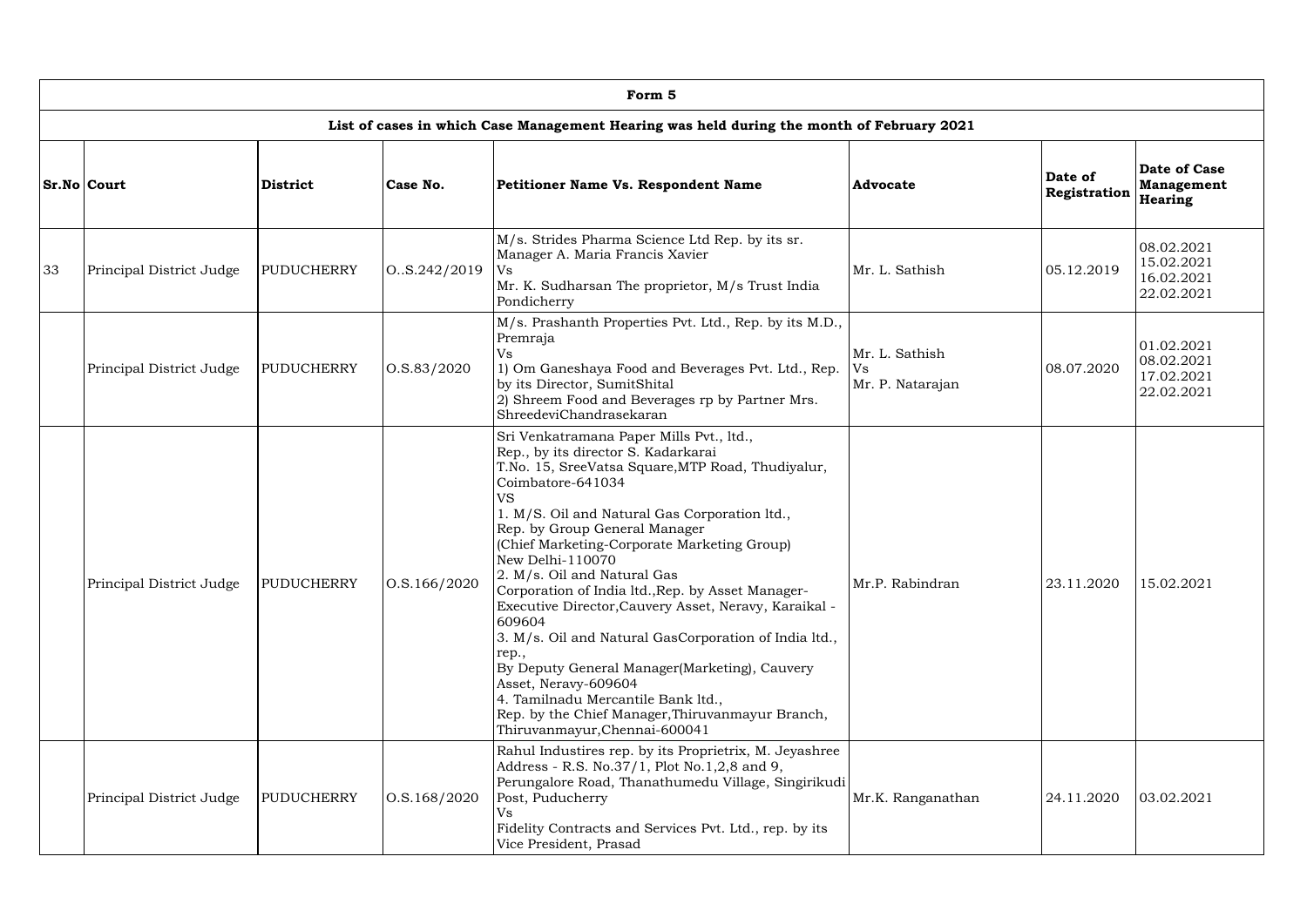| Form 5                   |                   |                  |                                                                                                                                                                                                                                                                                                                                                                                                                                                                                                                                                                                                                                                                                                                                                                                                                                                                                                                                    |                                                                                |            |                                                      |  |  |  |  |  |
|--------------------------|-------------------|------------------|------------------------------------------------------------------------------------------------------------------------------------------------------------------------------------------------------------------------------------------------------------------------------------------------------------------------------------------------------------------------------------------------------------------------------------------------------------------------------------------------------------------------------------------------------------------------------------------------------------------------------------------------------------------------------------------------------------------------------------------------------------------------------------------------------------------------------------------------------------------------------------------------------------------------------------|--------------------------------------------------------------------------------|------------|------------------------------------------------------|--|--|--|--|--|
|                          |                   |                  | List of cases in which Case Management Hearing was held during the month of February 2021                                                                                                                                                                                                                                                                                                                                                                                                                                                                                                                                                                                                                                                                                                                                                                                                                                          |                                                                                |            |                                                      |  |  |  |  |  |
| <b>Sr.No Court</b>       | <b>District</b>   | Case No.         | <b>Advocate</b>                                                                                                                                                                                                                                                                                                                                                                                                                                                                                                                                                                                                                                                                                                                                                                                                                                                                                                                    | Date of Case<br>Date of<br><b>Management</b><br>Registration<br><b>Hearing</b> |            |                                                      |  |  |  |  |  |
|                          |                   |                  | Address - No.9, Goplalakrishnan St.,<br>Parthasarathipuram, T.Nagar, Chennai                                                                                                                                                                                                                                                                                                                                                                                                                                                                                                                                                                                                                                                                                                                                                                                                                                                       |                                                                                |            |                                                      |  |  |  |  |  |
| Principal District Judge | PUDUCHERRY        | 0. S. 171 / 2020 | 1) Subetha Begum rep by its power of attorney<br>Karthikvijayraj<br>Address - No.2, Kalaivanar St., VOC Nagar,<br>Muthialpet, Pondicherry.<br>KarthikvijayarajResisding No.149, Annammal 2nd st.,<br>Thiruverkadu Co-Operative Nagar, Thiruverkadu,<br>Chennai<br>2) ZareenBagum rep by Power of Attorney<br>KarthikVijayaraj<br>No.2, Kalaivanar St., VOC Nagar, Muthialpet,<br>Pondicherry. KarthikvijayarajResisding No.149,<br>Annammal 2nd st., Thiruverkadu Co-Operative<br>Nagar, Thiruverkadu, Chennai<br>Vs<br>1) BashereyaBevi<br>Address - 2-D, Big St., Nellikuppam, Cuddalore 607<br>105<br>2) Haji Ali<br>2-D, Big St., Nellikuppam, Cuddalore 607 105<br>3) Mohammed Zahir<br>2-D, Big St., Nellikuppam, Cuddalore 607 105<br>4) MouhamadSaly<br>Door No.7, Gajiyar St., Puducherry - 605 001<br>5) MohamadShahulHameed,<br>Door No.7, Gajiyar St., Puducherry<br>6) Shamshia<br>Door No.7, Gajiyar St., Puducherry | Mr.P. Jesus Moris Ravi                                                         | 04.12.2020 | 05.02.2021<br>18.02.2021                             |  |  |  |  |  |
| Principal District Judge | PUDUCHERRY        | Ar.O.P.23/2019   | Union of India rep. by EE, PWD<br>Address - Government of Puducherry office at Public<br>works Department, Puducherry<br><b>Vs</b><br>R. Natarajan, Public Works Department Contractor<br>Address - No. 45, Thiagaraja Street, Puducherry                                                                                                                                                                                                                                                                                                                                                                                                                                                                                                                                                                                                                                                                                          | Mr.N. Nakkeeran<br>Vs<br>Mr.D. Soundararajan                                   | 16.09.2019 | 01.02.2021<br>10.02.2021<br>12.02.2021<br>18.02.2021 |  |  |  |  |  |
| Principal District Judge | <b>PUDUCHERRY</b> |                  | Union of India rep by Chief Secretary<br>Ar.O.P.45/2019   Address - Government of Puducherry<br>V <sub>S</sub>                                                                                                                                                                                                                                                                                                                                                                                                                                                                                                                                                                                                                                                                                                                                                                                                                     | Mr.N. Nakkeeran<br>Vs<br>Mr.D. Soundararajan                                   | 12.09.2019 | 01.02.2021<br>09.02.2021<br>10.02.2021               |  |  |  |  |  |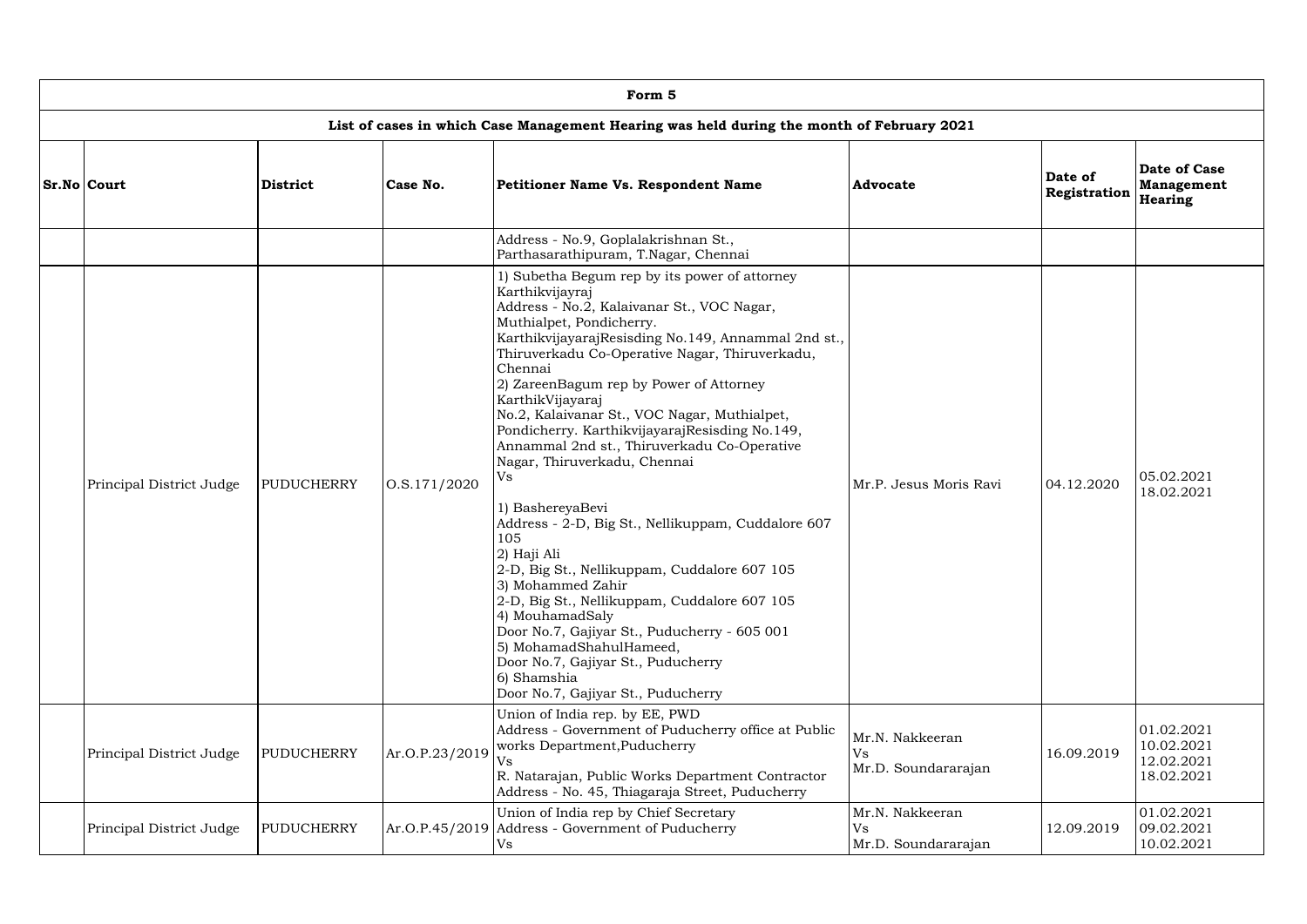| Form 5                   |                   |                     |                                                                                                                                                                                                     |                                              |                                                            |                                                      |  |  |  |  |  |  |
|--------------------------|-------------------|---------------------|-----------------------------------------------------------------------------------------------------------------------------------------------------------------------------------------------------|----------------------------------------------|------------------------------------------------------------|------------------------------------------------------|--|--|--|--|--|--|
|                          |                   |                     | List of cases in which Case Management Hearing was held during the month of February 2021                                                                                                           |                                              |                                                            |                                                      |  |  |  |  |  |  |
| <b>Sr.No Court</b>       | <b>District</b>   | Case No.            | Advocate                                                                                                                                                                                            | Date of<br>Registration                      | <b>Date of Case</b><br><b>Management</b><br><b>Hearing</b> |                                                      |  |  |  |  |  |  |
|                          |                   |                     | M/s N.R. Construction<br>Address - No.20, Maducarai Road, Madagadipet and<br>Post, Puducherry.                                                                                                      |                                              |                                                            | 12.02.2021<br>18.02.2021                             |  |  |  |  |  |  |
| Principal District Judge | <b>PUDUCHERRY</b> | Ar.O.P.07/2020      | The Excutive Engineer, Buildings and Roads (South)<br>Division<br>Address - Public Works Department, Government of<br>Puducherry<br>Vs<br>C. Baskaran<br>Address - No.30, Jawahar Nagar, Puducherry | Mr.N. Nakkeeran<br>Vs<br>Mr.D. Soundararajan | 03.02.2020                                                 | 01.02.2021<br>10.02.2021<br>12.02.2021<br>18.02.2021 |  |  |  |  |  |  |
| Principal District Judge | <b>PUDUCHERRY</b> | $Ar.O.P.31/2020$ Vs | Everest Travels, rep. by its<br>ProperietorAhamedBahahudheen<br>The General Manager (MM), Oil and Natural Gas<br>Corporation Ltd.,                                                                  | Mr. Jayakandhan                              | 23.09.2020                                                 | 15.02.2021<br>25.02.2021                             |  |  |  |  |  |  |
| Principal District Judge | <b>PUDUCHERRY</b> | Ar.O.P.32/2020      | RadhikaPandian<br>Vs<br>Shri ram City Union Finance Company Ltd., rep by<br><b>Branch Manager</b>                                                                                                   | Mr. Selvaganapathy                           | 23.09.2020                                                 | 15.02.2021<br>25.02.2021                             |  |  |  |  |  |  |
| Principal District Judge | <b>PUDUCHERRY</b> |                     | 1. Ayesha Banu<br>2. Mohamed Thamimual Ansari<br>Ar.O.P.33/2020 3. SaburanJameela Alias YasminBanu<br>Vs<br>HDB Financial Services Ltd.,                                                            | Mr. Veerapandian<br>Mr. Thiruvengadam        | 23.09.2020                                                 | 15.02.2021<br>25.02.2021                             |  |  |  |  |  |  |
| Principal District Judge | PUUDCHERRY        | $Ar.O.P.34/2020$ Vs | Pioneer Power Limited rep by its Director<br>Mr. K.R. Ganti<br>Oil and Natural Gas Corporation Ltd., Karnataka<br>Bank                                                                              | Mrs. Radha                                   | 23.09.2020                                                 | 15.02.2021<br>25.02.2021                             |  |  |  |  |  |  |
| Principal District Judge | PUUDCHERRY        | $Ar.O.P.35/2020$ Vs | Sai Regency Power Corporation Private Ltd., rep by R.<br>Kumaravelu<br>Oil and Natural Gas Corporation Ltd., Punjab<br>National Bank                                                                | Mrs. Radha                                   | 23.09.2020                                                 | 15.02.2021<br>25.02.2021                             |  |  |  |  |  |  |
| Principal District Judge | <b>PUDUCHERRY</b> | Ar.O.P.49/2020 1    | . Union Of India,                                                                                                                                                                                   | Mr. Government Pleader                       | 23.11.2020                                                 | 15.02.2021                                           |  |  |  |  |  |  |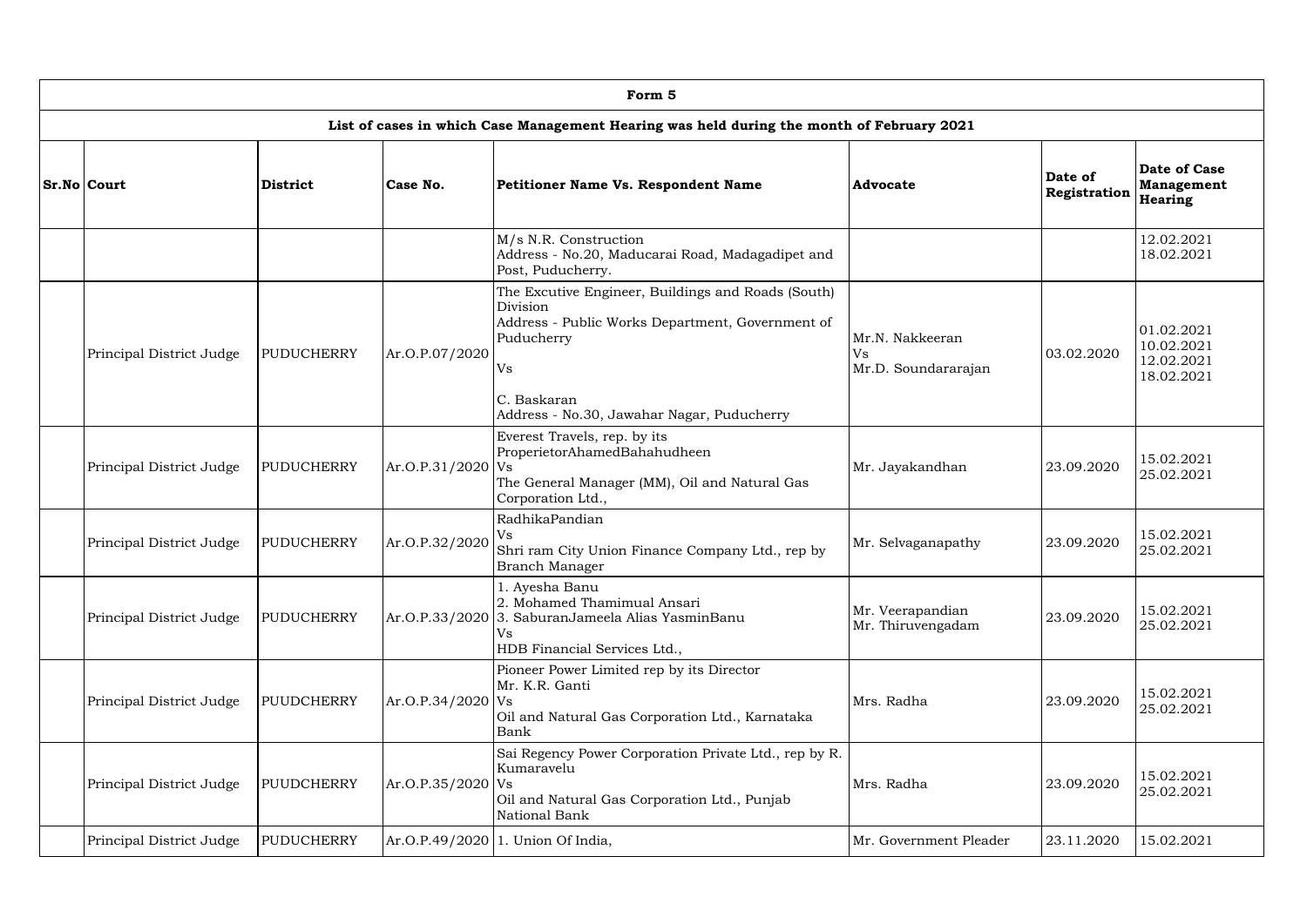| Form 5                   |                 |                                                                  |                                                                                                                                                                                                                                                                                                                                                                                                                                                                                                                                                                                                           |                          |                         |                                                     |  |  |  |  |  |  |
|--------------------------|-----------------|------------------------------------------------------------------|-----------------------------------------------------------------------------------------------------------------------------------------------------------------------------------------------------------------------------------------------------------------------------------------------------------------------------------------------------------------------------------------------------------------------------------------------------------------------------------------------------------------------------------------------------------------------------------------------------------|--------------------------|-------------------------|-----------------------------------------------------|--|--|--|--|--|--|
|                          |                 |                                                                  | List of cases in which Case Management Hearing was held during the month of February 2021                                                                                                                                                                                                                                                                                                                                                                                                                                                                                                                 |                          |                         |                                                     |  |  |  |  |  |  |
| <b>Sr.No Court</b>       | <b>District</b> | Case No.                                                         | <b>Petitioner Name Vs. Respondent Name</b>                                                                                                                                                                                                                                                                                                                                                                                                                                                                                                                                                                | <b>Advocate</b>          | Date of<br>Registration | <b>Date of Case</b><br><b>Management</b><br>Hearing |  |  |  |  |  |  |
|                          |                 |                                                                  | Rep. by the Chief Secretary,<br>Government of Puducherry, Puducherry.<br>2. The Chief Engineer, PWD, Puducherry.<br>3. The Superintending Engineer, Circle III, PWD,<br>Karaikal.<br>4. The Executive Engineer, Buildings and Road (B&R),<br>PWD, Karaikal<br>Vs<br>1. K.S. Mani Electricals rep. by its proprietor K.<br>Subramanian<br>Address - No.50, III Cross, Velmurugan Nagar,<br>Kuyavarapalayam, Puducherry<br>2) The Executive Engineer, Buildings and Road (B)<br>and $R$ ),<br>PWD, Karaikal<br>3) Manickavasagam<br>Plot No.7, Door No.11a, Veekay Flat, Lakshmipuram<br>main Road, Chennai |                          |                         | 25.02.2021                                          |  |  |  |  |  |  |
| Principal District Judge | PUDUCHERRY      | $\left \right. \mathrm{Ar. O. P. 50 / 2020} \right  \mathrm{Vs}$ | 1. Union Of India, Rep. by the Chief Secretary,<br>Government of Puducherry, Puducherry.<br>2. The Chief Engineer, PWD, Puducherry.<br>3. The Superintending Engineer, Circle III, PWD,<br>Karaikal.<br>4. The Executive Engineer, Buildings and Road (B&R),<br>PWD, Karaikal<br>1. M/s. K.S. Mani Electricals,<br>Rep. by its Proprietor, K. Subramanian,<br>No.50, III Cross, Velmurugan<br>Nagar, Kuyarvarpalayam, Puducherry<br>2. Thiru. K. Balakrishnan,<br>Sole Independent Arbitrator,<br>Plot.No.896-B, Maxworth Nagar, Sunnambukolathur,<br>Kovilampakkam, Chennai-600129.                      | Mr. Government Pleader   | 23.11.2020              | 15.02.2021<br>25.02.2021                            |  |  |  |  |  |  |
| Principal District Judge | PUDUCHERRY      |                                                                  | 1. M/s. Oil and Natural Gas<br>Ar.O.P.51/2020 Corporation of India ltd., Rep. by Asset Manager-<br>Executive Director, Cauvery Asset, Neravy, Karaikal                                                                                                                                                                                                                                                                                                                                                                                                                                                    | Mr. P. Chandrasegar (R2) | 23.11.2020              | 15.02.2021<br>25.02.2021                            |  |  |  |  |  |  |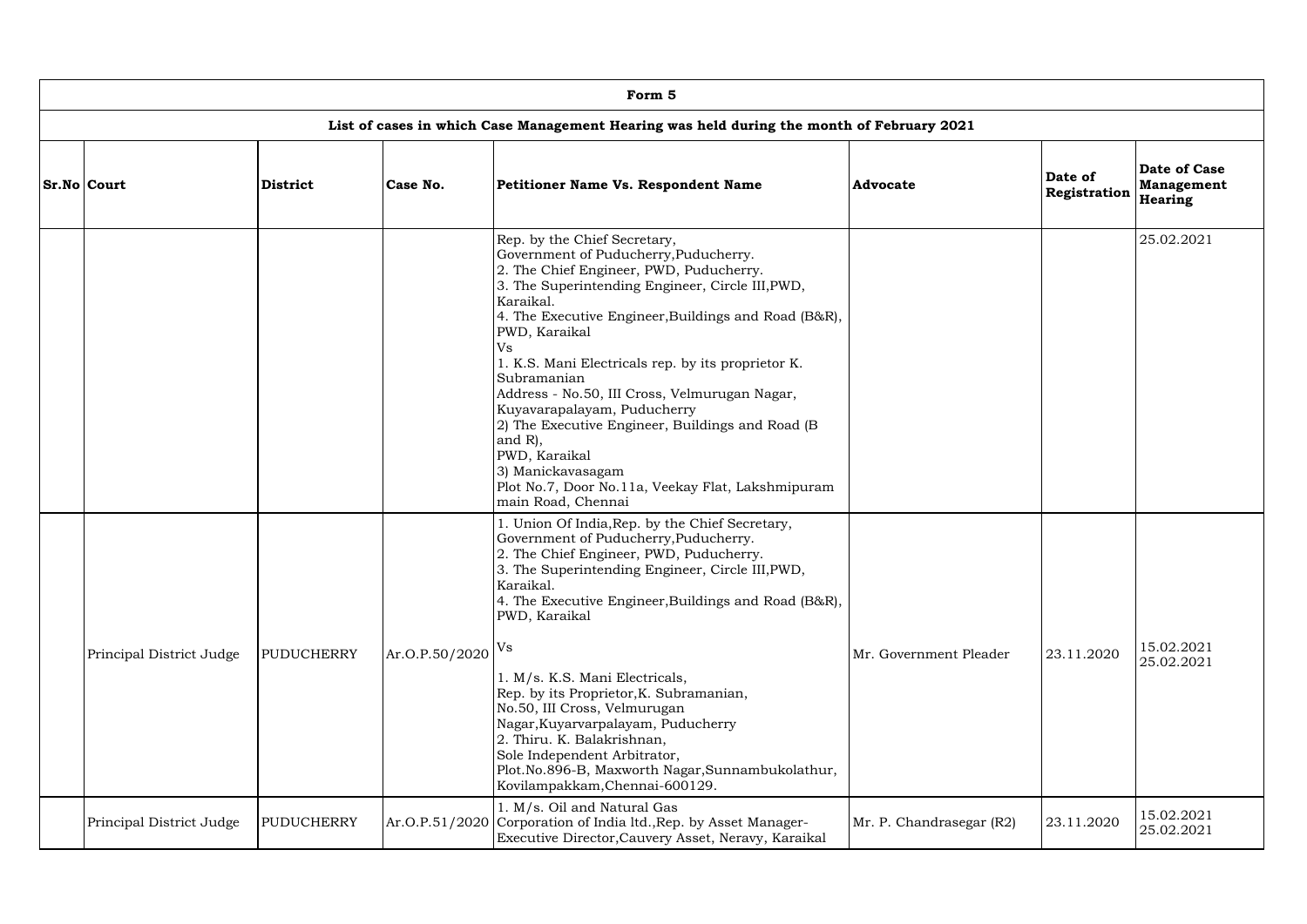| Form 5                   |                   |                |                                                                                                                                                                                                                                                                                                                                                                                                                                       |                                        |                         |                                       |  |  |  |  |  |  |
|--------------------------|-------------------|----------------|---------------------------------------------------------------------------------------------------------------------------------------------------------------------------------------------------------------------------------------------------------------------------------------------------------------------------------------------------------------------------------------------------------------------------------------|----------------------------------------|-------------------------|---------------------------------------|--|--|--|--|--|--|
|                          |                   |                | List of cases in which Case Management Hearing was held during the month of February 2021                                                                                                                                                                                                                                                                                                                                             |                                        |                         |                                       |  |  |  |  |  |  |
| <b>Sr.No Court</b>       | <b>District</b>   | Case No.       | <b>Petitioner Name Vs. Respondent Name</b>                                                                                                                                                                                                                                                                                                                                                                                            | Advocate                               | Date of<br>Registration | Date of Case<br>Management<br>Hearing |  |  |  |  |  |  |
|                          |                   |                | 2. M/s. Oil and Natural GasCorporation of India ltd.,<br>rep.,<br>By Deputy General Manager(Marketing), Cauvery<br>Asset, Neravy, Karaikal.<br>Vs<br>1. Sri Venkatramana Paper Mills Pvt., ltd.,<br>Rep., by its director S. KadarkaraiT.No. 15,<br>SreeVatsaSquare, MTP Road, Thudiyalur, Coimbatore-<br>641034<br>2. Tamilnadu Mercantile Bank ltd.,<br>Rep. by the Chief Manager, Thiruvanmayur Branch,<br>Thiruvanmayur, Chennai. |                                        |                         |                                       |  |  |  |  |  |  |
| Principal District Judge | <b>PUDUCHERRY</b> | Ar.O.P.52/2020 | 1. P.R.N. Thirumurugan S/o P.R. Nalamaharajan<br>No. 50, Porayar road, Kottucherry-609609, Karaikal<br>District.<br>2. T. Susiritha W/o P.R.N. Thirumurugan,<br>No. 50, Porayar road, Kottucherry-609609, Karaikal<br>District.<br>Vs<br>Shriram City Union Finance Ltd., Rep by Authorised<br>Signatory<br>Address - No.123, angappaNaicken St., Chennai                                                                             |                                        | 23.11.2020              | 15.02.2021<br>25.02.2021              |  |  |  |  |  |  |
| District Judge, Karaikal | <b>PUDUCHERRY</b> | ARBOP.2/2020   | K.Venkadesawaran<br><b>VS</b><br>Shriram City Union Finance Ltd.,                                                                                                                                                                                                                                                                                                                                                                     | Thirumalvalavan                        | 18.02.2020              | 11.02.2021                            |  |  |  |  |  |  |
| District Judge, Karaikal | <b>PUDUCHERRY</b> | ARBOP.3/2020   | Boopathy<br><b>VS</b><br>Shriram City Union Finance Ltd.,                                                                                                                                                                                                                                                                                                                                                                             | Thirumalvalavan                        | 18.02.2020              | 11.02.2021<br>19.02.2021              |  |  |  |  |  |  |
| District Judge, Karaikal | <b>PUDUCHERRY</b> | ARBOP.4/2017   | Muthulakshmi<br><b>VS</b><br>Shriram City Union Finance Ltd.,                                                                                                                                                                                                                                                                                                                                                                         | Thirumalvalavan                        | 23.10.2017              | 12.02.2021<br>18.02.2021              |  |  |  |  |  |  |
| District Judge, Karaikal | <b>PUDUCHERRY</b> | EP.55/2018     | Shriram City Union Finance Ltd.,<br>VS.<br>Sathyakala                                                                                                                                                                                                                                                                                                                                                                                 | SenthilRagavan<br>VS<br>Ahamed Ansari  | 26.10.2018              | 26.02.2021                            |  |  |  |  |  |  |
| District Judge, Karaikal | <b>PUDUCHERRY</b> | EP.18/2019     | Shriram City Union Finance Ltd.,<br>VS.<br>Venmani and others                                                                                                                                                                                                                                                                                                                                                                         | SenthilRagavan<br>VS.<br>Muthukrishnan | 15.03.2019              | 22.02.2021                            |  |  |  |  |  |  |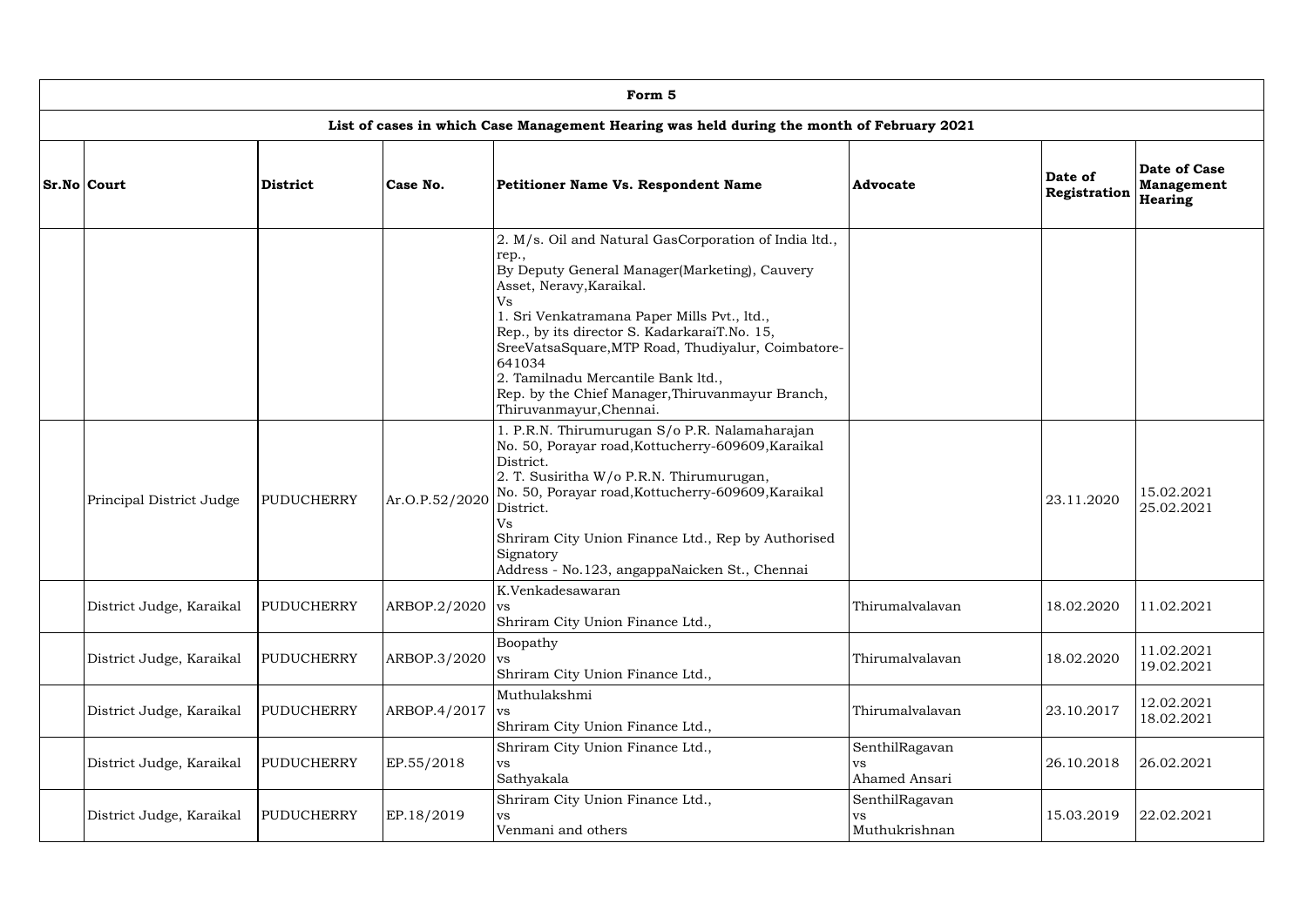| Form 5                                                                                    |                   |            |                                                                           |                |                                |                                              |  |  |  |  |  |  |
|-------------------------------------------------------------------------------------------|-------------------|------------|---------------------------------------------------------------------------|----------------|--------------------------------|----------------------------------------------|--|--|--|--|--|--|
| List of cases in which Case Management Hearing was held during the month of February 2021 |                   |            |                                                                           |                |                                |                                              |  |  |  |  |  |  |
| <b>Sr.No Court</b>                                                                        | <b>District</b>   | Case No.   | <b>Petitioner Name Vs. Respondent Name</b>                                | Advocate       | Date of<br><b>Registration</b> | Date of Case<br>Management<br><b>Hearing</b> |  |  |  |  |  |  |
| District Judge, Karaikal                                                                  | <b>PUDUCHERRY</b> | EP.6/2020  | Shriram City Union Finance Ltd.,<br><b>VS</b><br>Raman and others         | SenthilRagavan | 09.01.2020                     | 05.02.2021                                   |  |  |  |  |  |  |
| District Judge, Karaikal                                                                  | <b>PUDUCHERRY</b> | EP.61/2020 | Lakshmi Vilas Bank, Karaikal<br><b>VS</b><br>K.R.Kumaran                  | A.Veerapandian | 14.09.2020                     | 19.02.2021                                   |  |  |  |  |  |  |
| District Judge, Karaikal                                                                  | <b>PUDUCHERRY</b> | EP.63/2020 | Lakshmi Vilas Bank, Karaikal<br><b>VS</b><br>Venkateswara Tiles, Karaikal | A.Veerapandian | 12.03.2019                     | 05.02.2021                                   |  |  |  |  |  |  |
| District Judge, Karaikal                                                                  | <b>PUDUCHERRY</b> | EP.4/2021  | Shriram City Union Finance Ltd.,<br><b>VS</b><br>SubashChandran           | SenthilRagavan | 03.12.2020                     | 05.02.2021                                   |  |  |  |  |  |  |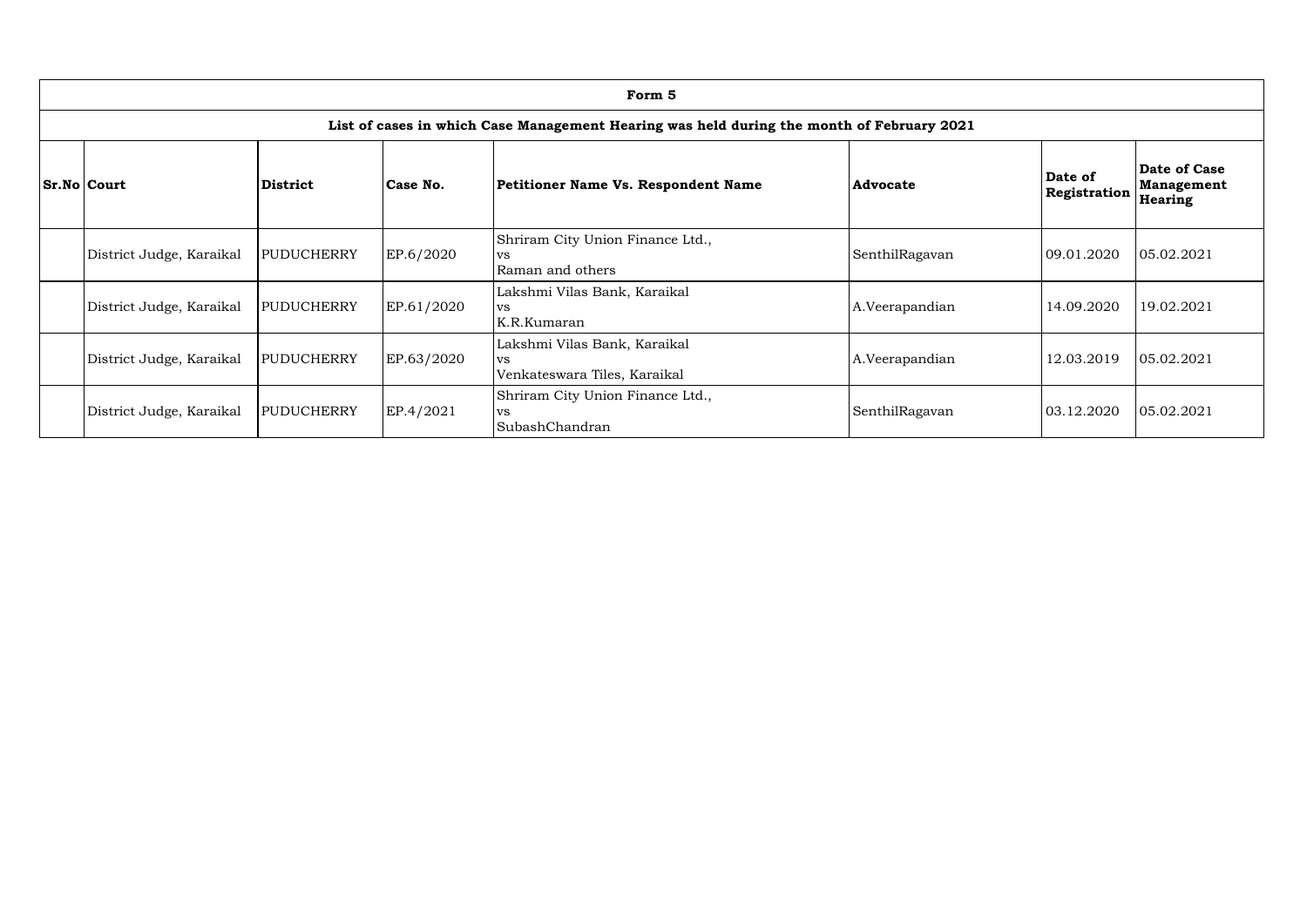| г |  |
|---|--|

|                      | Form 6                                                 |                 |                 |                                               |                       |                                                                       |                                                                                                                                                 |                                |                               |                                         |                                       |                                                                                              |                           |
|----------------------|--------------------------------------------------------|-----------------|-----------------|-----------------------------------------------|-----------------------|-----------------------------------------------------------------------|-------------------------------------------------------------------------------------------------------------------------------------------------|--------------------------------|-------------------------------|-----------------------------------------|---------------------------------------|----------------------------------------------------------------------------------------------|---------------------------|
|                      |                                                        |                 |                 |                                               |                       | Contested commercial cases disposed during the month of February 2021 |                                                                                                                                                 |                                |                               |                                         |                                       |                                                                                              |                           |
| Sr.N<br>$\mathbf{o}$ | Court                                                  | <b>District</b> | Cas<br>e<br>No. | Petitioner<br>Name Vs.<br>Responden<br>t Name | <b>Advocat</b><br>l e | Date of<br>Registratio<br>n                                           | Whether<br><b>Urgent</b><br><b>Relief was</b><br>sought<br>and Pre-<br>Institutio<br>n<br><b>Mediation</b><br>did not<br>take place<br>(Yes/No) | Date of<br><b>Decisio</b><br>n | <b>Days</b><br>for<br>disposa | Nature of Disposal<br>Contested/Settled | Date of<br>executio<br>n of<br>decree | <b>Number</b><br>of days<br>for<br>executio<br>n of<br>decree<br>from<br>date of<br>decision | Act<br><b>Sectio</b><br>n |
|                      | Principal District Court                               | Ariyalur        | <b>NIL</b>      | <b>NIL</b>                                    | $\mbox{NIL}$          | <b>NIL</b>                                                            | <b>NIL</b>                                                                                                                                      | <b>NIL</b>                     | $\mbox{NIL}$                  | <b>NIL</b>                              | <b>NIL</b>                            | <b>NIL</b>                                                                                   | $\mbox{NIL}$              |
| $\sqrt{2}$           | Principal Judge's Court                                | Chennai         | <b>NIL</b>      | $\mbox{NIL}$                                  | $\mbox{NIL}$          | <b>NIL</b>                                                            | <b>NIL</b>                                                                                                                                      | <b>NIL</b>                     | $\mbox{NIL}$                  | <b>NIL</b>                              | <b>NIL</b>                            | <b>NIL</b>                                                                                   | $\mbox{NIL}$              |
| 3                    | Prl. District Court, CBE.                              | Coimbatore      | $\mbox{NIL}$    | <b>NIL</b>                                    | $\mbox{NIL}$          | $\mbox{NIL}$                                                          | <b>NIL</b>                                                                                                                                      | <b>NIL</b>                     | $\mbox{NIL}$                  | <b>NIL</b>                              | <b>NIL</b>                            | <b>NIL</b>                                                                                   | $\mbox{NIL}$              |
|                      | I Addl.District Court,<br><b>CBE</b>                   | Coimbatore      | $\mbox{NIL}$    | <b>NIL</b>                                    | $\mbox{NIL}$          | <b>NIL</b>                                                            | <b>NIL</b>                                                                                                                                      | <b>NIL</b>                     | $\mbox{NIL}$                  | <b>NIL</b>                              | <b>NIL</b>                            | <b>NIL</b>                                                                                   | $\mbox{NIL}$              |
|                      | III Addl. Dist. Court,<br><b>CBE</b>                   | Coimbatore      | <b>NIL</b>      | <b>NIL</b>                                    | <b>NIL</b>            | <b>NIL</b>                                                            | <b>NIL</b>                                                                                                                                      | <b>NIL</b>                     | $\mbox{NIL}$                  | <b>NIL</b>                              | <b>NIL</b>                            | <b>NIL</b>                                                                                   | $\mbox{NIL}$              |
|                      | IV Addl. Dist. Court,<br>CBE                           | Coimbatore      | <b>NIL</b>      | <b>NIL</b>                                    | $\mbox{NIL}$          | <b>NIL</b>                                                            | <b>NIL</b>                                                                                                                                      | <b>NIL</b>                     | $\mbox{NIL}$                  | <b>NIL</b>                              | <b>NIL</b>                            | <b>NIL</b>                                                                                   | <b>NIL</b>                |
|                      | V Addl. Dist. Court,<br><b>CBE</b>                     | Coimbatore      | <b>NIL</b>      | <b>NIL</b>                                    | <b>NIL</b>            | <b>NIL</b>                                                            | <b>NIL</b>                                                                                                                                      | <b>NIL</b>                     | $\mbox{NIL}$                  | <b>NIL</b>                              | <b>NIL</b>                            | <b>NIL</b>                                                                                   | $\mbox{NIL}$              |
| $\overline{4}$       | Principal District and<br>Sessions Court,<br>Cuddalore | Cuddalore       | NIL             | $\overline{\text{NIL}}$                       | NIL                   | NIL                                                                   | NIL                                                                                                                                             | <b>NIL</b>                     | NIL                           | NIL                                     | NIL                                   | NIL                                                                                          | NIL                       |
|                      | All other Courts                                       | Cuddalore       | $\mbox{NIL}$    | NIL                                           | $\mbox{NIL}$          | <b>NIL</b>                                                            | <b>NIL</b>                                                                                                                                      | <b>NIL</b>                     | $\mbox{NIL}$                  | <b>NIL</b>                              | <b>NIL</b>                            | $\mbox{NIL}$                                                                                 | <b>NIL</b>                |
| 5                    | Principal District Court,<br>Dharmapuri.               | Dharmapuri      | <b>NIL</b>      | NIL                                           | <b>NIL</b>            | <b>NIL</b>                                                            | <b>NIL</b>                                                                                                                                      | <b>NIL</b>                     | $\mbox{NIL}$                  | <b>NIL</b>                              | <b>NIL</b>                            | <b>NIL</b>                                                                                   | NIL                       |
|                      | Judicial Magistrate<br>No.II, Dharmapuri.              | Dharmapuri      | <b>NIL</b>      | <b>NIL</b>                                    | <b>NIL</b>            | <b>NIL</b>                                                            | <b>NIL</b>                                                                                                                                      | $\mbox{NIL}$                   | NIL                           | <b>NIL</b>                              | <b>NIL</b>                            | <b>NIL</b>                                                                                   | $\mbox{NIL}$              |
| 6                    | Principal District Court,<br>Dindigul                  | Dindigul        | <b>NIL</b>      | <b>NIL</b>                                    | $\mbox{NIL}$          | <b>NIL</b>                                                            | <b>NIL</b>                                                                                                                                      | $\mbox{NIL}$                   | NIL                           | <b>NIL</b>                              | <b>NIL</b>                            | $\mbox{NIL}$                                                                                 | NIL                       |
|                      | Principal District<br>Court, Erode                     | Erode           | <b>NIL</b>      | NIL                                           | <b>NIL</b>            | <b>NIL</b>                                                            | <b>NIL</b>                                                                                                                                      | $\mbox{NIL}$                   | NIL                           | <b>NIL</b>                              | <b>NIL</b>                            | $\mbox{NIL}$                                                                                 | <b>NIL</b>                |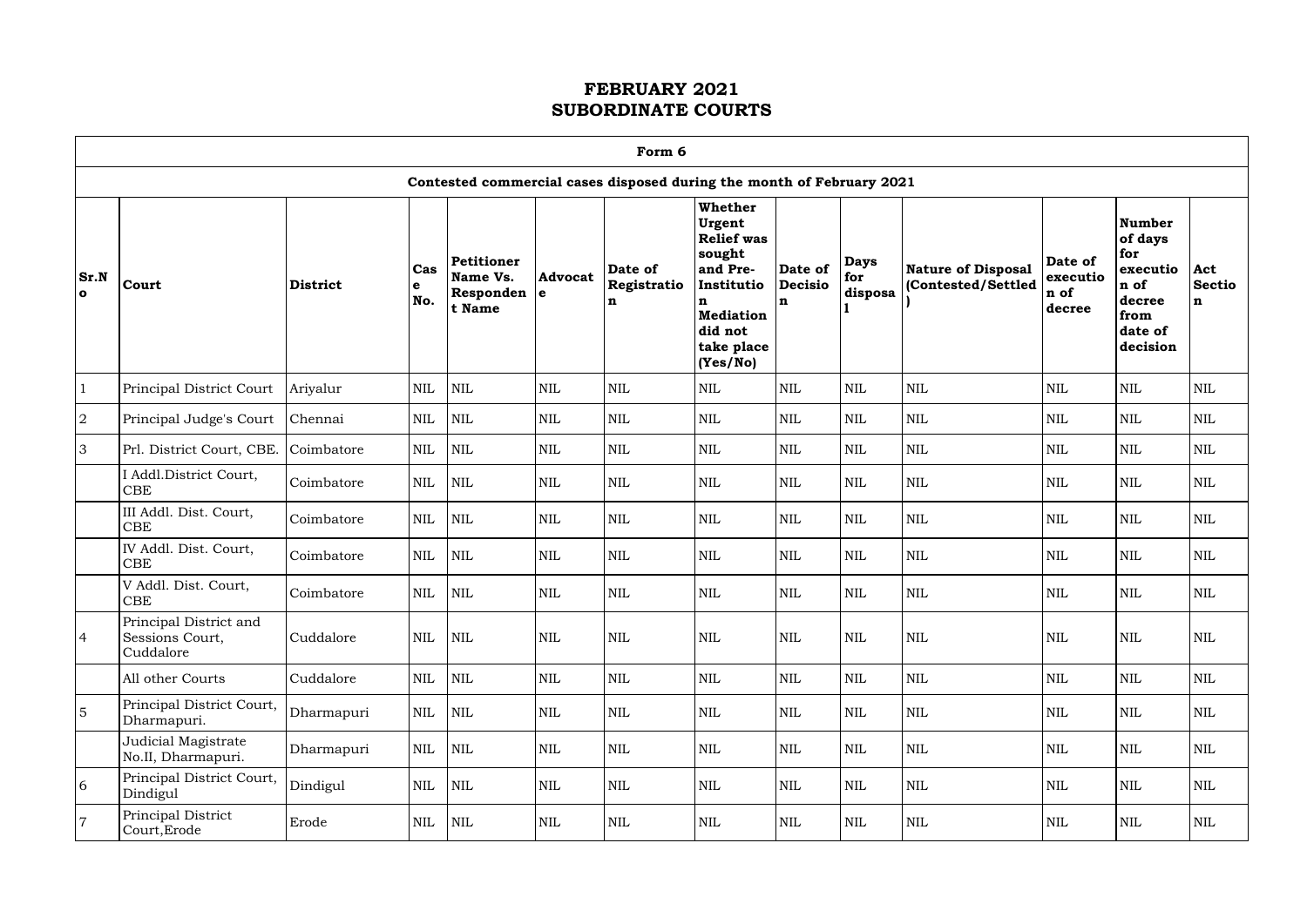|                      | Form 6                                                                 |                 |                 |                                               |                               |                                                                       |                                                                                                                                          |                                |                               |                                                 |                                       |                                                                                              |                                     |
|----------------------|------------------------------------------------------------------------|-----------------|-----------------|-----------------------------------------------|-------------------------------|-----------------------------------------------------------------------|------------------------------------------------------------------------------------------------------------------------------------------|--------------------------------|-------------------------------|-------------------------------------------------|---------------------------------------|----------------------------------------------------------------------------------------------|-------------------------------------|
|                      |                                                                        |                 |                 |                                               |                               | Contested commercial cases disposed during the month of February 2021 |                                                                                                                                          |                                |                               |                                                 |                                       |                                                                                              |                                     |
| Sr.N<br>$\mathbf{o}$ | Court                                                                  | <b>District</b> | Cas<br>e<br>No. | Petitioner<br>Name Vs.<br>Responden<br>t Name | <b>Advocat</b><br>$\mathbf e$ | Date of<br>Registratio<br>n                                           | Whether<br>Urgent<br><b>Relief was</b><br>sought<br>and Pre-<br>Institutio<br>n<br><b>Mediation</b><br>did not<br>take place<br>(Yes/No) | Date of<br><b>Decisio</b><br>n | <b>Days</b><br>for<br>disposa | <b>Nature of Disposal</b><br>(Contested/Settled | Date of<br>executio<br>n of<br>decree | <b>Number</b><br>of days<br>for<br>executio<br>n of<br>decree<br>from<br>date of<br>decision | Act<br><b>Sectio</b><br>$\mathbf n$ |
|                      | <b>I</b> Additional District<br>Court, Erode                           | Erode           | <b>NIL</b>      | <b>NIL</b>                                    | <b>NIL</b>                    | <b>NIL</b>                                                            | <b>NIL</b>                                                                                                                               | <b>NIL</b>                     | <b>NIL</b>                    | <b>NIL</b>                                      | <b>NIL</b>                            | <b>NIL</b>                                                                                   | <b>NIL</b>                          |
|                      | <b>II</b> Additional District<br>Court, Erode                          | Erode           | <b>NIL</b>      | NIL                                           | $\mbox{NIL}$                  | $\mbox{NIL}$                                                          | $\mbox{NIL}$                                                                                                                             | <b>NIL</b>                     | <b>NIL</b>                    | $\mbox{NIL}$                                    | <b>NIL</b>                            | $\mbox{NIL}$                                                                                 | NIL                                 |
|                      | <b>III Additional District</b><br>Court, Gobichettipalaya<br>${\rm m}$ | Erode           | <b>NIL</b>      | <b>NIL</b>                                    | $\mbox{NIL}$                  | <b>NIL</b>                                                            | $\mbox{NIL}$                                                                                                                             | <b>NIL</b>                     | <b>NIL</b>                    | <b>NIL</b>                                      | <b>NIL</b>                            | $\mbox{NIL}$                                                                                 | <b>NIL</b>                          |
|                      | <b>IV</b> Additional District<br>Court, Bhavani.                       | Erode           | NIL             | <b>NIL</b>                                    | <b>NIL</b>                    | NIL                                                                   | <b>NIL</b>                                                                                                                               | <b>NIL</b>                     | <b>NIL</b>                    | <b>NIL</b>                                      | <b>NIL</b>                            | $\mbox{NIL}$                                                                                 | <b>NIL</b>                          |
|                      | Principal Subordinate<br>Court, Erode                                  | Erode           | NIL             | $\mbox{NIL}$                                  | $\mbox{NIL}$                  | $\mbox{NIL}$                                                          | $\mbox{NIL}$                                                                                                                             | <b>NIL</b>                     | <b>NIL</b>                    | $\mbox{NIL}$                                    | <b>NIL</b>                            | $\mbox{NIL}$                                                                                 | $\mbox{NIL}$                        |
|                      | <b>I</b> Additional Subordinate<br>Court, Erode                        | Erode           | <b>NIL</b>      | <b>NIL</b>                                    | <b>NIL</b>                    | NIL                                                                   | <b>NIL</b>                                                                                                                               | <b>NIL</b>                     | <b>NIL</b>                    | $\mbox{NIL}$                                    | <b>NIL</b>                            | <b>NIL</b>                                                                                   | <b>NIL</b>                          |
|                      | II Additional<br>Subordinate Court,<br>Erode                           | Erode           | $\text{NIL}$    | NIL                                           | <b>NIL</b>                    | <b>NIL</b>                                                            | <b>NIL</b>                                                                                                                               | <b>NIL</b>                     | <b>NIL</b>                    | <b>NIL</b>                                      | <b>NIL</b>                            | <b>NIL</b>                                                                                   | <b>NIL</b>                          |
|                      | Sub Court,<br>Gobichettipalayam                                        | Erode           | $\mbox{NIL}$    | <b>NIL</b>                                    | NIL                           | $\mbox{NIL}$                                                          | NIL                                                                                                                                      | $\mbox{NIL}$                   | <b>NIL</b>                    | $\mbox{NIL}$                                    | $\mbox{NIL}$                          | $\mbox{NIL}$                                                                                 | NIL                                 |
| 8                    | Principal District<br>Court, Chengalpattu                              | Kancheepuram    | $\mbox{NIL}$    | NIL                                           | <b>NIL</b>                    | $\mbox{NIL}$                                                          | NIL                                                                                                                                      | $\mbox{NIL}$                   | <b>NIL</b>                    | <b>NIL</b>                                      | <b>NIL</b>                            | $\mbox{NIL}$                                                                                 | NIL                                 |
| $\overline{9}$       | Principal District Court                                               | Kanniya Kumari  | $\mbox{NIL}$    | <b>NIL</b>                                    | $\mbox{NIL}$                  | $\mbox{NIL}$                                                          | <b>NIL</b>                                                                                                                               | $\mbox{NIL}$                   | <b>NIL</b>                    | <b>NIL</b>                                      | <b>NIL</b>                            | $\mbox{NIL}$                                                                                 | <b>NIL</b>                          |
| 10                   | Principal District Court                                               | Karur           | $\mbox{NIL}$    | <b>NIL</b>                                    | <b>NIL</b>                    | $\mbox{NIL}$                                                          | NIL                                                                                                                                      | $\mbox{NIL}$                   | <b>NIL</b>                    | <b>NIL</b>                                      | <b>NIL</b>                            | $\mbox{NIL}$                                                                                 | <b>NIL</b>                          |
| 11                   | Principal District Court,<br>Krishnagiri                               | Krishnagiri     | $\mbox{NIL}$    | <b>NIL</b>                                    | NIL                           | NIL                                                                   | NIL                                                                                                                                      | $\mbox{NIL}$                   | <b>NIL</b>                    | <b>NIL</b>                                      | $\mbox{NIL}$                          | $\mbox{NIL}$                                                                                 | NIL                                 |
|                      | <b>Additional District</b><br>Court, Krishnagiri                       | Krishnagiri     | $\mbox{NIL}$    | <b>NIL</b>                                    | <b>NIL</b>                    | $\mbox{NIL}$                                                          | <b>NIL</b>                                                                                                                               | $\mbox{NIL}$                   | $\mbox{NIL}$                  | $\mbox{NIL}$                                    | <b>NIL</b>                            | $\mbox{NIL}$                                                                                 | <b>NIL</b>                          |
|                      | <b>Additional District</b>                                             | Krishnagiri     | $\mbox{NIL}$    | NIL                                           | NIL                           | $\mbox{NIL}$                                                          | NIL                                                                                                                                      | $\mbox{NIL}$                   | NIL                           | NIL                                             | <b>NIL</b>                            | NIL                                                                                          | NIL                                 |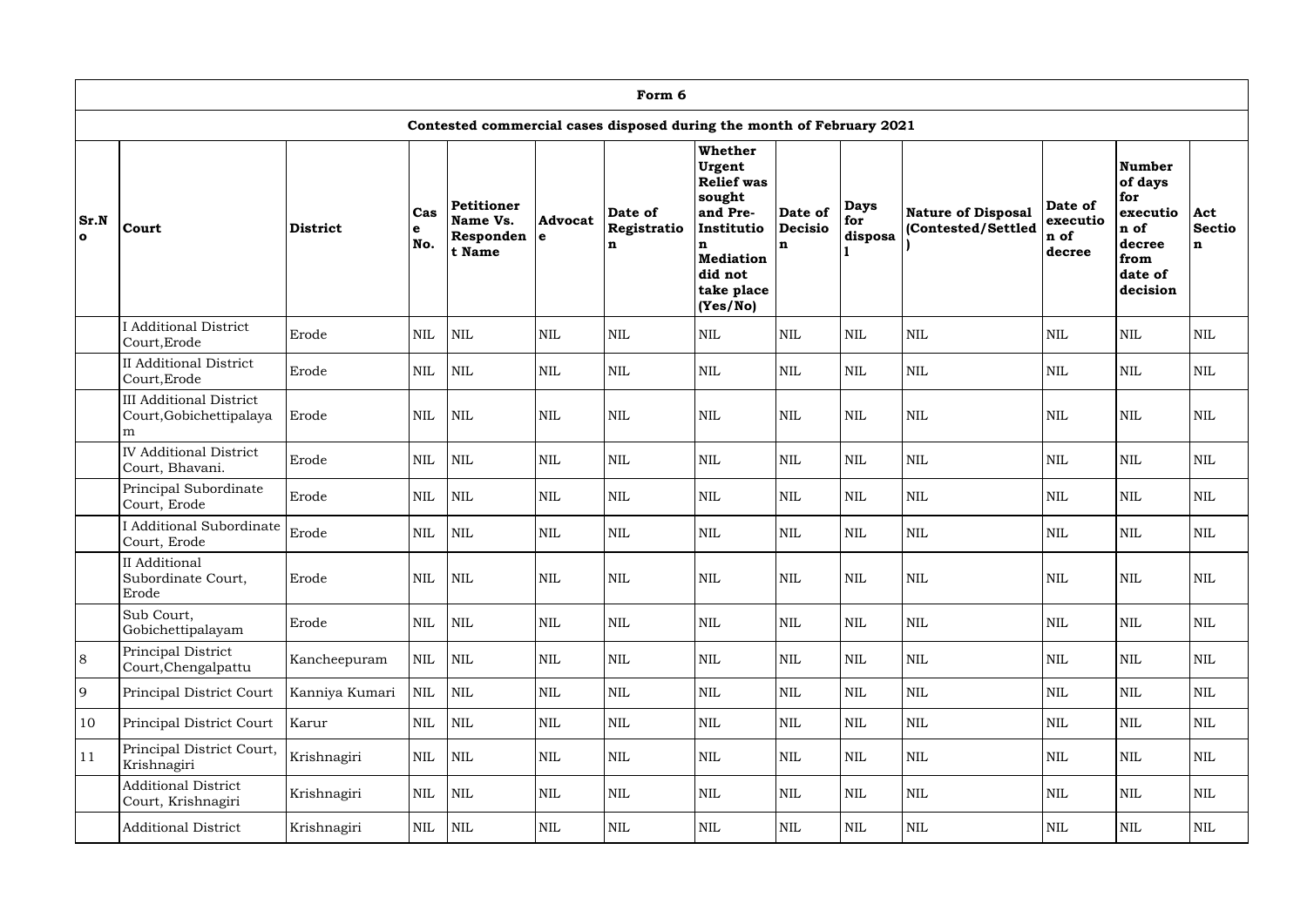|                             | Form 6                                              |                 |                   |                                               |                       |                                                                       |                                                                                                                                                 |                                          |                               |                                                 |                                       |                                                                                               |                           |
|-----------------------------|-----------------------------------------------------|-----------------|-------------------|-----------------------------------------------|-----------------------|-----------------------------------------------------------------------|-------------------------------------------------------------------------------------------------------------------------------------------------|------------------------------------------|-------------------------------|-------------------------------------------------|---------------------------------------|-----------------------------------------------------------------------------------------------|---------------------------|
|                             |                                                     |                 |                   |                                               |                       | Contested commercial cases disposed during the month of February 2021 |                                                                                                                                                 |                                          |                               |                                                 |                                       |                                                                                               |                           |
| <b>Sr.N</b><br>$\mathbf{o}$ | Court                                               | <b>District</b> | Cas<br>l e<br>No. | Petitioner<br>Name Vs.<br>Responden<br>t Name | <b>Advocat</b><br>l e | Date of<br>Registratio<br>n                                           | <b>Whether</b><br>Urgent<br><b>Relief</b> was<br>sought<br>and Pre-<br>Institutio<br>n<br><b>Mediation</b><br>did not<br>take place<br>(Yes/No) | Date of<br><b>Decisio</b><br>$\mathbf n$ | <b>Days</b><br>for<br>disposa | <b>Nature of Disposal</b><br>(Contested/Settled | Date of<br>executio<br>n of<br>decree | <b>Number</b><br>of days<br>for<br>executio<br>'n of<br>decree<br>from<br>date of<br>decision | Act<br><b>Sectio</b><br>n |
|                             | Court, Hosur.                                       |                 |                   |                                               |                       |                                                                       |                                                                                                                                                 |                                          |                               |                                                 |                                       |                                                                                               |                           |
| 12                          | Prl. Dist. & Sessions<br>Court                      | Madurai         | <b>NIL</b>        | $\mbox{NIL}$                                  | NIL                   | <b>NIL</b>                                                            | <b>NIL</b>                                                                                                                                      | <b>NIL</b>                               | <b>NIL</b>                    | <b>NIL</b>                                      | <b>NIL</b>                            | <b>NIL</b>                                                                                    | <b>NIL</b>                |
|                             | I Addl. Dist. & Sessions<br>Court                   | Madurai         | <b>NIL</b>        | <b>NIL</b>                                    | <b>NIL</b>            | $\mbox{NIL}$                                                          | <b>NIL</b>                                                                                                                                      | <b>NIL</b>                               | <b>NIL</b>                    | $\mbox{NIL}$                                    | <b>NIL</b>                            | $\mbox{NIL}$                                                                                  | <b>NIL</b>                |
|                             | I Addl. Sub Court                                   | Madurai         | $\mbox{NIL}$      | <b>NIL</b>                                    | $\mbox{NIL}$          | <b>NIL</b>                                                            | $\mbox{NIL}$                                                                                                                                    | <b>NIL</b>                               | <b>NIL</b>                    | $\mbox{NIL}$                                    | <b>NIL</b>                            | $\mbox{NIL}$                                                                                  | $\mbox{NIL}$              |
|                             | II Addl. Sub Court                                  | Madurai         | $\mbox{NIL}$      | <b>NIL</b>                                    | $\mbox{NIL}$          | <b>NIL</b>                                                            | <b>NIL</b>                                                                                                                                      | <b>NIL</b>                               | $\mbox{NIL}$                  | $\mbox{NIL}$                                    | <b>NIL</b>                            | $\mbox{NIL}$                                                                                  | <b>NIL</b>                |
| 13                          | District Court,<br>Nagapattinam                     | Nagapattinam    | <b>NIL</b>        | $\mbox{NIL}$                                  | <b>NIL</b>            | <b>NIL</b>                                                            | <b>NIL</b>                                                                                                                                      | <b>NIL</b>                               | <b>NIL</b>                    | $\mbox{NIL}$                                    | <b>NIL</b>                            | <b>NIL</b>                                                                                    | $\mbox{NIL}$              |
|                             | Fast Track Mahila<br>Court, Nagapattinam            | Nagapattinam    | <b>NIL</b>        | <b>NIL</b>                                    | <b>NIL</b>            | <b>NIL</b>                                                            | <b>NIL</b>                                                                                                                                      | <b>NIL</b>                               | <b>NIL</b>                    | <b>NIL</b>                                      | <b>NIL</b>                            | <b>NIL</b>                                                                                    | <b>NIL</b>                |
|                             | <b>Additional District</b><br>Court, Mayiladuthurai | Nagapattinam    | $\mbox{NIL}$      | NIL                                           | $\mbox{NIL}$          | <b>NIL</b>                                                            | $\mbox{NIL}$                                                                                                                                    | $\mbox{NIL}$                             | $\mbox{NIL}$                  | $\mbox{NIL}$                                    | <b>NIL</b>                            | $\mbox{NIL}$                                                                                  | $\mbox{NIL}$              |
|                             | Sub Court,<br>Nagapattinam                          | Nagapattinam    | NIL               | NIL                                           | $\mbox{NIL}$          | NIL                                                                   | <b>NIL</b>                                                                                                                                      | $\mbox{NIL}$                             | $\mbox{NIL}$                  | <b>NIL</b>                                      | $\mbox{NIL}$                          | $\mbox{NIL}$                                                                                  | NIL                       |
|                             | Principal Sub Court,<br>Mayiladuthurai              | Nagapattinam    | <b>NIL</b>        | NIL                                           | $\mbox{NIL}$          | <b>NIL</b>                                                            | <b>NIL</b>                                                                                                                                      | $\mbox{NIL}$                             | $\mbox{NIL}$                  | <b>NIL</b>                                      | $\mbox{NIL}$                          | $\mbox{NIL}$                                                                                  | NIL                       |
|                             | Additional Sub Court,<br>Mayiladuthurai             | Nagapattinam    | $\mbox{NIL}$      | NIL                                           | $\mbox{NIL}$          | <b>NIL</b>                                                            | NIL                                                                                                                                             | $\mbox{NIL}$                             | $\mbox{NIL}$                  | <b>NIL</b>                                      | $\mbox{NIL}$                          | $\mbox{NIL}$                                                                                  | NIL                       |
| 14                          | The Principal District<br>Judge                     | Namakkal        | <b>NIL</b>        | NIL                                           | $\mbox{NIL}$          | NIL                                                                   | <b>NIL</b>                                                                                                                                      | $\mbox{NIL}$                             | <b>NIL</b>                    | <b>NIL</b>                                      | $\mbox{NIL}$                          | <b>NIL</b>                                                                                    | NIL                       |
| 15                          | District Court<br>Udhagamandalam,<br>Nilgris        | Nilgris         | <b>NIL</b>        | <b>NIL</b>                                    | $\mbox{NIL}$          | <b>NIL</b>                                                            | NIL                                                                                                                                             | <b>NIL</b>                               | $\mbox{NIL}$                  | <b>NIL</b>                                      | <b>NIL</b>                            | $\mbox{NIL}$                                                                                  | NIL                       |
| 16                          | Principal District Court                            | Perambalur      | <b>NIL</b>        | $\mbox{NIL}$                                  | NIL                   | NIL                                                                   | NIL                                                                                                                                             | $\mbox{NIL}$                             | $\mbox{NIL}$                  | $\mbox{NIL}$                                    | $\mbox{NIL}$                          | $\mbox{NIL}$                                                                                  | NIL                       |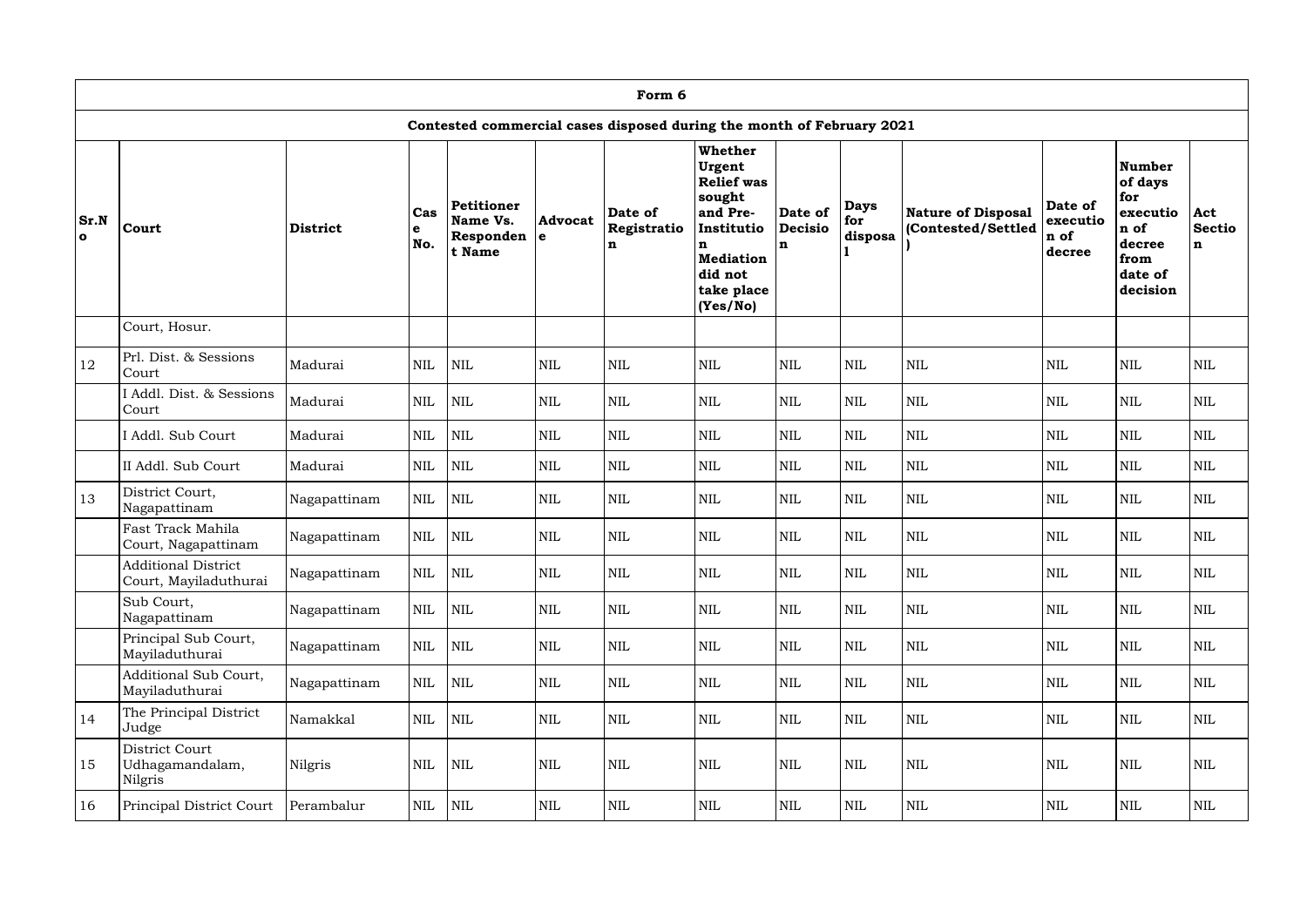|                      | Form 6                                                 |                    |                 |                                                      |                     |                                                                       |                                                                                                                                                 |                                |                               |                                          |                                       |                                                                                              |                           |
|----------------------|--------------------------------------------------------|--------------------|-----------------|------------------------------------------------------|---------------------|-----------------------------------------------------------------------|-------------------------------------------------------------------------------------------------------------------------------------------------|--------------------------------|-------------------------------|------------------------------------------|---------------------------------------|----------------------------------------------------------------------------------------------|---------------------------|
|                      |                                                        |                    |                 |                                                      |                     | Contested commercial cases disposed during the month of February 2021 |                                                                                                                                                 |                                |                               |                                          |                                       |                                                                                              |                           |
| Sr.N<br>$\mathbf{o}$ | Court                                                  | District           | Cas<br>e<br>No. | <b>Petitioner</b><br>Name Vs.<br>Responden<br>t Name | <b>Advocat</b><br>e | Date of<br>Registratio<br>n                                           | <b>Whether</b><br>Urgent<br><b>Relief</b> was<br>sought<br>and Pre-<br>Institutio<br>n<br><b>Mediation</b><br>did not<br>take place<br>(Yes/No) | Date of<br><b>Decisio</b><br>n | <b>Days</b><br>for<br>disposa | Nature of Disposal<br>(Contested/Settled | Date of<br>executio<br>n of<br>decree | <b>Number</b><br>of days<br>for<br>executio<br>n of<br>decree<br>from<br>date of<br>decision | Act<br><b>Sectio</b><br>n |
|                      | Mahila Court                                           | Perambalur         | $\text{NIL}$    | $\mbox{NIL}$                                         | $\mbox{NIL}$        | $\mbox{NIL}$                                                          | $\mbox{NIL}$                                                                                                                                    | <b>NIL</b>                     | <b>NIL</b>                    | $\mbox{NIL}$                             | <b>NIL</b>                            | $\mbox{NIL}$                                                                                 | $\mbox{NIL}$              |
|                      | Sub Court                                              | Perambalur         | $\text{NIL}$    | $\mbox{NIL}$                                         | $\mbox{NIL}$        | $\mbox{NIL}$                                                          | $\mbox{NIL}$                                                                                                                                    | <b>NIL</b>                     | <b>NIL</b>                    | $\mbox{NIL}$                             | <b>NIL</b>                            | $\mbox{NIL}$                                                                                 | $\mbox{NIL}$              |
| 17                   | The Principal District<br>Court                        | Pudukottai         | <b>NIL</b>      | $\mbox{NIL}$                                         | $\mbox{NIL}$        | $\mbox{NIL}$                                                          | <b>NIL</b>                                                                                                                                      | <b>NIL</b>                     | <b>NIL</b>                    | $\mbox{NIL}$                             | <b>NIL</b>                            | $\mbox{NIL}$                                                                                 | $\mbox{NIL}$              |
|                      | The Additional District<br>Court                       | Pudukottai         | <b>NIL</b>      | $\mbox{NIL}$                                         | $\mbox{NIL}$        | <b>NIL</b>                                                            | $\mbox{NIL}$                                                                                                                                    | <b>NIL</b>                     | $\mbox{NIL}$                  | $\mbox{NIL}$                             | <b>NIL</b>                            | $\mbox{NIL}$                                                                                 | $\mbox{NIL}$              |
|                      | The Principal Sub Court   Pudukottai                   |                    | <b>NIL</b>      | <b>NIL</b>                                           | NIL                 | $\mbox{NIL}$                                                          | <b>NIL</b>                                                                                                                                      | <b>NIL</b>                     | <b>NIL</b>                    | $\mbox{NIL}$                             | <b>NIL</b>                            | $\mbox{NIL}$                                                                                 | <b>NIL</b>                |
|                      | The Additional Sub<br>Court                            | Pudukottai         | <b>NIL</b>      | $\mbox{NIL}$                                         | $\mbox{NIL}$        | $\mbox{NIL}$                                                          | <b>NIL</b>                                                                                                                                      | <b>NIL</b>                     | <b>NIL</b>                    | $\mbox{NIL}$                             | <b>NIL</b>                            | $\mbox{NIL}$                                                                                 | $\mbox{NIL}$              |
| 18                   | Principal District Court                               | Ramanathapura<br>m | <b>NIL</b>      | $\mbox{NIL}$                                         | <b>NIL</b>          | $\mbox{NIL}$                                                          | $\mbox{NIL}$                                                                                                                                    | $\mbox{NIL}$                   | <b>NIL</b>                    | $\mbox{NIL}$                             | <b>NIL</b>                            | <b>NIL</b>                                                                                   | <b>NIL</b>                |
| 19                   | Principal District Court,<br>Salem.                    | Salem              | $\mbox{NIL}$    | NIL                                                  | $\mbox{NIL}$        | $\mbox{NIL}$                                                          | $\mbox{NIL}$                                                                                                                                    | <b>NIL</b>                     | $\mbox{NIL}$                  | <b>NIL</b>                               | $\mbox{NIL}$                          | $\mbox{NIL}$                                                                                 | <b>NIL</b>                |
| 20                   | Principal District and<br>Sessions Court               | Sivagangai         | $\mbox{NIL}$    | NIL                                                  | $\mbox{NIL}$        | NIL                                                                   | NIL                                                                                                                                             | $\mbox{NIL}$                   | <b>NIL</b>                    | <b>NIL</b>                               | <b>NIL</b>                            | <b>NIL</b>                                                                                   | $\mbox{NIL}$              |
| 21                   | Prl. District Court                                    | Thanjavur          | $\mbox{NIL}$    | <b>NIL</b>                                           | $\mbox{NIL}$        | <b>NIL</b>                                                            | NIL                                                                                                                                             | $\mbox{NIL}$                   | $\mbox{NIL}$                  | <b>NIL</b>                               | $\mbox{NIL}$                          | $\mbox{NIL}$                                                                                 | <b>NIL</b>                |
|                      | <b>III Additional District</b><br>Judge, Pattukkottai. | Thanjavur          | $\mbox{NIL}$    | <b>NIL</b>                                           | $\mbox{NIL}$        | <b>NIL</b>                                                            | NIL                                                                                                                                             | $\mbox{NIL}$                   | <b>NIL</b>                    | <b>NIL</b>                               | <b>NIL</b>                            | $\mbox{NIL}$                                                                                 | NIL                       |
| 22                   | Principal District Court                               | Theni              | <b>NIL</b>      | NIL                                                  | $\text{NIL}$        | NIL                                                                   | NIL                                                                                                                                             | $\mbox{NIL}$                   | <b>NIL</b>                    | <b>NIL</b>                               | <b>NIL</b>                            | $\mbox{NIL}$                                                                                 | <b>NIL</b>                |
| 23                   | Principal District Court,<br>Thoothukudi               | Thoothukudi        | $\mbox{NIL}$    | NIL                                                  | $\text{NIL}$        | <b>NIL</b>                                                            | NIL                                                                                                                                             | $\mbox{NIL}$                   | <b>NIL</b>                    | <b>NIL</b>                               | $\mbox{NIL}$                          | $\mbox{NIL}$                                                                                 | NIL                       |
| 24                   | Principal District Court                               | Tiruchirappalli    | $\mbox{NIL}$    | NIL                                                  | $\mbox{NIL}$        | <b>NIL</b>                                                            | NIL                                                                                                                                             | $\mbox{NIL}$                   | <b>NIL</b>                    | <b>NIL</b>                               | $\mbox{NIL}$                          | $\mbox{NIL}$                                                                                 | NIL                       |
|                      | <b>II</b> Additional District<br>Court                 | Tiruchirappalli    | $\mbox{NIL}$    | NIL                                                  | $\text{NIL}$        | <b>NIL</b>                                                            | NIL                                                                                                                                             | $\mbox{NIL}$                   | <b>NIL</b>                    | <b>NIL</b>                               | $\mbox{NIL}$                          | <b>NIL</b>                                                                                   | NIL                       |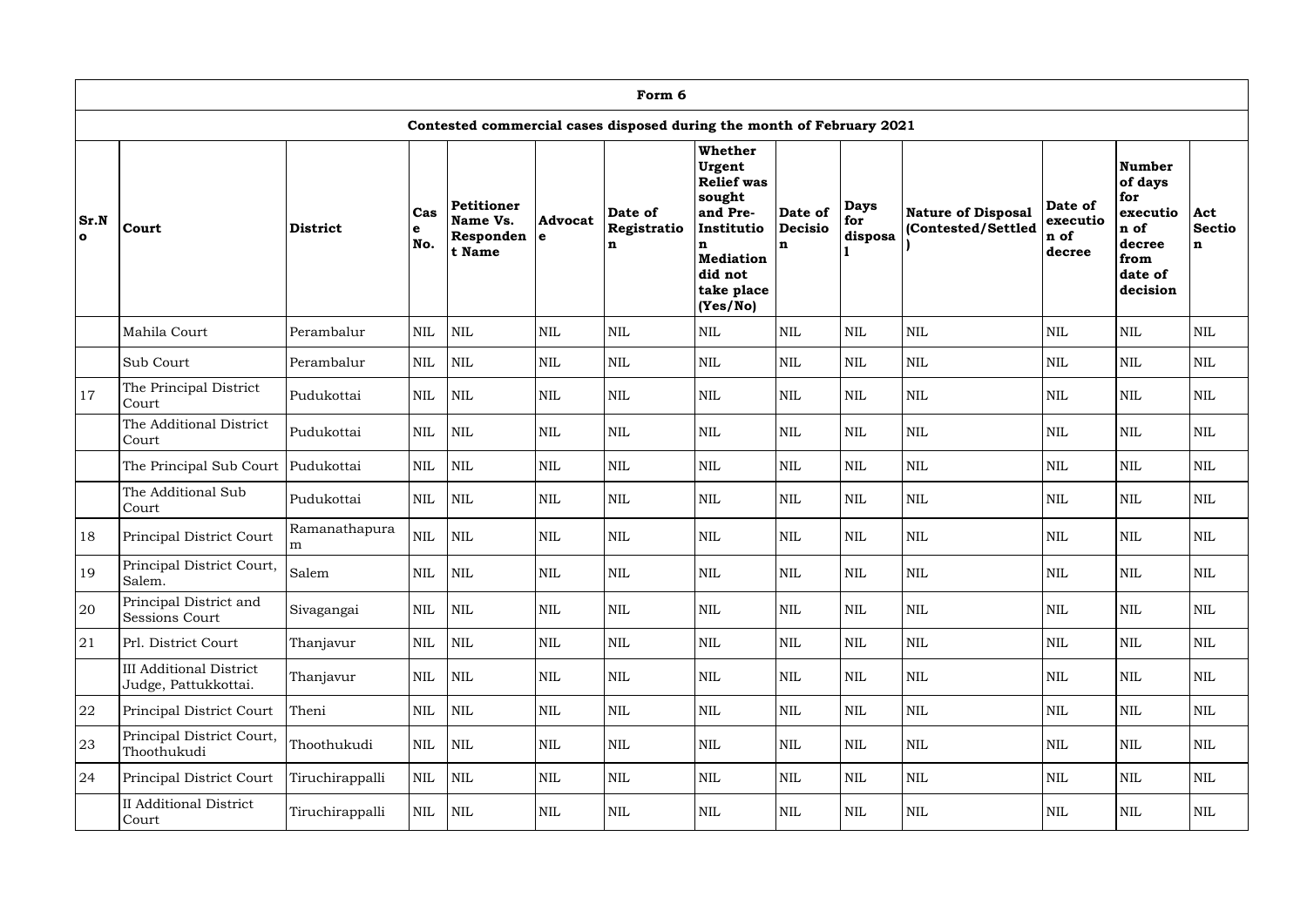|                      | Form 6                                                                |                |                   |                                               |                       |                             |                                                                                                                                                 |                                          |                               |                                          |                                       |                                                                                              |                           |
|----------------------|-----------------------------------------------------------------------|----------------|-------------------|-----------------------------------------------|-----------------------|-----------------------------|-------------------------------------------------------------------------------------------------------------------------------------------------|------------------------------------------|-------------------------------|------------------------------------------|---------------------------------------|----------------------------------------------------------------------------------------------|---------------------------|
|                      | Contested commercial cases disposed during the month of February 2021 |                |                   |                                               |                       |                             |                                                                                                                                                 |                                          |                               |                                          |                                       |                                                                                              |                           |
| Sr.N<br>$\mathbf{o}$ | Court                                                                 | District       | Cas<br>l e<br>No. | Petitioner<br>Name Vs.<br>Responden<br>t Name | <b>Advocat</b><br>l e | Date of<br>Registratio<br>n | <b>Whether</b><br>Urgent<br><b>Relief</b> was<br>sought<br>and Pre-<br>Institutio<br>n<br><b>Mediation</b><br>did not<br>take place<br>(Yes/No) | Date of<br><b>Decisio</b><br>$\mathbf n$ | <b>Days</b><br>for<br>disposa | Nature of Disposal<br>(Contested/Settled | Date of<br>executio<br>n of<br>decree | <b>Number</b><br>of days<br>for<br>executio<br>n of<br>decree<br>from<br>date of<br>decision | Act<br><b>Sectio</b><br>n |
| 25                   | Principal District Court                                              | Tirunelveli    | <b>NIL</b>        | <b>NIL</b>                                    | NIL                   | <b>NIL</b>                  | <b>NIL</b>                                                                                                                                      | <b>NIL</b>                               | <b>NIL</b>                    | $\mbox{NIL}$                             | <b>NIL</b>                            | <b>NIL</b>                                                                                   | <b>NIL</b>                |
| 26                   | Principal Subordinate<br>Court, Tiruppur                              | Tiruppur       | <b>NIL</b>        | <b>NIL</b>                                    | $\mbox{NIL}$          | <b>NIL</b>                  | <b>NIL</b>                                                                                                                                      | <b>NIL</b>                               | $\mbox{NIL}$                  | $\mbox{NIL}$                             | <b>NIL</b>                            | <b>NIL</b>                                                                                   | <b>NIL</b>                |
|                      | Additional Sub Court,<br>Tiruppur                                     | Tiruppur       | <b>NIL</b>        | $\mbox{NIL}$                                  | <b>NIL</b>            | <b>NIL</b>                  | <b>NIL</b>                                                                                                                                      | <b>NIL</b>                               | <b>NIL</b>                    | <b>NIL</b>                               | <b>NIL</b>                            | $\mbox{NIL}$                                                                                 | $\mbox{NIL}$              |
| 27                   | Principal District Court,<br>Tiruvallur                               | Tiruvallur     | <b>NIL</b>        | <b>NIL</b>                                    | <b>NIL</b>            | <b>NIL</b>                  | <b>NIL</b>                                                                                                                                      | <b>NIL</b>                               | <b>NIL</b>                    | <b>NIL</b>                               | <b>NIL</b>                            | <b>NIL</b>                                                                                   | <b>NIL</b>                |
|                      | The I Additional District<br>and Sessions Court,<br>Tiruvallur.       | Tiruvallur     | <b>NIL</b>        | <b>NIL</b>                                    | <b>NIL</b>            | $\mbox{NIL}$                | <b>NIL</b>                                                                                                                                      | <b>NIL</b>                               | <b>NIL</b>                    | <b>NIL</b>                               | <b>NIL</b>                            | $\mbox{NIL}$                                                                                 | $\mbox{NIL}$              |
|                      | The II Additional District<br>and Sessions Court,<br>Poonamallee.     | Tiruvallur     | <b>NIL</b>        | <b>NIL</b>                                    | <b>NIL</b>            | $\mbox{NIL}$                | <b>NIL</b>                                                                                                                                      | <b>NIL</b>                               | <b>NIL</b>                    | <b>NIL</b>                               | <b>NIL</b>                            | $\mbox{NIL}$                                                                                 | $\mbox{NIL}$              |
|                      | The III Additional<br>District and Sessions<br>Court, Poonamallee.    | Tiruvallur     | <b>NIL</b>        | <b>NIL</b>                                    | $\mbox{NIL}$          | <b>NIL</b>                  | $\mbox{NIL}$                                                                                                                                    | $\mbox{NIL}$                             | <b>NIL</b>                    | <b>NIL</b>                               | <b>NIL</b>                            | $\mbox{NIL}$                                                                                 | $\mbox{NIL}$              |
|                      | The IV Additional<br>District and Sessions<br>Court, Ponneri.         | Tiruvallur     | <b>NIL</b>        | <b>NIL</b>                                    | <b>NIL</b>            | <b>NIL</b>                  | <b>NIL</b>                                                                                                                                      | <b>NIL</b>                               | <b>NIL</b>                    | <b>NIL</b>                               | <b>NIL</b>                            | <b>NIL</b>                                                                                   | <b>NIL</b>                |
|                      | The Sub Court,<br>Tiruvallur.                                         | Tiruvallur     | NIL               | NIL                                           | <b>NIL</b>            | <b>NIL</b>                  | <b>NIL</b>                                                                                                                                      | $\mbox{NIL}$                             | $\mbox{NIL}$                  | <b>NIL</b>                               | $\mbox{NIL}$                          | $\mbox{NIL}$                                                                                 | <b>NIL</b>                |
|                      | The Sub Court,<br>Poonamallee.                                        | Tiruvallur     | <b>NIL</b>        | <b>NIL</b>                                    | NIL                   | NIL                         | <b>NIL</b>                                                                                                                                      | $\mbox{NIL}$                             | <b>NIL</b>                    | <b>NIL</b>                               | <b>NIL</b>                            | <b>NIL</b>                                                                                   | NIL                       |
|                      | The Sub Court,<br>Tiruttani.                                          | Tiruvallur     | <b>NIL</b>        | NIL                                           | NIL                   | <b>NIL</b>                  | <b>NIL</b>                                                                                                                                      | <b>NIL</b>                               | <b>NIL</b>                    | <b>NIL</b>                               | <b>NIL</b>                            | <b>NIL</b>                                                                                   | NIL                       |
| 28                   | Principal District Court,<br>Tiruvannamalai.                          | Tiruvannamalai | <b>NIL</b>        | NIL                                           | NIL                   | <b>NIL</b>                  | <b>NIL</b>                                                                                                                                      | <b>NIL</b>                               | <b>NIL</b>                    | <b>NIL</b>                               | <b>NIL</b>                            | <b>NIL</b>                                                                                   | NIL                       |
|                      | Additional District Court Tiruvannamalai                              |                | <b>NIL</b>        | NIL                                           | $\mbox{NIL}$          | NIL                         | NIL                                                                                                                                             | $\mbox{NIL}$                             | NIL                           | <b>NIL</b>                               | <b>NIL</b>                            | <b>NIL</b>                                                                                   | NIL                       |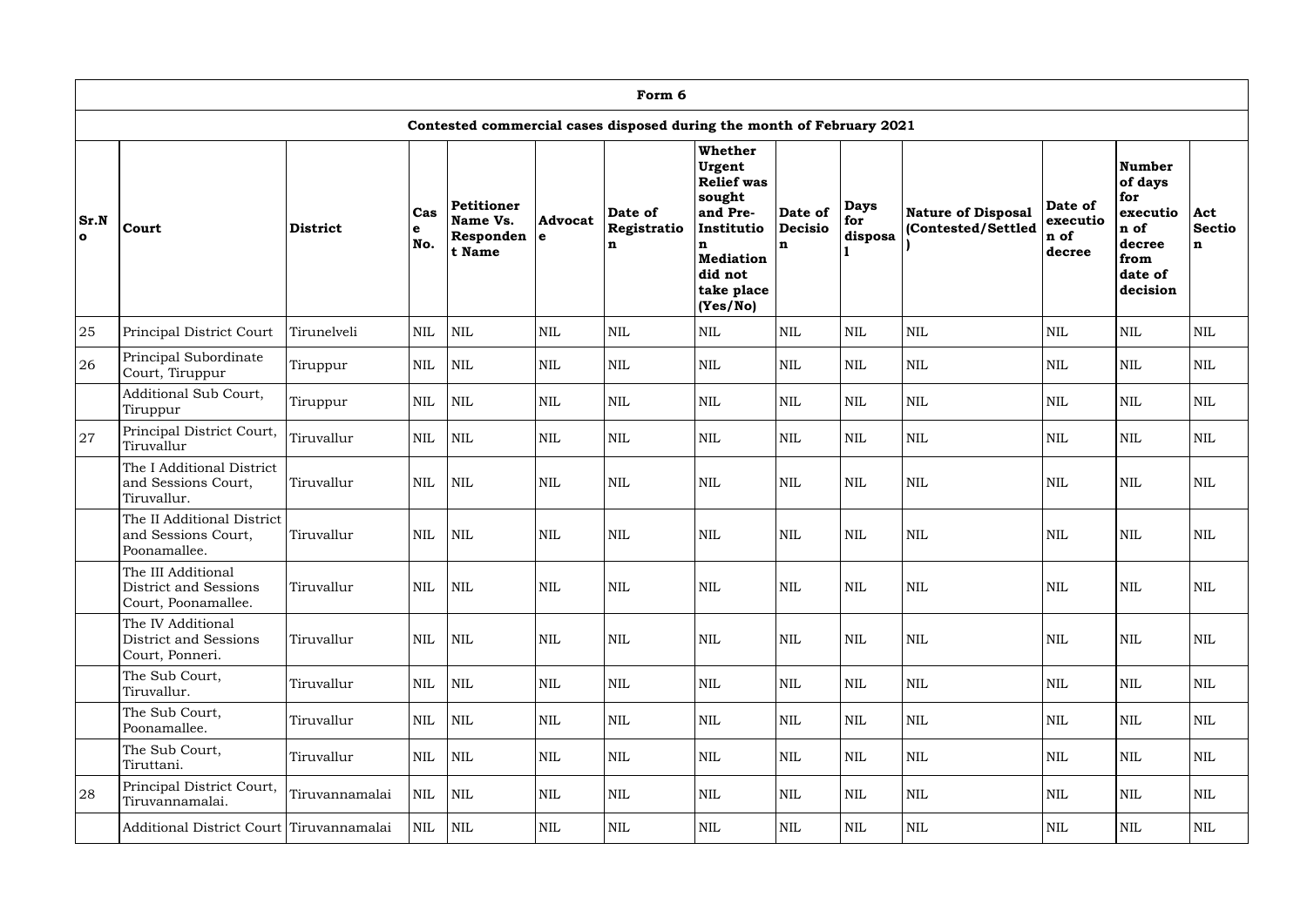|                      | Form 6                                                                |              |                   |                                               |                               |                                       |                                                                                                                                                 |                                |                                 |                                                 |                                       |                                                                                       |                                     |
|----------------------|-----------------------------------------------------------------------|--------------|-------------------|-----------------------------------------------|-------------------------------|---------------------------------------|-------------------------------------------------------------------------------------------------------------------------------------------------|--------------------------------|---------------------------------|-------------------------------------------------|---------------------------------------|---------------------------------------------------------------------------------------|-------------------------------------|
|                      | Contested commercial cases disposed during the month of February 2021 |              |                   |                                               |                               |                                       |                                                                                                                                                 |                                |                                 |                                                 |                                       |                                                                                       |                                     |
| Sr.N<br>$\mathbf{o}$ | Court                                                                 | District     | Cas<br>l e<br>No. | Petitioner<br>Name Vs.<br>Responden<br>t Name | <b>Advocat</b><br>$\mathbf e$ | Date of<br>Registratio<br>$\mathbf n$ | <b>Whether</b><br>Urgent<br><b>Relief was</b><br>sought<br>and Pre-<br>Institutio<br>n<br><b>Mediation</b><br>did not<br>take place<br>(Yes/No) | Date of<br><b>Decisio</b><br>n | <b>Days</b><br>  for<br>disposa | <b>Nature of Disposal</b><br>(Contested/Settled | Date of<br>executio<br>n of<br>decree | Number<br>of days<br>for<br>executio<br>n of<br>decree<br>from<br>date of<br>decision | Act<br><b>Sectio</b><br>$\mathbf n$ |
|                      | (FTC), Arni                                                           |              |                   |                                               |                               |                                       |                                                                                                                                                 |                                |                                 |                                                 |                                       |                                                                                       |                                     |
| 29                   | Principal District Court                                              | Tiruvarur    | <b>NIL</b>        | <b>NIL</b>                                    | $\mbox{NIL}$                  | <b>NIL</b>                            | $\mbox{NIL}$                                                                                                                                    | <b>NIL</b>                     | <b>NIL</b>                      | <b>NIL</b>                                      | <b>NIL</b>                            | <b>NIL</b>                                                                            | <b>NIL</b>                          |
| 30                   | Principal District Court,<br>Vellore                                  | Vellore      | <b>NIL</b>        | <b>NIL</b>                                    | $\mbox{NIL}$                  | $\mbox{NIL}$                          | $\mbox{NIL}$                                                                                                                                    | <b>NIL</b>                     | $\mbox{NIL}$                    | <b>NIL</b>                                      | <b>NIL</b>                            | $\mbox{NIL}$                                                                          | <b>NIL</b>                          |
| 31                   | Principal District Court                                              | Villupuram   | <b>NIL</b>        | <b>NIL</b>                                    | <b>NIL</b>                    | <b>NIL</b>                            | <b>NIL</b>                                                                                                                                      | <b>NIL</b>                     | <b>NIL</b>                      | <b>NIL</b>                                      | <b>NIL</b>                            | <b>NIL</b>                                                                            | <b>NIL</b>                          |
| 32                   | Principal District Court,<br>Srivillliputtur                          | Virudhunagar | <b>NIL</b>        | <b>NIL</b>                                    | $\mbox{NIL}$                  | <b>NIL</b>                            | $\mbox{NIL}$                                                                                                                                    | <b>NIL</b>                     | <b>NIL</b>                      | <b>NIL</b>                                      | <b>NIL</b>                            | $\mbox{NIL}$                                                                          | <b>NIL</b>                          |
|                      | Sub Court, Sivakasi                                                   | Virudhunagar | <b>NIL</b>        | <b>NIL</b>                                    | NIL                           | <b>NIL</b>                            | <b>NIL</b>                                                                                                                                      | <b>NIL</b>                     | <b>NIL</b>                      | <b>NIL</b>                                      | <b>NIL</b>                            | <b>NIL</b>                                                                            | <b>NIL</b>                          |
| 33                   | Principal District Judge                                              | Puducherry   | <b>NIL</b>        | $\mbox{NIL}$                                  | NIL                           | $\mbox{NIL}$                          | <b>NIL</b>                                                                                                                                      | <b>NIL</b>                     | $\mbox{NIL}$                    | <b>NIL</b>                                      | <b>NIL</b>                            | $\mbox{NIL}$                                                                          | <b>NIL</b>                          |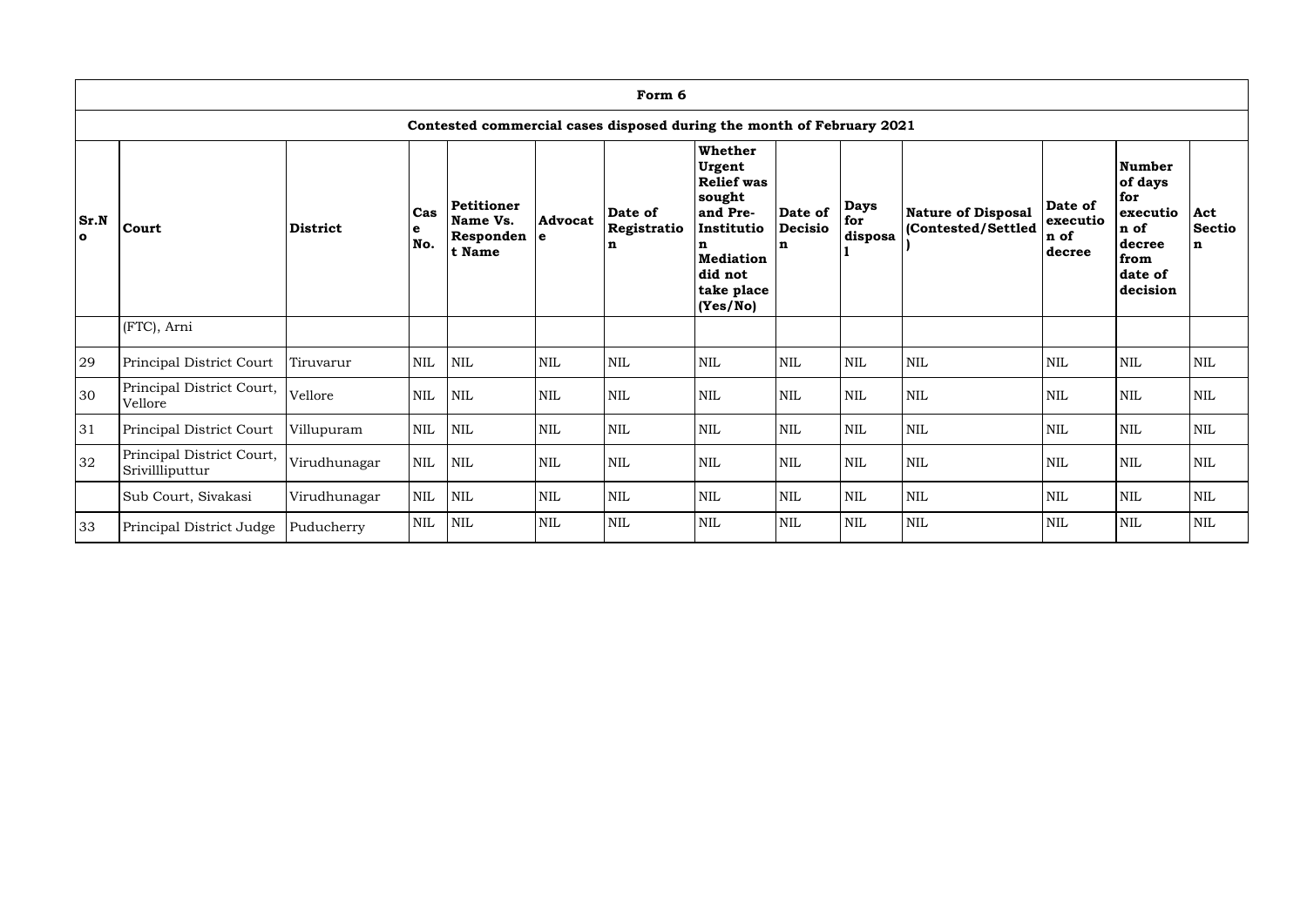|                 | Form 7                                                        |                                                                                              |                         |                                                                   |                                                                    |                                                                          |  |  |
|-----------------|---------------------------------------------------------------|----------------------------------------------------------------------------------------------|-------------------------|-------------------------------------------------------------------|--------------------------------------------------------------------|--------------------------------------------------------------------------|--|--|
|                 | Summary of Commercial Cases during the month of February 2021 |                                                                                              |                         |                                                                   |                                                                    |                                                                          |  |  |
|                 | Sr.No   Court                                                 | <b>Total number of</b><br>cases pending on<br><b>District</b><br>the 1st day of the<br>month |                         | <b>Total number of</b><br>cases instituted<br>during the<br>month | <b>Total number</b><br>of cases<br>disposed<br>during the<br>month | <b>Total number</b><br>of cases<br>pending at<br>the end of the<br>month |  |  |
| $\mathbf{1}$    | Principal District Court                                      | Ariyalur                                                                                     | $\overline{0}$          | $\overline{0}$                                                    | $\overline{0}$                                                     | $\overline{0}$                                                           |  |  |
|                 |                                                               | <b>Ariyalur Total</b>                                                                        | $\mathbf 0$             | 0                                                                 | $\mathbf 0$                                                        | $\mathbf 0$                                                              |  |  |
| $\overline{2}$  | Principal Judge's Court                                       | Chennai                                                                                      | 6                       | 3                                                                 | $\overline{O}$                                                     | 9                                                                        |  |  |
|                 |                                                               | <b>Chennai Total</b>                                                                         | 6                       | 3                                                                 | $\mathbf 0$                                                        | $\boldsymbol{9}$                                                         |  |  |
| $\mathfrak{Z}$  | Prl. District Court, CBE.                                     | Coimbatore                                                                                   | 167                     | 9                                                                 | $\overline{0}$                                                     | 176                                                                      |  |  |
|                 | I Addl.District Court, CBE                                    | Coimbatore                                                                                   | 10                      | $\overline{0}$                                                    | $\overline{O}$                                                     | 10                                                                       |  |  |
|                 | III Addl. Dist. Court, CBE                                    | Coimbatore                                                                                   | 26                      | $\overline{0}$                                                    | $\overline{0}$                                                     | 26                                                                       |  |  |
|                 | IV Addl. Dist. Court, CBE                                     | Coimbatore                                                                                   | 35                      | $\overline{0}$                                                    | $\overline{O}$                                                     | 35                                                                       |  |  |
|                 | V Addl. Dist. Court, CBE                                      | Coimbatore                                                                                   | 34                      | $\overline{0}$                                                    | $\overline{0}$                                                     | 34                                                                       |  |  |
|                 |                                                               | <b>Coimbatore Total</b>                                                                      | 272                     | 9                                                                 | $\mathbf 0$                                                        | 281                                                                      |  |  |
| $\overline{4}$  | Principal District and Sessions Court, Cuddalore              | Cuddalore                                                                                    | $\overline{7}$          |                                                                   | $\overline{0}$                                                     | 8                                                                        |  |  |
|                 | All other Courts                                              | Cuddalore                                                                                    | $\overline{0}$          | $\overline{0}$                                                    | $\overline{O}$                                                     | $\overline{0}$                                                           |  |  |
|                 |                                                               | <b>Cuddalore Total</b>                                                                       | $\overline{\mathbf{7}}$ |                                                                   | $\mathbf 0$                                                        | 8                                                                        |  |  |
| $5\overline{)}$ | Principal District Court, Dharmapuri.                         | Dharmapuri                                                                                   | 11                      | $\overline{0}$                                                    | $\overline{0}$                                                     | 11                                                                       |  |  |
|                 | Judicial Magistrate No.II, Dharmapuri.                        | Dharmapuri                                                                                   | $\overline{0}$          | $\overline{0}$                                                    | $\overline{O}$                                                     | $\overline{0}$                                                           |  |  |
|                 |                                                               | Dharmapuri Total                                                                             | 11                      | 0                                                                 | $\mathbf 0$                                                        | 11                                                                       |  |  |
| 6               | Principal District Court, Dindigul                            | Dindigul                                                                                     | 70                      | $\overline{2}$                                                    | $\overline{O}$                                                     | 72                                                                       |  |  |
|                 |                                                               | <b>Dindigul Total</b>                                                                        | 70                      | $\overline{\mathbf{2}}$                                           | $\mathbf 0$                                                        | $\overline{72}$                                                          |  |  |
| $\overline{7}$  | Principal District Court, Erode                               | Erode                                                                                        | 32                      | $\overline{0}$                                                    | $\overline{O}$                                                     | 32                                                                       |  |  |
|                 | I Additional District Court, Erode                            | Erode                                                                                        |                         | $\overline{0}$                                                    | $\overline{0}$                                                     | $\mathbf{1}$                                                             |  |  |
|                 | Principal Subordinate Court, Erode                            | Erode                                                                                        | 18                      |                                                                   | $\boldsymbol{0}$                                                   | 19                                                                       |  |  |
|                 | I Additional Subordinate Court, Erode                         | Erode                                                                                        | 13                      | 3                                                                 | $\overline{0}$                                                     | 16                                                                       |  |  |
|                 | II Additional Subordinate Court, Erode                        | Erode                                                                                        | $\overline{4}$          | $\boldsymbol{0}$                                                  | $\overline{O}$                                                     | $\overline{4}$                                                           |  |  |
|                 | Sub Court, Gobichettipalayam                                  | Erode                                                                                        |                         | $\overline{0}$                                                    | $\overline{O}$                                                     | $\mathbf{1}$                                                             |  |  |
|                 |                                                               | <b>Erode Total</b>                                                                           | 69                      | 4                                                                 | $\mathbf 0$                                                        | 73                                                                       |  |  |
| 8               | Principal District Court, Chengalpattu                        | Kancheepuram                                                                                 | 42                      |                                                                   | $\boldsymbol{0}$                                                   | 43                                                                       |  |  |
|                 |                                                               | <b>Kancheepuram Total</b>                                                                    | 42                      |                                                                   | $\mathbf 0$                                                        | 43                                                                       |  |  |
| 9               | Principal District Court                                      | Kanniya Kumari                                                                               | 36                      | 5                                                                 | $\overline{O}$                                                     | 41                                                                       |  |  |
|                 |                                                               | Kanniya Kumari Total                                                                         | 36                      | 5                                                                 | 0                                                                  | 41                                                                       |  |  |
| 10              | Principal District Court                                      | Karur                                                                                        | $5\phantom{.}$          | $\overline{0}$                                                    | $\overline{O}$                                                     | $\sqrt{5}$                                                               |  |  |
|                 |                                                               | <b>Karur Total</b>                                                                           | 5                       | 0                                                                 | $\mathbf 0$                                                        | 5                                                                        |  |  |
| 11              | Principal District Court, Krishnagiri                         | Krishnagiri                                                                                  | 3                       | $\overline{O}$                                                    | $\overline{0}$                                                     | 3                                                                        |  |  |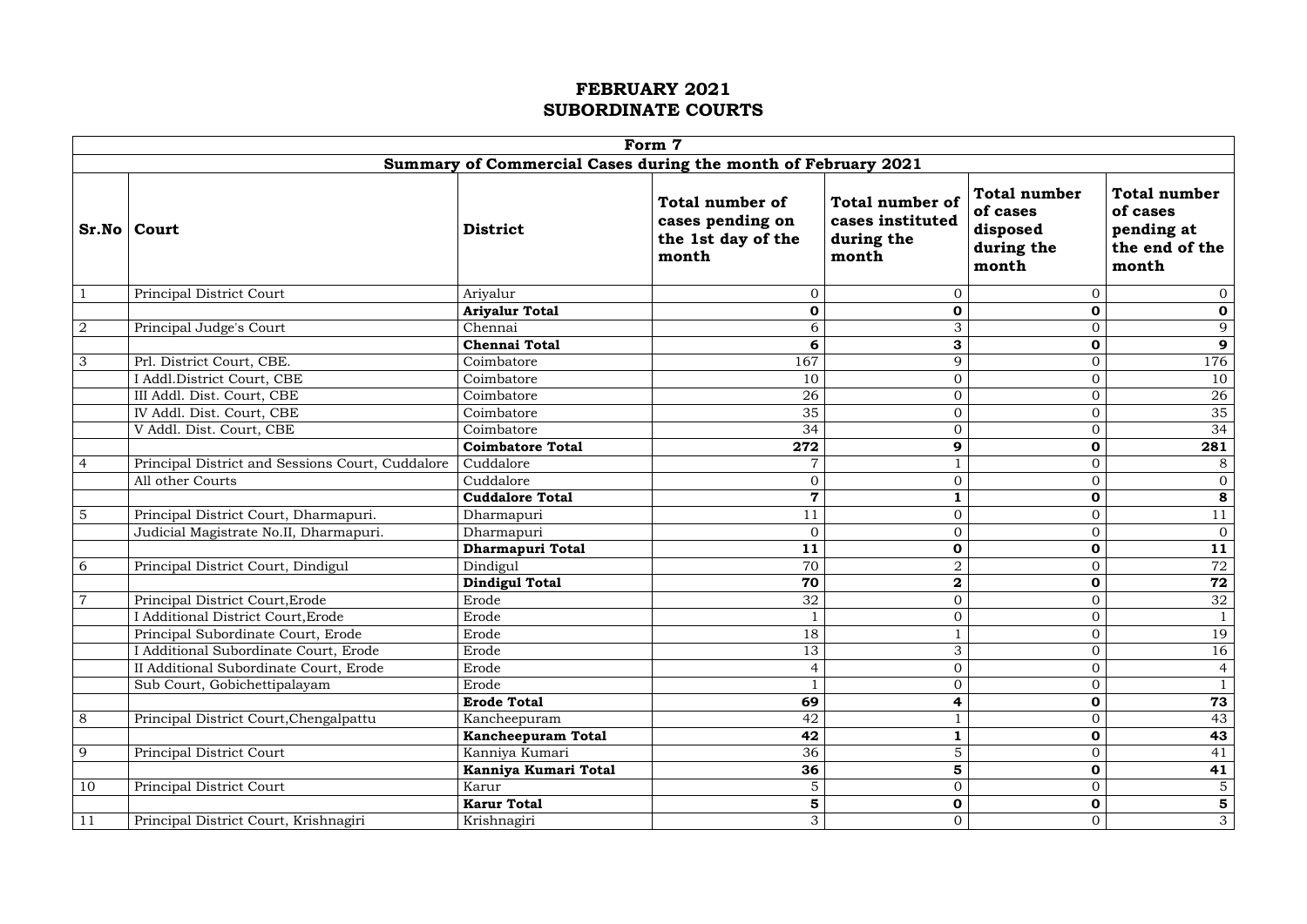|    |                                              |                                                               | Form 7                                                                    |                                                                   |                                                                    |                                                                          |
|----|----------------------------------------------|---------------------------------------------------------------|---------------------------------------------------------------------------|-------------------------------------------------------------------|--------------------------------------------------------------------|--------------------------------------------------------------------------|
|    |                                              | Summary of Commercial Cases during the month of February 2021 |                                                                           |                                                                   |                                                                    |                                                                          |
|    | Sr.No   Court                                | <b>District</b>                                               | <b>Total number of</b><br>cases pending on<br>the 1st day of the<br>month | <b>Total number of</b><br>cases instituted<br>during the<br>month | <b>Total number</b><br>of cases<br>disposed<br>during the<br>month | <b>Total number</b><br>of cases<br>pending at<br>the end of the<br>month |
|    | Additional District Court, Krishnagiri       | Krishnagiri                                                   |                                                                           | $\overline{0}$                                                    | $\overline{0}$                                                     |                                                                          |
|    | Additional District Court, Hosur.            | Krishnagiri                                                   | 40                                                                        | $\overline{0}$                                                    | $\overline{0}$                                                     | 40                                                                       |
|    |                                              | Krishnagiri Total                                             | 44                                                                        | $\mathbf 0$                                                       | $\mathbf 0$                                                        | 44                                                                       |
| 12 | Prl. Dist. & Sessions Court                  | Madurai                                                       | 59                                                                        | 12                                                                |                                                                    | 70                                                                       |
|    | I Addl. Dist. & Sessions Court               | Madurai                                                       | $\overline{2}$                                                            | $\overline{0}$                                                    | $\overline{0}$                                                     | $\overline{2}$                                                           |
|    | I Addl. Sub Court                            | Madurai                                                       | 3                                                                         | $\overline{O}$                                                    | $\overline{0}$                                                     | $\mathfrak{Z}$                                                           |
|    | II Addl. Sub Court                           | Madurai                                                       | $\overline{2}$                                                            | $\overline{0}$                                                    | $\overline{0}$                                                     | $\overline{a}$                                                           |
|    |                                              | <b>Madurai Total</b>                                          | 66                                                                        | 12                                                                | $\mathbf 1$                                                        | 77                                                                       |
| 13 | District Court, Nagapattinam                 | Nagapattinam                                                  | $\overline{0}$                                                            | $\overline{0}$                                                    | $\overline{0}$                                                     | $\overline{0}$                                                           |
|    | Fast Track Mahila Court, Nagapattinam        | Nagapattinam                                                  | $\overline{0}$                                                            | $\overline{O}$                                                    | $\overline{0}$                                                     | $\overline{0}$                                                           |
|    | Additional District Court, Mayiladuthurai    | Nagapattinam                                                  | $\overline{0}$                                                            | $\overline{0}$                                                    | $\overline{O}$                                                     | $\overline{0}$                                                           |
|    | Sub Court, Nagapattinam                      | Nagapattinam                                                  | $\overline{0}$                                                            | $\overline{0}$                                                    | $\overline{0}$                                                     | $\overline{0}$                                                           |
|    | Principal Sub Court, Mayiladuthurai          | Nagapattinam                                                  | $\overline{0}$                                                            | $\overline{0}$                                                    | $\overline{0}$                                                     | $\overline{0}$                                                           |
|    | Additional Sub Court, Mayiladuthurai         | Nagapattinam                                                  | $\overline{0}$                                                            | $\overline{O}$                                                    | $\overline{0}$                                                     | $\overline{0}$                                                           |
|    |                                              | <b>Nagapattinam Total</b>                                     | $\mathbf 0$                                                               | 0                                                                 | $\mathbf 0$                                                        | $\mathbf 0$                                                              |
| 14 | The Principal District Judge                 | Namakkal                                                      | 51                                                                        | 3                                                                 | $\overline{0}$                                                     | 54                                                                       |
|    |                                              | <b>Namakkal Total</b>                                         | 51                                                                        | 3                                                                 | $\mathbf 0$                                                        | 54                                                                       |
| 15 | District Court Udhagamandalam, Nilgiris      | Nilgiris                                                      | $\overline{2}$                                                            | $\overline{0}$                                                    | $\overline{0}$                                                     | $\overline{2}$                                                           |
|    | District Court Udhagamandalam, Nilgiris      | Nilgiris                                                      |                                                                           | $\overline{O}$                                                    | $\overline{0}$                                                     | $\mathbf{1}$                                                             |
|    |                                              | <b>Nilgiris Total</b>                                         | 3                                                                         | $\mathbf 0$                                                       | $\mathbf 0$                                                        | 3                                                                        |
| 16 | Principal District Court                     | Perambalur                                                    | $\overline{0}$                                                            | $\overline{O}$                                                    | $\boldsymbol{0}$                                                   | $\overline{0}$                                                           |
|    | Mahila Court                                 | Perambalur                                                    | $\overline{0}$                                                            | $\overline{O}$                                                    | $\overline{0}$                                                     | $\overline{0}$                                                           |
|    | Sub Court                                    | Perambalur                                                    | $\overline{0}$                                                            | $\overline{O}$                                                    | $\overline{0}$                                                     | $\overline{0}$                                                           |
|    |                                              | <b>Perambalur Total</b>                                       | $\mathbf 0$                                                               | $\mathbf 0$                                                       | $\mathbf 0$                                                        | $\mathbf 0$                                                              |
| 17 | The Principal District Court                 | Pudukottai                                                    | 6                                                                         | 61                                                                | $\overline{0}$                                                     | 67                                                                       |
|    | The Additional Sub Court                     | Pudukottai                                                    | 8                                                                         | $\overline{0}$                                                    | $\overline{0}$                                                     | 8                                                                        |
|    |                                              | Pudukottai Total*                                             | 14                                                                        | 61                                                                | $\mathbf 0$                                                        | 75                                                                       |
| 18 | Principal District Court                     | Ramanathapuram                                                |                                                                           | $\overline{0}$                                                    | $\boldsymbol{0}$                                                   |                                                                          |
|    |                                              | Ramanathapuram Total                                          |                                                                           | $\mathbf 0$                                                       | $\mathbf 0$                                                        | $\mathbf{1}$                                                             |
| 19 | Principal District Court, Salem.             | Salem                                                         | 88                                                                        | 21                                                                | 9                                                                  | 100                                                                      |
|    |                                              | <b>Salem Total</b>                                            | 88                                                                        | 21                                                                | 9                                                                  | 100                                                                      |
| 20 | Principal District and Sessions Court        | Sivagangai                                                    | $\overline{0}$                                                            | $\overline{0}$                                                    | $\mathbf 0$                                                        | $\overline{0}$                                                           |
|    |                                              | Sivagangai Total                                              | $\mathbf 0$                                                               | $\mathbf 0$                                                       | $\mathbf 0$                                                        | $\mathbf 0$                                                              |
| 21 | Prl. District Court                          | Thanjavur                                                     | 61                                                                        | $\overline{0}$                                                    | $\overline{0}$                                                     | 61                                                                       |
|    | III Additional District Judge, Pattukkottai. | Thanjavur                                                     | $\overline{2}$                                                            | $\overline{0}$                                                    | $\overline{0}$                                                     | $\overline{2}$                                                           |
|    |                                              | <b>Thanjavur Total</b>                                        | 63                                                                        | $\mathbf 0$                                                       | $\mathbf 0$                                                        | 63                                                                       |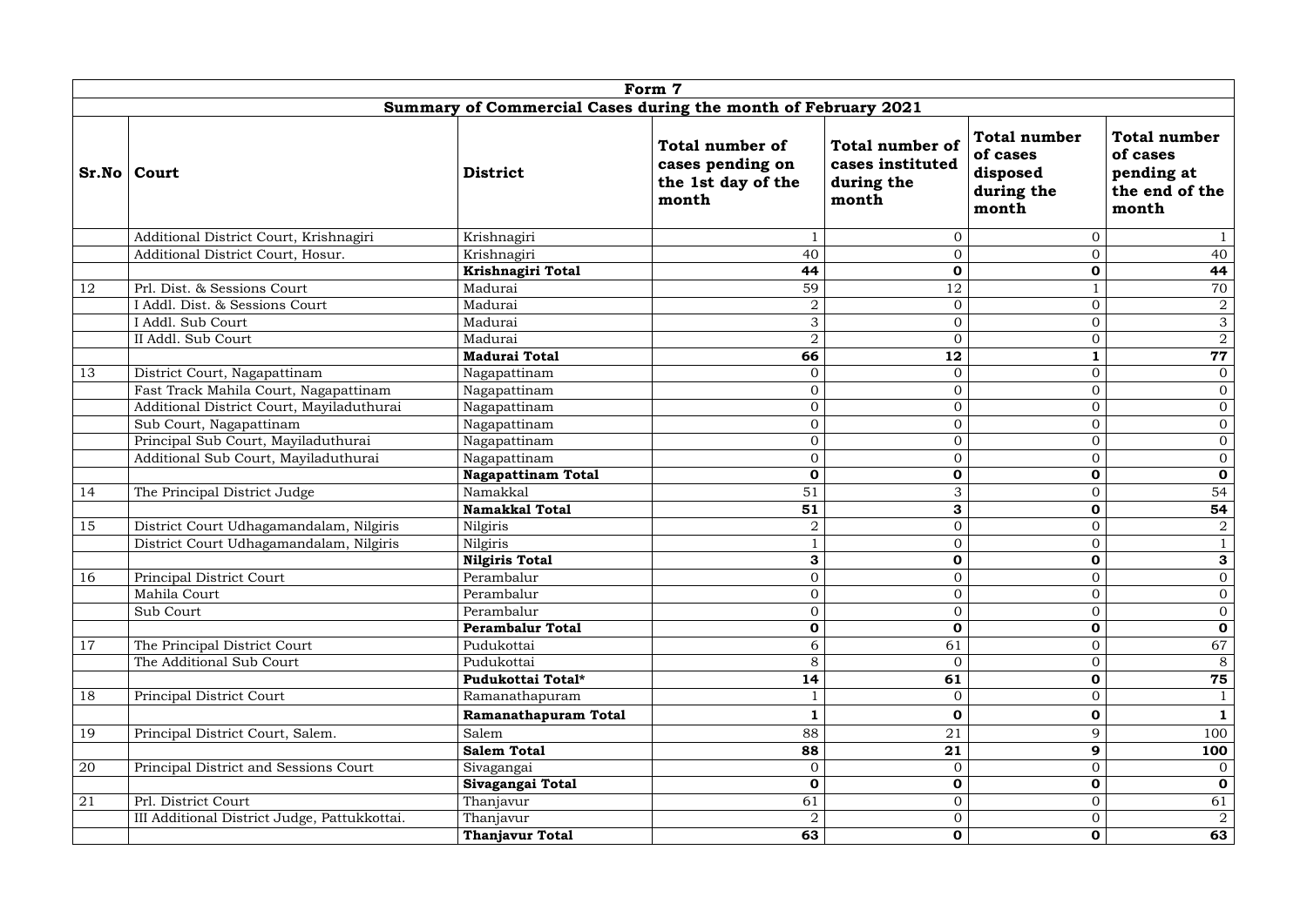|    |                                                                 |                                                               | Form 7                                                             |                                                                   |                                                                    |                                                                          |
|----|-----------------------------------------------------------------|---------------------------------------------------------------|--------------------------------------------------------------------|-------------------------------------------------------------------|--------------------------------------------------------------------|--------------------------------------------------------------------------|
|    |                                                                 | Summary of Commercial Cases during the month of February 2021 |                                                                    |                                                                   |                                                                    |                                                                          |
|    | Sr.No   Court                                                   | <b>District</b>                                               | Total number of<br>cases pending on<br>the 1st day of the<br>month | <b>Total number of</b><br>cases instituted<br>during the<br>month | <b>Total number</b><br>of cases<br>disposed<br>during the<br>month | <b>Total number</b><br>of cases<br>pending at<br>the end of the<br>month |
| 22 | Principal District Court                                        | Theni                                                         | $\overline{2}$                                                     | $\overline{0}$                                                    | $\overline{0}$                                                     | $\overline{2}$                                                           |
|    |                                                                 | <b>Theni Total</b>                                            | $\overline{\mathbf{2}}$                                            | $\mathbf 0$                                                       | $\mathbf 0$                                                        | $\mathbf 2$                                                              |
| 23 | Principal District Court, Thoothukudi                           | Thoothukudi                                                   | 30                                                                 | $\overline{2}$                                                    | $\overline{0}$                                                     | $\overline{32}$                                                          |
|    |                                                                 | Thoothukudi Total                                             | 30                                                                 | $\bf{2}$                                                          | $\mathbf 0$                                                        | 32                                                                       |
| 24 | Principal District Court                                        | Tiruchirappalli                                               | 23                                                                 | $\boldsymbol{0}$                                                  | $\mathbf{1}$                                                       | ${\bf 22}$                                                               |
|    | <b>II Additional District Court</b>                             | Tiruchirappalli                                               | $\Omega$                                                           | $\Omega$                                                          | $\overline{0}$                                                     | $\overline{0}$                                                           |
|    |                                                                 | Tiruchirappalli Total                                         | 23                                                                 | $\mathbf 0$                                                       | $\mathbf{1}$                                                       | 22                                                                       |
| 25 | Principal District Court                                        | Tirunelveli                                                   | 18                                                                 | $\overline{0}$                                                    | $\overline{0}$                                                     | 18                                                                       |
|    |                                                                 | <b>Tirunelveli Total</b>                                      | 18                                                                 | $\mathbf 0$                                                       | $\mathbf 0$                                                        | 18                                                                       |
| 26 | Principal District Court, Tiruppur                              | Tiruppur                                                      | 22                                                                 | 3                                                                 | $\overline{0}$                                                     | 25                                                                       |
|    | I Additional District Court, Tiruppur                           | Tiruppur                                                      | 52                                                                 | $\overline{0}$                                                    | $\overline{O}$                                                     | 52                                                                       |
|    | II Additional District Court, Tiruppur                          | Tiruppur                                                      | 21                                                                 | $\boldsymbol{0}$                                                  | $\overline{O}$                                                     | 21                                                                       |
|    | Principal Sub Court, Tiruppur                                   | Tiruppur                                                      | 95                                                                 | $\overline{O}$                                                    | $\overline{O}$                                                     | 95                                                                       |
|    | Additional Sub Court, Tiruppur                                  | Tiruppur                                                      | 74                                                                 | $\overline{O}$                                                    | $\overline{O}$                                                     | 74                                                                       |
|    | Sub Court, Udumalpet                                            | Tiruppur                                                      | 8                                                                  | $\overline{0}$                                                    | $\overline{0}$                                                     | 8                                                                        |
|    | Sub Court, Avinashi                                             | Tiruppur                                                      | 13                                                                 | $\overline{O}$                                                    | $\overline{O}$                                                     | 13                                                                       |
|    |                                                                 | <b>Tiruppur Total</b>                                         | 285                                                                | 3                                                                 | $\mathbf 0$                                                        | 288                                                                      |
| 27 | Principal District Court, Tiruvallur                            | Tiruvallur                                                    | 14                                                                 | 3                                                                 | $\overline{O}$                                                     | 17                                                                       |
|    | The I Additional District and Sessions Court,<br>Tiruvallur.    | Tiruvallur                                                    | 12                                                                 | $\Omega$                                                          | $\overline{0}$                                                     | 12                                                                       |
|    | The II Additional District and Sessions Court,<br>Poonamallee.  | Tiruvallur                                                    | 13                                                                 | $\overline{0}$                                                    | $\mathbf{0}$                                                       | 13                                                                       |
|    | The III Additional District and Sessions Court,<br>Poonamallee. | Tiruvallur                                                    | $\overline{4}$                                                     | $\overline{0}$                                                    | $\overline{0}$                                                     | $\overline{4}$                                                           |
|    | The IV Additional District and Sessions Court,<br>Ponneri.      | Tiruvallur                                                    | 4                                                                  | $\Omega$                                                          | $\overline{0}$                                                     | 4                                                                        |
|    | The Sub Court, Tiruvallur.                                      | Tiruvallur                                                    | 23                                                                 | $\overline{0}$                                                    | $\overline{O}$                                                     | 23                                                                       |
|    | The Sub Court, Poonamallee.                                     | Tiruvallur                                                    |                                                                    | $\Omega$                                                          | $\overline{0}$                                                     | $\mathbf{1}$                                                             |
|    | The Sub Court, Tiruttani.                                       | Tiruvallur                                                    | 59                                                                 | $\Omega$                                                          | $\overline{0}$                                                     | 59                                                                       |
|    |                                                                 | <b>Tiruvallur Total</b>                                       | 130                                                                | 3                                                                 | $\mathbf 0$                                                        | 133                                                                      |
| 28 | Principal District Court, Tiruvannamalai.                       | Tiruvannamalai                                                |                                                                    | $\Omega$                                                          | $\overline{0}$                                                     |                                                                          |
|    | Additional District Court (FTC), Arni                           | Tiruvannamalai                                                | $\overline{0}$                                                     | $\Omega$                                                          | $\boldsymbol{0}$                                                   | $\overline{0}$                                                           |
|    |                                                                 | Tiruvannamalai Total                                          | $\mathbf 7$                                                        | $\mathbf 0$                                                       | $\mathbf 0$                                                        | $\mathbf 7$                                                              |
| 29 | Principal District Court                                        | Tiruvarur                                                     | 6                                                                  | $\Omega$                                                          | $\overline{0}$                                                     | 6                                                                        |
|    |                                                                 | <b>Tiruvarur Total</b>                                        | 6                                                                  | $\mathbf 0$                                                       | $\mathbf 0$                                                        | 6                                                                        |
| 30 | Principal District Court, Vellore                               | Vellore                                                       | 20                                                                 | $\overline{0}$                                                    | $\mathbf{1}$                                                       | 19                                                                       |